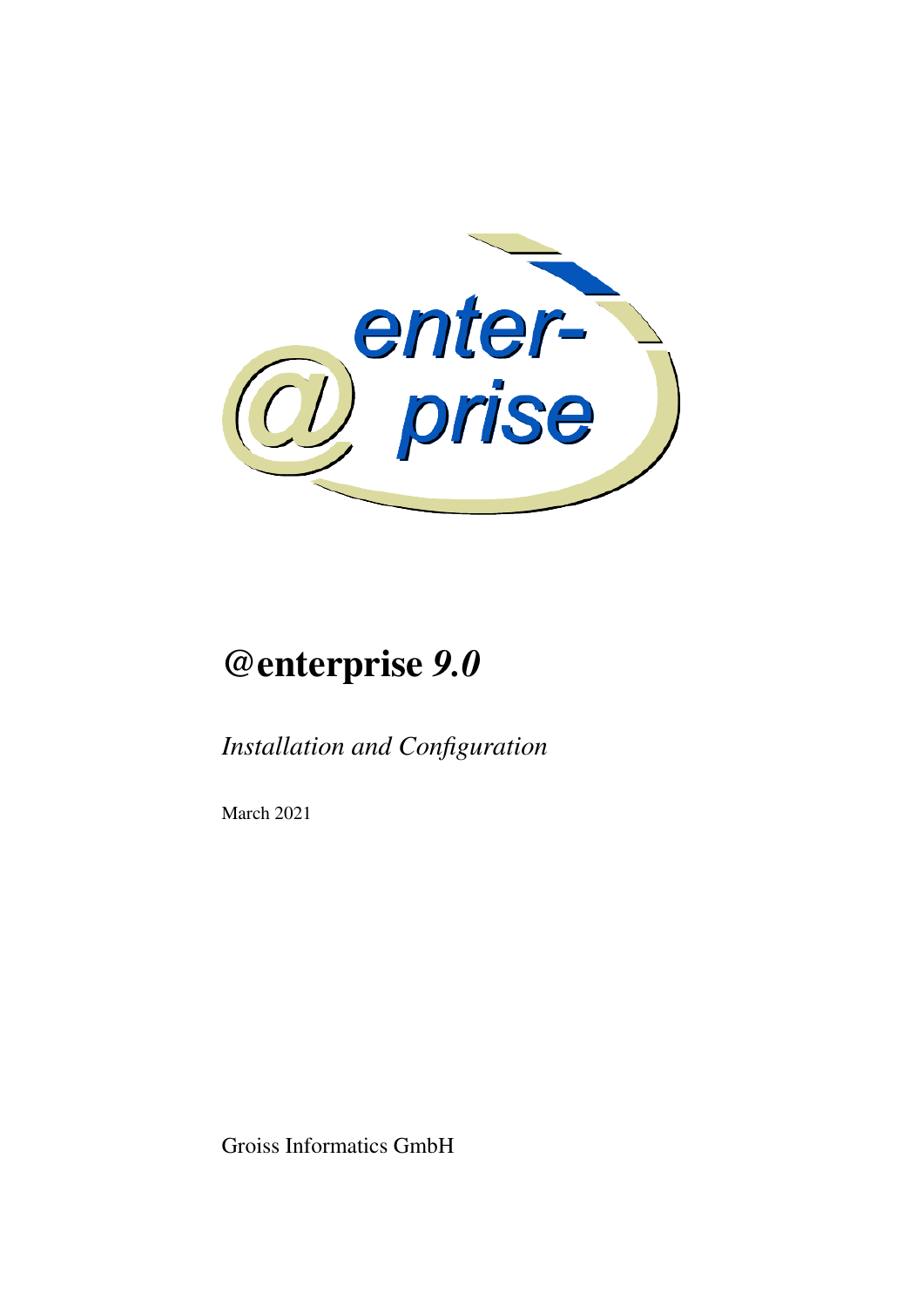#### Groiss Informatics GmbH

Strutzmannstraße 10/4 9020 Klagenfurt Austria

Tel: +43 463 504694 - 0 Fax: +43 463 504594 - 10 Email: support@groiss.com

Document Version 9.0.30139

Copyright  $\odot$  2001 - 2021 Groiss Informatics GmbH. All rights reserved.

The information in this document is subject to change without notice. If you find any problems in the documentation, please report them to us in writing. Groiss Informatics GmbH does not warrant that this document is error-free.

No part of this document may be photocopied, reproduced or translated to another language without the prior written consent of Groiss Informatics GmbH.

@enterprise is a trademark of Groiss Informatics GmbH, other names may be trademarks of their respective companies.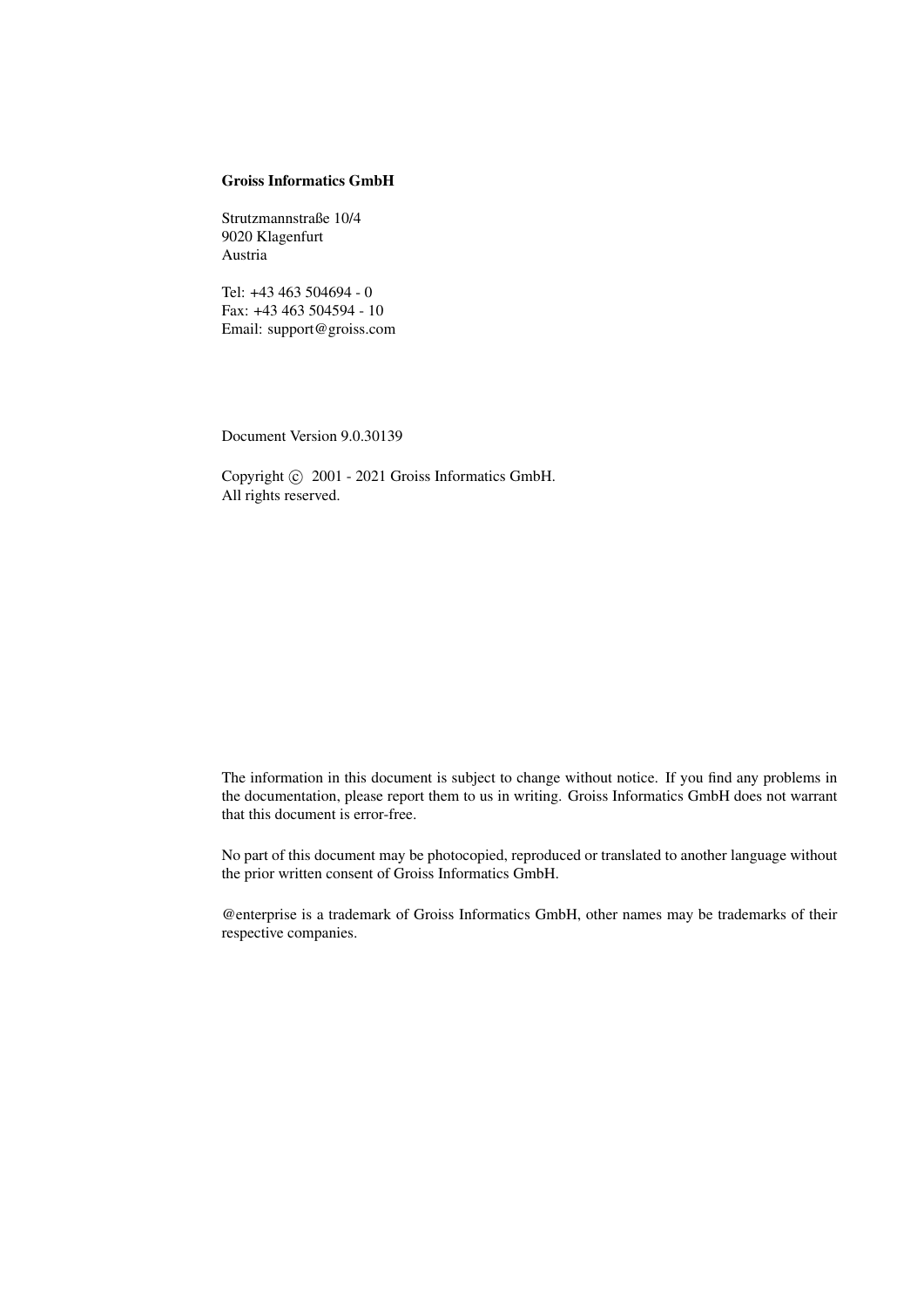# *Contents*

| 1              |             | 6<br><b>System Requirements</b>                                                                           |  |  |
|----------------|-------------|-----------------------------------------------------------------------------------------------------------|--|--|
|                | 1.1         | 6                                                                                                         |  |  |
|                | 1.2<br>Java |                                                                                                           |  |  |
|                | 1.3         | $\overline{7}$                                                                                            |  |  |
|                | 1.4         | $\overline{7}$                                                                                            |  |  |
| $\overline{2}$ |             | 8<br><b>Installation</b>                                                                                  |  |  |
|                | 2.1         | 8                                                                                                         |  |  |
|                |             | 8<br>2.1.1                                                                                                |  |  |
|                |             | 10<br>2.1.2                                                                                               |  |  |
|                |             | 11<br>2.1.3                                                                                               |  |  |
|                |             | 11<br>2.1.4<br>$PostgreSQL \dots \dots \dots \dots \dots \dots \dots \dots \dots \dots \dots \dots \dots$ |  |  |
|                |             | 13<br>2.1.5                                                                                               |  |  |
|                | 2.2         | 13                                                                                                        |  |  |
|                |             | 15<br>2.2.1<br>Bootstrap in stand-alone server (Jetty)                                                    |  |  |
|                | 2.3         | 16                                                                                                        |  |  |
|                |             | 16<br>2.3.1                                                                                               |  |  |
|                |             | 2.3.2<br>17<br>Migrating to the new procrun framework                                                     |  |  |
|                |             | 18<br>2.3.3                                                                                               |  |  |
|                |             | 18<br>2.3.4                                                                                               |  |  |
|                | 2.4         | 18                                                                                                        |  |  |
|                | 2.5         | Using an Application Server or Servlet Container<br>20                                                    |  |  |
|                | 2.6         | Basic considerations for backup and recovery<br>21                                                        |  |  |
| $\mathbf{3}$   |             | 23<br><b>Configuration</b>                                                                                |  |  |
|                | <b>3.1</b>  |                                                                                                           |  |  |
|                | 3.2         | 25                                                                                                        |  |  |
|                |             | 28<br>Defining Allowed and Denied Hosts or Networks<br>3.2.1                                              |  |  |
|                |             | 28<br>3.2.2                                                                                               |  |  |
|                | 3.3         | 31                                                                                                        |  |  |
|                | 3.4         | 32                                                                                                        |  |  |
|                | 3.5         | 34                                                                                                        |  |  |
|                | 3.6         | 35                                                                                                        |  |  |
|                | 3.7         | 36                                                                                                        |  |  |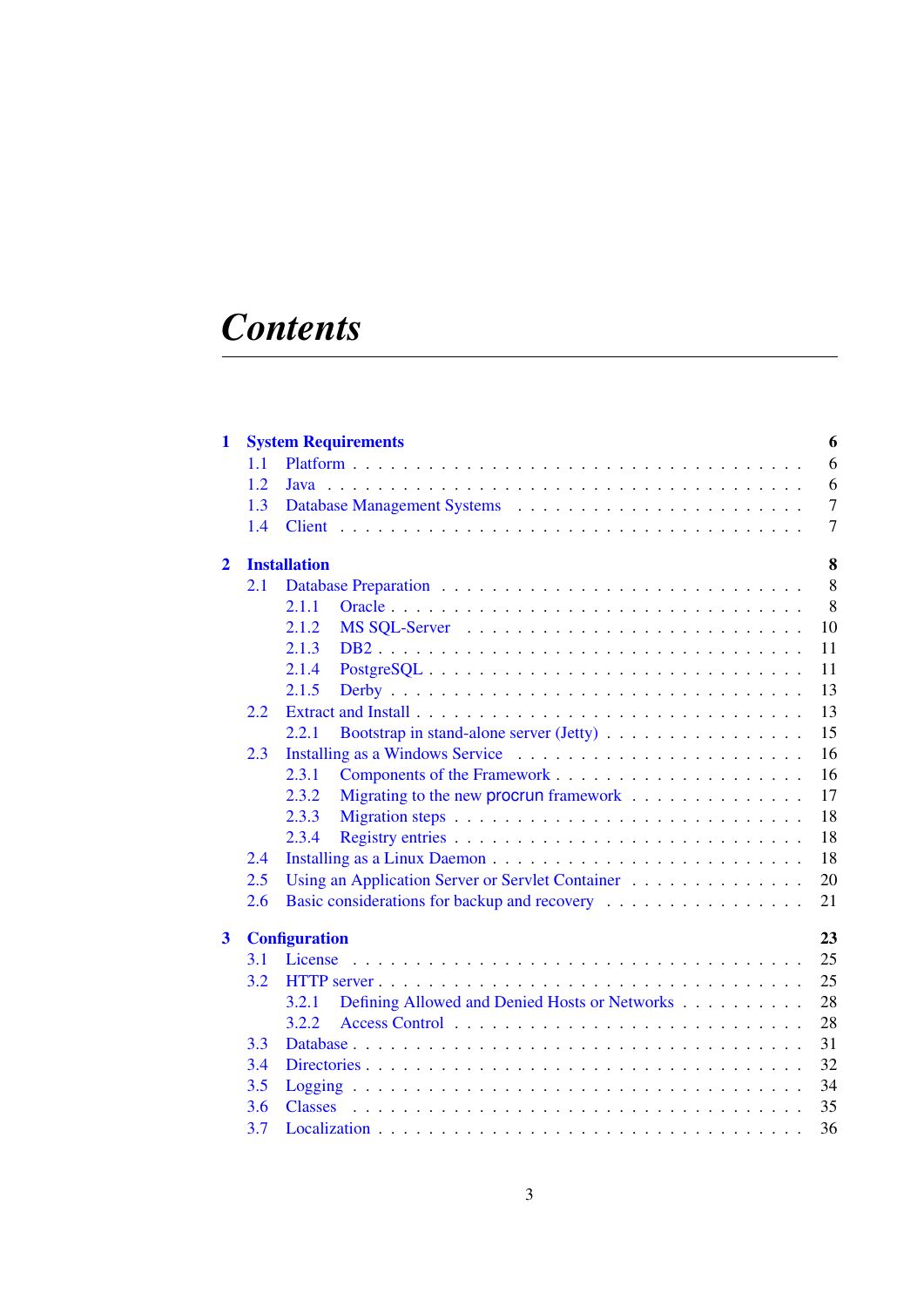|     | 3.8 | 38                                         |                                                            |    |
|-----|-----|--------------------------------------------|------------------------------------------------------------|----|
|     | 3.9 |                                            |                                                            | 42 |
|     |     |                                            |                                                            | 42 |
|     |     |                                            |                                                            | 42 |
|     |     |                                            | 3.11.1 Edit Microsoft Office Documents via Browser         | 45 |
|     |     |                                            |                                                            | 47 |
|     |     |                                            |                                                            | 49 |
|     |     |                                            |                                                            | 51 |
|     |     |                                            |                                                            | 52 |
|     |     |                                            |                                                            | 53 |
|     |     |                                            |                                                            | 53 |
|     |     |                                            |                                                            | 54 |
|     |     |                                            |                                                            | 55 |
|     |     |                                            |                                                            | 55 |
|     |     |                                            |                                                            | 57 |
|     |     |                                            |                                                            | 57 |
|     |     |                                            |                                                            | 58 |
|     |     |                                            |                                                            | 58 |
|     |     |                                            | 3.20.1 Transparent Failover with Redundant LDAP Servers    | 60 |
|     |     |                                            |                                                            | 60 |
|     |     |                                            |                                                            |    |
| 4   |     |                                            | <b>Patching and Upgrading your Installation</b>            | 61 |
|     | 4.1 |                                            |                                                            | 61 |
|     |     | 4.1.1                                      |                                                            | 62 |
|     |     | 4.1.2                                      |                                                            | 63 |
|     | 4.2 |                                            | Upgrading/Patching an @enterprise Application              | 63 |
|     | 4.3 |                                            |                                                            | 64 |
|     | 4.4 |                                            |                                                            | 65 |
|     |     | 4.4.1                                      |                                                            | 65 |
|     | 4.5 |                                            |                                                            | 65 |
|     |     | 4.5.1                                      |                                                            | 65 |
|     |     | 4.5.2                                      | Migration of deprecated MS SQL-Server data types           | 66 |
| 5   |     |                                            | <b>Clustered @enterprise System</b>                        | 69 |
|     | 5.1 |                                            | Overview and Principles of the Clustered Architecture      | 69 |
|     | 5.2 |                                            |                                                            | 70 |
| 5.3 |     | Configuring a clustered @enterprise System | 70                                                         |    |
|     |     | 5.3.1                                      |                                                            | 70 |
|     |     | 5.3.2                                      |                                                            | 71 |
|     |     | 5.3.3                                      | Adapting the @enterprise Configuration                     | 71 |
|     |     | 5.3.4                                      | Optional synchronization of configuration via the database | 72 |
|     |     | 5.3.5                                      | Transport Mechanisms for Cache Coherence Service           | 75 |
|     | 5.4 |                                            |                                                            | 78 |
|     |     | 5.4.1                                      |                                                            | 78 |
|     |     | 5.4.2                                      |                                                            | 78 |
|     |     | 5.4.3                                      |                                                            | 79 |
|     |     |                                            |                                                            |    |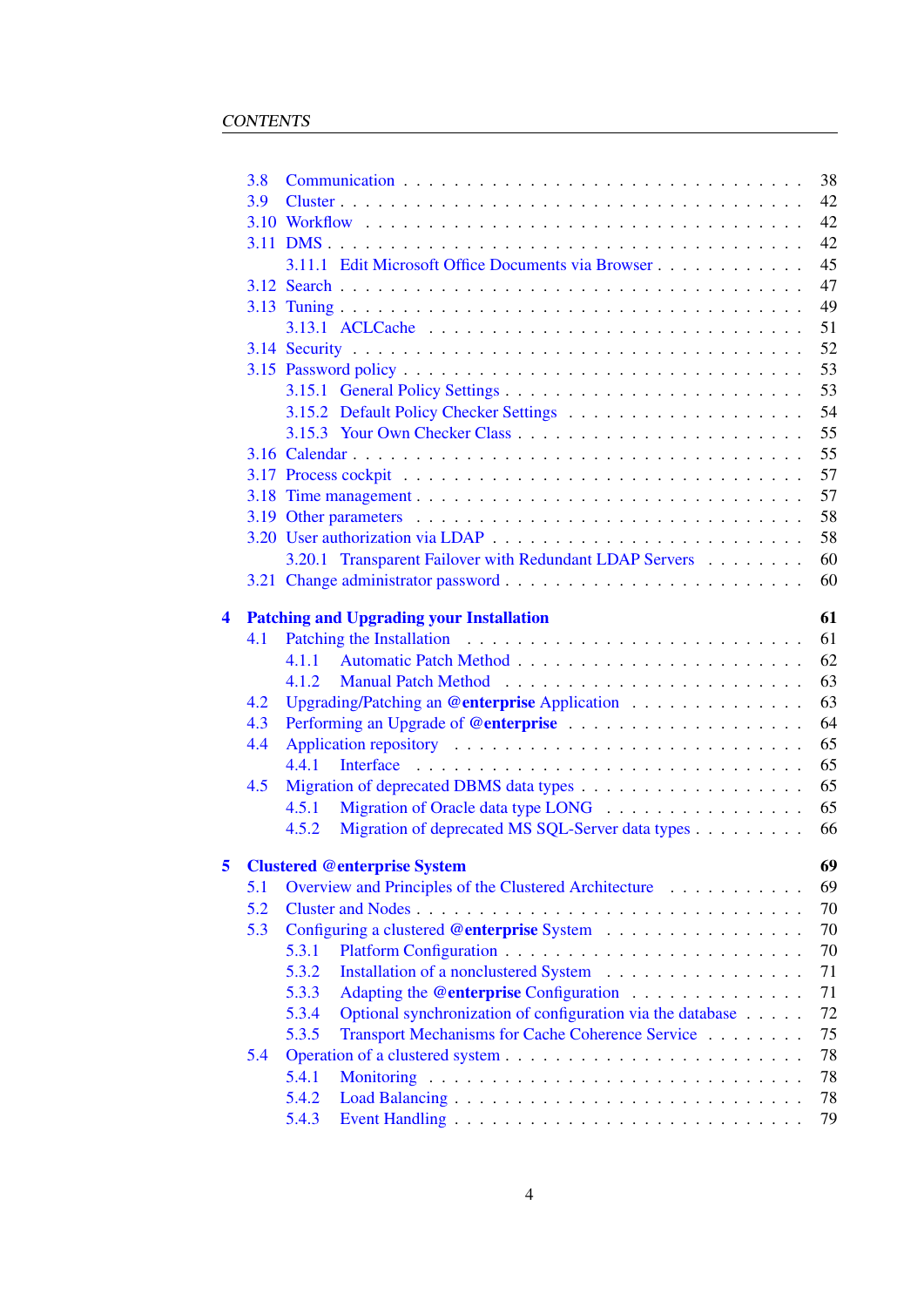| 6            |     | <b>@enterprise in a Load balancing / Reverse proxy environment</b> | 80  |
|--------------|-----|--------------------------------------------------------------------|-----|
|              | 6.1 |                                                                    | 80  |
|              | 6.2 |                                                                    | 80  |
|              |     | HTTP session binding (sticky sessions)<br>6.2.1                    | 80  |
|              |     | 6.2.2                                                              | 81  |
|              |     | Node election at initial session creation<br>6.2.3                 | 81  |
|              |     | 6.2.4                                                              | 81  |
|              |     | 6.2.5                                                              | 81  |
|              |     | 6.2.6<br>HTTP header transformation by the Proxy                   | 81  |
|              |     | 6.2.7<br>Configuration considerations for @enterprise              | 81  |
|              |     | 6.2.8                                                              | 82  |
|              | 6.3 |                                                                    | 82  |
|              |     | 6.3.1                                                              | 82  |
|              |     | 6.3.2<br>Preparation: Proxy building and SSL aspects               | 83  |
|              |     | 6.3.3                                                              | 83  |
|              |     | 6.3.4                                                              | 86  |
| 7            |     | <b>Perimeter and Central Server</b>                                | 87  |
|              | 7.1 |                                                                    | 87  |
|              |     | 7.1.1                                                              | 87  |
|              |     | 7.1.2                                                              | 88  |
|              | 7.2 | Examples of logical process design and process separation          | 90  |
|              |     | Single step external processes (multi incarnations)<br>7.2.1       | 90  |
|              |     | Interleaved internal and external processes<br>7.2.2               | 90  |
|              | 7.3 |                                                                    | 92  |
|              |     | 7.3.1                                                              | 92  |
|              |     | 7.3.2                                                              | 92  |
|              |     | 7.3.3                                                              | 94  |
|              |     | 7.3.4                                                              | 95  |
| 8            |     | <b>@enterprise and Datasources</b>                                 | 98  |
|              | 8.1 |                                                                    | 98  |
|              | 8.2 |                                                                    | 98  |
|              |     |                                                                    |     |
|              | 8.4 |                                                                    |     |
| $\mathbf{A}$ |     | <b>Database Performance Hints under Oracle</b>                     | 102 |
|              | A.1 | <b>Preliminaries</b>                                               | 102 |
|              | A.2 |                                                                    | 102 |
|              | A.3 |                                                                    | 105 |
|              | A.4 |                                                                    | 106 |
|              |     | A.4.1                                                              |     |
|              |     | A.4.2                                                              |     |
|              | A.5 |                                                                    |     |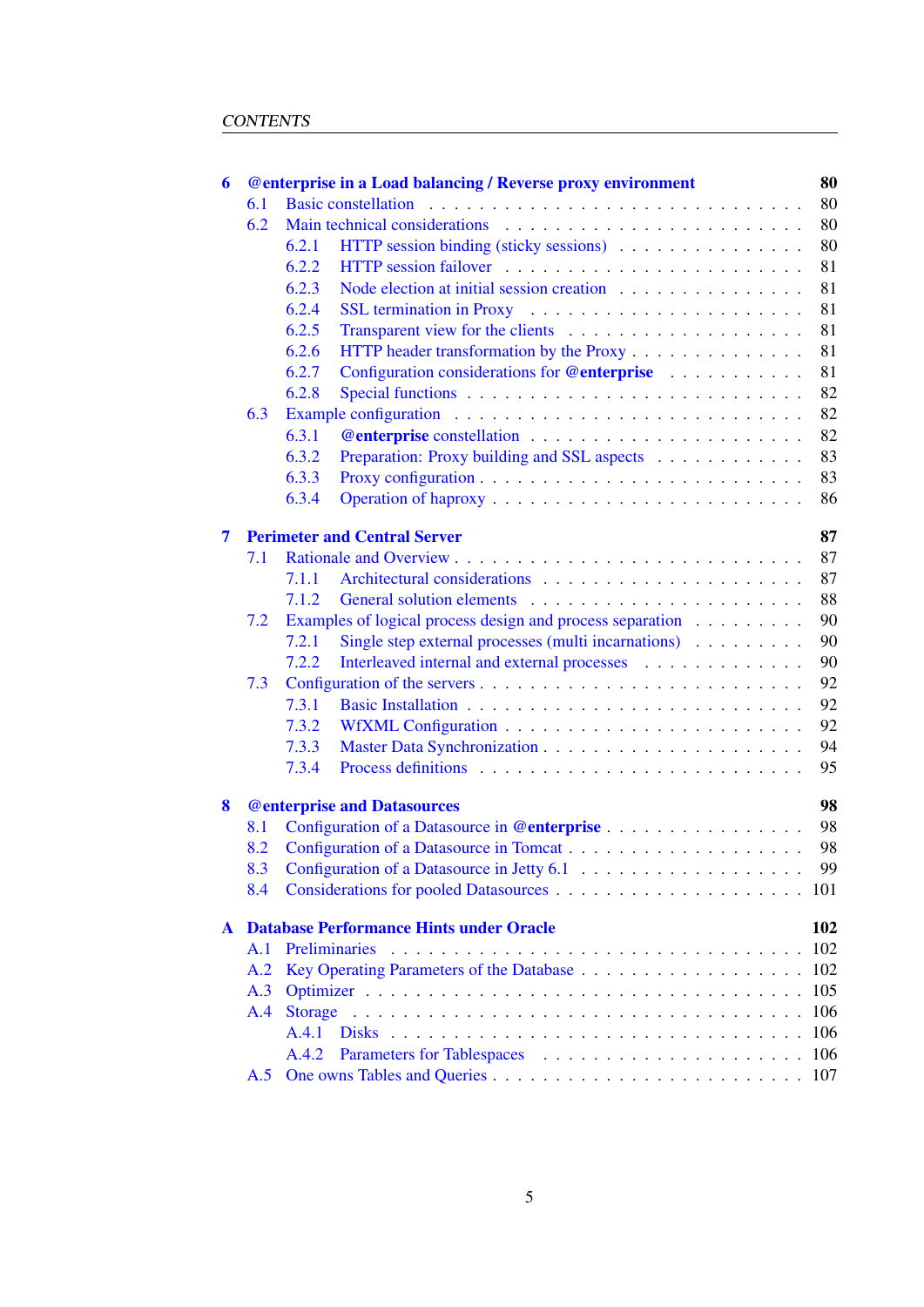## <span id="page-5-0"></span>*1 System Requirements*

## *1.1 Platform*

<span id="page-5-1"></span>@enterprise 9.0 is available for several platforms. For the operation of a server, a Java Runtime Environment (JRE) of Version 1.7 or higher is required. The following operating systems are supported:

- Windows Variants (2008, Win7, Win8, Win8.1, Win10)
- Solaris
- AIX
- Linux

The server should have at least 512MB of memory for @enterprise and 200MB free disk space.

## *1.2 Java*

<span id="page-5-2"></span>To develop @enterprise applications, a Java Development Kit (JDK) version 1.7 or higher must be installed. It is available for download from the Oracle web site (http://java.oracle.com) or from another vendor. At the Oracle web site, a list of Java ports to other platforms is available.

On clients where the process editor applet is to be used, we require the latest Java Plugin to be installed in the browser. If the applet is blocked by the security settings of Java (see http://www.java.com/en/download/help/java\_blocked.xml), please do following steps:

- 1. Open 'Java Control Panel' (can be found on windows machines under 'Control Panel')
- 2. Go to tab 'Security'
- 3. At the bottom of that tab there is a list of exception sites. Add the site of your epserver to that list.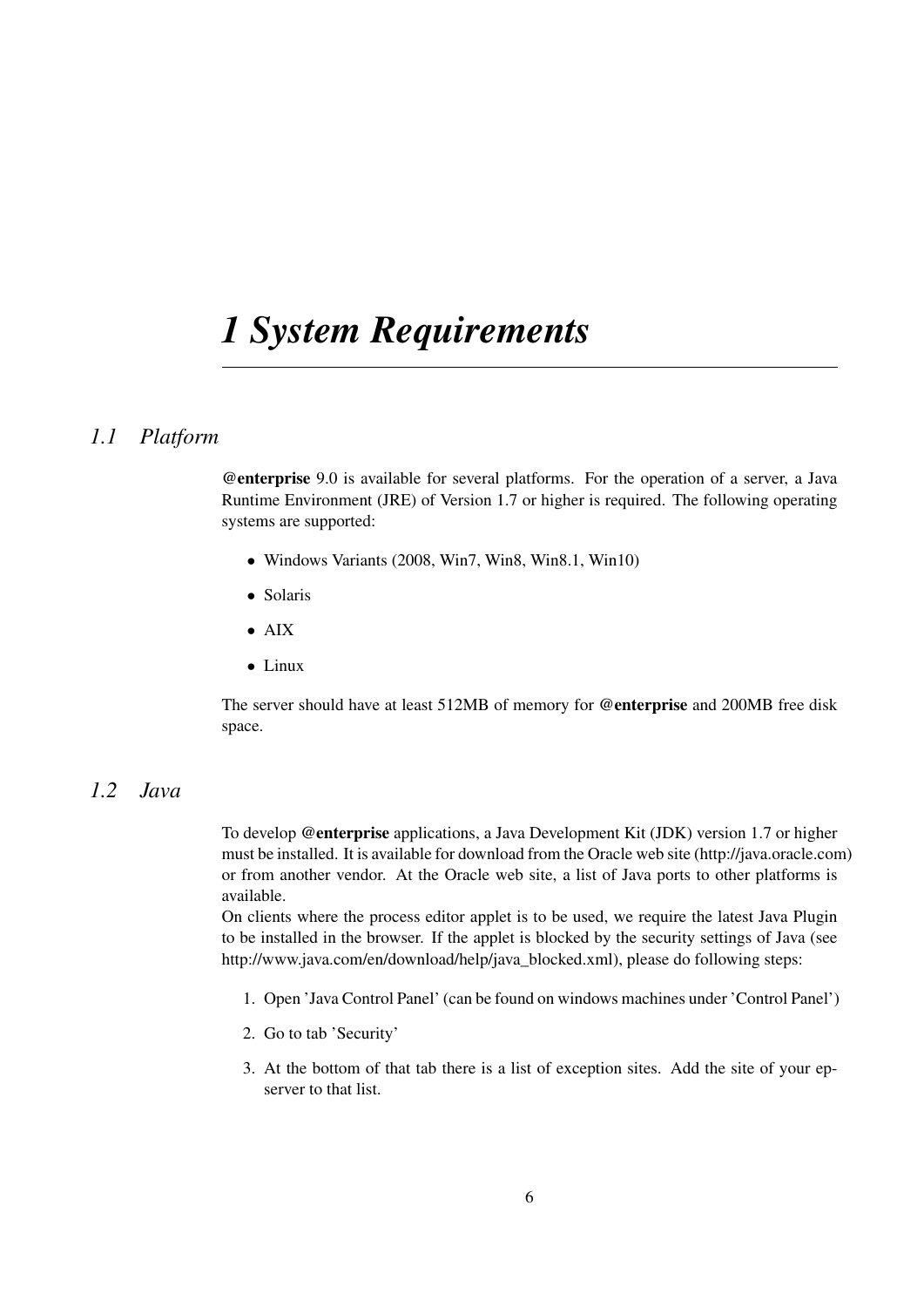#### 1.3. DATABASE MANAGEMENT SYSTEMS

## *1.3 Database Management Systems*

<span id="page-6-0"></span>We support the following DBMSs: Oracle, MS SQL Server, IBM's DB2, PostgreSQL, Derby. MySQL and Firebird is supported experimentally. The following database versions are required:

- Oracle 9i or higher
- MS SQL Server 2008 or higher
- DB2 9.7 or higher on Windows or AIX
- PostgreSQL V8.4 or higher
- Derby 10.5.3.0 or higher
- MySQL 5.0 (experimental)
- Firebird Version 2.5 or higher (experimental)

The database can be installed on the same machine as @enterprise or on another networked server.

## *1.4 Client*

<span id="page-6-1"></span>In order to use the the Web-Client, a Web-Browser is all that is needed. Supported Products and Versions are:

- MS Internet Explorer 9 or higher
- Firefox 20.0 or higher
- Safari 5.0 or higher
- Chrome 15 or higher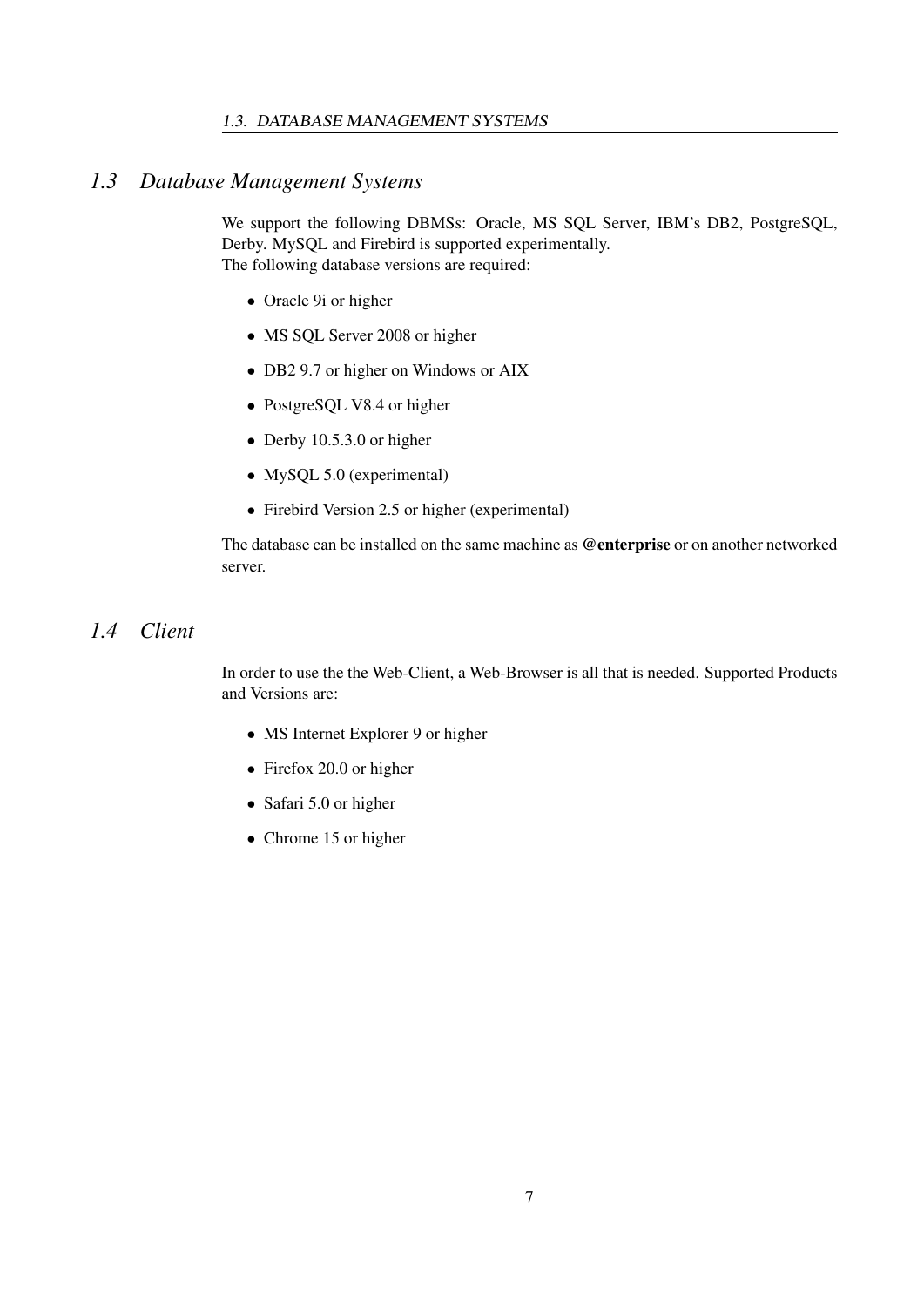## <span id="page-7-0"></span>*2 Installation*

## *2.1 Database Preparation*

<span id="page-7-1"></span>@enterprise needs a database with one user. In the following we briefly describe the necessary steps for creating a database user for the supported databases.

Please consult the database manuals or the local experts for further information about database setup and creation of a user.

#### <span id="page-7-2"></span>2.1.1 Oracle

You need a database user with the following rights:

create session alter session create table create view

The user must also have access to a *tablespace* and the permission to add data there. Example (*EP\_USER* is the name of the @enterprise database user):

create user <EP\_USER> identified by <password> default tablespace users; grant create session, alter session to <EP\_USER>; grant create table, create view to <EP\_USER>; grant unlimited tablespace to <EP\_USER>;

Since Oracle 11g, a default profile mechanism with resource limitations and password expiration settings might lead to immediate lockout when getting the password wrong or to lockout after a password expiration intervall. It is recommended to check the applicable profile parameters and to change them appropriately for the @enterprise database user. An unlimited profile can be created with:

create profile <EP\_UNLIMITED\_PROFILE> limit composite\_limit unlimited connect\_time unlimited cpu\_per\_call unlimited cpu\_per\_session unlimited failed login attempts unlimited idle time unlimited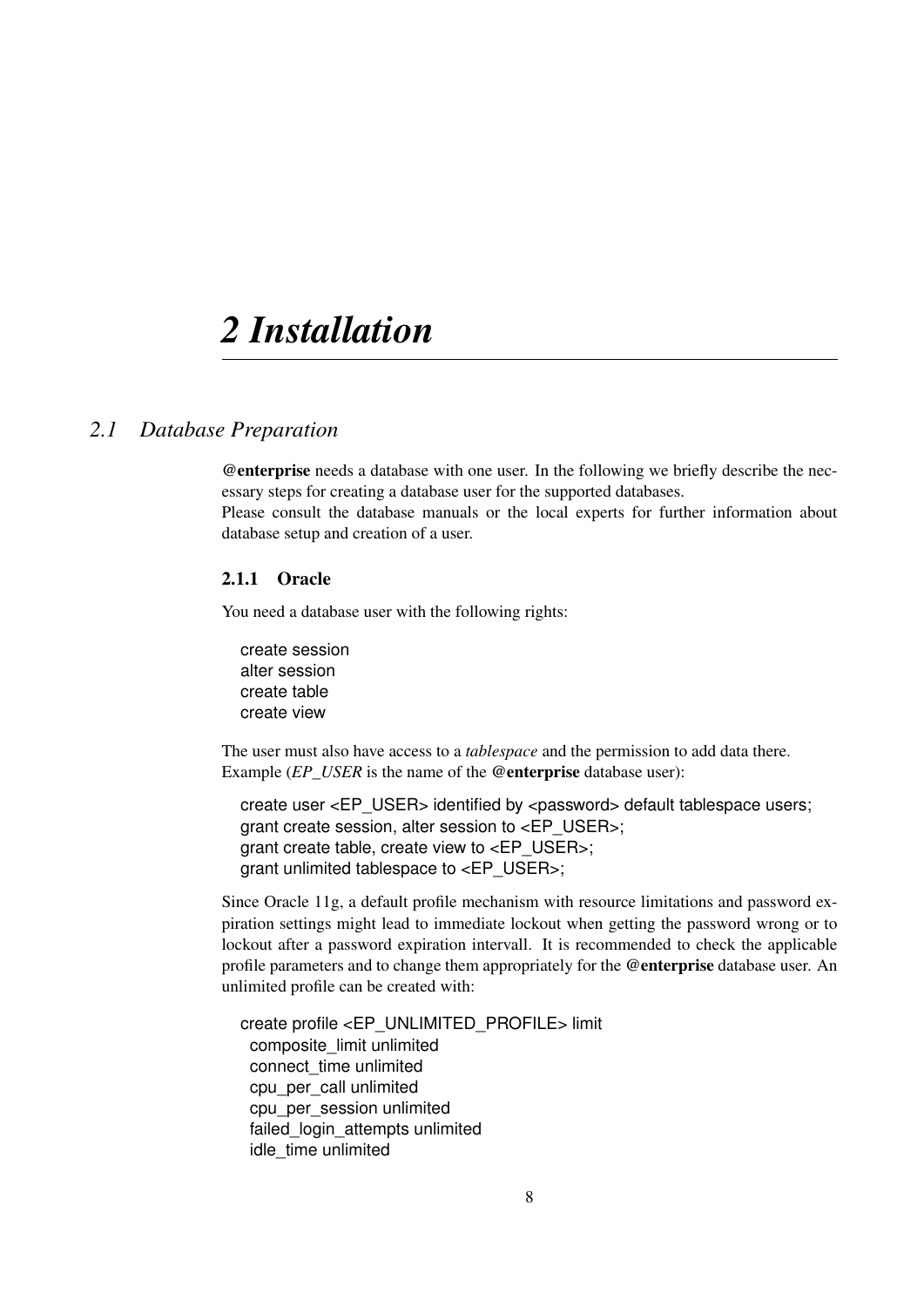logical reads per call unlimited logical reads per session unlimited password\_grace\_time unlimited password\_life\_time unlimited password\_lock\_time 1 password\_reuse\_max unlimited password\_reuse\_time unlimited password\_verify\_function null private\_sga unlimited sessions\_per\_user unlimited;

The specific requirements for your site may vary, in case of doubt check with your local DBA. The profile can be assigned to the user with:

alter user <EP\_USER> profile <EP\_UNLIMITED\_PROFILE>;

Other useful commands for account administration and trouble shooting are:

• *Check the users profile*:

select profile from dba\_users where username ='<EP\_USER>';

• *Check the properties of the profile*:

select resource\_name, limit from dba\_profiles where profile= (select profile from dba\_users where username ='<EP USER>');

• *Check the users account state:*

select username,profile,account\_status,expiry\_date from dba\_users where username='<EP\_USER>';

• *Unlock a users account:*

alter user <EP\_USER> account unlock;

• *Unexpire an account or change a users password:*

alter user <EP\_USER> identified by <password>;

Hint: If you got the message *Could not get Session ID. Probably no right on V\$SESSION*, you have to carry out the following steps in Oracle:

- 1. *Login as sys*: sqlplus sys as sysdba
- 2. Assign grant: grant select on v\_\$session to <EP\_USER>;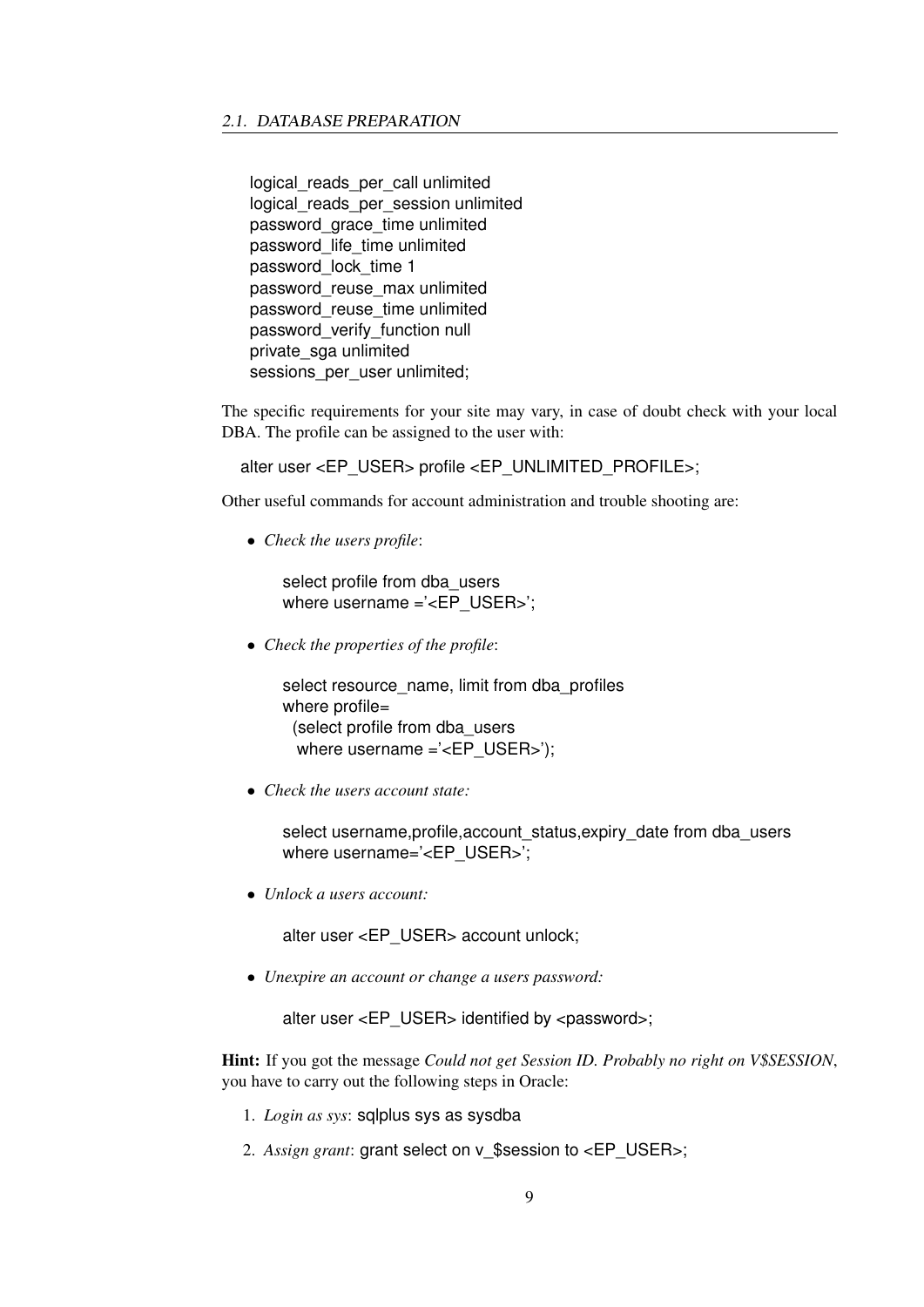If you use full-text search the *IndexRefreshTimer* needs an additional right:

grant execute on ctxsys.ctx\_ddl to <EP\_USER>;

If the use of full-text search or WfXML2 functionality is intended with Oracle as the underlying DBMS, you must select the Oracle LOBs database type in the configuration (and not the legacy mode with Oracle LONGs). Since Oracle supports just one LONG column per table, the tables for WfXML2 functionality will not be generated when LONGs are used instead of LOBs.

Oracle offers the possibility to set the semantic of varchar/varchar2 datatypes (BYTE or CHAR). The decision of setting the correct type could be necessary, if UTF-8 texts should be stored. An example could be that a field has a length-restriction of 100 characters and the text to be stored contains 100 characters with 2 umlauts. Because of UTF-8 encoding the text will grow up to 102 Byte and could not be stored anymore. For this purpose you can change the semantic on two ways:

• global by using following statement:

alter system set nls\_length\_semantics='CHAR' scope=both;

• per session (db-session-environments in @enterprise configuration) by using following statement:

alter session set nls\_length\_semantics='CHAR';

Hints for the performance of Oracle-based @enterprise installations can be found in appendix [A.](#page-101-0)

#### <span id="page-9-0"></span>2.1.2 MS SQL-Server

@enterprise requires a case insensitive installation of MS SQL-Server.

When creating a SQL-Server database, use the option 'ANSI NULL is default'. You can specify it in the database property panel or by execution of a stored procedure after installation.

sp\_dboption <DBNAME>,'ANSI null default', true

<DBNAME> must be replaced with the name of your database. The procedure results in behavior consistent with the ANSI standard regarding the handling of NULL values. The database user for **@enterprise** must have the right to create tables, for example via the role db\_owner.

It is advisable to use Statement-Level Snapshot Isolation in order to avoid shared locks by readers. Enable it with:

alter database <DBNAME> set read\_committed\_snapshot on;

Note that no other users are permitted to access the database when you issue this command and that the feature is available only in SQLSserver 2005 or higher.

If you use full-text search, please ensure that MSSEARCH service is running and automatic population (for creating indices of the full-text catalog) is activated.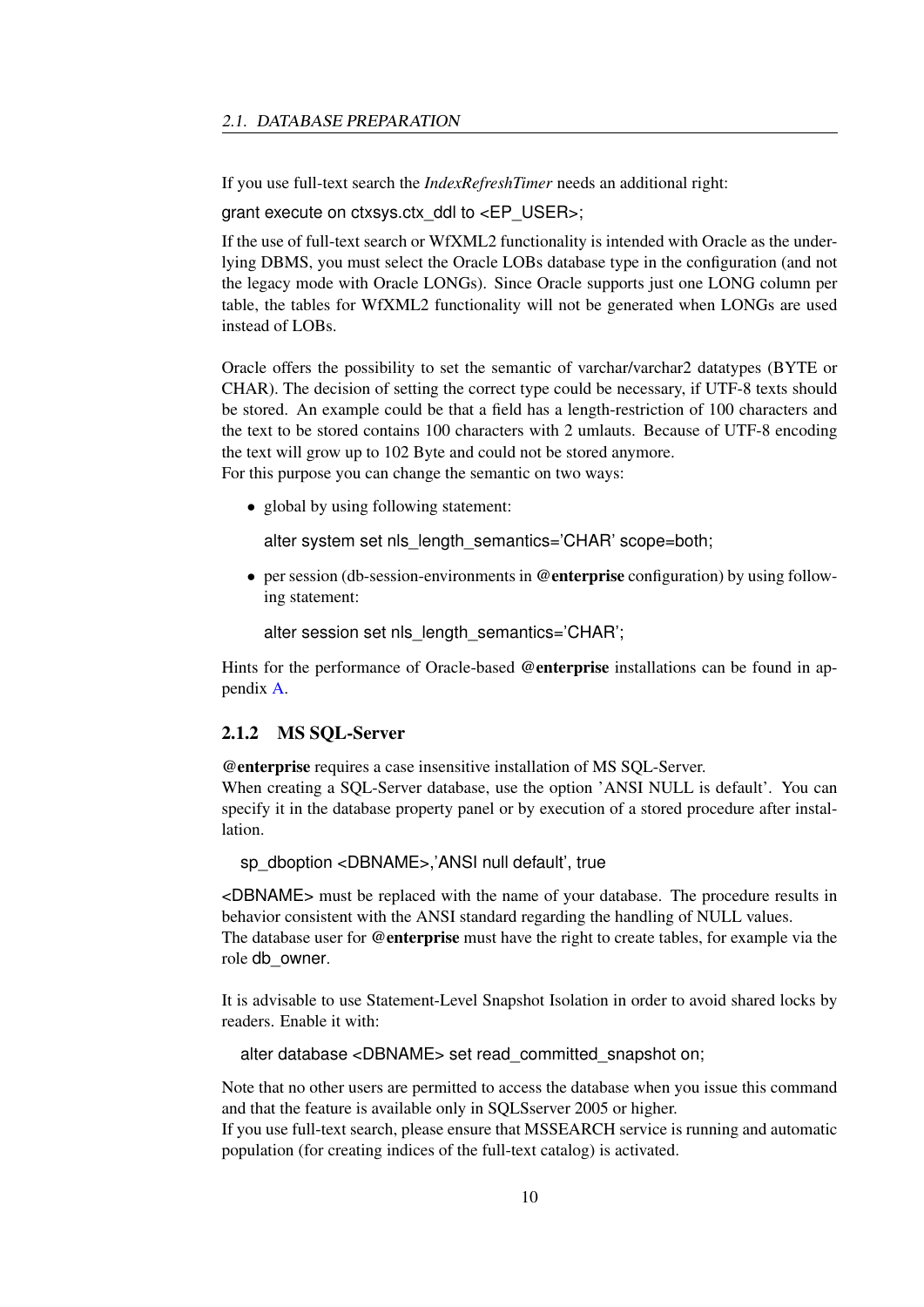#### <span id="page-10-0"></span>2.1.3 DB2

When using DB2 you have to create an operating system user. Afterwards a database user is created with the rights *connect to database* and *create tables*. Set the character set of the database to UTF-8 and the standard size of the buffer pool and table space to 16 KB. Then you create a database schema, for which the user is authorized.

#### <span id="page-10-1"></span>2.1.4 PostgreSQL

Installation of PostgreSQL can vary a bit depending on the underlying platform. For Windows, an installer is being used. During installation of PostgreSQL choose at least the following components:

- Database Server
	- Data Directory
	- National Language Support
- User interfaces
	- psql
	- pgAdmin III (optional admin GUI)
- Database Drivers : JDBC Driver

The windows-installer will display a "initialize database cluster" dialog, it is advisable to use UTF-8 as encoding and to check "accept connection on all interfaces" if remote connections to the database are needed.

In case of Linux as underlying platform, we recommend to use the package manager of your distribution to install the postgres package. Database creation and listener/interface specification will usually have to be performed manually afterwards; the steps will be described below as optionally.

Independent of the used platform (Windows/Linux), in the data subdirectory of the installation directory, edit the pg\_hba.conf file to allow access from remote machines if desired, e.g.:

host all all 10.10.10.0/24 md5

In the data subdirectory of the installation directory edit the postgresql.conf file. Make sure that parameter default with oids is turned off:

default with  $oids = off$ 

It is advisable to restrict the search path to the current user schema with:

search  $path = "\$user"$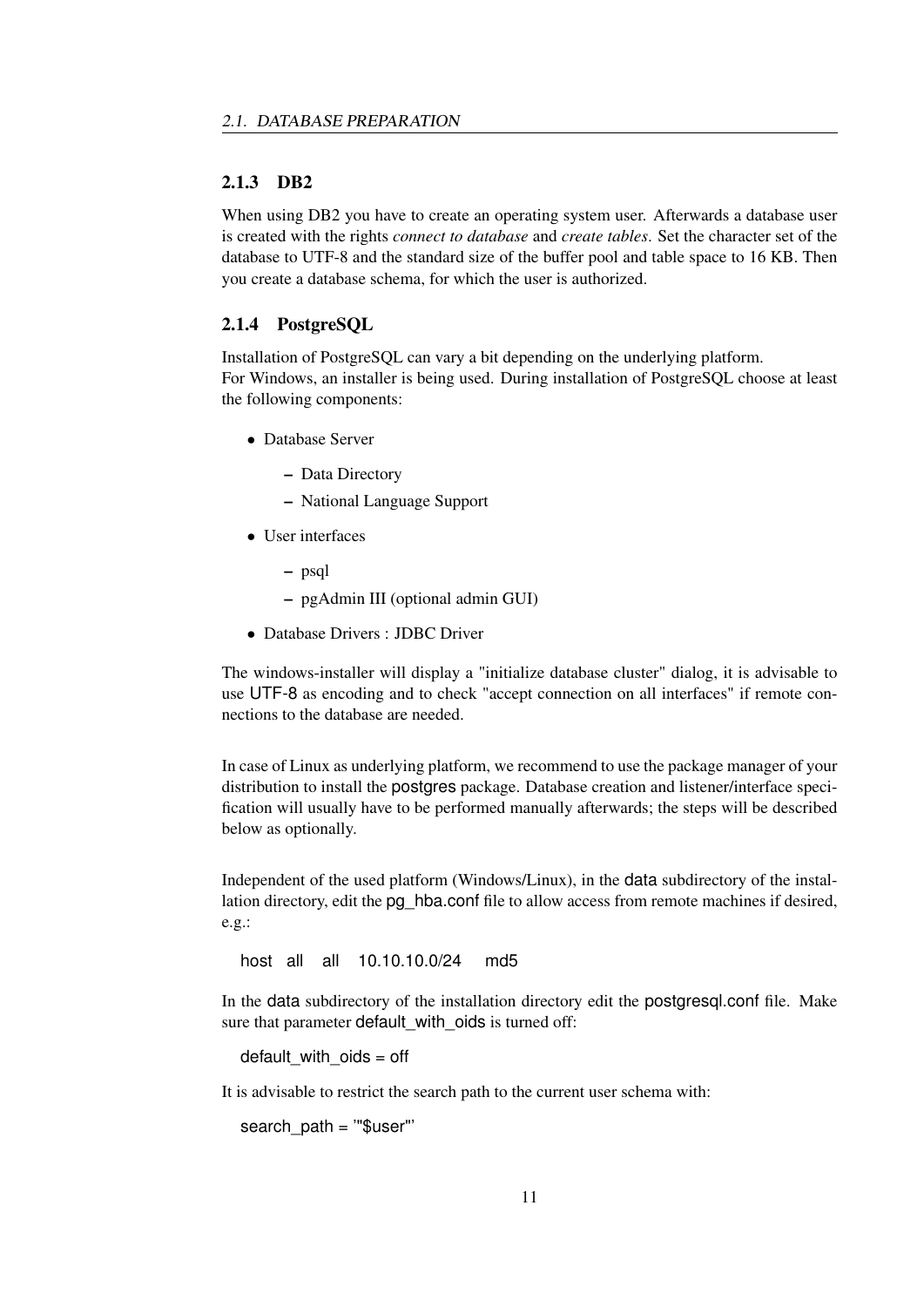Optionally make sure that postgres listens on the appropriate network interfaces, if remote connections are needed:

listen  $addresses = '*'$ 

Then restart the postgres service:

- in Windows: via the service manager
- in Linux: via the appropriate command for the init framework of your distribution (e.g..: systemctl restart postgresql)

Then, as postgres user, the PgAdmin III gui or the psql command line tool can be used to

• Create a User Account ("Login Role" in Postgres Terminology)

create role <EP\_USER> login password '<eppasswd>' noinherit valid until 'infinity';

• Optionally create a database if no one was created at Postgres installation time, or if you want a separate one for @enterprise:

```
create database <DBNAME> encoding='UTF8';
```
• Connect to the created database, either via the PgAdminIII gui or with psql:

\c <dbname>

• Create a Schema: (preferably without any schema name, so the name of the schema will be the same as the name of the login role):

create schema [<SCHEMANAME>] authorization <EP\_USER>;

- Provide an appropriate default schema: If the names of the schema and of the login role must differ in your installation, be sure to
	- either set the default search path for the login role in the database via:

alter role <EP\_USER> in database <DBNAME> set search\_path = <SCHEMANAME>;

– or set the search path for sessions in the Session Environment field in install step [11](#page-13-0) in section [2.2:](#page-12-1)

set search\_path=<SCHEMANAME>

To activate support for the soundex search, use the following command (the fuzzystrmatch\*.sql files may be located in a separate package named postgres-contrib).

create extension fuzzystrmatch schema <SCHEMANAME>;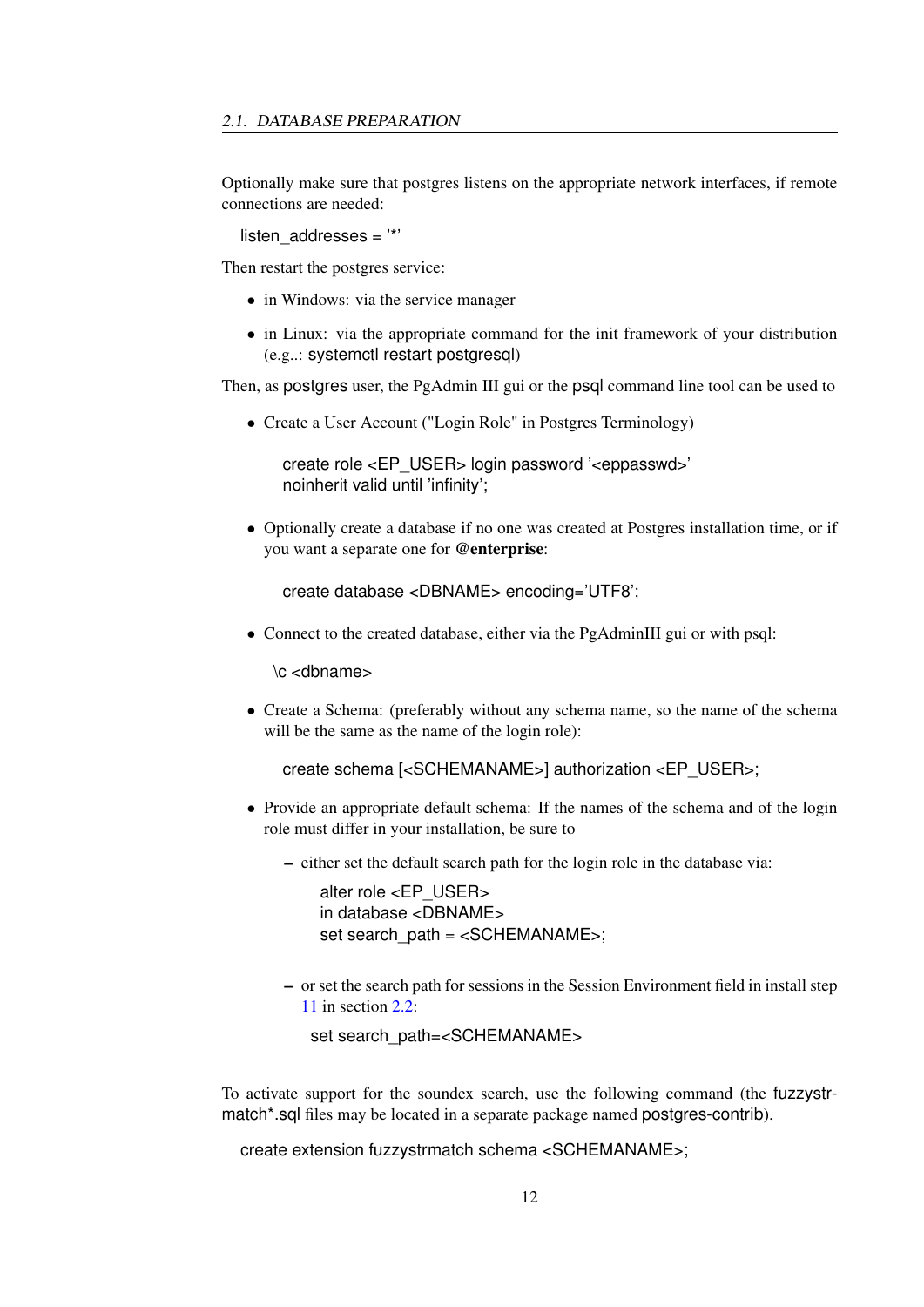#### <span id="page-12-0"></span>2.1.5 Derby

Derby doesn't need any preparation. Derby is perfectly suited for development purposes and test deployments. For heavyweight multiuser installations the use of Derby is not advisable.

## *2.2 Extract and Install*

<span id="page-12-1"></span>This section describes how to install the @enterprise stand-alone server. @enterprise is distributed on CD or can be downloaded from our web site. It is packed in one single file named setup90.jar. The installation can be started with a double-click on the file. The installation of a Java JRE 1.7 (or higher) is required.

If \*.jar files are not associated with Java on your machine, or if you don't have a GUI available, please start the setup on a command line:

#### java -jar setup90.jar

The setup process consists of the following steps:

- 1. Verify if this is the version of @enterprise that you want to install and start the setup by clicking on *OK*.
- 2. Specify the directory of the Java compiler and interpreter.
- 3. Installation directory: The directory where the system will be installed.
- 4. Choose the port on which the @enterprise server will run.
- 5. If your server operating system is MS Windows you can install a service.
- 6. Now setup shows you information about how you can start the server and continue the setup process.
- 7. Setup will try to start the server and open a browser for you. If this fails and if you did not install a service, you have to start the server manually by executing the batch file (ep.sh or ep.bat).

If your browser didn't already do it, please navigate to http://localhost:*port*/, where *port* is the port number that you have chosen during the previous setup steps. The rest of the installation is done with the browser.

- <span id="page-12-2"></span>8. The first screen is the Welcome-screen, click on *Start Setup* to start the configuration.
- 9. On the next screen you specify a logical name for the server (server ID), a server number (an integer value for distributed installations), the license key and the server's default language. Please note that changing the server id will result in invalid sessions after the first server restart (this applies to installations using the internal Jetty webserver; not to installations within an application server).
- 10. Now you can load a database JDBC driver. Use the *JDBC Driver Help Page* for information about different databases and their JDBC drivers.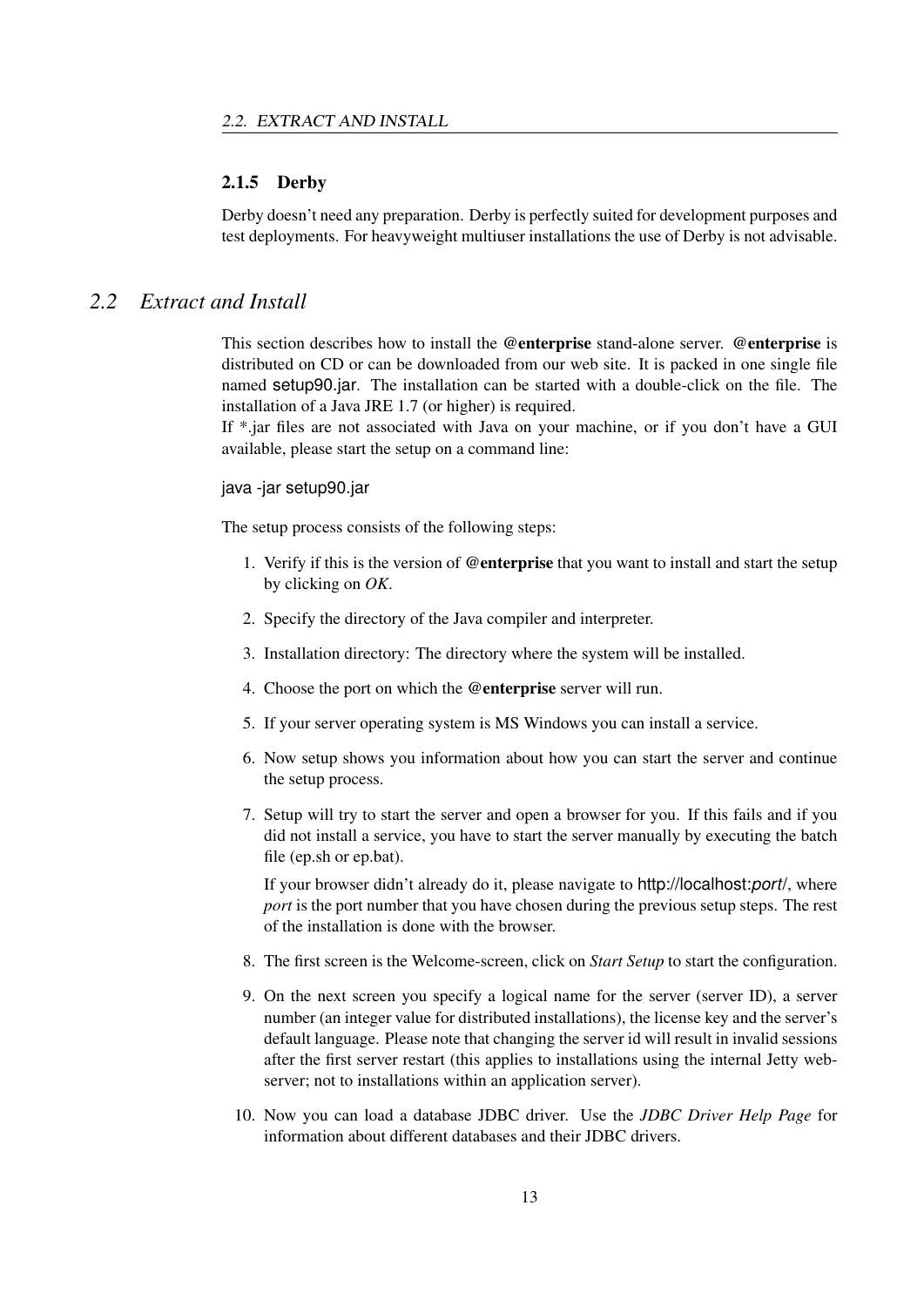- <span id="page-13-0"></span>11. On the next screen you have to specify some database parameters. We suggest to use the help function (the question mark next to *Database Type*) to fill the Database Type, JDBC Driver Class, and JDBC URL fields with valid values.
	- Database Type: The database; you can select ORACLE, DB2, MS SQL-Server, Firebird, or Derby.
	- JDBC Driver Class: Java class that contains the driver. Take a look at the table on page [33](#page-32-0) for a list of driver classes.
	- JDBC URL: URL for the database. The syntax of this string depends on the JDBC driver used. See the examples on page [33](#page-32-0) or consult the documentation of the driver. @enterprise allows to configure datasources too. For further information take a look in chapter [8.](#page-97-0)
	- Credentials not needed: Activate this checkbox, if database connection without credentials (user-id/password) should be used when authentication is accomplished externally (e.g. SQLServer Windows native authentication).
	- Database Userid: The ID of the user with whom you want to connect to the database.
	- Database Password: Password for the database user with the ID that you entered above.
	- Number of Connections: Default number of database connections.
	- Session Environment: You can specify SQL-commands, which are executed for each connection after connecting, for example: set TEXTSIZE 10000000 (SQLServer) or set search\_path=ep (PostgreSQL)

If SQLServer Windows native authentication is used, the following steps are needed:

- If using sqljdbc driver, the file *sqljdbc\_auth.dll* must be available in @enter**prise** root directory (or in case of service in  $\leq$  root>/services directory).
- Add to driver url the string integrated Security=true, e.g. jdbc:sqlserver://<host>:<port>;DatabaseName=<dbname>;integratedSecurity=true
- Activate checkbox *Credentials not needed* and perform next setup step.
- 12. Now the database and driver will be tested. Optionally you can test if your database can store Unicode characters.
- 13. The next step is the creation of the database tables. The time may vary depending on your server's speed and the database that you use. If a schema of a (previous) @enterprise version exists, setup cannot be continued at this point!
- 14. After initializing the database, some internal services have to be started.
- 15. On the next screen the password of the system administrator can be specified.
- 16. Now a user and an organizational unit can be created. The following roles will be given to this user: *all*, *home* in the inserted organizational unit, and *sys*.
- 17. If you want, you can load an example process now.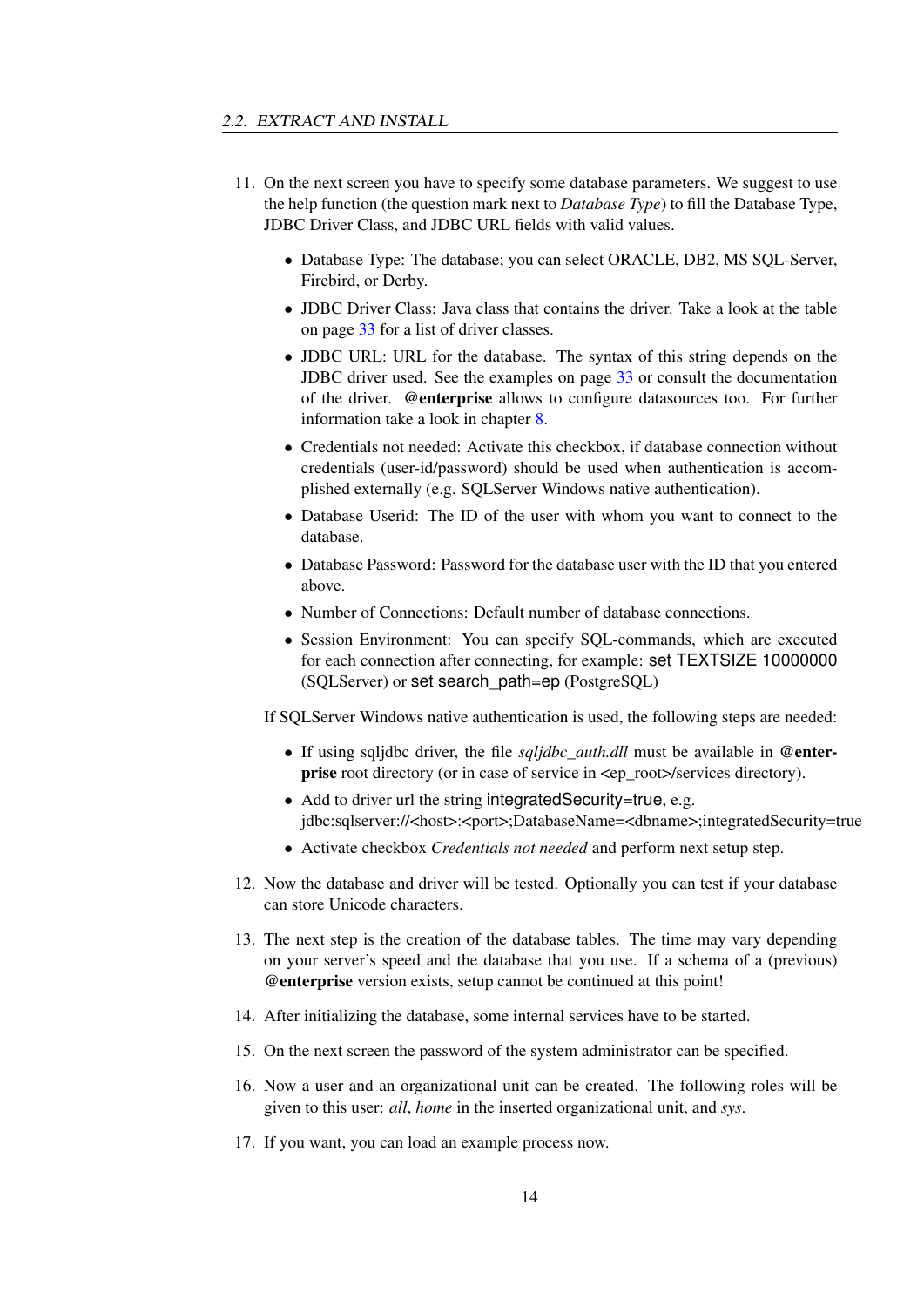18. Congratulation! You finished the setup of @enterprise. Click on *Login* to go to the login page, where you can immediately start to use @enterprise.

By completing the previous steps you finished the setup of @enterprise. If you want to change the configuration or configure advanced settings, take a look at chapter [3.](#page-22-0)

#### <span id="page-14-0"></span>2.2.1 Bootstrap in stand-alone server (Jetty)

Since @enterprise 8.0 the bootstrap mechanism is used, which builds the classpath automatically. This mechanism allows to keep the batch- and/or shell-file simple and clear. Following configurations are possible in classpath using *com.groiss.component.Bootstrap* in ep.bat or ep.sh:

The java property *-Dep.bootstrap.path* can be changed optionally, so additional paths can be added to classpath with following behavior:

- classes: all files within this folder are added to classpath
- lib: all files with extension *\*.jar* are added to classpath
- \*.jar: the corresponding file is added to classpath
- all other paths are scanned for a *classes* and *lib* directory and the corresponding entries will be added to classpath. If these directories are not available, the entered directory will be added to the classpath.

Hint: The first entered path (leftmost) of property *-Dep.bootstrap.path* is loaded first, the rightmost path is loaded at last. The jar-files of the *lib* directory are loaded in alphabetical order.

#### *Example:*

%JAVACMD% -Xms16m -Xmx128m -Djava.awt.headless=true -Dep.bootstrap.path=C:/eproot;C:/extension/classes;../libs/lib;C:/myjar.jar;. com.groiss.component.Bootstrap conf\avw.conf

- C:/eproot is scanned for a *classes* and *lib* directory
- C:/extension/classes is added to the classpath
- ../libs/lib results in adding all included jar files to classpath (scanned relative to rootpath)
- C:/myjar.jar is added to the classpath
- . means, that the root-path is scanned for a *classes* and *lib* directory. If these directories are not available, all elements of the root-path will be added to the classpath.

Hint: If property *-Dep.bootstrap.path* is set, only these paths/files will be considered, i.e. the default behavior of @enterprise classpath will be disabled.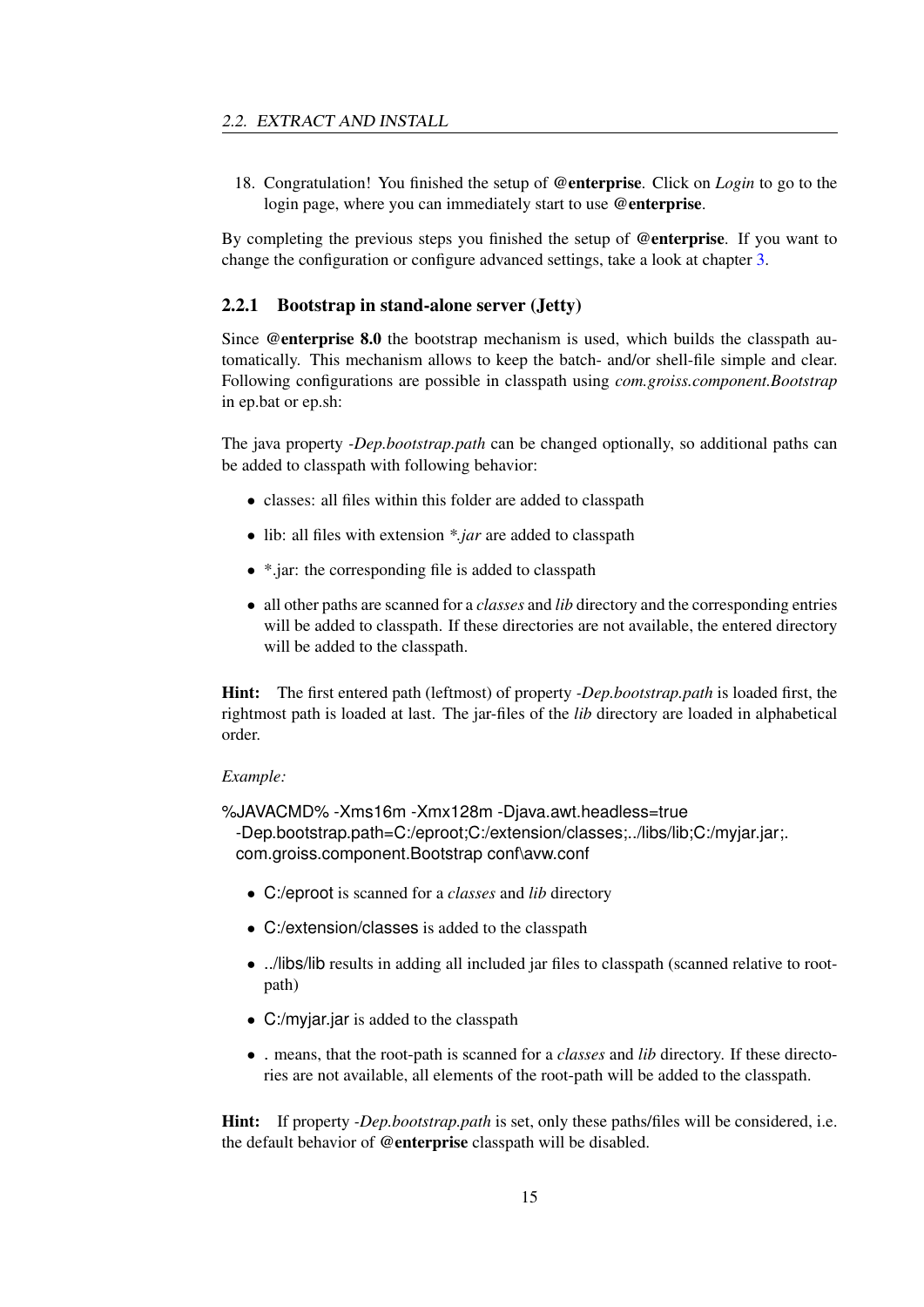## *2.3 Installing as a Windows Service*

<span id="page-15-0"></span>In Windows you can configure a stand-alone installation of @enterprise to run as service. This can be done while installing (see the previous section) or later by calling the service install script in the service subdirectory of @enterprise

@enterprise uses the *procrun* framework which is part of the Apache Commons Daemon Project.

#### <span id="page-15-1"></span>2.3.1 Components of the Framework

The service framework consists of the following files in the service subdirectory:

#### Common service framework files

- eprunsrv32.exe, eprunsrv64.exe: The core process runner wrappers, renamed from the Apache original distribution.
- eprunmgr.exe: GUI application for monitoring and configuring *procrun* services (also renamed from the Apache project).
- Elevate32.exe, Elevate64.exe: Admin rights utility for Installations with User Account Control (UAC); c.f. sudo in Linux.
- service.bat: Used to install, update and delete the service. Can be called in any of the following modes:
	- service install: Installs the service. This is the only variant that is being called (during initial installation). All other variants are for manual usage via the command line.
	- service delete: Deletes the service.
	- service update: Updates parameters of the service.
	- service edit: Starts a GUI to edit parameters of an existing service.
	- service monitor: Present a GUI to monitor the service.

All those calls must be performed with the proper permissions when UAC is enabled, i.e. prefix the calls with ElevateXX. Updating and deleting a service should only be attempted when the service is not running currently. It is also recommended to abstain from using/opening either the service manager or registry editor when installing, updating and deleting.

Details for service parameters to change within service.bat can be found at https://commons.apache.org/proper/commons-daemon/procrun.html.

#### Utility to send a CTRL-BREAK signal to a process

SendSignal.exe

Use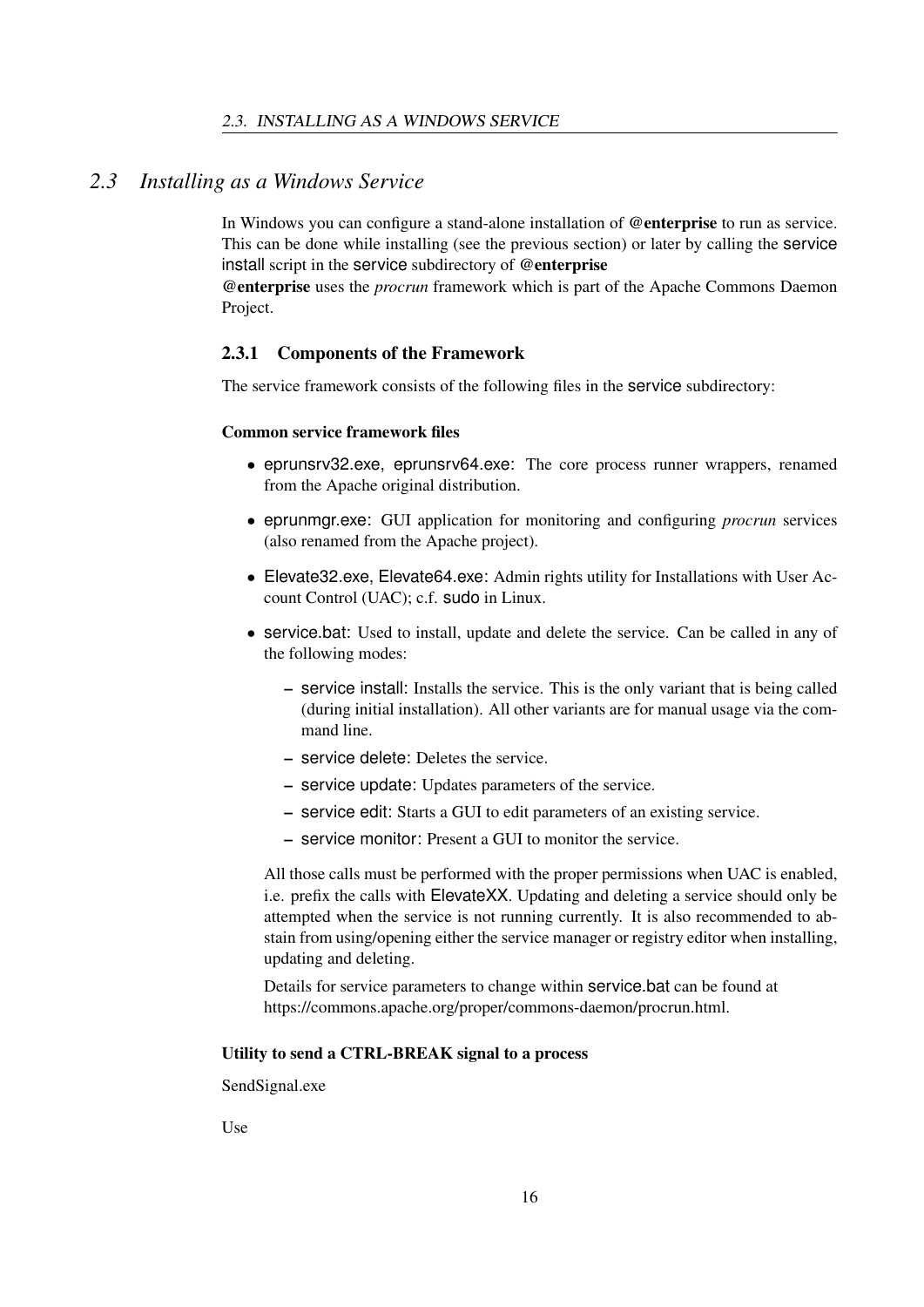#### [Elevate32] SendSignal <pid>

to get a threaddump. The <pid> is the PID of the wrapper process. The thread-dump is written to the commons daemon log file (as specified via the *–LogPath* and *–LogPrefix* parameters in service.bat. ElevateXX is needed in case of UAC.

#### <span id="page-16-0"></span>2.3.2 Migrating to the new **procrun** framework

Before June 2017, the service framework for @enterprise 9.0 has been the Tanuki Java Service Wrapper. While this was an adequate, well working framework, there were technical issues with it when running under 64-bit Windows installations, as well as license issues, since the free community editions are restricted to 32-bit environments.

The Tanuki framework was configured via entries in the wrapper.conf file. The procrun wrapper is configured via the command line. The essence is captured in the service.bat file:

#### Java directory and service name

The most important parameters in the service.bat script are the lines

```
set "JAVADIR=%javadir_placeholder%"
set "SERVICEID=%servicename_placeholder%"
```
which should have been replaced at installation time with the path to the java installation directory to be used and with the service name, e.g.:

```
set "JAVADIR=C:\Program Files\Java\jre1.8.0_131"
set "SERVICEID=@enterprise90"
```
The javadir placeholder can be taken from the wrapper.java.command in wrapper.conf: use the value up to, but excluding \jre or \bin as substitution for %javadir\_placeholder%. The servicename placeholder corresponds to the value of the wrapper.ntservice.name property of wrapper.conf.

#### Memory parameters

Memory limits are specified via the –JvmMs and –JvmMx lines in service.bat. The values should be taken from the wrapper.java.initmemory and wrapper.java.maxmemory properties in wrapper.conf.

#### Additional parameters

Additional arguments for the Java VM, which were in wrapper.java.additional.\* properties of wrapper.conf should be placed in separate ++JvmOptions lines in service.bat.

#### ServiceDependencies

Dependencies on other services, which where stated in wrapper.ntservice.dependency.<sup>\*</sup> properties of wrapper.conf are to be placed in separate ++DependsOn lines in service.bat.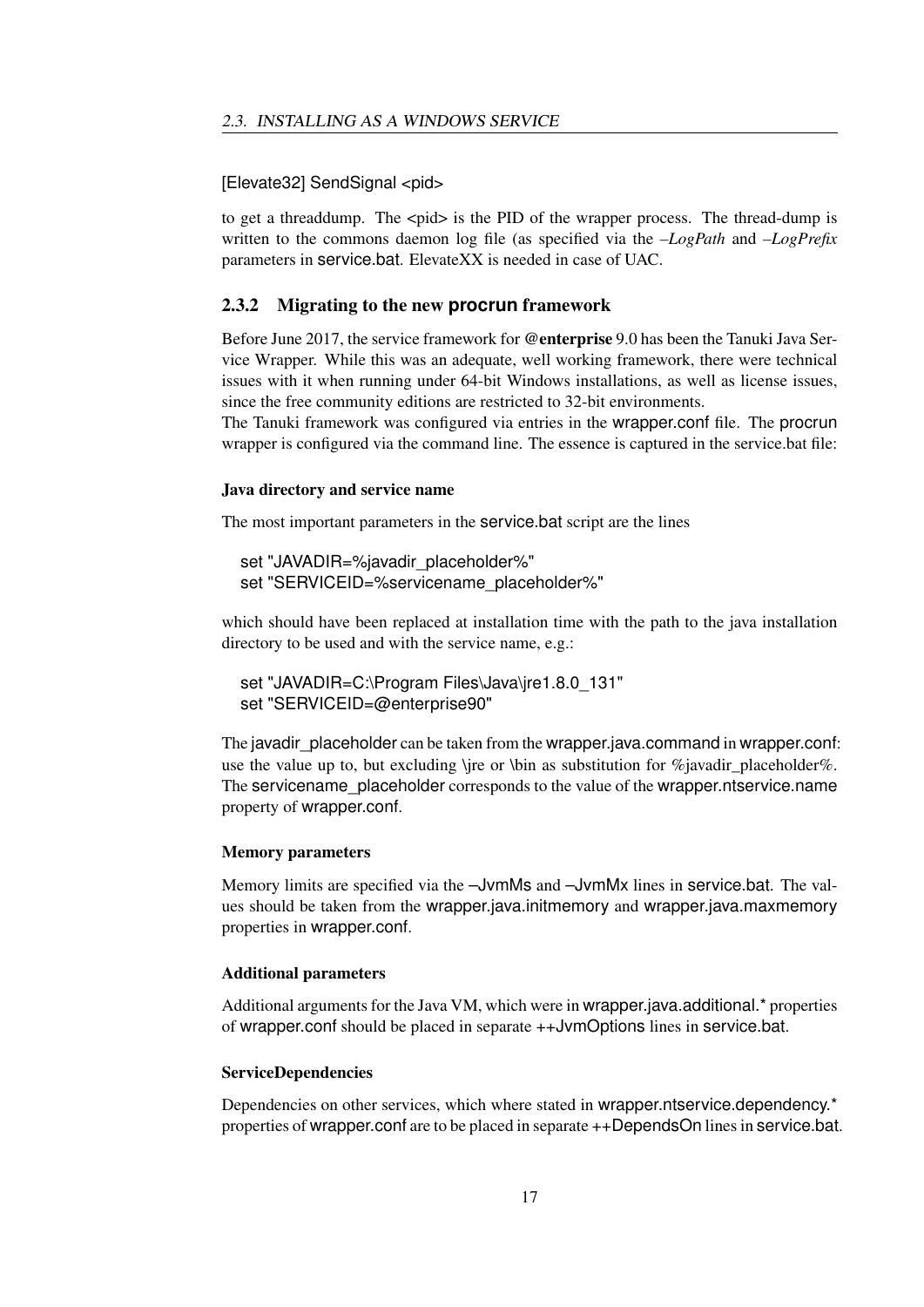#### <span id="page-17-0"></span>2.3.3 Migration steps

Execute the following sequence of steps:

- Adapt the service.bat: According to the ruled given above.
- Stop the old service: Use the service manager or sc to stop the old @enterprise service:

sc stop <ServiceName>

• Uninstall the old service:

sc delete <ServiceName>

• Install the new service:

service install

• Start the new service:

sc start <ServiceName>

Make sure the new service is running properly, check the logfile log\commonsdaemon-\*.log and the parameters.

• Remove obsolete files: The install.bat, uninstall.bat and run.bat files as well as the wrapper.\* files can be removed from the service subdirectory.

#### <span id="page-17-1"></span>2.3.4 Registry entries

In the registry, the service installation places the main properties at HKLM\SYSTEM\CurrentControlSet\Services\<ServiceName> Additional properties can be found at as well as: HKLM\SOFTWARE\Apache Software Foundation\ProcRun 2.0\<ServiceName>\Parameters or on 64-bit Machines HKLM\SOFTWARE\Wow6432Node\Apache Software Foundation\ProcRun 2.0\<Service-Name>

### *2.4 Installing as a Linux Daemon*

<span id="page-17-2"></span>For systemd based Linux distributions, there is a quite simple pattern to use @enterprise as a daemon without any additional overhead. We provide a template unit file enterprise.service located in the service subdirectory of the @enterprise installation. Copy this file to your local systemd directory (usually at /etc/systemd/system). Modify it according to your needs: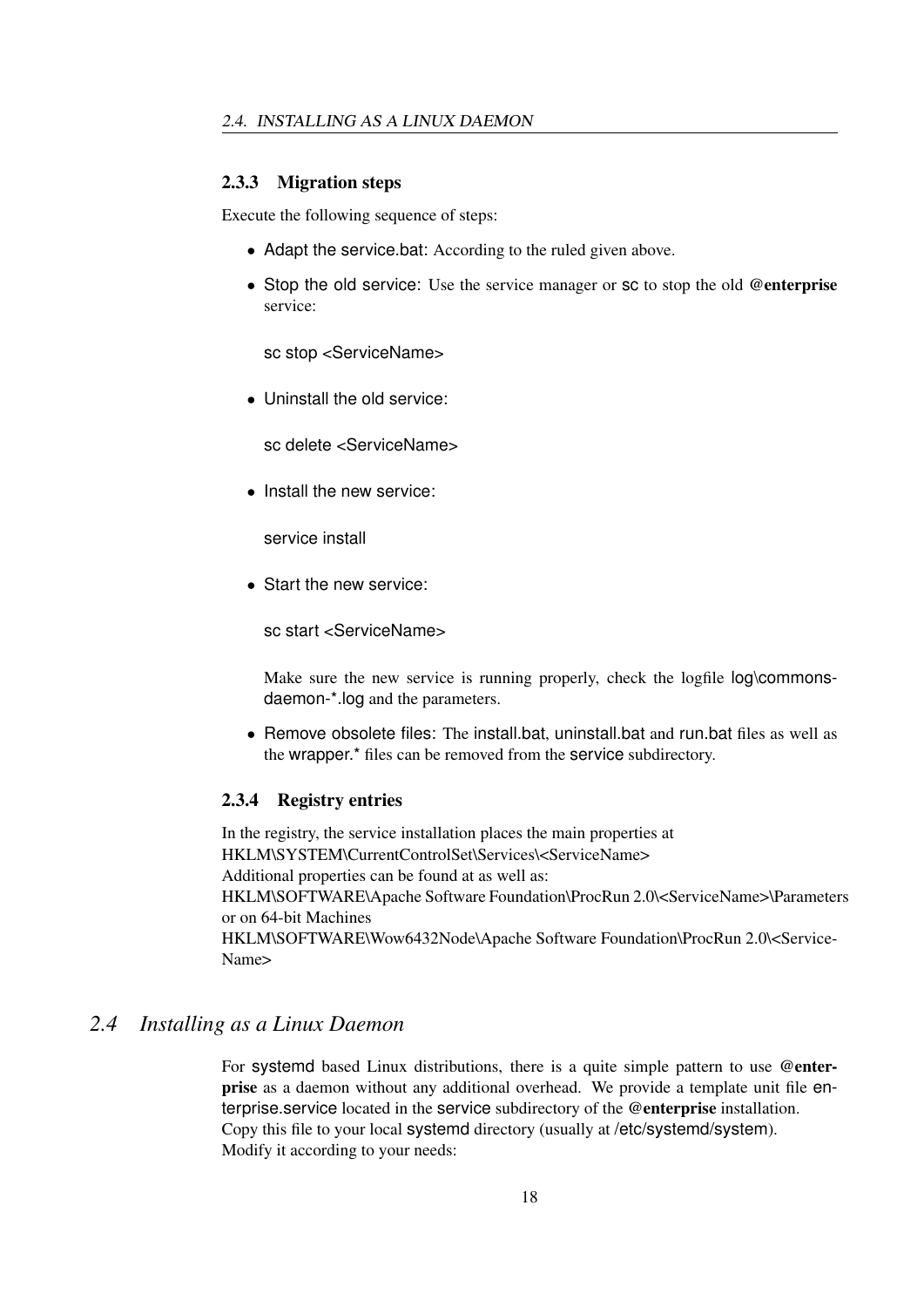- replace % epuser% with the user id of the Linux user<sup>[1](#page-18-0)</sup> that should run @enterprise.
- replace %epworkdir% with the absolute canonical path<sup>[2](#page-18-1)</sup> to the @enterprise installation directory.
- replace %epjava% with the absolute canonical path to the java executable.
- state appropriate dependencies on other services for startup (e.g. dependency on DBMS) in the Requires line.
- adapt the arguments of the command line (be sure to use  $\Box$ ) at the end of each line).

Your enterprise.service unit description file could look like this:

## #[Unit]

Description=@enterprise BPMS After=syslog.target network.target #Requires=a.service b.service

[Service] User=epadm Group=users Type=simple Restart=on-failure RestartForceExitStatus=2 WorkingDirectory=/opt/ep/ep90 ExecStart=/usr/java/jdk1.8.0\_131/jre/bin/java \ -classpath lib/bootstrap.jar \ -Xms32m -Xmx256m \ -Djava.awt.headless=true \ com.groiss.component.Bootstrap \ conf/avw.conf

[Install] WantedBy=multi-user.target

After changing the file, its recommended to reload the systemd daemon by means of

#### systemctl daemon-reload

The service can then be administrated with the usual systemd stanzas:

• enable startup of @enterprise at system startup:

systemctl enable enterprise

• disable startup of @enterprise at system startup:

<span id="page-18-0"></span><sup>&</sup>lt;sup>1</sup> please note that privileged ports (port numbers below 1024) can only be opened when run with User=root.

<span id="page-18-1"></span><sup>&</sup>lt;sup>2</sup> such a path starts at / and does not follow any symbolic links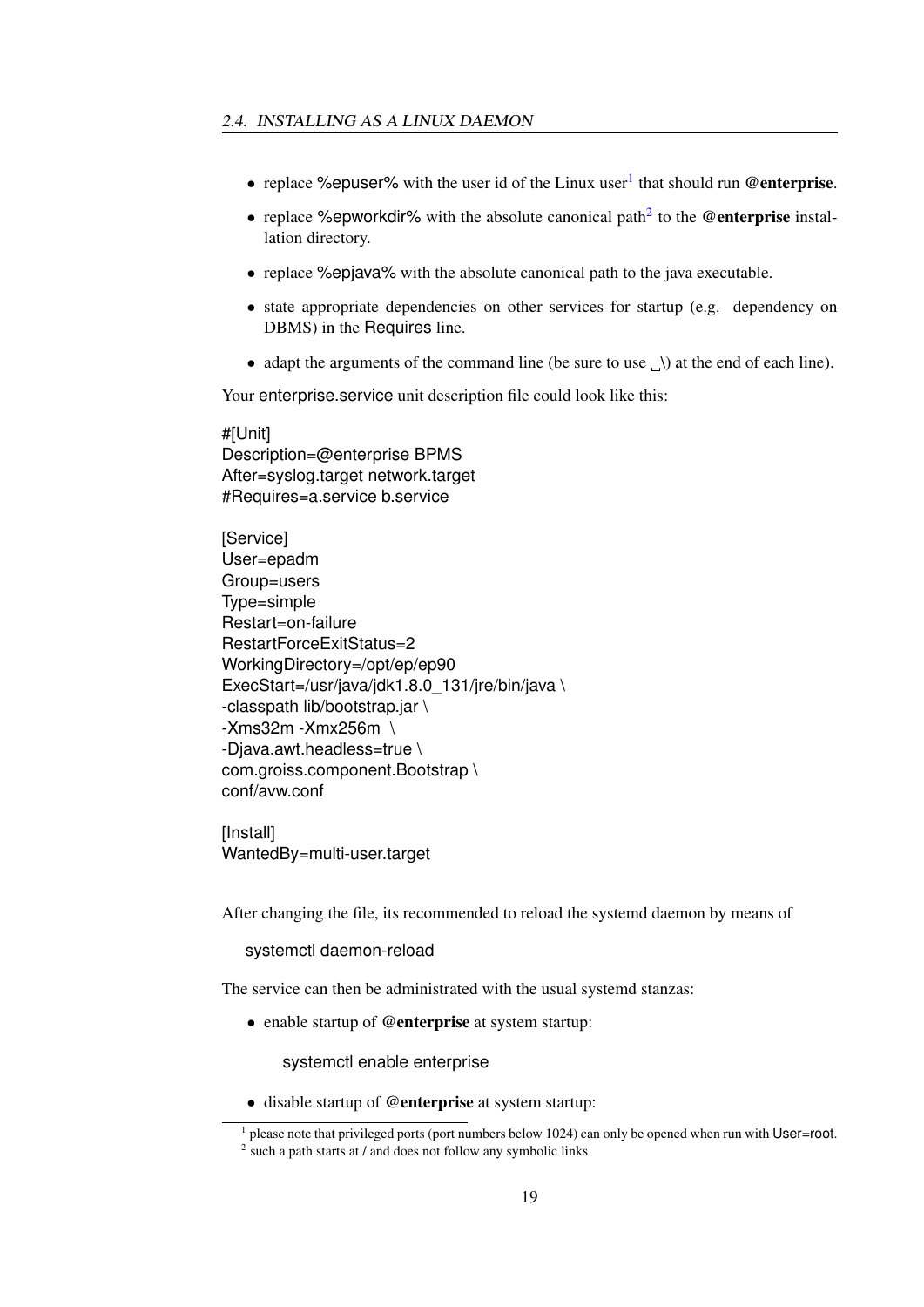systemctl start enterprise

- enquire the state of @enterprise: systemctl status enterprise
- start @enterprise manually:

systemctl start enterprise

• stop @enterprise manually:

systemctl stop enterprise

• restart @enterprise manually:

systemctl restart enterprise

## *2.5 Using an Application Server or Servlet Container*

<span id="page-19-0"></span>If you want to run @enterprise in an application server (e.g., IBM's *WebSphere*) or a servlet container (e.g., Apache's *Tomcat*) you need the @enterprise web application archive file named ep90.war which is especially prepared for this purpose. Deploy this file in your server. Afterwards, open your browser and navigate to http://host:port/context-root/, where host and port must be the right values for accessing your server and context-root is the context root that you chose when deploying the file. See section [2.2](#page-12-1) step [8](#page-12-2) for details about the rest of the installation.

Hint: The database name of the Derby JDBC-URL in embedded mode (the 'ep' part in *jdbc:derby:ep;create=true*) is relative to either the current directory or relative to the directory specified in the *derby.system.home* system-property (if this is present). In a scenario of deploying multiple @enterprise systems as different web-applications in one servletcontainer, with each of the systems using a dedicated embedded derby instance, use unique path names to the database files per web-application (e.g.

*jdbc:derby:databases/app1/derbydb;create=true* and *jdbc:derby:databases/app2/derbydb;create=true*).

Hint: Uploading of driver jar files during installation might not work satisfactorily depending on classloading implementation details and preinstalled driver jar files in some common area of the application server. If you want a specific version of a driver, it is advisable to change the underlying driver jar in the application server. If this is not feasible, try to include the desired driver jar file in the ep\*.war file.

This might not be sufficient for your particular application server. E.g. since Weblogic comes with its own version of Derby, for the combination of Weblogic as application server and Derby as database management system it is also required to specify the class loading order by adding the org.apache.derby.\* packages name to the prefer-application-packages element located in WEB-INF/weblogic.xml file in the ep\*.war.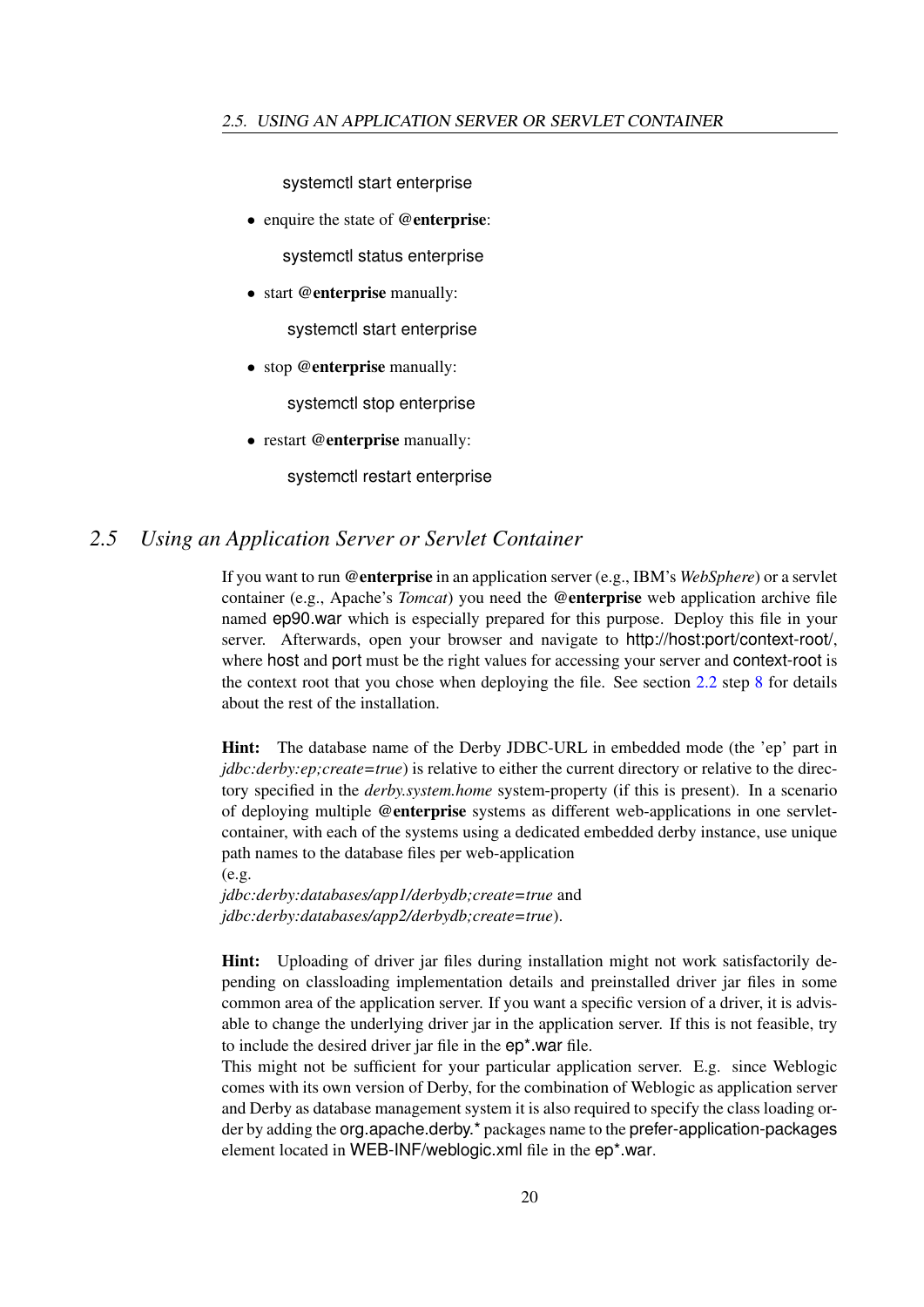Hint: If Tomcat is used as Servlet Container and UTF-8 encoding should be used, you have to set following attributes in Tomcat's *server.xml*:

- URIEncoding="UTF-8"
- useBodyEncodingForURI="true"

Typically:

```
<Connector port="8080"
maxThreads="150" minSpareThreads="25" maxSpareThreads="75"
enableLookups="false" redirectPort="8443" acceptCount="100"
debug="0" connectionTimeout="20000"
URIEncoding="UTF-8" useBodyEncodingForURI="true"
disableUploadTimeout="true" />
```
Hint: The Servlet API 3.0 is used! This can lead to compatibility problems with some application server, e.g. Tomcat in versions less than 8.0.

## *2.6 Basic considerations for backup and recovery*

<span id="page-20-0"></span>According the operational apects of backup and recovery, an @enterprise installation comprises of the following component types:

- Basic @enterprise software artefacts
- Application specific software artefacts
- Configuration data
- Application Logfiles
- Database content

For the first two types, quite ordinary backup and recovery measures are perfectly appropriate. The small volume and infrequent changes to this components allow for periodic full backups of the @enterprise installation directory and the application installation directory. Configuration data comprises a small set of very small configuration files (avw.conf in the conf subdirectory of the @enterprise installation directory and appl.prop in the application directories). Changes to those files will be relatively infrequent (after an initial production phase), but might be critical to proper operation. Frequent or even immediate backup of those files is recommended, possibly by incorporating them in a version control system.

Application logfiles (usually in the log subdirectory of the @enterprise installation directory) should be rotated and a periodic or rotation triggered copy could be made. The logfiles are not essential for the operation, so there is no need to recover them, nevertheless they might be essential for gaining insight of the nature of the problem and help to avoid further errors.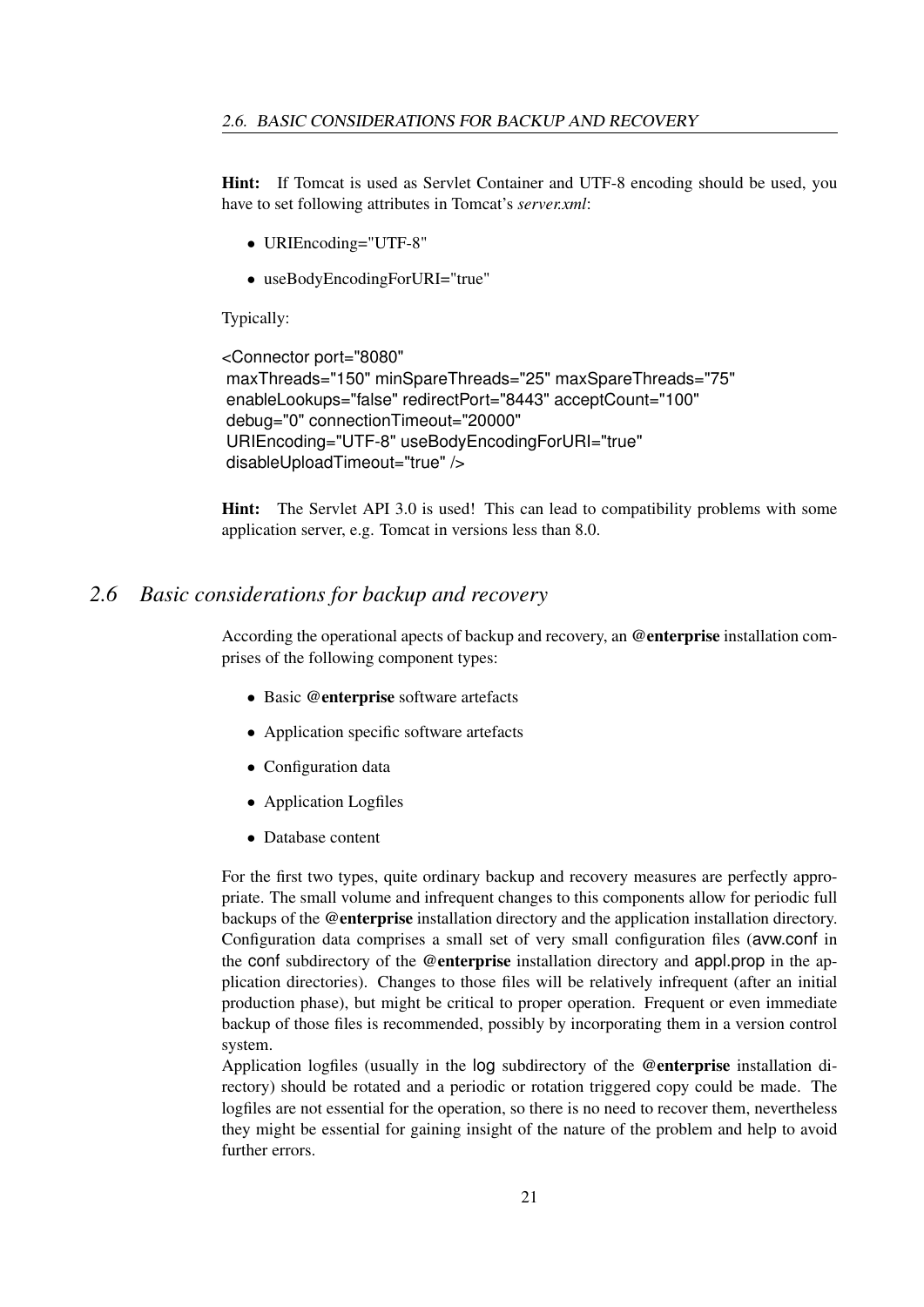Concerning the database, backup and recovery measures are obviously vendor specific. But some general remarks are nevertheless applicable. Periodical backup of the data files is strongly recommended. To be able to recover to the youngest point in time possible, transaction log writing must be enabled. The logs must be switched and shipped to a safe location on the fly.

Concrete recovery measures depend on the type and range of the disaster, but in general, they consist of recovering the database from the latest backup of data files and transaction logs, to copy the software artefacts of @enterprise and of the application back to their destinations and to reinstitute the configuration data.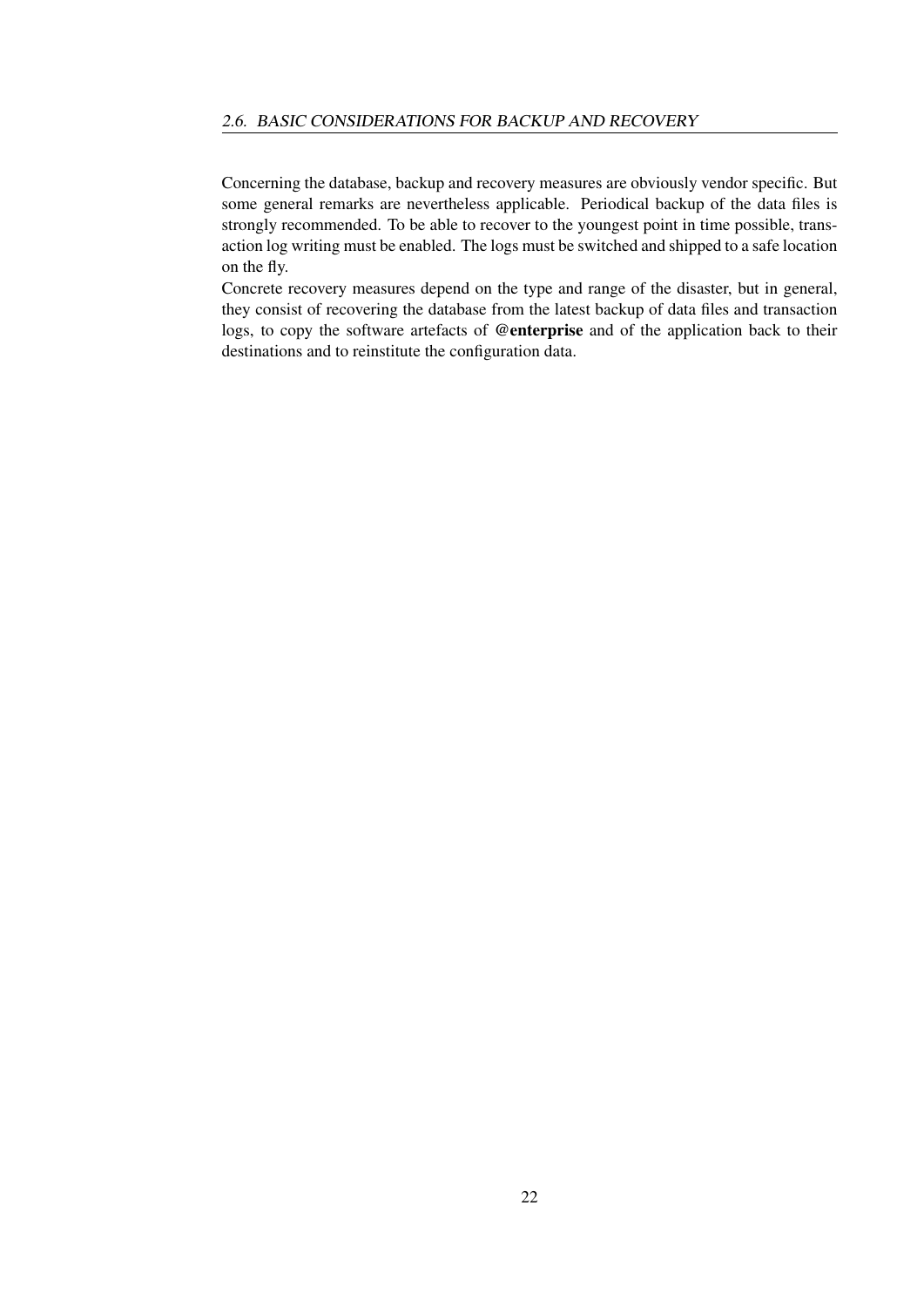## <span id="page-22-0"></span>*3 Configuration*

H

This chapter describes advanced configuration parameters of @enterprise. You can change the data that you entered at setup as well as additional configuration here. Open the configuration area in the system administration by clicking on *Configuration* in the menu on the left side.

In order to save your changes, you must use the *Save* icon in toolbar, which is available on every configuration page. After activating this button, the changes are stored in the file *avw.conf* by default, which can be found in the folder *classes* of @enterprise installation directory. @enterprise offers the possibility to define another configuration files. For this purpose the batch-/shell-file or wrapper.conf for starting @enterprise has to be extended by a comma-separated list (or alternative by file path separator ; in Windows and : in Linux) of filenames or whole folders, e.g. add after *com.groiss.component.Bootstrap* "conf/avw.conf,conf/myavw.conf,conf2,my conf". In this example *avw.conf* and *myavw.conf* are files, *conf2* and *my conf* are folders and contain a various number of configuration files. All configuration files of a folder must contain the prefix \*.conf which are read in alphabetical order (case-insensitive). If a path to configuration files/folders contains spaces, the whole string must start/end with apostrophe as shown in example above. If a parameter is available in more the one configuration file, the first appearance will be taken. When changing settings via GUI, no server restart is necessary, excepting the notification icon appears (yellow triangle)!

Each parameter has a value which is set by default. If the entered value is different to the default value, an icon appears for resetting the value. After activating this icon the *Save* icon must be clicked to persist the changes.

In the following we describe the different parameter groups. Each of them is represented by an entry in the configuration menu. If you use a German server installation and encounter problems understanding the English terms used in this manual, we suggest to create and use an administrator with English language (the *sys* right is required in order to enter the administration).

Hint: The parameter definition and their groups are defined in *properties.xml*. This file should not be changed!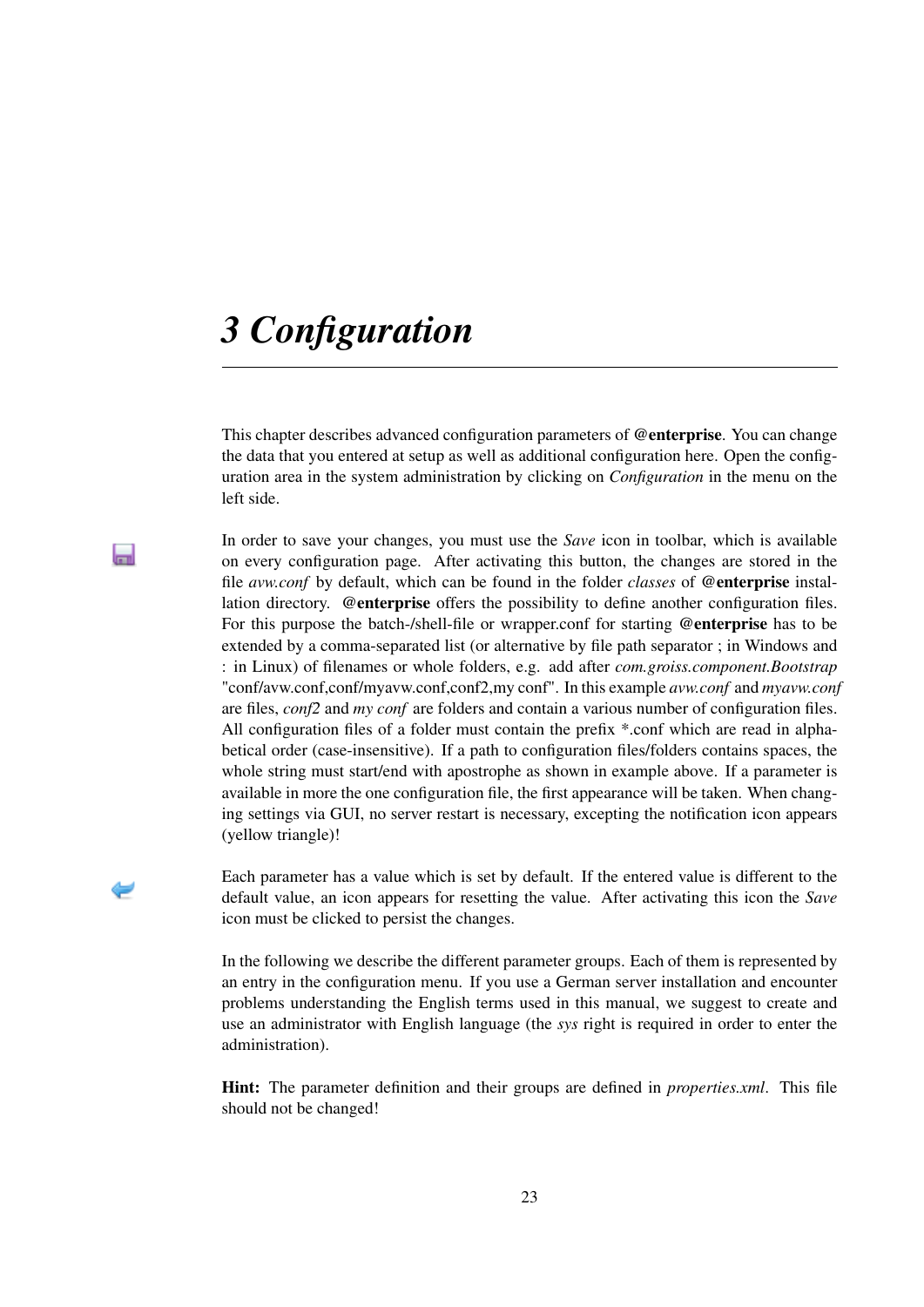

Figure 3.1: @enterprise **Configuration**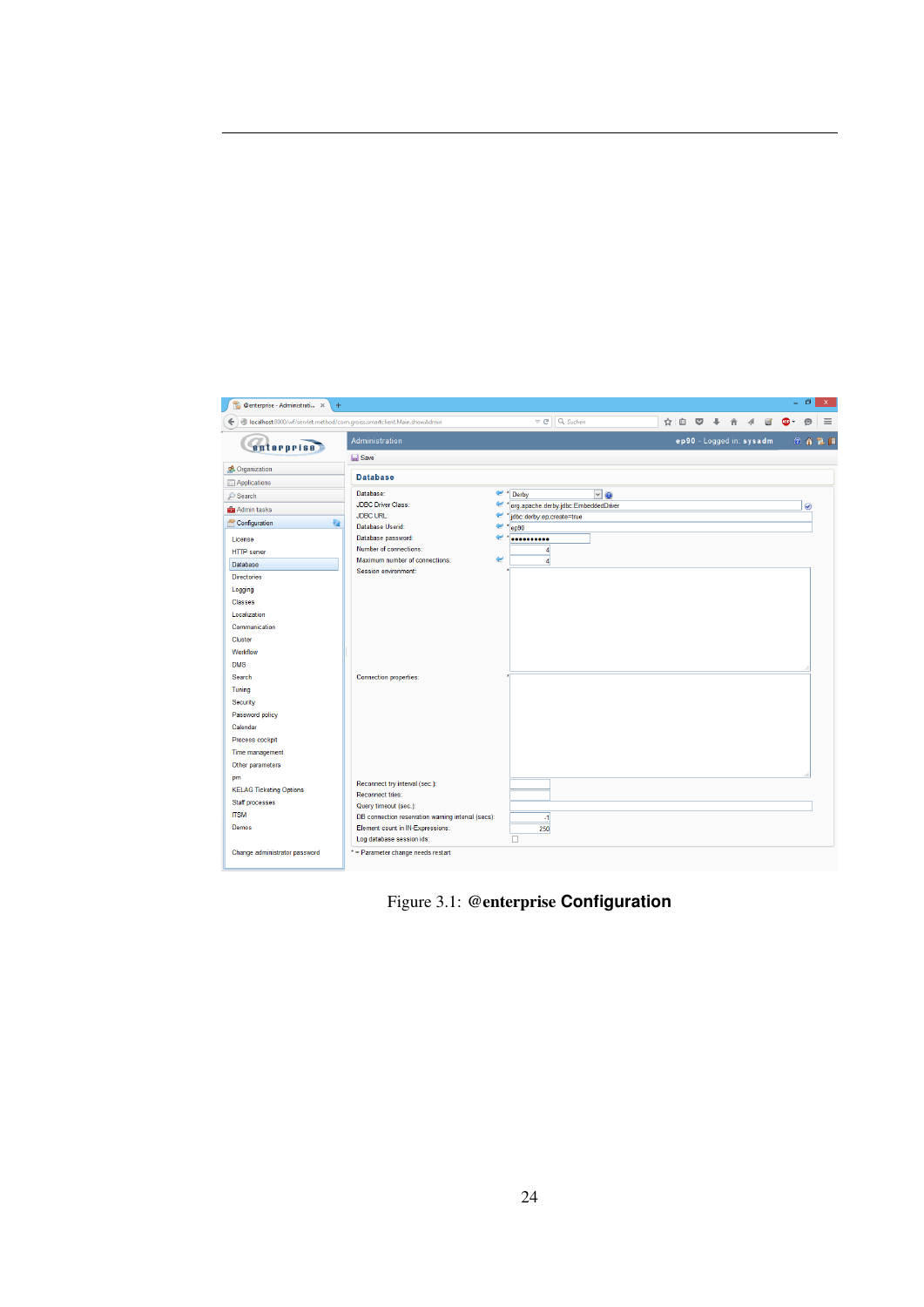## *3.1 License*

<span id="page-24-0"></span>The first screen contains license information:

• License key - avw.license: Your license key. If you want to change your license key after you finished the setup, you can enter the new key here.

## *3.2 HTTP server*

<span id="page-24-1"></span>This screen contains the setup of the HTTP server:

- Server IP port httpd.port: HTTP port on which the server runs.
- IP address http.ip-address: The default-behavior of multiple network-interfaces: the HTTP-server runs on all interfaces. With this parameter you can restrict the interfaces by entering an ip-adress, where the server should run.
- Minimum number of threads httpd.minthread: Number of threads, which are started on startup.
- Maximum number of threads httpd.maxthreads: Maximum number of threads, which will be used for HTTP requests.

Hint: If Apple Safari is used in combination with SSL, it is recommended to set an adequate high number for *Minimum Number of Threads* and *Maximum Number of Threads*.

- Server SSL Port ssl.port: Port of the HTTPS server.
- SSL IP address ssl.ip-address: Analog to parameter *IP address*, but for SSL port.
- Client certificates for HTTPS sl requireclientcertificate: This parameter determines how a secure SSL connection can be established by a client. There are three possibilities:
	- Are not requested: If this option is selected, SSL connections are established in any case.
	- Are required: If this option is selected, SSL connections are established only if the client has a valid certificate for authorization.
	- Are requested: If this option is selected, the establishment of SSL connections depends on the content of the response: if the response contains a valid client certificate the SSL connection is established automatically; if the response contains no valid client certificate a login mask will be displayed to the user and after a successful login the SSL connection will be established.
- Administrative IP port httpd.admin.port: This port is used for administrating @enterprise - a admin session will be created which is necessary to execute administration functions. If no port is defined, the current user is already logged in and if he want to change to administration, he will be requested to log-in again (for getting admin session).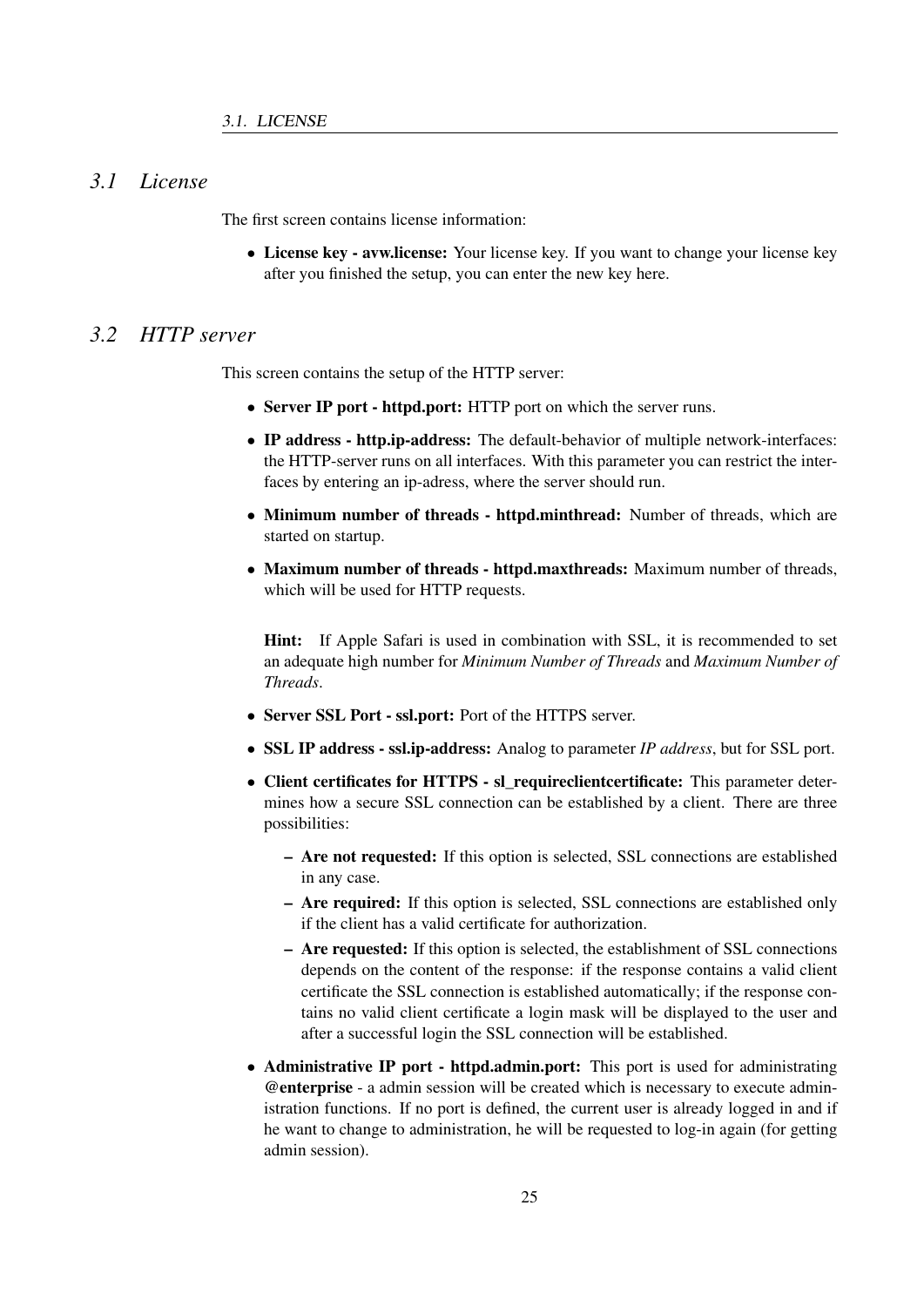- Administrative IP address httpd.admin.ip-address: Define an own IP address for administration. The behaviour is analog to parameter *Administrative IP port*.
- Use SSL for administration httpd.admin.usessl: If activated, the *Administrative IP port* is a SSL port. If no port is defined, the *Server SSL Port* is used.
- Allowed hosts or networks for administration ep.adminshell.allowedips: A list of hosts and networks can be specified. These hosts can access the administration of HTTP server. The syntax of this field is described below in section [3.2.1.](#page-27-0)
- Allowed hosts or networks httpd.hosts.allow: Analogous to *Allowed hosts or networks for administration*, but only for non administration session. If *Allowed hosts or networks for administration* is empty and this host/network matches, it is possible to enter the administration (session).
- Denied hosts or networks httpd.hosts.deny: Analogous to above, but only for non administration session.
- Access control urls.allowed: We provide a mechanism which allows to grant or deny access to method-URLs based on a combination of IP-addresses and rights. The syntax of access rules and their semantics is described below in section [3.2.2.](#page-27-1)
- Exclude SSL ciphersuites httpd.jetty.sslconnector.excludeciphersuites: Vulnerable SSL cipher suites can be excluded from use in HTTPS with following line:

httpd.jetty.sslconnector.excludeciphersuites= TLS\_RSA\_WITH\_AES\_128\_CBC\_SHA, \r\nTLS\_RSA\_WITH\_AES\_256\_CBC\_SHA, \r\nTLS\_ECDH\_ECDSA\_WITH\_AES\_128\_CBC\_SHA, \r\nTLS\_ECDH\_ECDSA\_WITH\_AES\_256\_CBC\_SHA, \r\nTLS\_ECDH\_RSA\_WITH\_AES\_128\_CBC\_SHA, \r\nTLS\_ECDH\_RSA\_WITH\_AES\_256\_CBC\_SHA, \r\nTLS\_ECDHE\_ECDSA\_WITH\_AES\_128\_CBC\_SHA, \r\nTLS\_ECDHE\_ECDSA\_WITH\_AES\_256\_CBC\_SHA, \r\nTLS\_ECDHE\_RSA\_WITH\_AES\_128\_CBC\_SHA, \r\nTLS\_ECDHE\_RSA\_WITH\_AES\_256\_CBC\_SHA, \r\nTLS\_DHE\_RSA\_WITH\_AES\_128\_CBC\_SHA, \r\nTLS\_DHE\_RSA\_WITH\_AES\_256\_CBC\_SHA, \r\nTLS\_DHE\_DSS\_WITH\_AES\_128\_CBC\_SHA, \r\nTLS\_DHE\_DSS\_WITH\_AES\_256\_CBC\_SHA, \r\nSSL\_RSA\_WITH\_3DES\_EDE\_CBC\_SHA, \r\nTLS\_ECDH\_ECDSA\_WITH\_3DES\_EDE\_CBC\_SHA, \r\nTLS\_ECDH\_RSA\_WITH\_3DES\_EDE\_CBC\_SHA, \r\nTLS\_ECDHE\_ECDSA\_WITH\_3DES\_EDE\_CBC\_SHA, \r\nTLS\_ECDHE\_RSA\_WITH\_3DES\_EDE\_CBC\_SHA, \r\nSSL\_DHE\_RSA\_WITH\_3DES\_EDE\_CBC\_SHA, \r\nSSL\_DHE\_DSS\_WITH\_3DES\_EDE\_CBC\_SHA, \r\nSSL\_RSA\_WITH\_DES\_CBC\_SHA, \r\nSSL\_DHE\_RSA\_WITH\_DES\_CBC\_SHA,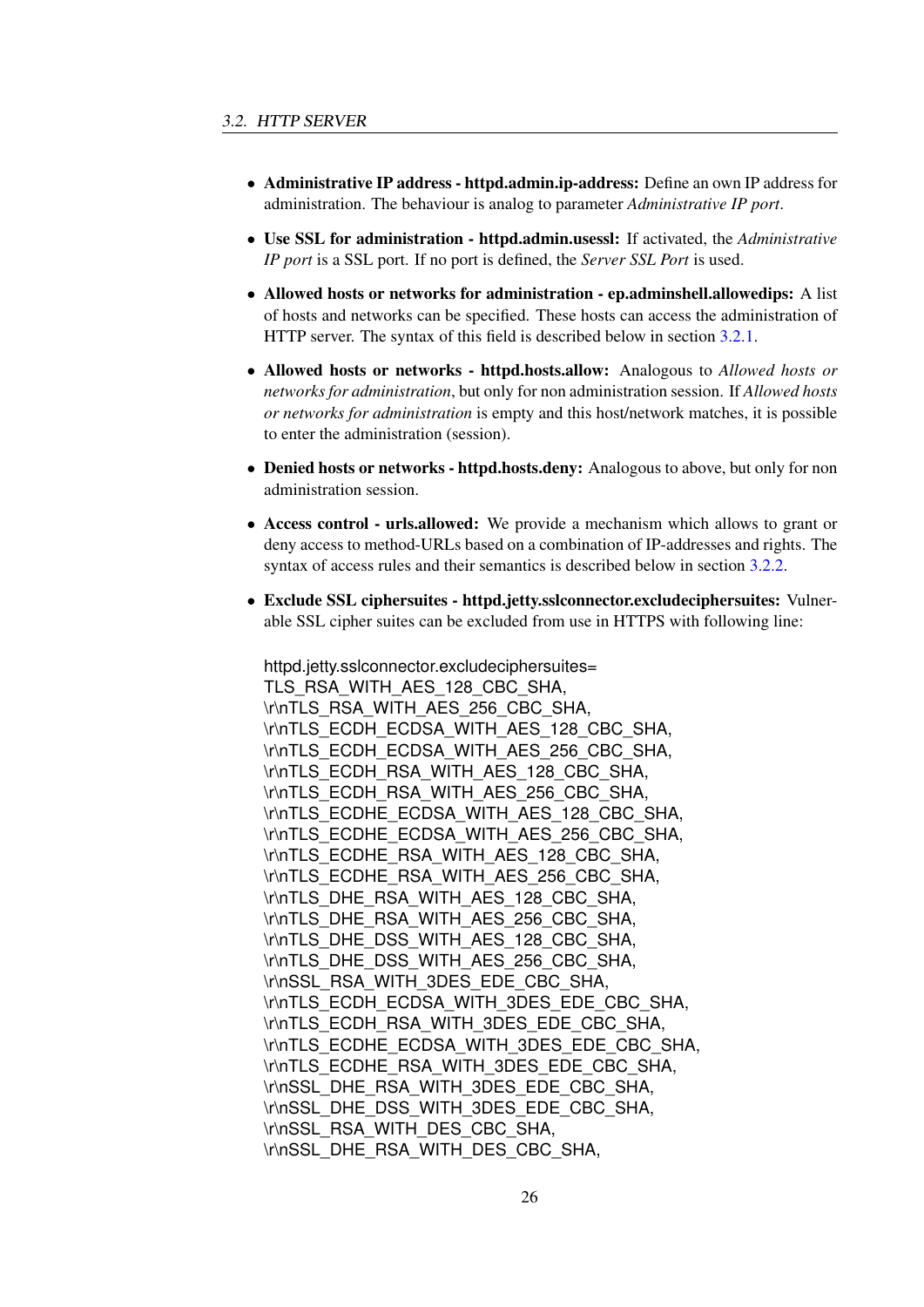\r\nSSL\_DHE\_DSS\_WITH\_DES\_CBC\_SHA, \r\nSSL\_RSA\_EXPORT\_WITH\_RC4\_40\_MD5, \r\nSSL\_RSA\_EXPORT\_WITH\_DES40\_CBC\_SHA, \r\nSSL\_DHE\_RSA\_EXPORT\_WITH\_DES40\_CBC\_SHA, \r\nSSL\_DHE\_DSS\_EXPORT\_WITH\_DES40\_CBC\_SHA, \r\nSSL\_RSA\_WITH\_NULL\_MD5, \r\nSSL\_RSA\_WITH\_NULL\_SHA, \r\nTLS\_ECDH\_ECDSA\_WITH\_NULL\_SHA, \r\nTLS\_ECDH\_RSA\_WITH\_NULL\_SHA, \r\nTLS\_ECDHE\_ECDSA\_WITH\_NULL\_SHA, \r\nTLS\_ECDHE\_RSA\_WITH\_NULL\_SHA, \r\nSSL\_DH\_anon\_WITH\_RC4\_128\_MD5, \r\nTLS\_DH\_anon\_WITH\_AES\_128\_CBC\_SHA, \r\nTLS\_DH\_anon\_WITH\_AES\_256\_CBC\_SHA, \r\nSSL\_DH\_anon\_WITH\_3DES\_EDE\_CBC\_SHA, \r\nSSL\_DH\_anon\_WITH\_DES\_CBC\_SHA, \r\nTLS\_ECDH\_anon\_WITH\_RC4\_128\_SHA, \r\nTLS\_ECDH\_anon\_WITH\_AES\_128\_CBC\_SHA, \r\nTLS\_ECDH\_anon\_WITH\_AES\_256\_CBC\_SHA, \r\nTLS\_ECDH\_anon\_WITH\_3DES\_EDE\_CBC\_SHA, \r\nSSL\_DH\_anon\_EXPORT\_WITH\_RC4\_40\_MD5, \r\nSSL\_DH\_anon\_EXPORT\_WITH\_DES40\_CBC\_SHA, \r\nTLS\_ECDH\_anon\_WITH\_NULL\_SHA, \r\nTLS\_KRB5\_WITH\_3DES\_EDE\_CBC\_SHA, \r\nTLS\_KRB5\_WITH\_3DES\_EDE\_CBC\_MD5, \r\nTLS\_KRB5\_WITH\_DES\_CBC\_SHA, \r\nTLS\_KRB5\_WITH\_DES\_CBC\_MD5, \r\nTLS\_KRB5\_EXPORT\_WITH\_RC4\_40\_SHA, \r\nTLS\_KRB5\_EXPORT\_WITH\_RC4\_40\_MD5, \r\nTLS\_KRB5\_EXPORT\_WITH\_DES\_CBC\_40\_SHA, \r\nTLS\_KRB5\_EXPORT\_WITH\_DES\_CBC\_40\_MD5

The cipher suite used by a client can be seen via the URL ...servlet.method/com.dec.avw.html.HTMLAdmin.clientInfo.

Dealing with sporadic SSL-Handshake problems is greatly eased by setting the javax.net.debug system property in the java command line, eg.:

-Djavax.net.debug=ssl:defaultctx:sslctx:handshake:verbose

This generates considerable amounts of log data, usage is only advisable when client connection issues via HTTS arise. An on-line assessment of your SSL parameters can be obtained at https://www.ssllabs.com/ssldb/index.html

• Exclude SSL Protocols - httpd.jetty.sslconnector.excludeprotocols: Protocols for Jetty SSL connectors can be specifically excluded. Please note that the default protocols being used depend on the specific Java version and release being used.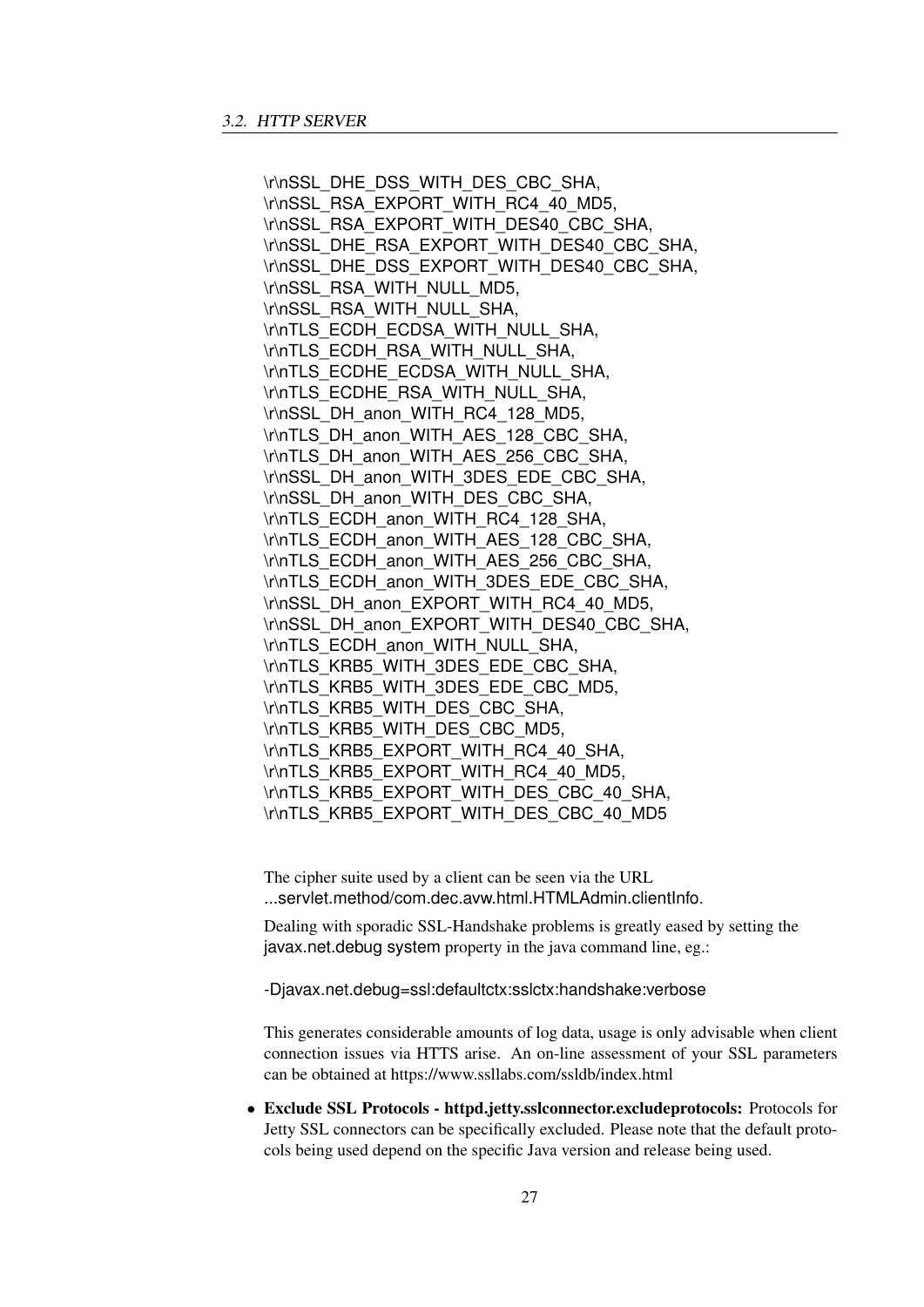• Context path - avw.contextpath: This parameter defines the context path of @enterprise.

#### <span id="page-27-0"></span>3.2.1 Defining Allowed and Denied Hosts or Networks

To restrict access to the HTTP server to selected hosts or address ranges you can declare an *allow* and a *deny* list. The evaluation is as follows: If the allow-list is empty, access is allowed from every host except the ones in the deny-list. If the allow-list is not empty, access is allowed from the hosts and networks in the allow list minus the hosts (and networks) in the deny list.

Both lists contain pairs of IP-Addresses and net-mask separated by spaces, commas or newlines. Both IPV4 and IPV6 addresses are permissible. A net-mask should be given in the CIDR style in form of an integer specifying the number of bits of the network-part. For IPV4 addresses, the traditional dotted notation is also permitted. See the following example:

10.205.112.0/255.255.255.0 P10.205.113.0/255.255.255.0 10.205.224.0/24 2001:0db8:0010::/48

This entries in the allow-list means, access from the networks 10.205.112.\*, (proxy-address) *10.205.113.0*,10.205.224.\* and 2001:0db8:0010:\* is allowed. When entering IPV6 addresses directly in the config-file, bear in mind that each colon (:) must be escaped by preceding it with a backslash.

The following list used for the allow-list causes that access from hosts 10.205.112.4, 10.205.224.8 and 2001:DB8:0010:0:8:800:200C:417A is allowed.

10.205.112.4/32 10.205.224.8/255.255.255.255 2001:DB8:0010:0:8:800:200C:417A/128

#### <span id="page-27-1"></span>3.2.2 Access Control

The access control mechanism affects only the Dispatcher which serves URLs targeting java methods. Rules can be specified which restrict access to certain URLs based on a combination of IP-address and @enterprise rights.

To activate the access control, the corresponding service must be added to the services in *Classes* → *Services* :

com.groiss.avw.contrib.URLChecker uc

#### **Configuration**

The access control property consists of a comma-separated list of rules. Each rule combines an IP-specifier, an URL-prefix and a set of rights separated by spaces. Each of the components can be a wildcard in the form of an asterisk. Accordingly, the syntax of the ruleset is: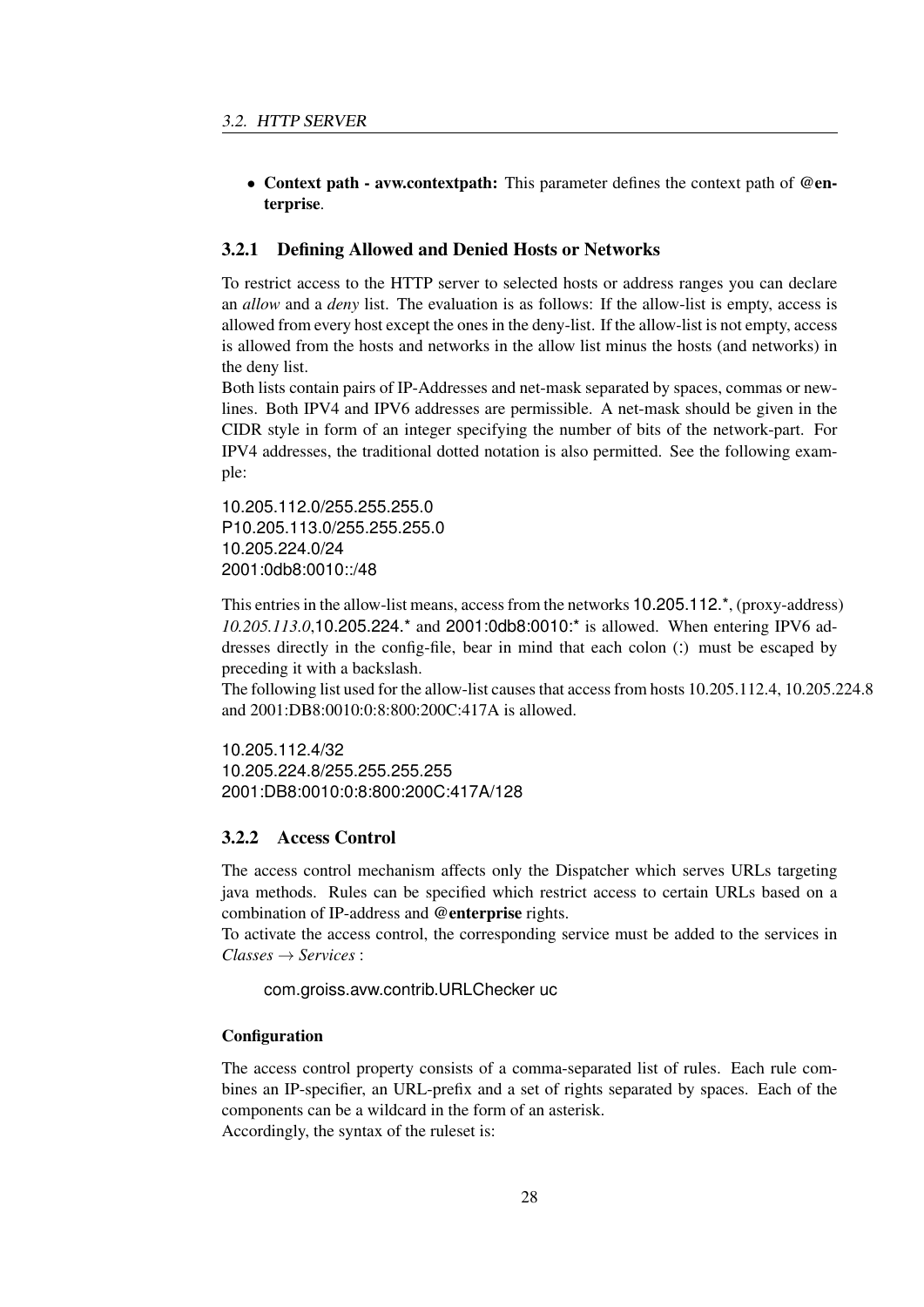{ ( ["P"] ip-specifier | "\*" ) SPACE (url-prefix | "\*") SPACE ( "\*" | "DENY" | ( right { SPACE right }\* ) COMMA }\*

The optional "P" before the ip-specifier designates a proxy-address.

Without specifying the "P", the remote address is the leftmost entry in "X-Forwarded-For" header field (if it exists), and the HttpRequest.getRemoteAddress(), if the header field does not exist.

When "P" is specified, the match is performed just against the HttpRequest.getRemoteAddress() without taking into account any "X-Forwarded-For" header.

The IP-specifier consists of an ip-address and a net-mask separated by a "/". Both IPV4 and IPV6 addresses are permissible. A net-mask should be given in the CIDR style in form of an integer specifying the number of bits of the network-part. For IPV4 addresses, the traditional dotted notation is also permitted. It can be used to specify a single host or a subnet in the following ways

| 10.205.112.22/255.255.255.255  | designates the single host 10.205.112.22        |
|--------------------------------|-------------------------------------------------|
| 10.205.224.22/32               | designates the single host 10.205.224.22        |
| P10.205.112.23/255.255.255.255 | designates the proxy host 10.205.112.23         |
| 10.205.112.0/255.255.255.0     | designates all hosts in the subnet 10.205.112.* |
| 10.205.224.0/24                | designates all hosts in the subnet 10.205.224.* |
| 10.0.0.0/255.0.0.0             | designates all hosts in subnet 10.*.*.*         |
| 11.0.0.0/8                     | designates all hosts in subnet 11.*.*.*         |
| 2001:0db8:0010::/48            | designates all hosts in subnet 2001:0db8:0010:* |
| ::ffff:0a0a:0a0a/128           | designates a single IPV4 hosts 10.10.10.10      |
| $\star$                        | this wildcard designates all hosts              |

Technically, the IP-address of a requester matches an IP-specifier when the network prefix denoted by the netmask matches.

An URL-prefix consists of the first characters of a fully qualified method name (package, class, method). The URL-prefixes are case sensitive.

| com.groiss                | designates all calls to methods in classes in packages |
|---------------------------|--------------------------------------------------------|
|                           | located in com.groiss or below                         |
| com.groiss.org.PasswdAuth | designates all calls to methods in the class           |
|                           | com.groiss.org.PasswdAuth                              |
| $\star$                   | this wildcard designates all methods regardless of     |
|                           | origin                                                 |

The set of rights is a space separated list of IDs of @enterprise rights. The right IDs are case sensitive.

|             | set agent designates all users who have the right set agent                      |
|-------------|----------------------------------------------------------------------------------|
|             | admin stat designates all users who have the right admin and / or the right stat |
| $\star$     | wildcard designating that rights are not needed                                  |
| <b>DENY</b> | special dummy right id, can be used to deny access                               |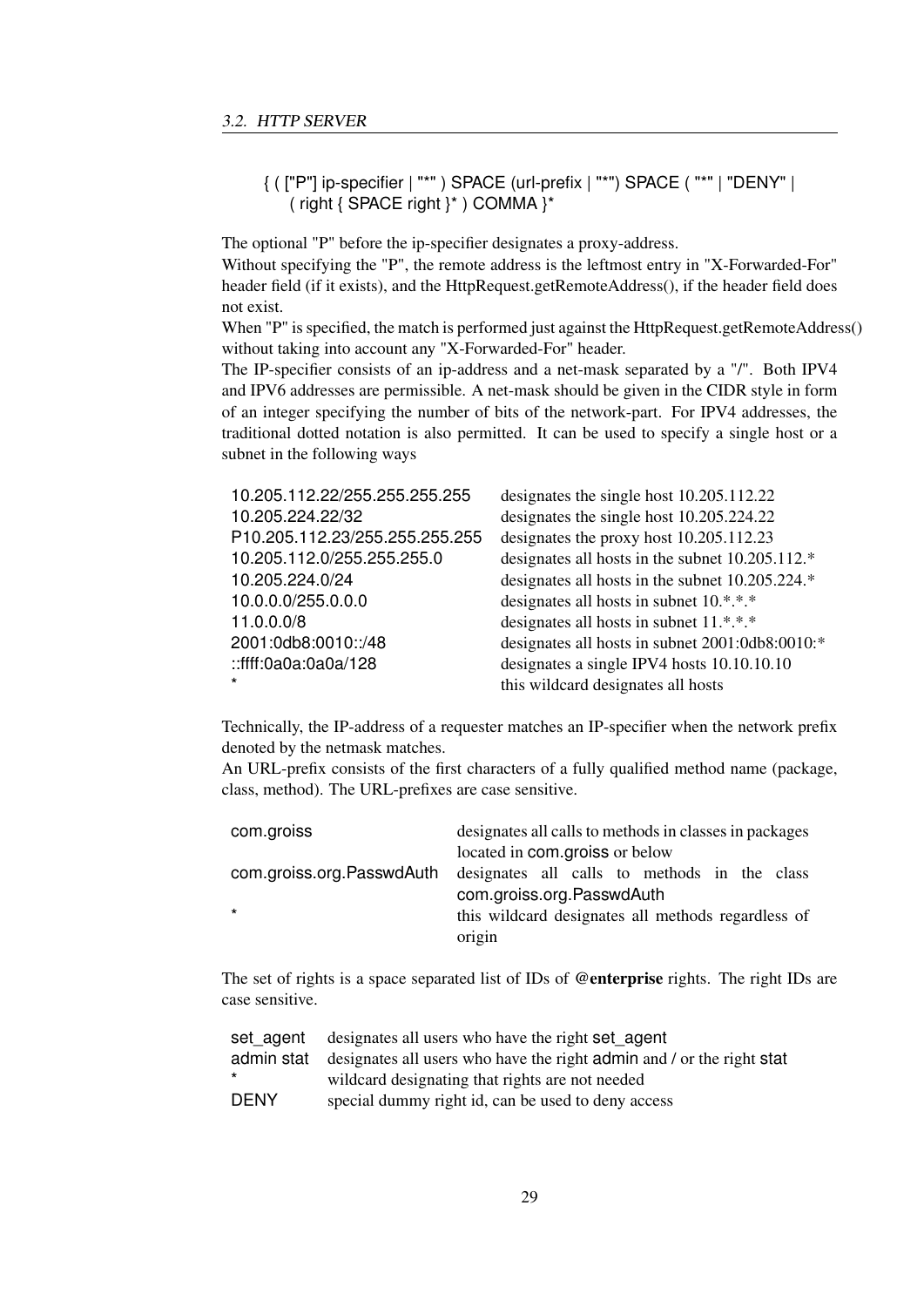#### Examples for Rules

The following examples show how those three designations can be combined to form a rule:

127.0.0.0/8 \* \* Access from local host subnet is not restricted.

10.205.112.26/32 \* DENY Access from 10.205.112.26 is not allowed.

10.205.112.0/24 com.groiss.org.PasswdAuth \* Login of hosts from subnet 10.205.112.0 is allowed.

10.205.112.0/24 \* internal All operations of hosts from this subnet are allowed if users have the right internal.

\* com.groiss DENY Access to com.groiss.\*\* classes and methods is denied to every host.

\* com.my.appl admin,customer Access to com.my.appl.\* classes and methods is allowed if users have the right admin or customer.

\* \* DENY Deny everything from everywhere.

#### Semantics

The validation of a list of rules in the *Access Control* property is as follows: If the property is empty, nothing is filtered.

Otherwise all rules are checked in the order they are defined until a rule matches according to IP-specifier and URL-prefix. For a matching rule, the validation depends on the set of rights of the rule. We distinguish two cases:

• Existing Session (user already logged in):

The intersection of the rights of the user and the rights given in the rule is computed. If the intersection is empty, access is denied (an exception is thrown), else the rule succeeds and access is granted.

• No Session (user not yet logged in):

If the set of rights of the rule consists of a single DENY element, then access is denied (an exception is thrown), else the rule succeeds and access is granted.

If no rule at all matched, access is granted. This can be avoided if the last rule is "\* \* DENY".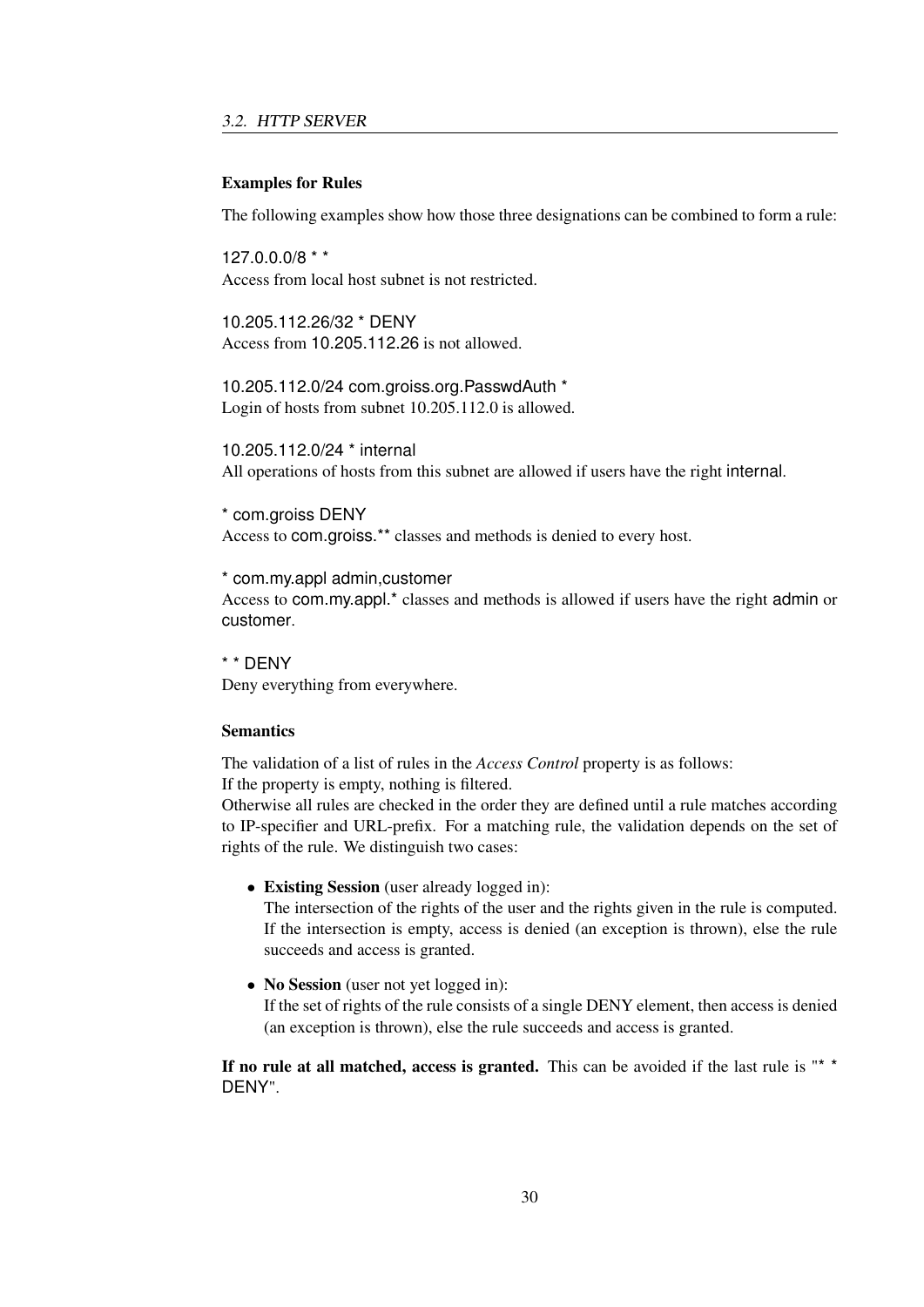#### Other Operational Considerations

*Access Control* gets reconfigured if the configuration is changed. This is also logged at log level 1 to allow one to find incorrect rules. Normal operations of *Access Control* are logged at log level 3.

*Access Control* is not automatically aware of additional rights given to a user or role or to the revocation of rights from them. In order to know about the constellation, the affected users must log out and log in again or the configuration must be saved (thereby reconfiguring *Access Control*). Caching of user rights in the *Access Control* mechanism is logged at log level 2.

### *3.3 Database*

<span id="page-30-0"></span>We suggest to use the help function (the question mark next to *Database*) to fill the Database, JDBC Driver Class, and JDBC URL fields with valid values for a selectable database.

- Database database: The database; you can select ORACLE, DB2, MS SQL-Server, Firebird, or Derby.
- JDBC Driver Class database.driver.class: Java-Class, that contains the driver. See the table on page [33](#page-32-0) for a list of driver classes.
- **JDBC URL** database.url: URL for the database. The syntax of this string depends on the JDBC driver used. See the examples on page [33](#page-32-0) or consult the documentation of the driver.
- Database Userid database.user: The ID of the user with whom you want to connect to the database.
- Database password database.password: Password for the database user with the ID that you entered above.
- Number of connections database.connections: Default number of database connections.
- Maximum number of connections database.connections.max: The maximum number of database connections that can be created.
- Session environment database.session.env: You can specify SOL-commands, which are executed for each connection after connecting, for example: set TEXTSIZE 1000000
- Connection properties database.connection.properties: You can specify e.g. SSL properties to establish a secure connection to database. The value of this property is a list of property declarations separated by  $\rm\ln$ . Note that the = sign must be escaped by \ when editing directly in *avw.conf*.

e.g. database.connection.properties=my.prop\=a.value\r\nyour.prop\=another.value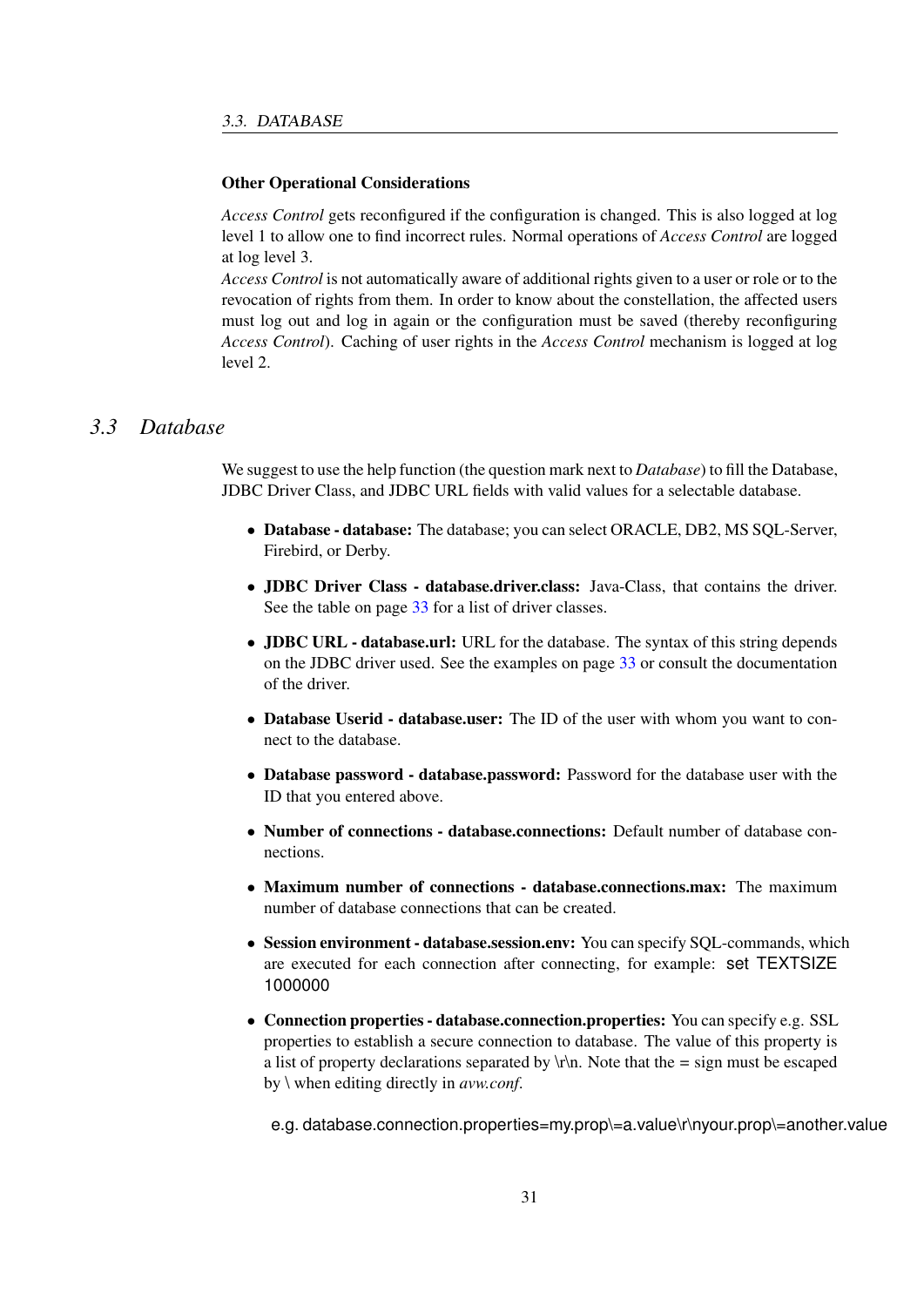- Reconnect try interval (sec.) database.waitFor.seconds: Interval in seconds for reconnect tries to the database.
- Reconnect tries database.waitFor.count: Number of reconnect tries.
- Query timeout (sec.) database.query.timeout: Number of seconds after which a query times out.
- DB connection reservation warning interval (secs) -

database.connection.busy.warning.secs: Long-lasting reservations of DB connections can be logged and also monitored via the Server Monitor (Aged DB connections). Information includes thread-name, timestamp and stacktrace at moment of reservation. Monitoring information in the logfile will occur in 2 minute intervals. Each long-lasting reservation is logged not more than once. Following values can be defined:

- -1 : do not monitor (default, behavior like before)
- $\epsilon$   $\ge$   $\ge$   $\epsilon$   $\ge$   $\epsilon$  of monitor; log /report all connections being reserved longer than the specified time interval (seconds)
- Element count in IN-Expressions ep.inlists.splitsize: @enterprise uses SQL "INlists" - SQL expressions of the form WHERE att IN (val1, val2, ..., valn) as one form of optimizing database access.

The API provides the com.groiss.store.BulkQuery class as a convenient means to utilize this fast kind of access.

Since database systems usually put restrictions on the textual length of SQL-statements and also on the number of elements in such IN-lists, @enterprise splits queries with long IN-expressions into several queries. This configuration parameter can be used to control the maximum number of elements of an IN-expression.

The default value is 250 elements. Increasing the parameter leads to fewer partial queries and fewer roundtrips to the database, but also to longer statements and INlists with the possibility to hit the limits imposed by your DBMS.

• Log database session ids - database.logdbsessionid: Check this parameter to log session ids of database (Oracle, SQLServer). To include database session ids in the log, it is necessary, that the database user *SYS* executes the following grant:

grant select on v\_\$session to ep;

Table [3.1](#page-32-0) shows the recommended drivers for the databases, their class names and JDBC URLs (you can directly view and use this table in @enterprise by clicking on the help link next to *Database*).

### *3.4 Directories*

<span id="page-31-0"></span>Here you can define some directories that @enterprise will use. The *Directory of Form Classes* and *Directory for Temporary Files* must exist.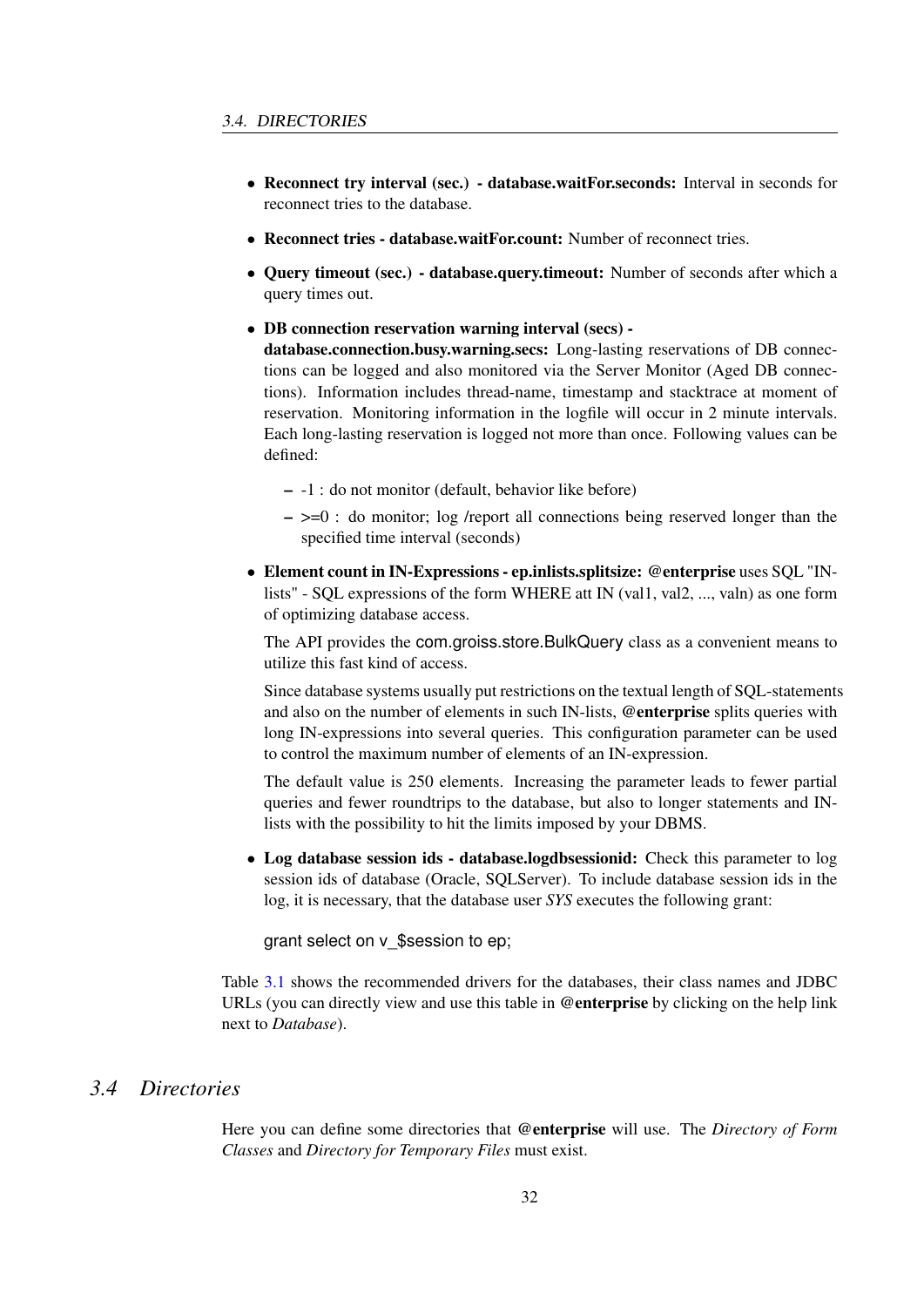## 3.4. DIRECTORIES

| <b>DBMS</b>                | <b>Driver Vendor</b> | <b>Driver Kind</b>  | Class and URL                                  |
|----------------------------|----------------------|---------------------|------------------------------------------------|
| DB <sub>2</sub> UDB        | <b>IBM</b>           | Data Server Driver  | com.ibm.db2.jcc.DB2Driver                      |
|                            |                      |                     | jdbc:db2://'host':50000/'dbname'               |
| DB <sub>2</sub> Z/OS       | <b>IBM</b>           | OS390               | COM.ibm.db2os390.sqlj.jdbc.DB2SQLJDriver       |
|                            |                      |                     | jdbc:db2os390:'location-name'                  |
| Derby                      | Apache               | Embedded            | org.apache.derby.jdbc.EmbeddedDriver           |
|                            |                      |                     | jdbc:derby:ep;create=true                      |
| Firebird SQL 1.5           | Firebird             | <b>JCA</b>          | org.firebirdsql.jdbc.FBDriver                  |
|                            |                      |                     | jdbc:firebirdsql:'host'/3050:'dbalias'         |
| MS-SQLServer (V2005+)      | Inetsoftware         | <b>Una2000</b>      | com.inet.tds.TdsDriver                         |
|                            |                      |                     | jdbc:inetdae:'host':1433?sql7=true             |
| MS-SQLServer (V2005+)      | jTDS Project         | jTDS                | net.sourceforge.jtds.jdbc.Driver               |
|                            |                      |                     | jdbc:jtds:sqlserver://'host':1433/'dbname'     |
| MS-SQLServer (V2005+)      | Microsoft            | $V3.0+$             | com.microsoft.sqlserver.jdbc.SQLServerDriver   |
|                            |                      |                     | jdbc:sqlserver://'host':1433;database='dbname' |
| MySQL (V5.0, experimental) | <b>MySQL</b>         | Connector/J $(3.1)$ | com.mysql.jdbc.Driver                          |
|                            |                      |                     | jdbc:mysql://'host':'port'/'dbname'            |
| Oracle LOBs                | Oracle               | Thin $(V10g+)$      | oracle.jdbc.OracleDriver                       |
|                            |                      |                     | jdbc:oracle:thin:@'host':1521:'SID'            |
| Oracle LOBs                | Oracle               | <b>OCI</b>          | oracle.jdbc.OracleDriver                       |
|                            |                      |                     | jdbc:oracle:oci:@'TNSNAME'                     |
| PostgreSQL (V8.1+)         | PostgreSQL           | Native              | org.postgresql.Driver                          |
|                            |                      |                     | jdbc:postgresql://'host':'port'/'database'     |
| MS-SQLServer (-V2000)      | Inetsoftware         | <b>Una2000</b>      | com.inet.tds.TdsDriver                         |
|                            |                      |                     | jdbc:inetdae:'host':1433?sql7=true             |
| MS-SQLServer (-V2000)      | jTDS Project         | jTDS                | net.sourceforge.jtds.jdbc.Driver               |
|                            |                      |                     | jdbc:jtds:sqlserver://'host':1433/'dbname'     |
| MS-SQLServer (-V2000)      | Microsoft            | $V3.0+$             | com.microsoft.sqlserver.jdbc.SQLServerDriver   |
|                            |                      |                     | jdbc:sqlserver://'host':1433;database='dbname' |
| Oracle LONGs (deprecated)  | Oracle               | Thin                | oracle.jdbc.OracleDriver                       |
|                            |                      |                     | jdbc:oracle:thin:@'host':1521:'SID'            |
| Oracle LONGs (deprecated)  | Oracle               | <b>OCI</b>          | oracle.jdbc.OracleDriver                       |
|                            |                      |                     | jdbc:oracle:oci:@'TNSNAME'                     |

<span id="page-32-0"></span>Table 3.1: JDBC-Drivers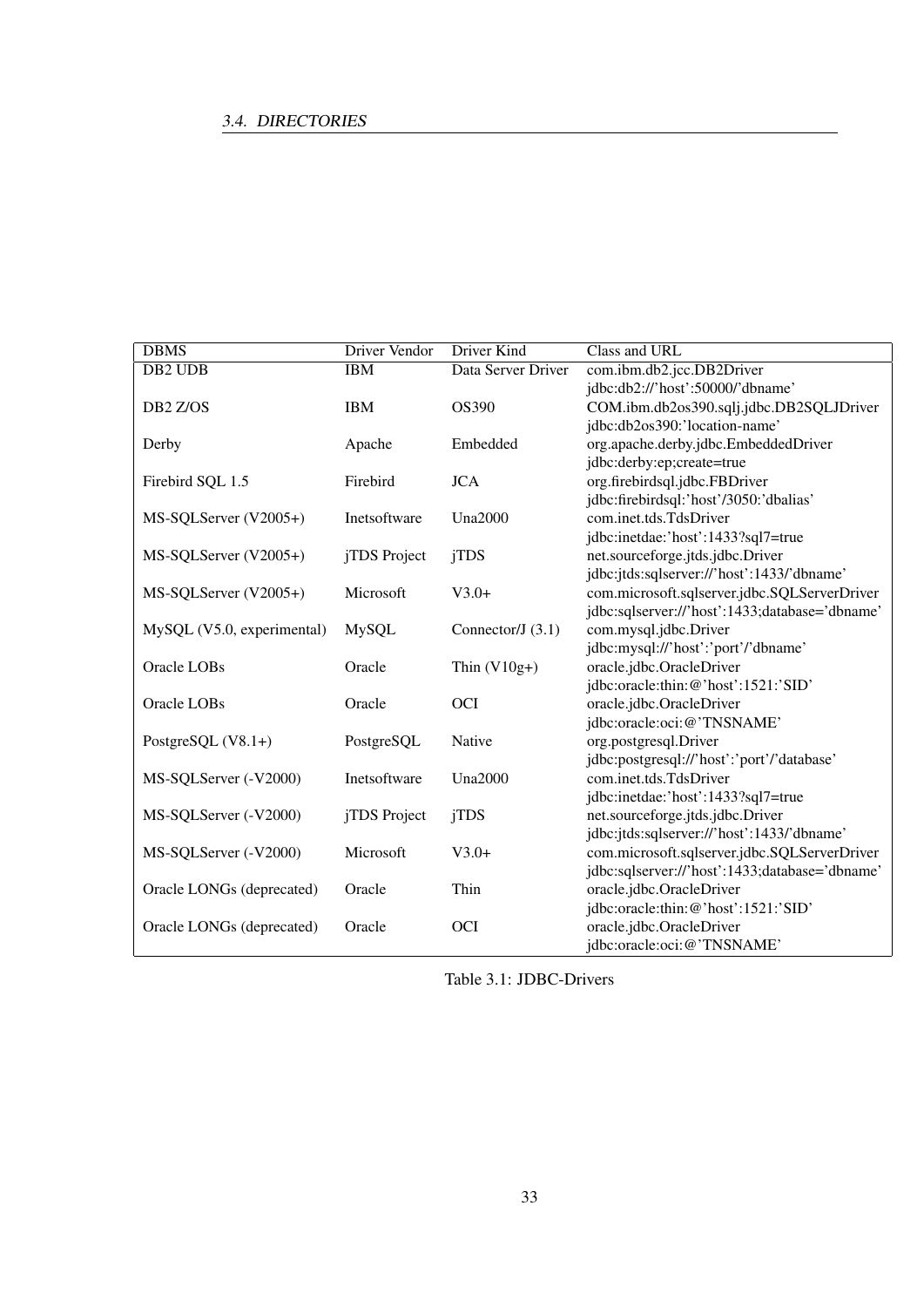- Home directory avw.base.dir: This is the root directory for all relative paths, if you leave it empty the current direcory of the start script is used.
- Directory of form classes avw.formclassdir: Directory, where the system writes the form classes.
- Directory for temporary files Httpd.tempDir: Directory for temporary files.

## *3.5 Logging*

- <span id="page-33-0"></span>• Log file - logger.logfile: Name (path) of file, where @enterprise writes log information. If file not exists, a new one will be created. If the logfile extension is .zip or .gz, the logfile(s) will be compressed automatically depending on parameter *Restart log* or *Max. filesize*.
- Restart log logger.restart.logfile: Here you can define how often the log file should be initialized - daily (at midnight) or at startup only.
- Number of logs logger.keep.logfile: The number of stored log files. If the logfile extension is .zip or .gz, the logfile(s) will be compressed automatically.
- Error file logger.errorfile: This file is a centralized collection of errors. Errors will also appear in the general logfile. If the logfile extension is .zip or .gz, the logfile(s) will be compressed automatically depending on parameter *Restart error log* or *Max. filesize*.
- Restart error log logger.restart.errorfile: see *Restart log*
- Number of error logs logger.keep.errorfile: see *Number of logs*
- System loglevel ep.logger.level: This setting is used for log actions of @enterprise (applications) only. One of the following levels can be selected:
	- Inherit If selected, level of parameter *root.logger.level* in section *Other parameters* is taken.

ERROR Errors are logged only.

WARN In addition to level *ERROR* warnings are logged.

- INFO HTTP requests are logged (time stamp, user, IP-address, and URL).
- DEBUG SQL-statements and process-oriented logging.
- TRACE The full HTTP-headers, parameters of prepared statements and other information for debugging purposes.

Don't use the options DEBUG or TRACE in production for extended periods of time, because it generates a lot of data.

• Store loglevel - store.logger.level: Analog to *System loglevel*, but is used for log actions of @enterprise Store (package *com.groiss.store*) only. You can select the entry *Inherit* to use the selected level of *System loglevel*.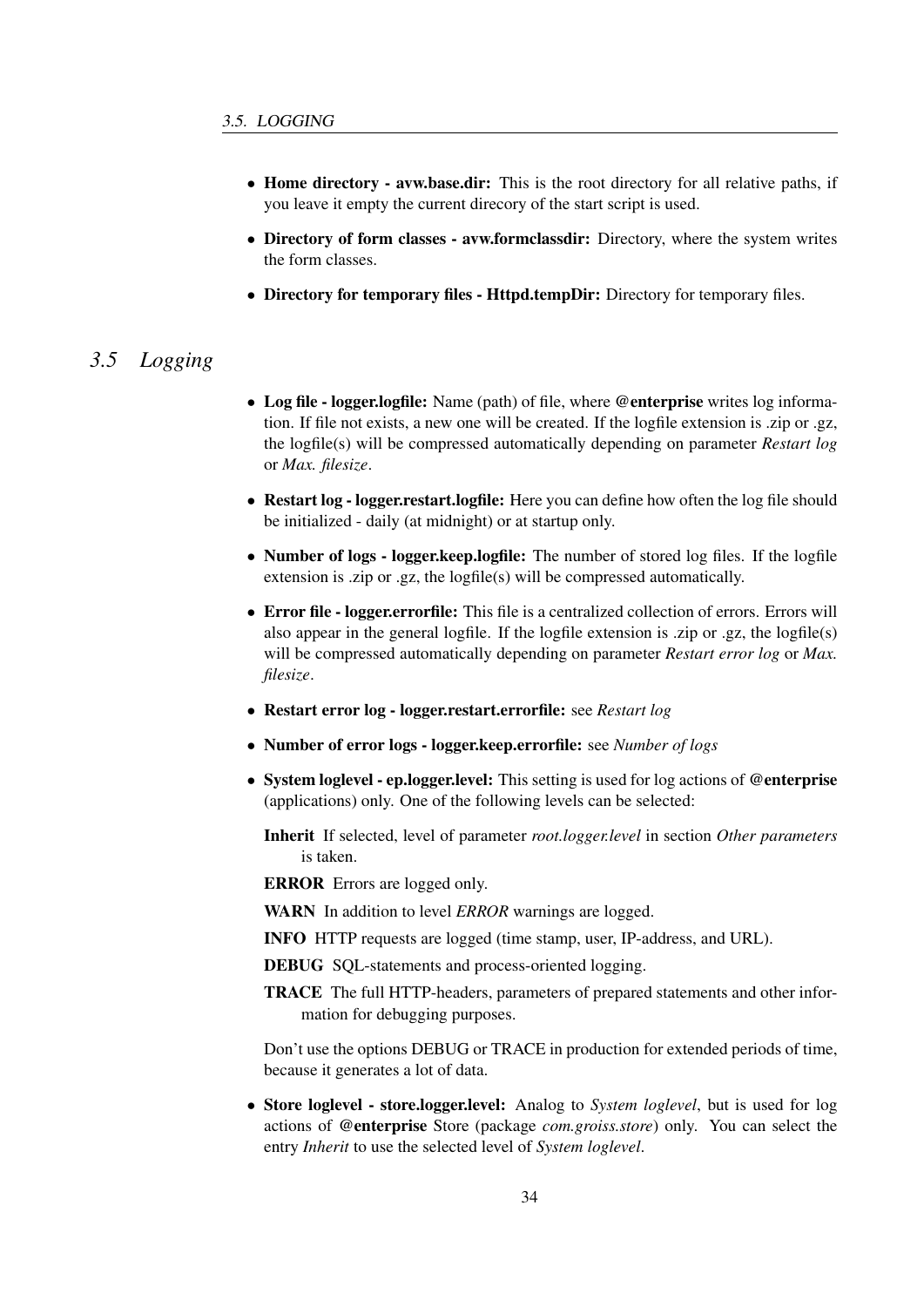- Servlet loglevel httpd.logger.level: Analog to *System loglevel*, but is used for log actions of @enterprise servlet methods (package *com.groiss.servlet* and Java Melody) only. You can select the entry *Inherit* to use the selected level of *System loglevel*.
- Log on console logger.logOnConsole: The log information is written to the standard output stream.
- Custom loglevels logger.custom.level: @enterprise has different loggers which can be customized here with a list separated by semicolons. It is possible to increase or decrease the trace level for a logger like in following example:

com.groiss.servlet.Dispatcher=ERROR; com.groiss.store.impl.StoreEJB=DEBUG;

All other loggers use the default settings.

- Application loggers logger.application.packages: Define a comma separated list of application loggers as package/class/logger name, e.g. *com.groiss.itsm* means that all logging actions of this package are using the *System loglevel*.
- Length of tail logger.tail.length: This parameter defines how much rows are displayed by default at the end of a log file via GUI (see *Admin tasks*  $\rightarrow$  *Server*  $\rightarrow$ *Logging*).
- Max. filesize logger.max.filesize: This option can be specified in bytes, kilobytes, megabytes or gigabytes by suffixing a numeric value with KB, MB and respectively GB. For example, 5000000, 5000KB, 5MB and 2GB are all valid values.
- Number of configuration backups keep.conffiles: This parameter defines how many backups of the configuration files (avw.conf and self-defined configuration files) should be kept. If saving the configuration via GUI, a backup file will be created in the appropriate folder where the configuration files exist.

## *3.6 Classes*

- <span id="page-34-0"></span>• Authorization Class - HttpdAuth.class: @enterprise allows the usage of different authorization mechanisms. The Java class used is specified here. The default class (part of the distribution) is com.groiss.org.PasswdAuth. A special class is com.groiss.ldap.LDAPPasswdAuth which allows to authenticate against a LDAP server. The password check at login is delegated to those server. After setting this class and reloading the configuration navigation tree, a new section *User authorization via LDAP* will appear (more details are available in section [3.20\)](#page-57-1).
- Settings Class settings.class: A class defining some global settings can be defined here. For details see the @enterprise Programming Guide.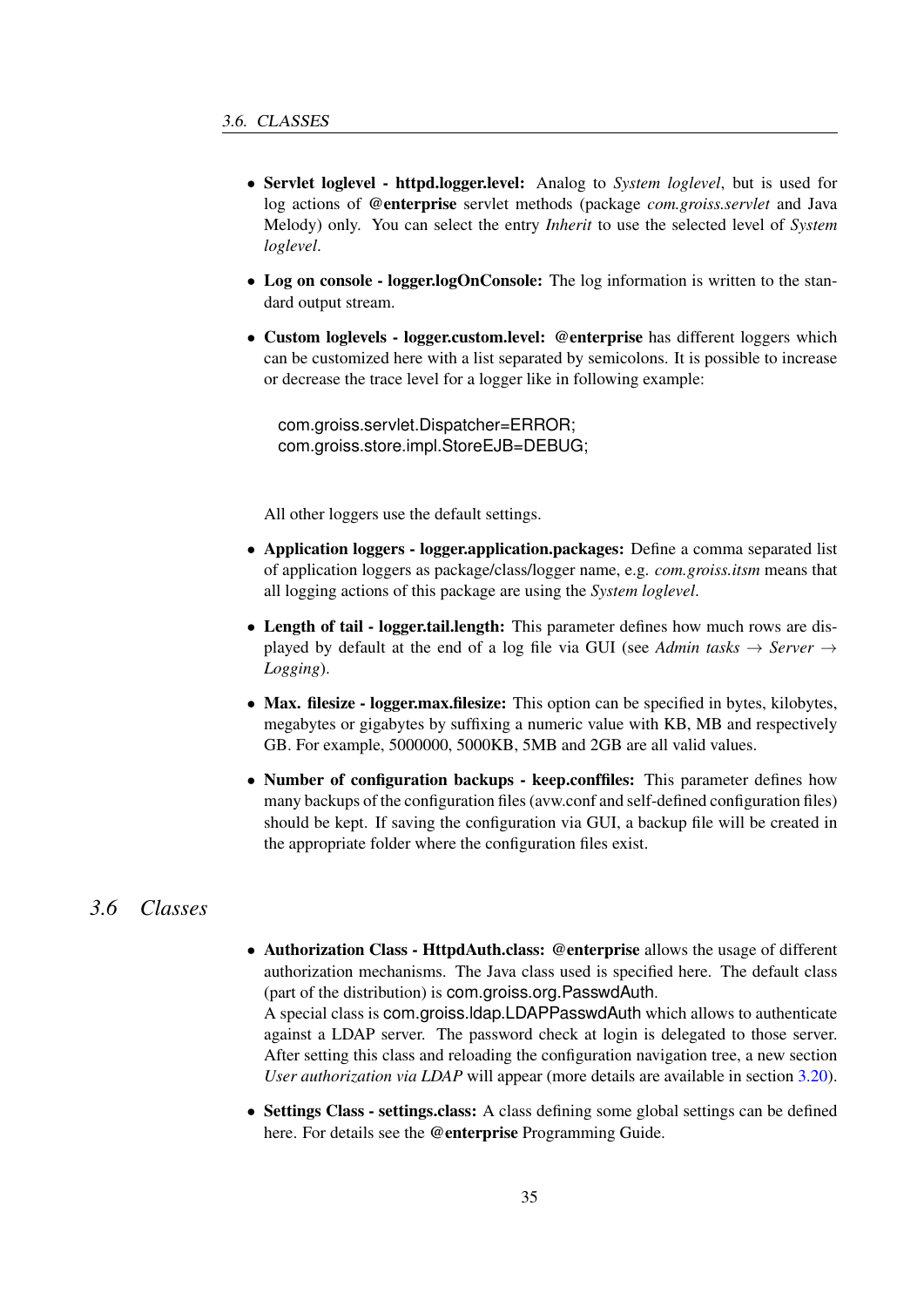- Notification Provider Class avw.notification provider class: The class for the notification mechanism, must implement the interface com.dec.avw.notification.NotificationKit. This mechanism allows to notify RMIbased Java clients in an asynchronous manner about changes in worklists.
- Archiving Class avw.archiveclass: The class used for archiving process instances, must implement the interface com.dec.avw.core.AVWArchiver2. If archiving should be prevented, configure com.groiss.wf.NoArchiver as archiving class!
- Error-Formatter Class avw.error.formatter: You can write an error formatter class that will be used to display errors. The class must implement the com.groiss.gui.ErrorFormatter interface.
- Services services: The list of services that the system starts. You can add your own services but should not modify or delete the entries already there, if you don't really know what you are doing.

## *3.7 Localization*

- <span id="page-35-0"></span>• List of locales - Locale.list: Here you can define a comma-separated list of locales that will be used by the server. If you don't define anything here, the server will use the following default locales: en\_GB, en\_US, de\_DE, de\_AT, and de\_CH.
- Language Locale.language: Defines the language for the user interface. Language is defined in ISO language code, for example de for German.
- Country Locale.country: ISO country code, for example AT for Austria.
- Variant Locale.variant: A default variant to use. You can define free variants in the list of locales (e.g., regions, companies, etc.).
- Server timezone avw.timezone: This parameter allow to enforce a specific timezone for all users. If nothing is selected, the default timezone of the server (operating system) is used, otherwise the selected one.
- Decimal format avw.decimal.format: Define a decimal format as described in JAVA APIDoc.
- Decimal separator avw.decimal.separator: Set the separator for floating-point numbers (default is .)
- Decimal grouping separator avw.decimal.grouping.separator: A separator for e.g. thousand delimiter can be defined here (see Java APIDoc for more details).
- Date format DateFormat: Format mask for date input and output. See the table below for a description of the possible values.
- Date-Time format DateTimeFormat: Format mask for date and time.
- Default unit for displaying time intervals calutil.defaultunit: Default-Unit in seconds, minutes, hours, days and weeks.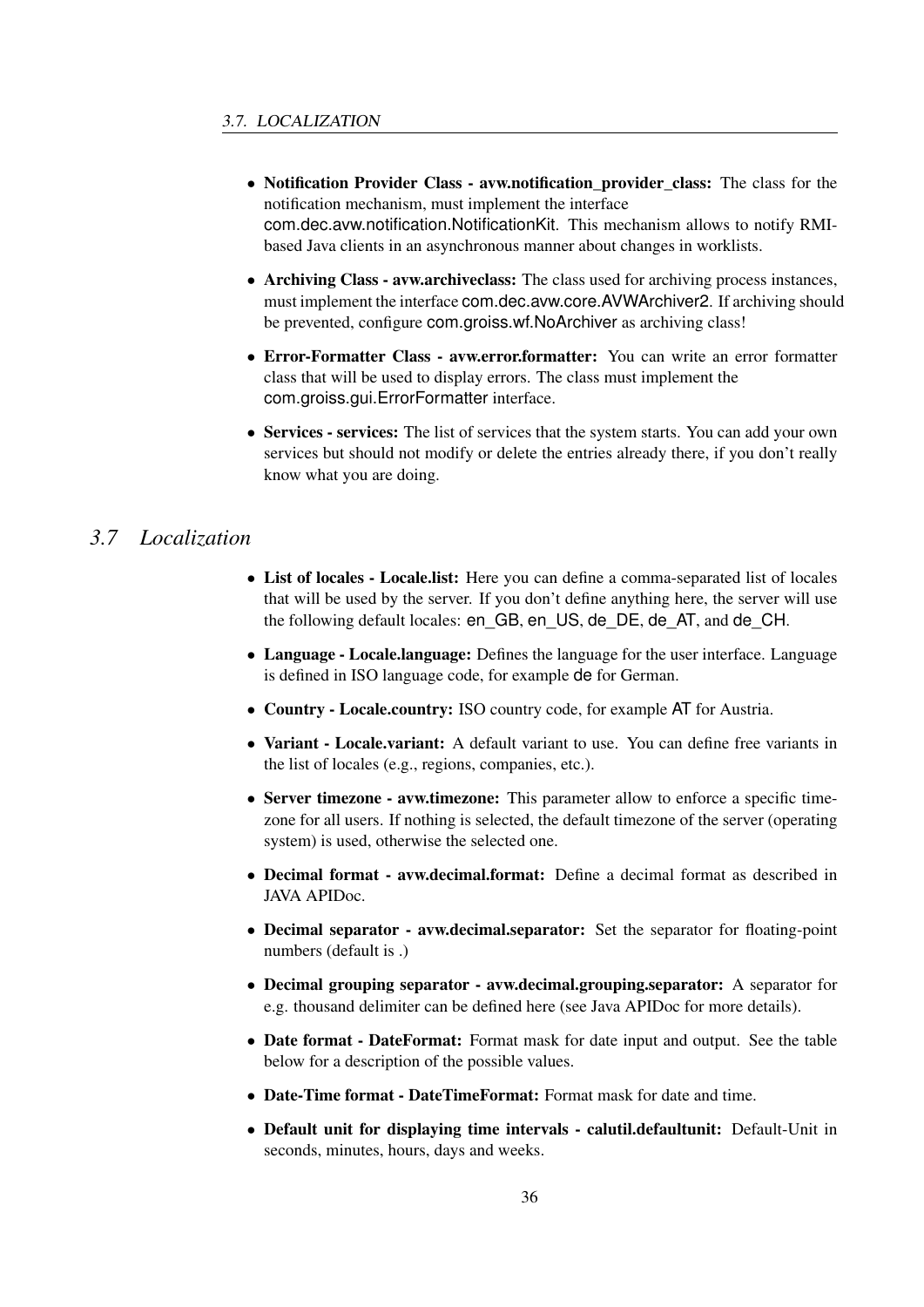- Applet look and feel applets.lookandfeel: Specify the look-and-feel of the process editor, values are: metal or windows.
- Max. table length table.maxsize: Specify a natural number. For tables of size greater than this number the user is asked before the table is shown.
- Items per page table.pagesize: This defines the maximum number of entries in tables when paging is enabled. This parameter is also used for DOJO object selects.
- Max. paging table length table.paging.maxsize: For paged tables of size greater than this number the user is asked before the table is shown or the search function in toolbar must be used.
- Use browser language locale.from.browser: If this option is set, the system uses the language settings of the browser instead of the settings in the user table of  $\omega_{en}$ terprise.
- Always use server-timezone use.server.timezone: If this checkbox is set, the determined timezone of client Browser will be ignored and either the timezone set by the user (on user mask or user settings mask) or the *Server timezone* will be used.
- Select list search option selectlist.search: The search option for searching in a select list:
	- Starts with: at the begin of a string
	- Substring: within a string
- Enable Wiki link syntax ep.wikilinks.enable: If this checkbox is activated, links can be entered in the description of an ActivityInstance in wiki syntax: [[ link | text  $\exists$  or  $\iota$  link  $\iota$
- Default tab in process details: Define a tab id as default when opening a process detail window. Default value is "admin.history". See the System Administration Manual, section Processes, for details (field "Detail tabs" in process definition mask).
- Show toolbar in process-details popup: When the process details are opened in a separate window, this checkbox enables a toolbar showing the possible actions for this process instance. For example, if you use the standard search for searching a process instance that is in your worklist, you will see the worklist actions in the search result details of this process.

Table [3.2](#page-37-0) shows possible values for the date and time format masks.

The count of pattern letters determine the format.

(Text): 4 or more pattern letters–use full form, < 4–use short or abbreviated form if one exists.

(Number): the minimum number of digits. Shorter numbers are zero-padded to this amount. Year is handled specially; that is, if the count of 'y' is 2, the year will be truncated to 2 digits. (Text & Number): 3 or more–use text, less than 3–use number.

Any characters in the pattern that are not in the ranges of  $[a^{\prime}..z^{\prime}]$  and  $[A^{\prime}..z^{\prime}]$  will be treated as quoted text. For instance, characters like  $\cdot$ ;  $\cdot$ ,  $\cdot$ ,  $\cdot$ ,  $\cdot$ ,  $\cdot$ ,  $\cdot$  and  $\cdot \omega$  will appear in the resulting time text even if they are not embraced within single quotes.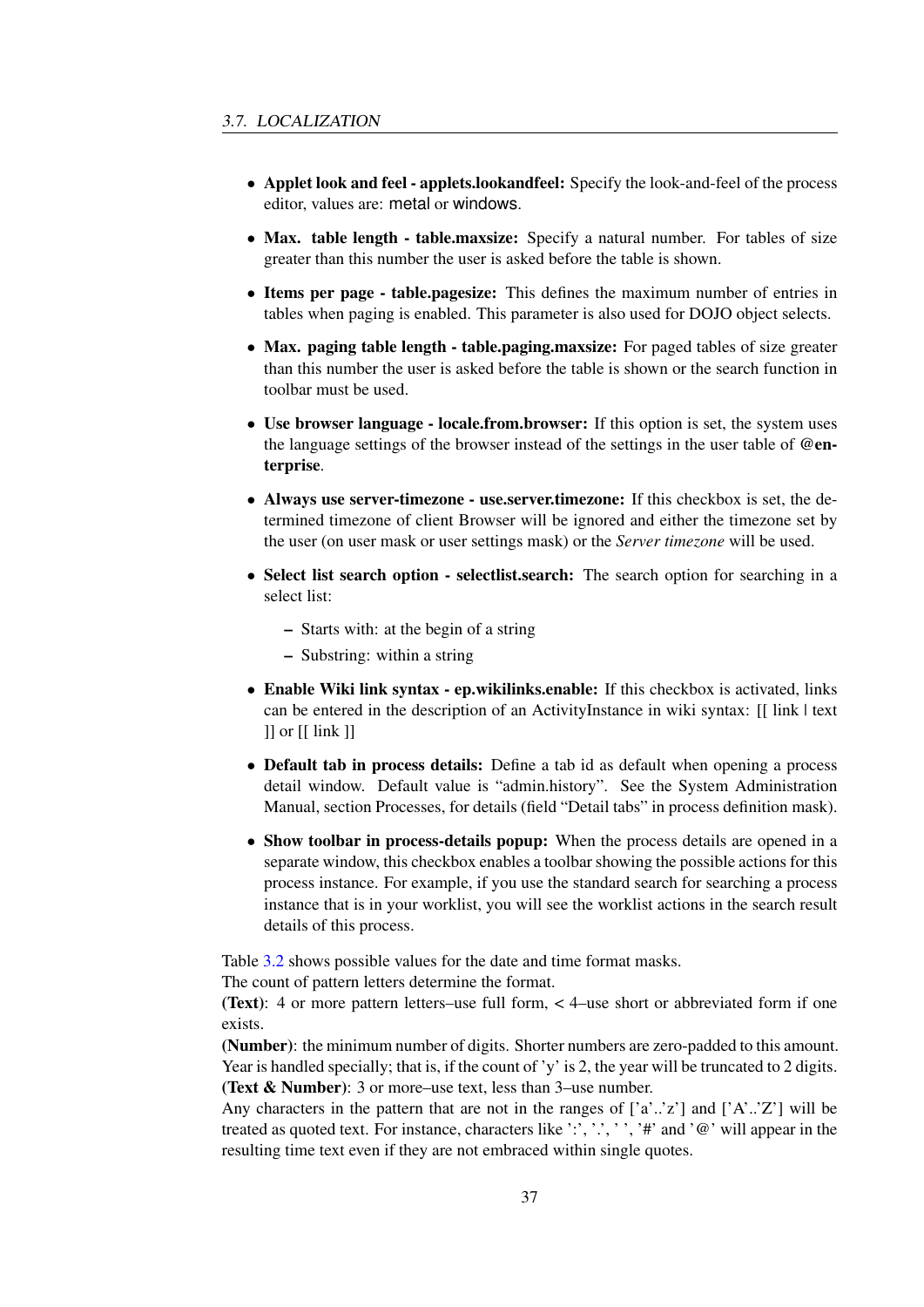| 3.8. COMMUNICATION |
|--------------------|
|                    |

| Symbol | Meaning                 | Presentation    | Example               |
|--------|-------------------------|-----------------|-----------------------|
| G      | era designator          | (Text)          | AD                    |
| У      | year                    | (Number)        | 1996                  |
| M      | month in year           | (Text & Number) | July & 07             |
| d      | day in month            | (Number)        | 10                    |
| h      | hour in am/pm $(1\ 12)$ | (Number)        | 12                    |
| Н      | hour in day $(0\ 23)$   | (Number)        | 0                     |
| m      | minute in hour          | (Number)        | 30                    |
| S      | second in minute        | (Number)        | 55                    |
| S      | millisecond             | (Number)        | 978                   |
| E      | day in week             | (Text)          | Tuesday               |
| D      | day in year             | (Number)        | 189                   |
| F      | day of week in month    | (Number)        | 2 (2nd Wed in July)   |
| W      | week in year            | (Number)        | 27                    |
| W      | week in month           | (Number)        | 2                     |
| a      | am/pm marker            | (Text)          | PM                    |
| k      | hour in day $(1\ 24)$   | (Number)        | 24                    |
| K      | hour in am/pm $(0 11)$  | (Number)        | $\Omega$              |
| Z      | time zone               | (Text)          | Pacific Standard Time |
| ,      | escape for text         | (Delimiter)     |                       |
| ,,     | single quote            | (Literal)       | ,                     |

<span id="page-37-0"></span>Table 3.2: Values for Date and Time Format Masks

### *3.8 Communication*

- **SMTP host mail.smtphost:** Server for outgoing emails (host name or IP address). It is also possible to define the smtp port in this field which must be separated by a colon, i.e.  $\langle \text{smtp host}\rangle$ : $\langle \text{smtp port}\rangle$ .
- Mail sender mail.sender: The mail address that will appear in the *from* field of mails that the system sends.
- SMTP Username ep.mail.smtp.username: The user name for SMTP server (SMTP host).
- SMTP Password ep.mail.smtp.password: The password of SMTP user.
- Type of SMTP communication ep.mail.smtp.communicationtype: This setting is used by all communication possibilities in @enterprise for sending mails. One of the following communication types can be defined here:
	- *Unencrypted:* The content of the mail will be transferred without encryption. This is the standard communication type.
	- *STARTTLS:* This is an extension to plain text communication protocols, which offers a way to upgrade a plain text connection to an encrypted connection instead of using a separate port for encrypted communication.
	- *Encrypted:* The mail will be SSL–encrypted. The validity of the mail server certificate will not be checked.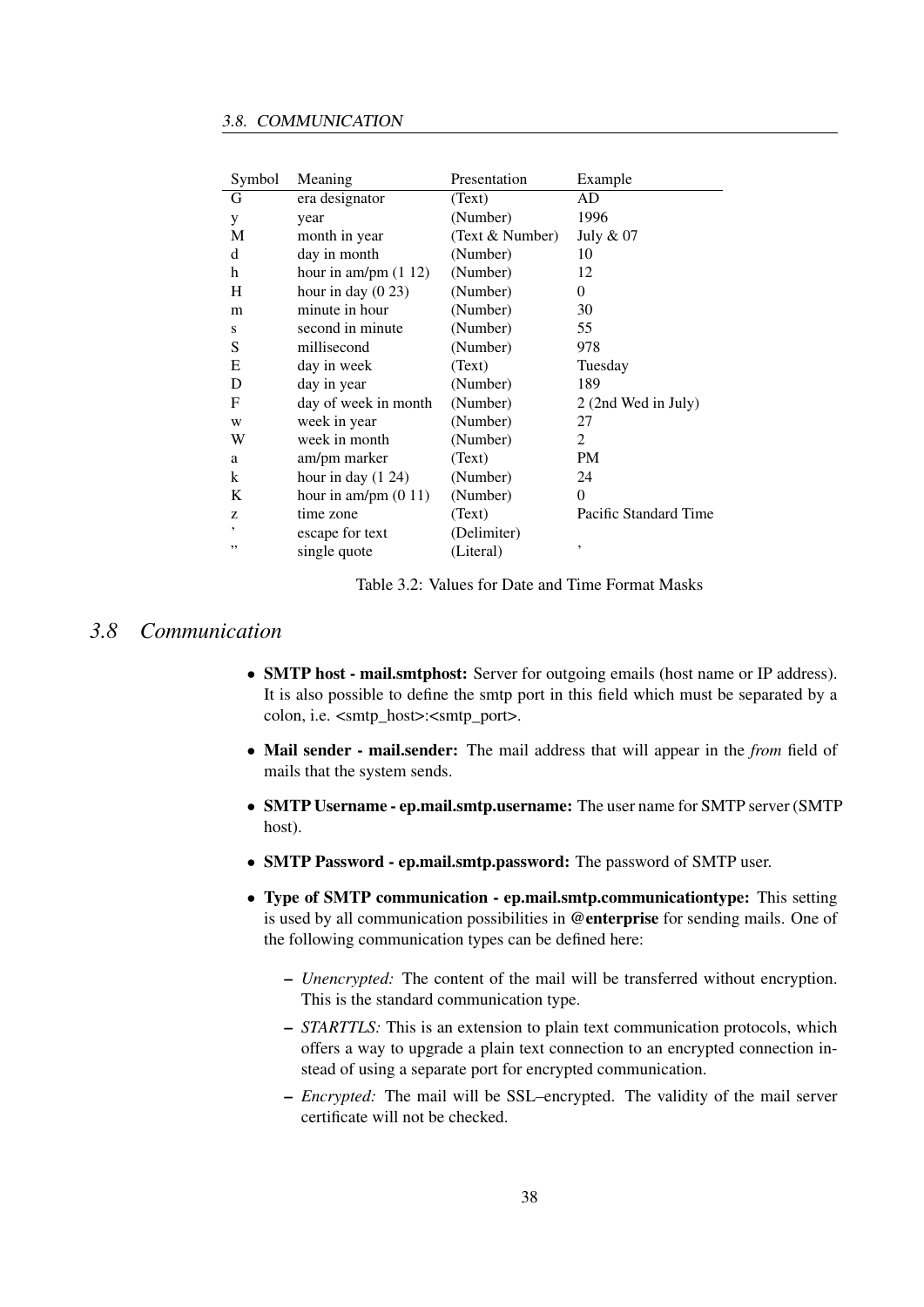- *Trusted (with certificate):* To assure a secure transmission the mail server has to authenticate itself adverse @enterprise. This is achieved by checking the mail server certificate. To add a new certificate for a mail server it has to be added to the key store of @enterprise.
- Administrator email address avw.adminemail: One ore more email addresses of the system administrator separated by comma. Beside this field the check function allows to test the SMTP settings by sending an email to administrator's email address.
- Subject pattern ep.mail.subjpattern: An email subject consists of  $\leq$ subject  $>$  $\epsilon$  (<pattern> <pid>). In this field only the <pattern> part could be entered which is needed for identification, e.g. the text *ID:*. If subject pattern is entered, the email will be assigned to an existing process with given  $\langle$ pid $\rangle$  (if available). After this attempt the given *Action* of mailbox is executed.
- Email notification text ep.mail.notification.text: Free text, which is the notification text (in email) for the user to inform him about new mail which has been added to the given process. This field allows to use following placeholders:

%org% - the name of the organizational unit %proc\_id% - the process instance id of the process where email is attached %task% - the current task of the process instance %from% - the sender of the email

- Non trustworthy senders ep.mail.junk: The mails of all mailboxes will not be handled for given email addresse or a pattern of addresses. Separators are new lines. Examples:
	- \*groiss\* If email address contains string "groiss", email will not be handled by mailbox
	- \*groiss.com If email address contains string "groiss.com" at the end, email will not be handled by mailbox
	- max.muster@\* If email address contains string "max.muster@" at the beginning, email will not be handled by mailbox
	- max.muster@groiss.com If email address contains exactly the string "max.muster@groiss.com", email will not be handled by mailbox
- Default action for sending mails ep.mail.queue.usage: Here you can define the default action for sending emails. Following values are available:
	- Send over mail queue: This option allows to send mails by using mail queue. If an error occurs, the mail will be stored in mail queue until *MailQueueTimer* is executed (see System Administration Guide - section *Timers* for more details).
	- Put in mail queue: If this option is selected, mails are stored in mail queue without sending attempt. The mails are sent when *MailQueueTimer* is executed (see System Administration Guide - section *Timers* for more details).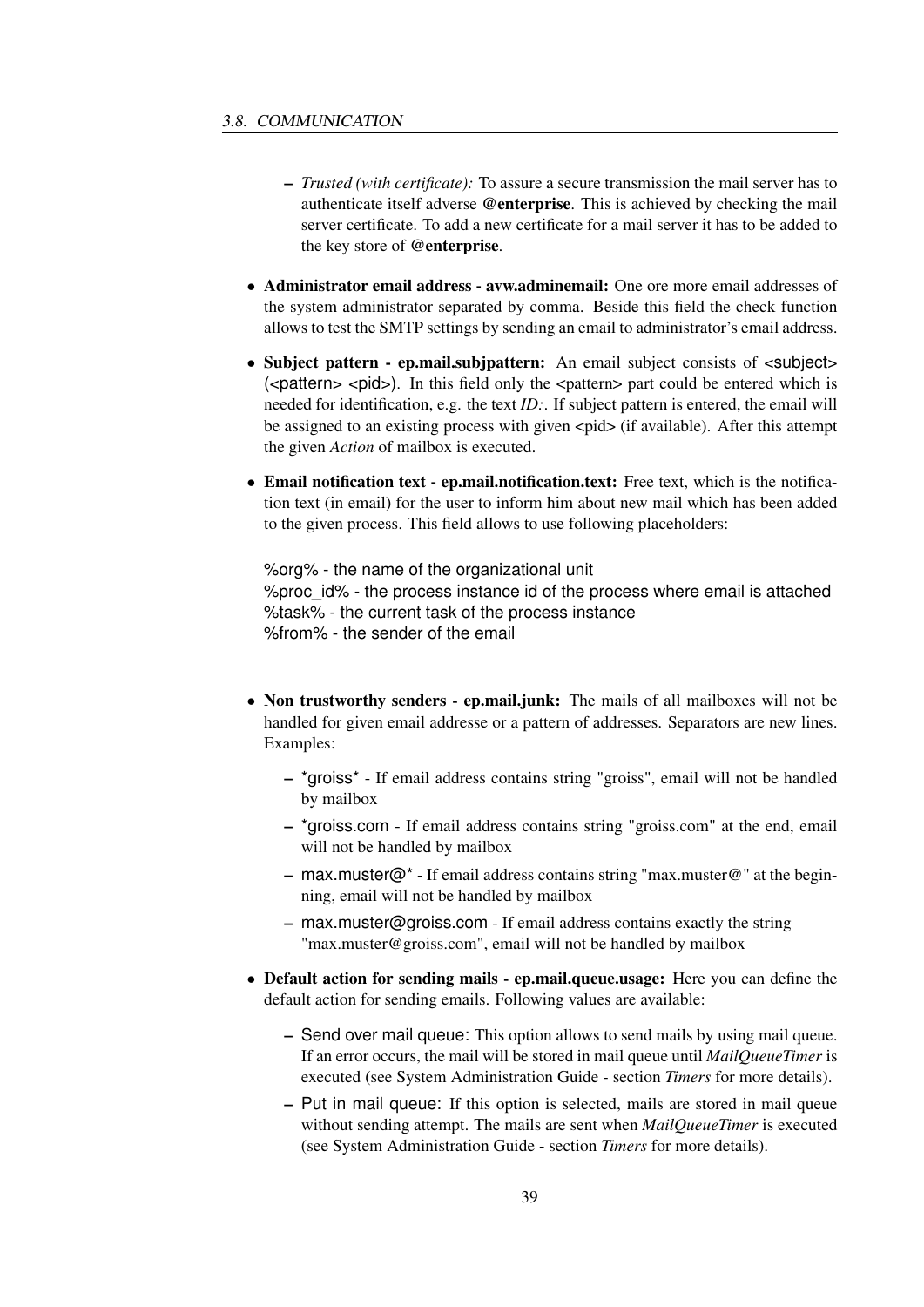- Send without mail queue: If this option is selected, mails will be sent immediately without using the mail queue. This is the default setting.
- Max. time for mail queue item (minutes) ep.mail.queue.maxtime.minutes: The *MailQueueTimer* iterates over the mail queue and handle each entry which has a creation date. This creation date is used for this configuration parameter and if max. time is exceeded, the administrator will be informed and a appropriate status message will be written for this mail queue entry. The default value is 24 hours (= 1440) minutes).
- SMTP default properties ep.mail.smtp.defaultprops: Define default properties for SMTP mail communication (see http://javamail.java.net/nonav/docs/api/). In particular the following properties are useful in dealing with network problems: *mail.smtp.connectiontimeout* and *mail.smtp.timeout*.

Please note that the properties *mail.smtp.host* and *mail.smtp.port* cannot be overwritten by using this field, because the definition is done with @enterprise configuration parameter *SMTP host - mail.smtphost*!

- **IMAP default properties ep.mail.imap.defaultprops:** Define default properties for IMAP mail communication (see http://javamail.java.net/nonav/docs/api/). In particular the following properties are useful in dealing with network problems: *mail.imap.connectiontimeout* and *mail.imap.timeout*.
- POP3 default properties ep.mail.pop3.defaultprops: Define default properties for POP3 mail communication (see http://javamail.java.net/nonav/docs/api/). In particular the following properties are useful in dealing with network problems: *mail.pop3.connectiontimeout* and *mail.pop3.timeout*.
- RMI port avw.rmi.port: Port number of RMI (Remote Method Invocation) listener. Needed for Java-Clients.
- Enable RMI class loading avw.dyn\_class\_load.enabled: Enables class loading via RMI, this is needed when working with forms and the Java-Client.
- Enable full RMI access avw.rmi.enablefull: When starting an RMI session the system must authorize a user. All RMI calls will be performed as this user then. If you enable full RMI access, you can call all available API methods independent of the user's rights.
- Allow plain communication over RMI avw.plain rmi: Allows plain (unencrypted) communication for RMI connections.
- Export port for plain RMI communication avw.rmi.plain\_exportport: If specified, this is the port used for RMI traffic.
- Use SSL for login sequence at RMI communication avw.secure\_login\_rmi: Use SSL to encrypt the login sequence for RMI communication.
- Crypt RMI communication with SSL avw.permanent secure rmi: Encrypt the whole communication over RMI.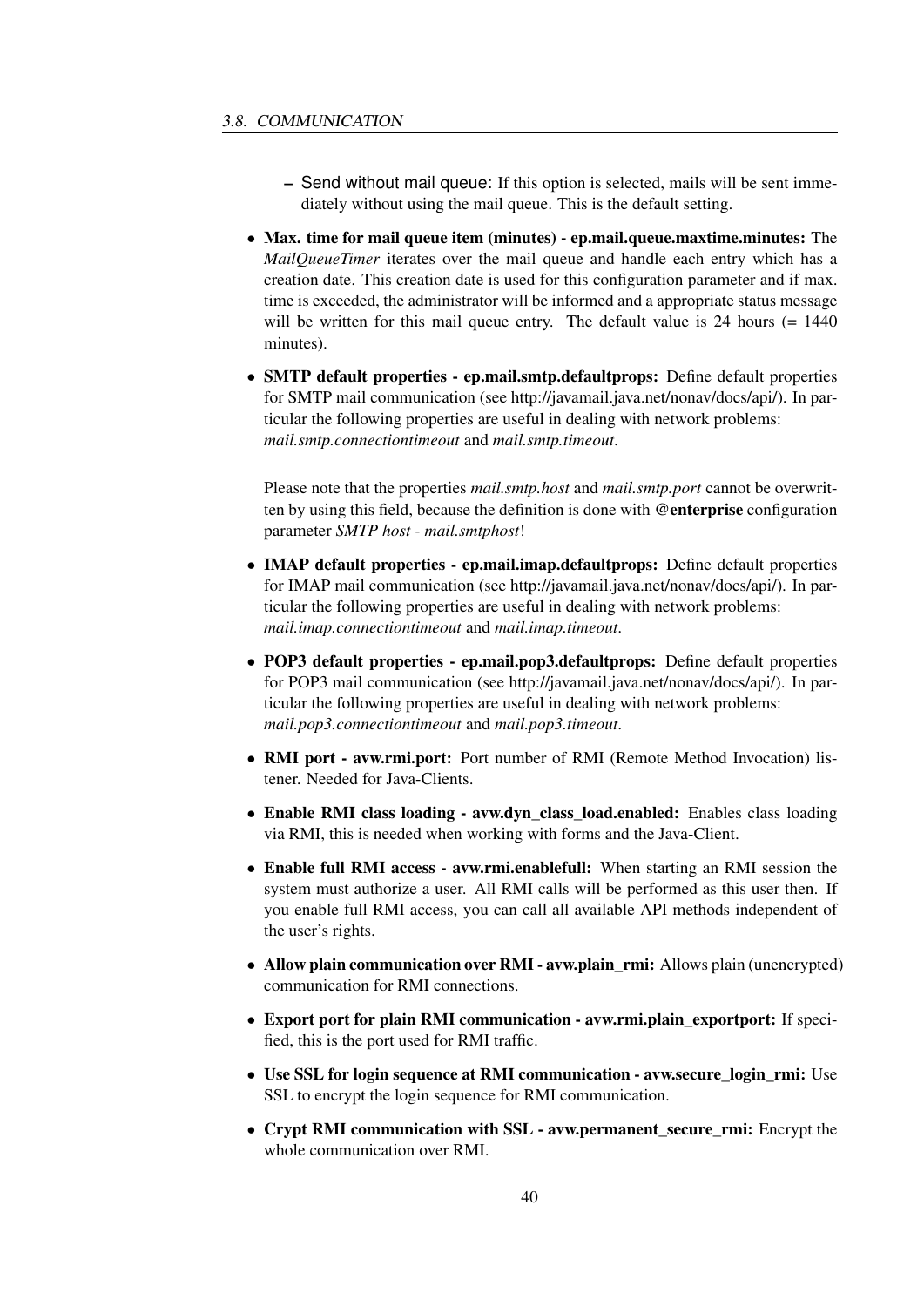- Export port for RMI over SSL avw.rmi.ssl exportport: If specified, the encrypted RMI communication uses this port.
- Client certificates for RMI over SSL ssl\_requireclientcertificate\_over\_rmi: This parameter determines how a secure SSL connection can be established by a RMI client. There are three possibilities:
	- Are not requested: If this option is selected, SSL connections are established in any case.
	- Are required: If this option is selected, SSL connections are established only if the client has a valid certificate for authorization.
	- Are requested: If this option is selected, the establishment of SSL connections depends on the content of the response: if the response contains a valid client certificate the SSL connection is established automatically; if the response contains no valid client certificate a login mask will be displayed to the user and after a successful login the SSL connection will be established.
- Enable Wf-XML avw.wfxml.enabled: Defines, if this server is Wf-XML enabled. Possible values are *Off*, *Active*, or *Passive*. For further details on how to set up and use Wf-XML, please take a look at the section *Communication with other Systems*  $\rightarrow$ *Wf-XML* of the @enterprise Application Development Guide.
- WfXML OU wfxml2.orgunit: Default Wf-XML Organizational Unit.
- WfXML User wfxml2.user: Default Wf-XML User.
- WfXML Server wfxml2.server: Defines the default Wf-XML server.
- WfXML access log for wfxml2.log.objects: Defines the objects, which will be logged. You can select between
	- ServiceRegistry
	- Factory
	- Instance
	- Activity
	- Observer.
- Size of log wfxml2.log.size: Max. size of the logfile.
- XMPP server address xmpp.server: The location of the XMPP-Server.
- **XMPP server port xmpp.port:** Definition of port to XMPP-Server.
- Application Repository URLs appl.repository.urls: A comma separated list of URL's for application repositories can be defined here. With these URLs @enterprise checks periodically for new versions (of @enterprise) and (if defined) for installed applications. For more details see section [4.4.](#page-64-0)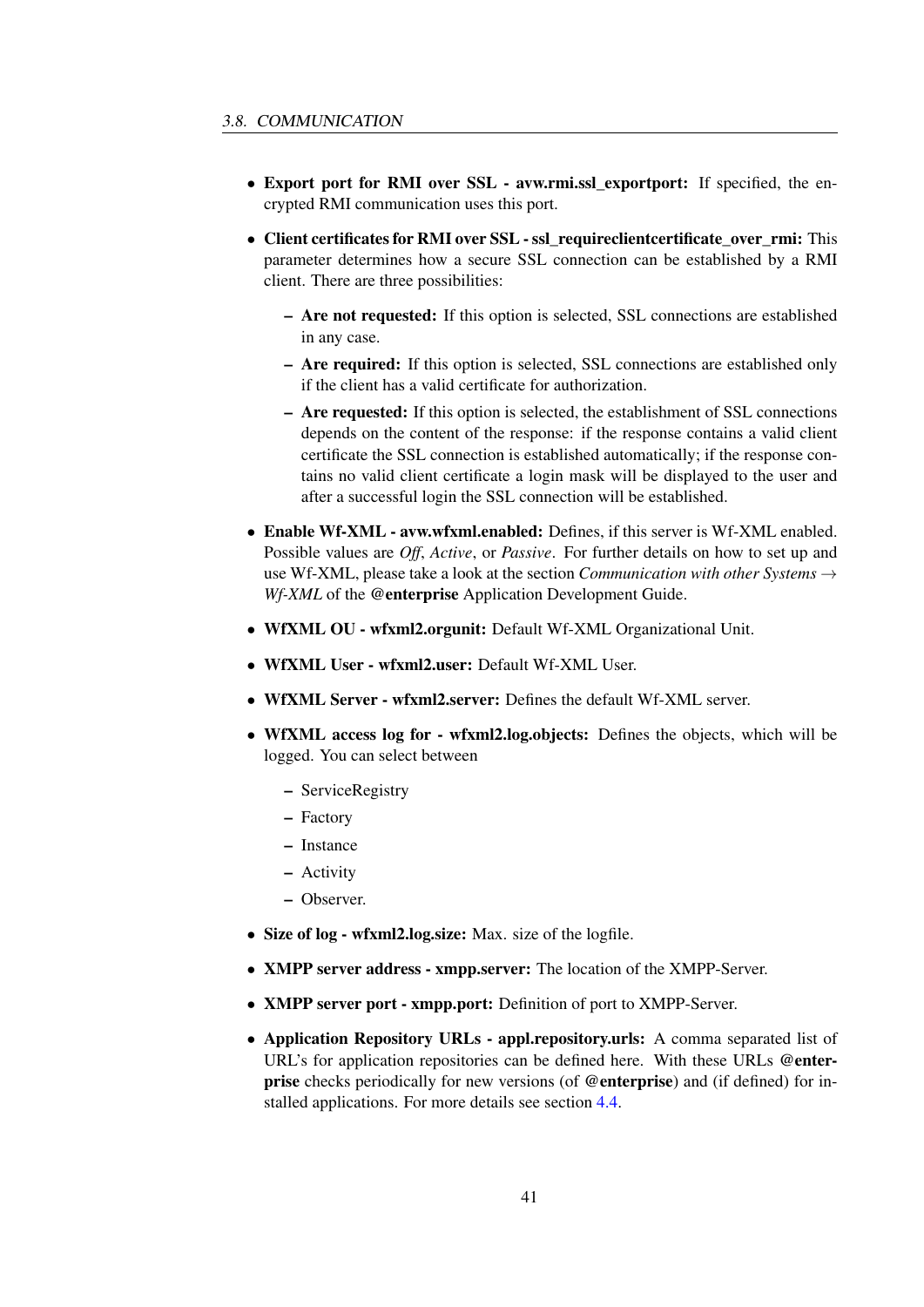Hint: To enable RMI communication you must at least enable either *Allow plain communication over RMI*, *Use SSL for login sequence at RMI communication*, or *Crypt RMI communication with SSL*.

If a timer doesn't catch an exception, @enterprise sends a mail to the system administrator and deactivates the timer.

## *3.9 Cluster*

See section [5.3.3](#page-70-0) in the chapter about clusters for details about configuring clusters.

# *3.10 Workflow*

- Open form on process start avw.start.with.form: In the process start mask there is a checkbox where the user can decide to see the process form immediately after process start. Here you can define the default value of this checkbox.
- Inherit Ids to subprocesses avw.inherit.ids: Don't create Ids for subprocesses use the parent processes' Ids instead.
- Enable application-spanning process definition avw.procdef.appl spanning: If this option is set, it is possible to define processes with application-spanning elements (i.e. Forms, Tasks, Subprocesses and Roles as Agents).
- Allow automatic take avw.autotake: Allows users to take tasks automatically if they perform a function directly on an entry in the role-worklist or suspension worklist. This will only work if you add additional functions to the GUI of these worklists (e.g., the finish function). If the process-form of such a task is edited, the current editor is written in table *avw\_currenteditor* and is visible in the process-instance history.
- Show choice selection when single path ep.choice.showsingle: If this checkbox is not activated, no choice-mask is displayed anymore when one branch of a choiceobject is active only. If activated, the choice-mask is displayed always.

# *3.11 DMS*

- <span id="page-41-0"></span>• Versioning - avw.dms.versioning\_strategy: *Not automatically* disables automatic version creation. *On agent change* creates a version if a different user edits the document (so, if the same user edits a document multiple times, no documents are created). *On every change* creates a version every time the document is edited - an exception is the adaption via WebDAV client (e.g. MS Word): if a document is opened and stored multiple times, only one version is created (= for each "session" only one version is created).
- Inherit permission list avw.dms.bequest\_acl: When this option is checked, the permission lists of a folder is inherited to the contents of the folder.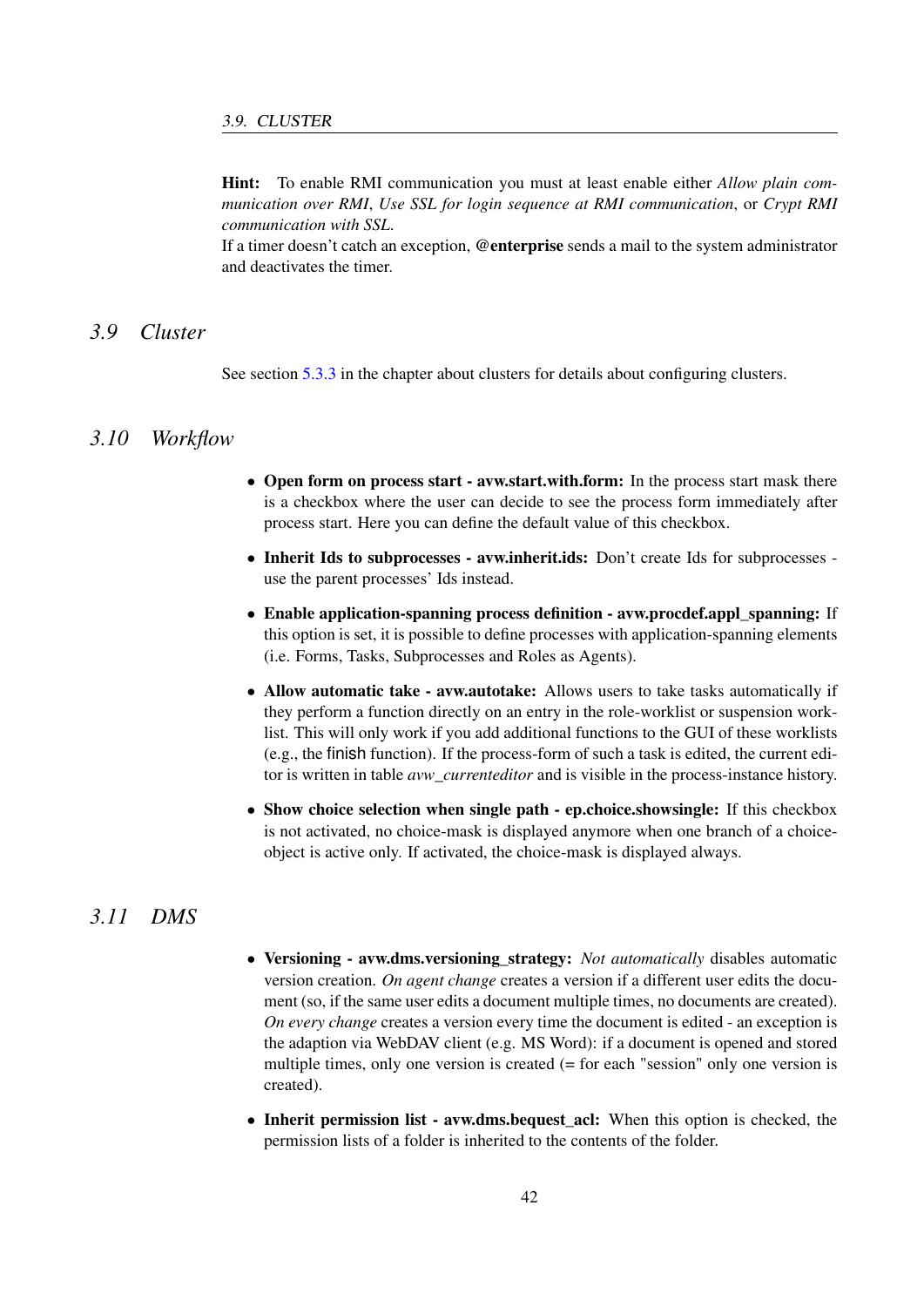- DMS Storage Class IStore.class: You can specify your own DMS storage class here. The class must implement the interface com.groiss.dms.IStore.
- DMS Archiving Class DMSArchiver.class: Class for archiving documents, must implement the interface com.groiss.dms.DMSArchiver.
- Standard table model / Table handler avw.dms.standard tablemodel: A class can be specified, which is used for displaying the document tables. For further details please take a look into @enterprise Application Development Guide, section *Using the DMS API*.
- WebDAV drive webdav.drive: The webdav drive can be specified with this parameter, which represents the root (the same letter like set in WebDrive properties). If the value *off* is entered, WebDrive will not be used anymore. You have to reconnect to the @enterprise Server after changing this parameter.
- Open documents in new window avw.dms.newwindow: If checked, documents will be opened in new window (only for old gui).
- Open documents via Microsoft Office Plug-in webdav.officeDocuments.openWithPlugin: This must be checked to activate usage of the plug-in by @enterprise. More information can be found in section [3.11.1.](#page-44-0)
- Extensions of plug-in supported documents webdav.officeDocuments.openWithPlugin.extensions: Holds a comma separated list of extensions (e.g. doc, docx) for which the Microsoft Office Plugin should be used. More information can be found in section [3.11.1.](#page-44-0)
- Use applet for data capturing ep.dms.use.applet: When creating a new document in DMS you may use an installed webcam or scanner as source for your document's content. This is done via an applet which must be activated with this checkbox. If that option is activated, the document creation dialog will provide the option to select any device for which a TWAIN driver is installed.
- Maximum document size (in bytes) avw.dms.max\_doc\_size: You can define a maximum size for DMS documents here. @enterprise will not allow users to create documents that are bigger than this value. If you don't define a maximum size, there will be no size restriction for DMS documents. Anyway, also databases can limit the maximum size.
- Character set for text files avw.dms.textfile charset: Here you can enter the character set for text files, if the content of these files is not displayed correctly, e.g. the content of the file has ANSI charset, but the server charset is UTF-8 - for this purpose set the character set for text files to the value *CP1252* (if client is running under Windows only).
- Full-text search avw.dms.textsearch.state: With the help of this parameter the state of the full–text search can be determined: There are three possible states:
	- Switched off: No full–text search is used at all.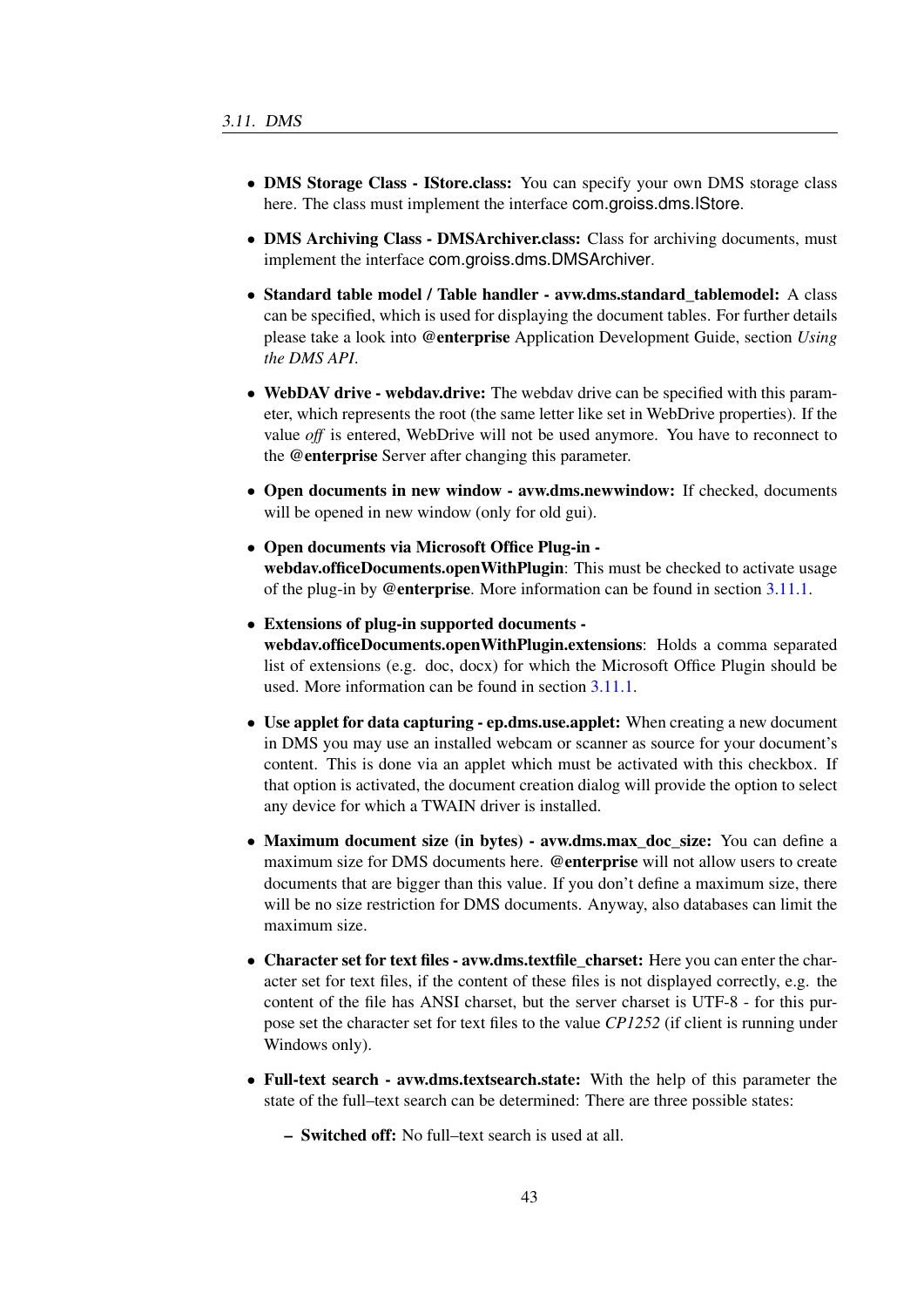- String search in form fields: The database doesn't support full–text search. Therefore the required string can be searched in a table containing all string values of form fields.
- Activated: The full–text search of the current database is used.
- Check permissions on DMS folder content dms.check.rights.on.list: If activated, the view-right is checked when folder content is read.
- Use Recycle Bin ep.dms.use.recyclebin: If this checkbox is activated, the recycle bin for DMS objects is used, i.e. if a DMS object is deleted, it will be moved to recycle bin first and will not be deleted. More information concerning this topic is available in the @enterprise user manual.
- Show extensions avw.dms.showextensions: Show the document name extension. e.g., .doc or .txt.
- Do not display hidden documents avw.dms.hide\_hidden\_docs: If this option is checked, users cannot see any hidden documents (beginning with a point in the filename) in the DMS.
- Do not display folder Common dms.hide.common: With this parameters you can hide the *Common* folder in DMS.
- Do not display user related folders dms.hide.userfolder: This parameter fades out the user folder and the folder of the substituted person
- Sort table grouped by folders/documents dms.grid.sort.grouped: If this parameter is checked the elements of a DMS folder will be grouped into folders and nonfolders and sorting (e.g. by name) will be performed within this groups (as it is known by Windows Explorer). This parameter works in smartclient only!
- OpenOffice home ep.openoffice.path: The root path of OpenOffice can be entered here for replacement of Office templates (odt-files). More details about Office templates in @enterprise can be found in the *Application Development Guide*. Please note that a mixture of 32-bit and 64-bit version of JAVA and OpenOffice can lead in problems (e.g. converting mechanism from odt to another file-format cannot be used)!
- Number of named OpenOffice pipes ep.openoffice.threads: Here you can enter the number of threads which are used for the piped connection with OpenOffice. The default value is 1.
- Use named pipes to connect to OpenOffice ep.openoffice.piped.connection: If this checkbox is activated, a piped connection will be established with OpenOffice. This option is activated by default.
- Used ports for OpenOffice connection ep.openoffice.ports: Alternative to named pipes connection a connection via ports (socket connection) can be used. For this purpose a port (or a comma separated list of ports) must be entered and the checkbox *Use named pipes to connect to OpenOffice* must be deactivated. The default port is 210.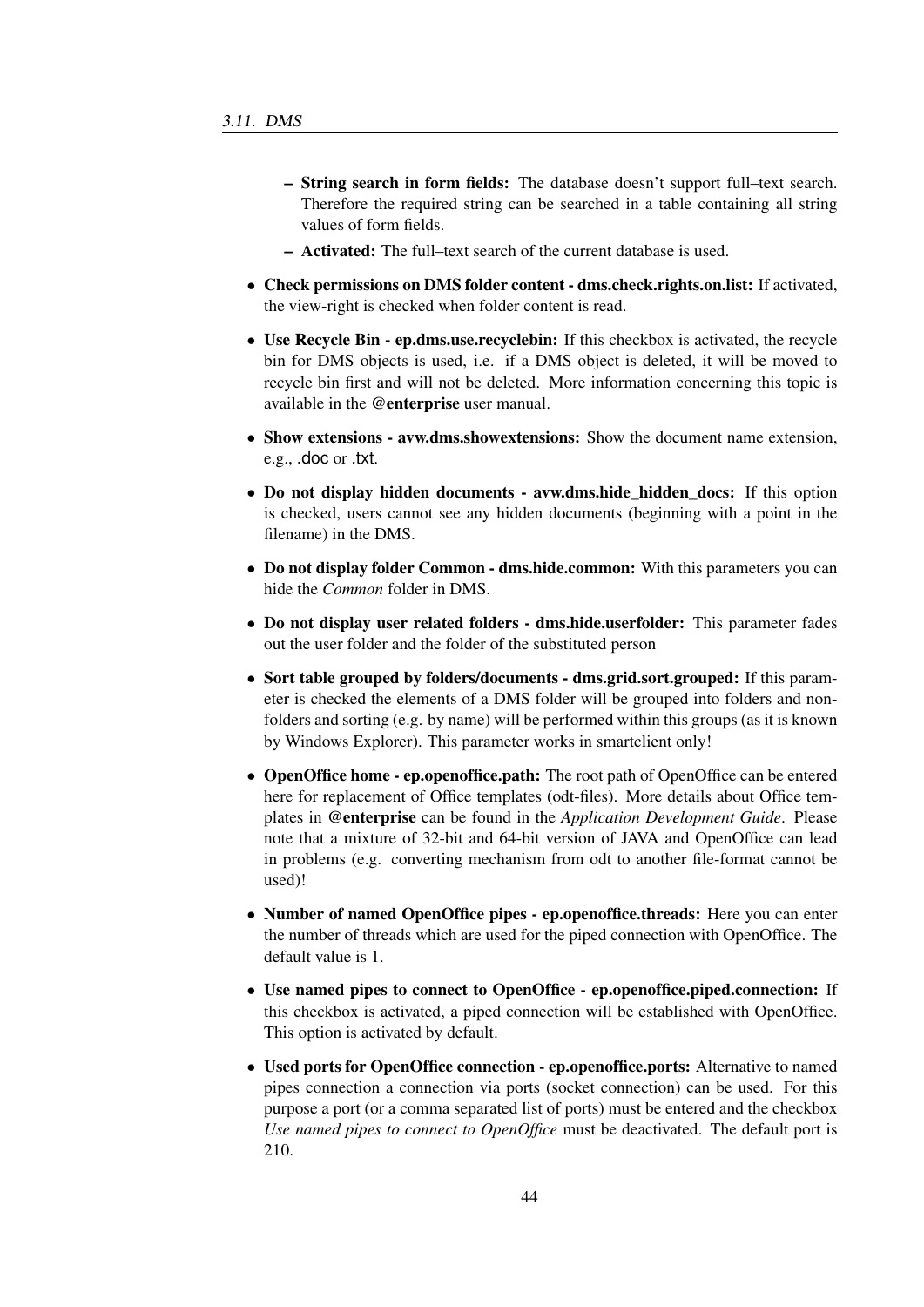- Support conversion to 'Office Open XML' types (docx, xlsx, etc.) ep.openoffice.support.office.open.xml: Activate this checkbox, if function *Generate document* in DMS is used to create Office Open XML types. This parameter is inactive by default, because LibreOffice does support these types only!
- Files ignored in zip upload ep.dms.zipupload.ignore: Enter a comma separated list of path names which are ignored by DMS function *Zip upload*. Allowed are also \* and ? as wildcards. The whole path is always compared (case-sensitive), i.e. if you want to hide directory .xx and its content, you have to enter *.xx\**

#### <span id="page-44-0"></span>3.11.1 Edit Microsoft Office Documents via Browser

Via WebDAV it is possible to open Microsoft Office Documents in read-write mode when clicking on a document link in the browser. Therefore the new @enterprise GUI will use the browser plug-in that will be automatically installed if Microsoft Office is installed on your computer. For using that feature two aspects must be configured:

- 1. activate the usage of the plug-in
- 2. configure user authentication

**Plug-in activation:** Therefore section [3.11](#page-41-0) of the configuration provides the following parameters:

- Open documents via Microsoft Office Plug-in webdav.officeDocuments.openWithPlugin: This must be checked to activate usage of the plug-in by @enterprise.
- Extensions of plug-in supported documents -

webdav.officeDocuments.openWithPlugin.extensions: Holds a comma separated list of extensions (e.g. doc, docx) for which the Microsoft Office Plugin should be used. Only for DMS documents which extension is contained in that list the plug-in will be used - all other documents will be handled with the browser's default behavior.

Note: It may be the case that the plug-in is deactivated by the browser itself. In that case it must be activated within the browser application (e.g. via Add-Ons/Plugins in FireFox). If a Browser (e.g. Google Chrome) does not support the plug-in, the MS Office URI schemes are used to open the MS Office document in an editable way!

Authentication: For viewing/editing a DMS document we must determine the requesting user to check if he is permitted for that action. But the session cookie of the browser cannot be passed to the plug-in therefore we need alternative ways for authentication of the requesting user. The following parameters in section [3.14](#page-51-0) of the configuration are determined to control the various ways for authentication:

• Basic-Auth in WebDAV - avw.dms.allow basicauth: When activated the server will send an authentication request to the client if no user could be determined. The client will react by opening a dialog to enter the user's id and password that will then be sent to the server.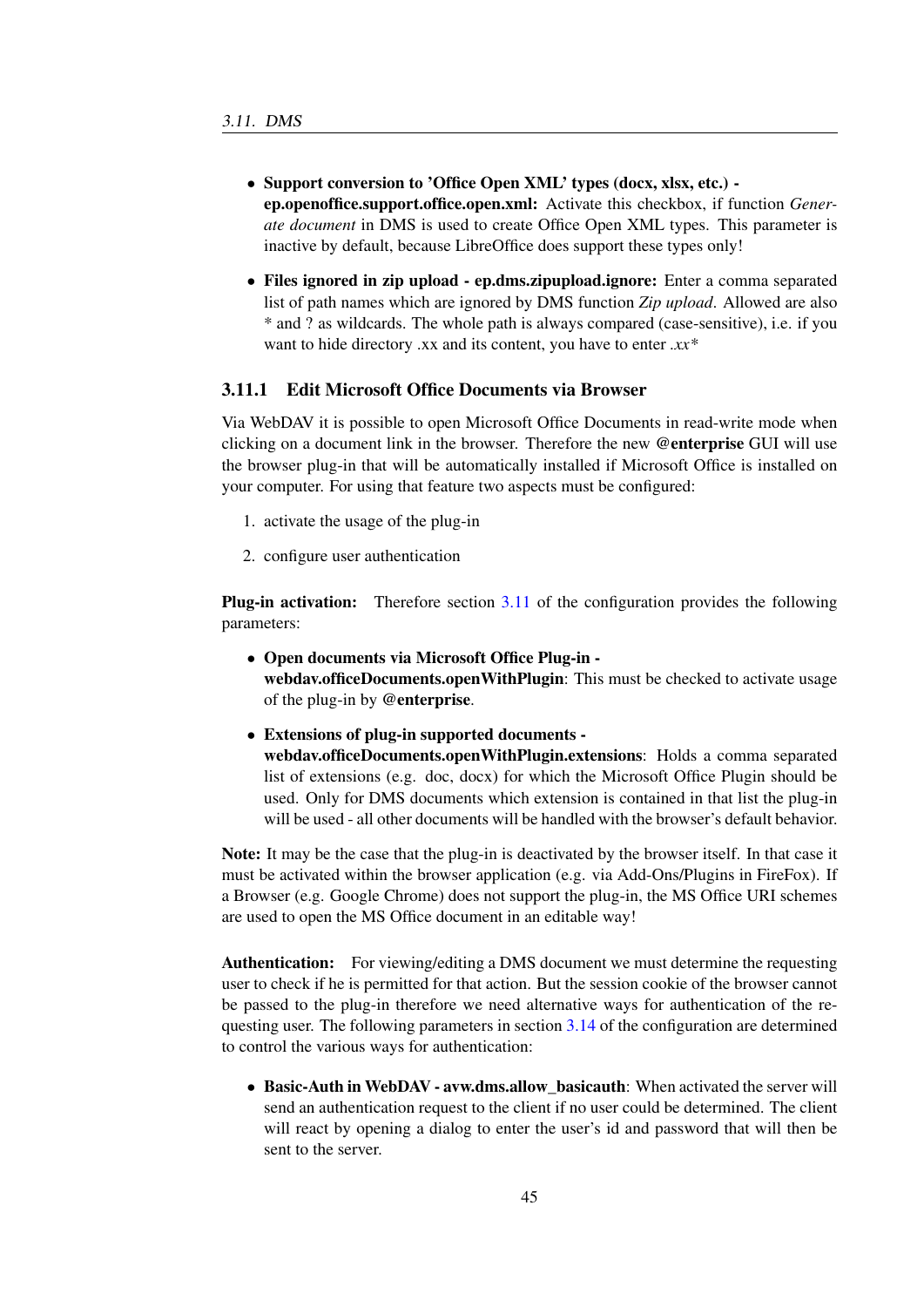Usage of Basic Authentication may be deactivated on your windows client but you may change the current behavior by setting registry entry HKEY\_LOCAL\_MACHINE\SYSTEM\CurrentControlSet\Services\WebClient\ Parameters\BasicAuthLevel.

Supported values are:

- 0 Basic authentication disabled
- 1 Basic authentication enabled for SSL shares only
- 2 or greater Basic authentication enabled for SSL shares and for non-SSL shares

When setting value to 2 be aware that username/password will be transmitted in clear text when using a non-SSL connection.

Note: Activating Basic-Auth in @enterprise is not only relevant for editing documents via the browser but for all kinds of WebDAV clients trying to connect to the DMS of @enterprise.

- Use persistent cookie in DMS ep.dms.useperscookie: When checking this parameter a persistent session cookie will be written on the client when the user navigates within the DMS in the browser. That cookie will then be sent by Microsoft Office to authenticate the user. But note: this works only when using Internet Explorer as browser, otherwise Office will not find that cookie.
- Use authentication token in DMS ep.dms.useauthtoken: When checking this parameter an authentication token will be passed as part of the URL to Microsoft Office. The server will be able to authenticate the user by this token.
- WebDAV authentification class webdav.auth.class: Here you may specify an implementation of interface com.groiss.servlet.WebDAVAuth which will be used to determine the requesting user by some data in the HTTP request (e.g. from a client certificate sent as part of that request).

As for Basic-Auth this setting will be used for all kinds of WebDAV clients.

Hint for old GUI: When using Internet Explorer even in the old GUI Microsoft Office documents can be opend in read-write mode. Therefore the registry entry HKEY\_CURRENT\_USER\Software\Microsoft\Office\14.0\Common\Internet\

OpenDocumentsReadWriteWhileBrowsing

must be set to 1, whereat '14.0' stands for the Office version and therefore may vary (see http://support.microsoft.com/kb/870853 for further information). For authentication each option mentioned above can be used except the authentication token which may only be used in new GUI.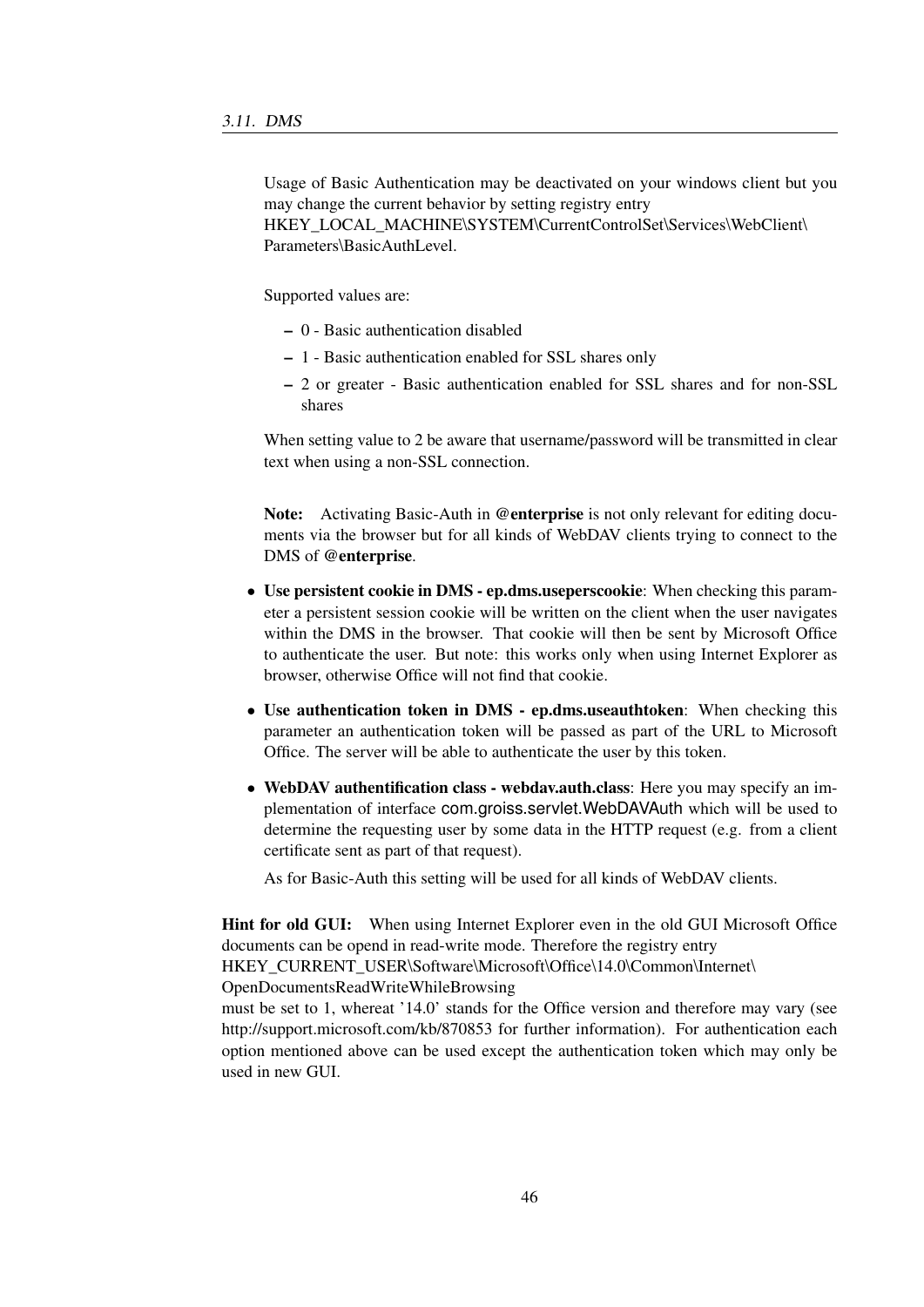# *3.12 Search*

- Maximum table size on server (rows) query.maxtable: Maximum table size the server will handle. If the table size exceeds this value, the operation is canceled and an error message is produced.
- Cache interval (minutes) monitoring.cacheinterval: Specifies, how long a query result resides in cache.
- Maximum number of cached queries monitoring.cachesize: Number of queries in cache.
- Maximum number of simultaneous queries monitoring.maxparallel: Number of threads, that concurrently compute query results.
- Maximum number of startable queries monitoring.maxqueue: Length of queue of queries waiting for execution (waiting for a free thread).
- Default process Id search type avw.reporting.defaultIdSearch: Here you can define the standard type for id search in *Process Search* - see user manual for further information.
- Default subject search type avw.reporting.defaultSubjectSearch: The same as *Default process-id search type*, but for subject.
- Process relations avw.process.relations: It is possible to define a relationship between process instances. The relation is defined as *ProcessRelation(ProcessInstance p1, ProcessInstance p2, String reltype)*. The relation can be maintained via API or with the task-function *addRelation*. The available relation types can be defined in the field *Process relations*. For each relation type a pair of id and name1/name2 is defined, names and id separated by whitespace (see syntax beneath). A comma, new line feed or carriage return separates the pairs. The id is stored in the database relation, the names are used in the user interface.

Definition syntax:

id [name1 [name2]]{sep id [name1 [name2]]}

If name2 is missing, name1 is the default. If name1 is missing, the id is the default. In name1 and name2 it is possible to use %20 to use blanks in names (values). The names could be internationalized by adding  $@@@appid:key@@$  (appid is the ID of the application; *ep* is @enterprise default).

Examples:

a b B c C%201 C2 d @@@ep:process@@ e @@@ep:forward@@ @@@ep:back@@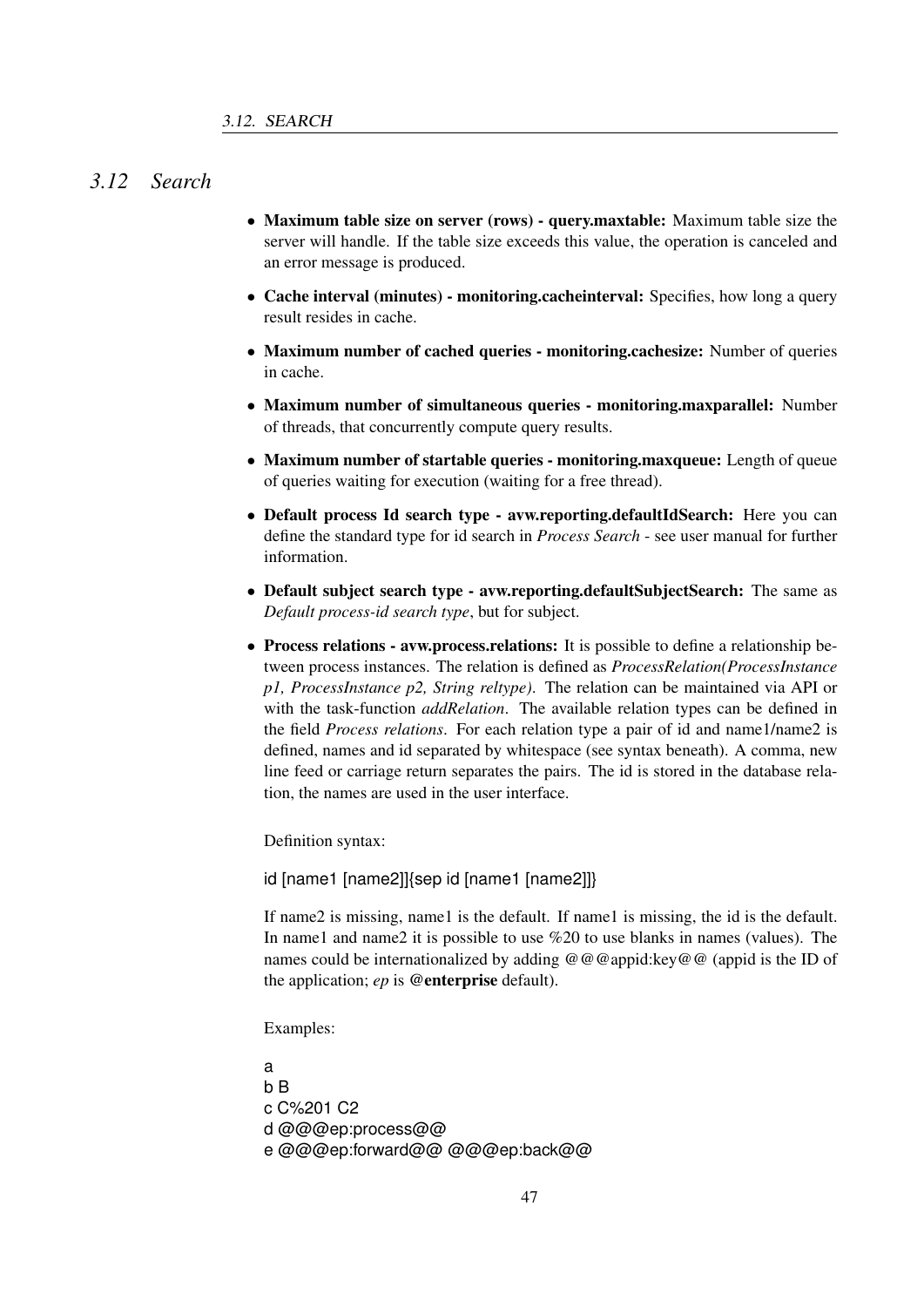- Search case-insensitive by default avw.reporting.defaultIgnoreCaseSearch: If this checkbox is activated, the checkbox *Ignore Case* on process search mask is activated by default.
- Exact Id short search only avw.reporting.exactIdShortSearch: If this checkbox is activated, you have to enter the right Id to get a correct result.
- Short search includes subject avw.reporting.shortSearchSubject: If this checkbox is activated, the subject will be included in shortsearch.
- Short search includes field values avw.reporting.shortSearchFieldvals: If this checkbox is activated, fieldvals will be included in shortsearch. It is necessary that full-text search is activated and the checkbox *Useable in DMS* must be activated for each formtype which should be found.
- Order process Ids by OID monitoring.orderProcessId: In worklist and Reporting processes will be sorted by OID, if this checkbox is activated.

For more information on process relations read the corresponding chapter of the @enterprise Application Development Guide.

- Show all rows, even when no view right avw.reporting.showNoAcces: If this checkbox is activated and the user who uses search-engine has no view right on DMSobject, he will get all rows as result.
- Use underscore (\_) as SQL wildcard avw.reporting.underscoreIsWildcard: If this checkbox is activated, underscores are allowed as SQL wildcard. If activated, it is not possible to search for '\_' unless you escape it yourself.
- Use smart search algorithm for multi-field searches list.smartsearch: If activated, it will be searched globally in all specified fields of a table by using OR-joins. This parameter takes effect on
	- short search in select-list and select-table
	- DOJO object select
	- short search in object-table (e.g. @enterprise administration master data tables)
	- short search in form-table
	- short search in select-list of function *Change Agent*

Example: The search fields are firstname and surname of the user table. In short search field of the user table the string *Roland Eisenberg* has been entered. The sqlcondition would be following:

(lower(firstname) like(Roland%) or lower(surname) like(Roland%)) and (lower(firstname) like(Eisenberg%) or lower(surname) like(Eisenberg%))

It is also possible to activate/deactivate this behavior for each table by setting following attribute in configuration file (e.g. myappl.xml):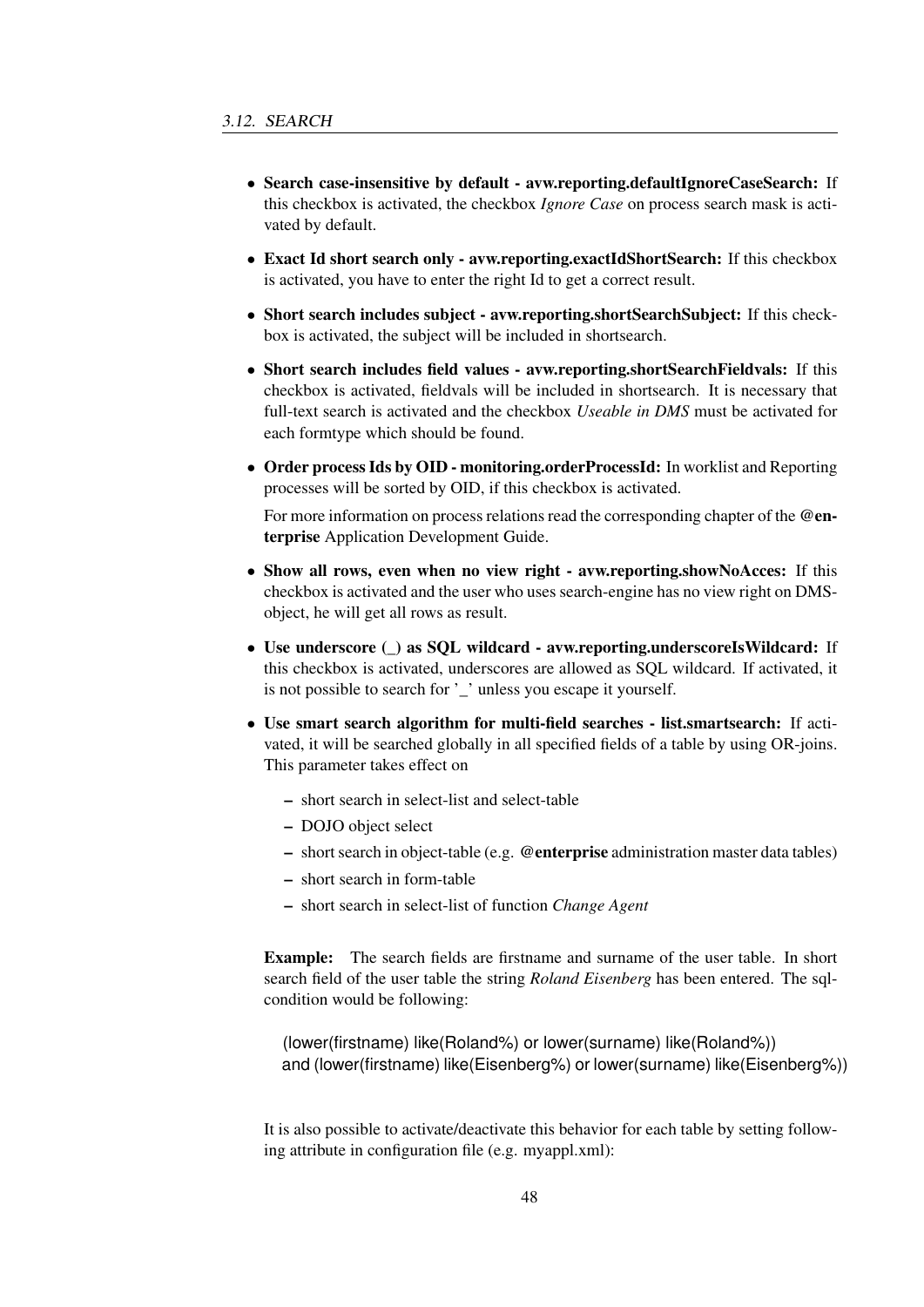<Attrib key="smartSearch" value="true|false"/>

- Show time in date conditions avw.reporting.showTimeInDateConditions: If activated, date and time for datefields on process-/document-searchmask and Reporting condition mask can be entered and on all these masks the appropriate checkbox is activated by default. If this checkbox is deactivated, only the date can be entered as value (without time).
- Open forms in edit mode avw.reporting.openFormLinksInEditMode: Activate this checkbox, if forms in reporting result should be opened in edit mode.
- Search-delay for Object Selects (ms) object select.search.delay: This delay is used in ep/widget/ObjectSelect, if a value is entered. If the delay-period is over, the entered value as yet is sent to the server.

# *3.13 Tuning*

With the following parameters the system's performance can be influenced.

- Worklist Cache avw.wlcache.state: Specify, whether the worklist cache should be used. *Activated* means that the cache is used; *Started (but not active)* means that data structures are maintained, but the cache is not used for worklist construction; *Switched off* means that the cache is not used and data structures are not maintained.
- Do not cache seen objects avw.wlcache.exemptseenobjects: If this checkbox is activated, seen objetcs will not been cached anymore and read from database.
- Do not cache user folders avw.wlcache.exemptuserfolders: If this checkbox is activated, user folders of personal worklist will not been cached anymore and read from database.
- Defer loading of finished parents avw.wlcache.parents.defer.missing: If checked, loading of missing parents (for finished parfors, scopes, processes) can be deferred.
- Restricted Mode when Worklist Cache is not available avw.wlcache.unavailable.restrict: If checked, requests to an incative worklist cache (e.g. during startup) will not fall back to database queries but throw an exception instead. This avoids database overload during cache startup. Recommended for large installations with millions of active activity instances where worklist cache startup may take several minutes. This option will also delay the addition of the HTTP or SSL connector to the embedded Jetty Server until the startup of the worklist cache completes. The Admin connector is always added as soon as possible.
- Reload classes avw.class.reload: Reloads classes without server restart if possible. This should be used only in development environments.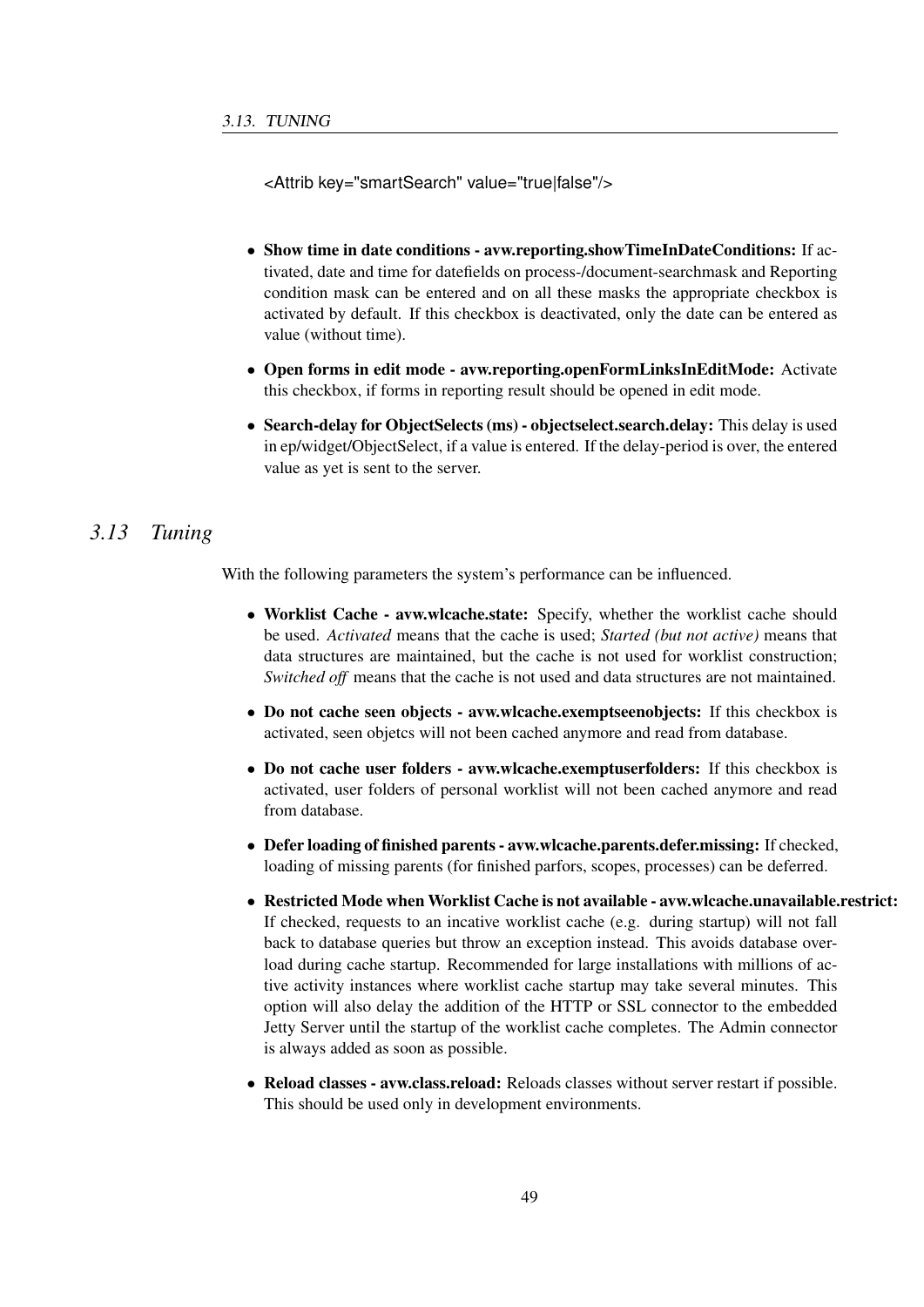- Statement statistics avw.stmt.statistics: Creates statistics of database statements. If enabled, you will see how often statements have been executed and how much time they consumed (total and average). You can find these statistical information in *Admin-Tasks* → *Database connections* . Don't activate statement statistics for long time periods in production environments because they may need a lot of resources and therefore slow down your server.
- File cache size (in megabytes) file.cache.size: Here you can define the size of the web-server file cache. The default value is 20MB.
- Permission Cache activated aclcache.active: Check, if the ACLCache should be activated. More details about ACLCache can be found in section [3.13.1.](#page-50-0)
- Max. number of object specific rights aclcache.objectrights.maxelems: Size of the object specific rights cache (in objects).
- Lifetime of object specific rights (sec.) aclcache.objectrights.lifespan.secs: Lifetime of rights in the object specific rights cache.
- Max. number of class rights aclcache.classrights.maxelems: Size of the class rights cache (in objects).
- Lifetime of class rights (sec.) aclcache.classrights.lifespan.secs: Lifetime of rights in the class rights cache.
- ACLCache parameter: See section [3.13.1](#page-50-0)
- Monitor server with Java Melody ep.servermonitor.use.melody: If activated, Java Melody is used as server monitor in @enterprise.
- Monitor DB Connections with Java Melody ep.dbmonitor.use.melody: If this parameter is checked, the database connections will be monitored and displayed in @enterprise Servermonitor. This option is usable, if parameter *Monitor server with Java Melody* has been activated before!
- Inline images into CSS ep.css.inline.images: Inlining images (as Base64-strings) causes fewer server requests, but the CSS-file is significantly larger. It depends on your client/network configuration which option has fewer disadvantages.
- Inline imported CSS-files ep.css.inline.styles: Inlining imported css-files causes fewer server requests, but the single CSS-file is significantly larger.
- Allow automatic move into user folders ep.userfolder.allow.automove: If this checkbox is activated, worklist entries are moved automatically to appropriate user folders which have entered a XPath expression.
- No initial listing for the following tables ep.big.tables: A comma-separated list of table id's can be entered here where no listing should be performed when displaying table the first time. It is necessary to perform the search function(s) of a table to list the content. Example configuration:

The string admin\_tree.user,admin\_tree.dept means that no content is listed initially for user table and organizational unit table.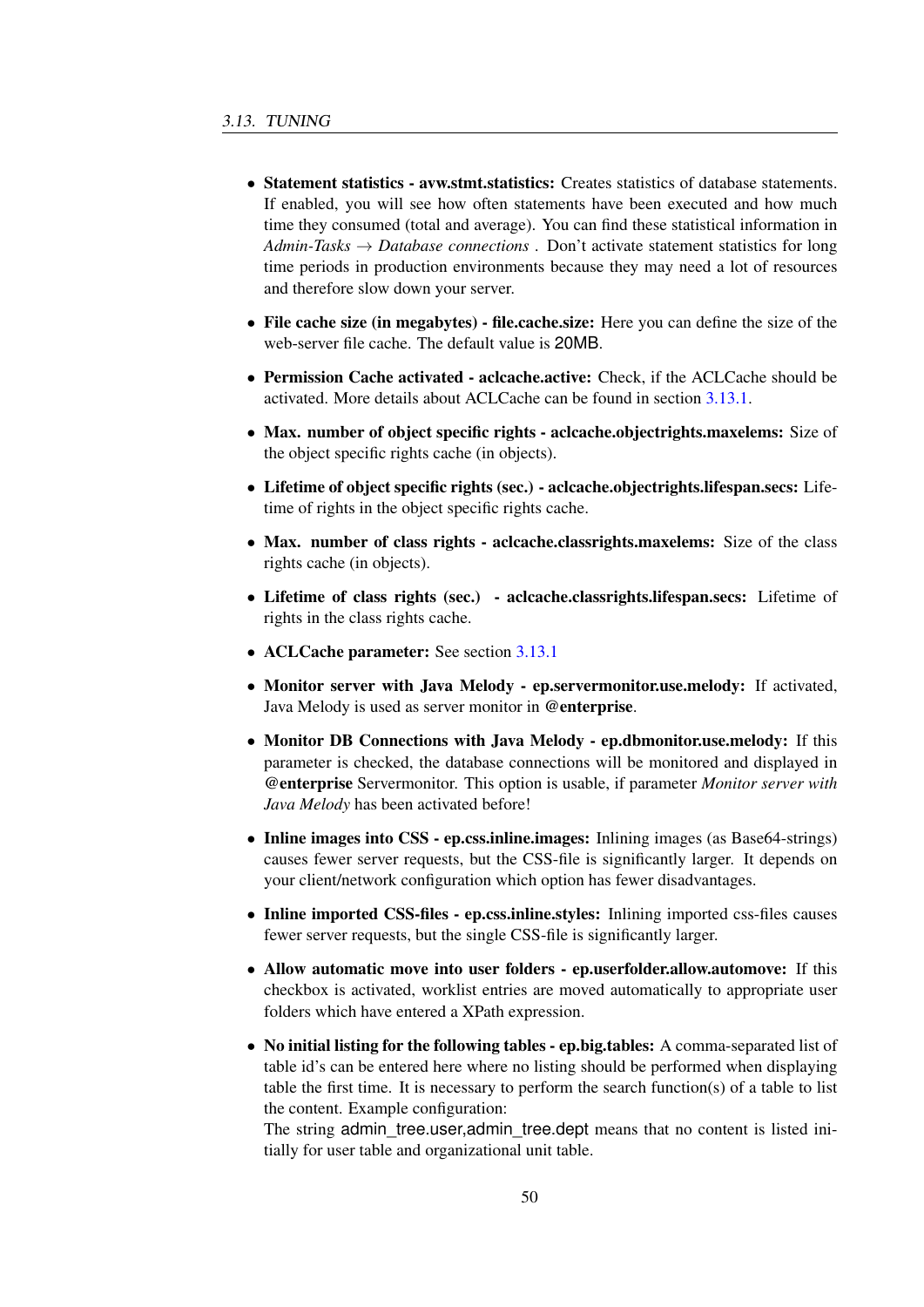#### <span id="page-50-0"></span>3.13.1 ACLCache

In @enterprise it is possible to speed up the rights check by activating the ACLCache. The cache improves the speed of the ACL.hasRight() method calls. The results of calls to method ACL.hasRight() are cached, and the cache is consulted before accessing the database. The cache is organized as an expirable and size bounded LRU cache.

The items have a maximum lifespan associated with them. If an item has been found in the cache, but has expired its lifespan, it is removed from the cache and is reported as being not in the cache. This behavior ensures, that cached right checks do not become unduly outdated. The value lifespan is configurable whereas the default value is 5 minutes.

The cache has also a maximum number of cached elements associated with it. If this number would be exceeded by the insertion of a new cached item, the least recently used item is removed from the cache, thereby ensuring a size bound while providing good hit rate.

Actually, there are two caches, one which stores acl-entries for specific objects and one which stores acl-entries for classes. The parameters for size and lifespan can be configured separately for those two caches.

- Use partition optimized query for permission checks acl.separate.targetquery: ACL evaluations can be tuned by using separate queries for objectscope = 3 versus objectscope <> 3. For this purpose activate this parameter.
- ACL list: Permission Cache integration acl.list.cache.usage: This parameter allows to define how ACL list interacts with ACLCache. Following options are available:
	- None: List does not interact with cache
	- Check only: Cache is consulted, no results are inserted into cache
	- Insert positive results only: Cache is consulted, only positive results are inserted
	- Full: Cache is consulted, all results (positive and negative) are inserted into cache)
- ACL list: Max. number of OIDs in IN-Clause acl.list.target.splitsize: The split size for the target set of an ACL.list-query. If the size of the target set is not greater than the split size, @enterprise can filter by using a SQL IN-Clause with the target oid's, otherwise a more general filter will be used which may result in a larger result set for that query. In both cases a single SQL statement will be executed. Please note that there are database specific restrictions concerning the number of literals within an IN-Clause and also the textual length of an SQL statement.

#### • ACL list: Always restrict by OID for the following classes -

acl.list.target.splitclasses: A comma-separated list of fully qualified class names. For those classes, the target set should be splitted so that more than one SQL statement will be executed which always filter by target oid's using an IN-Clause. This is useful if a lot of object specific permissions exists for such a class so that the more general filter would cause a huge result set.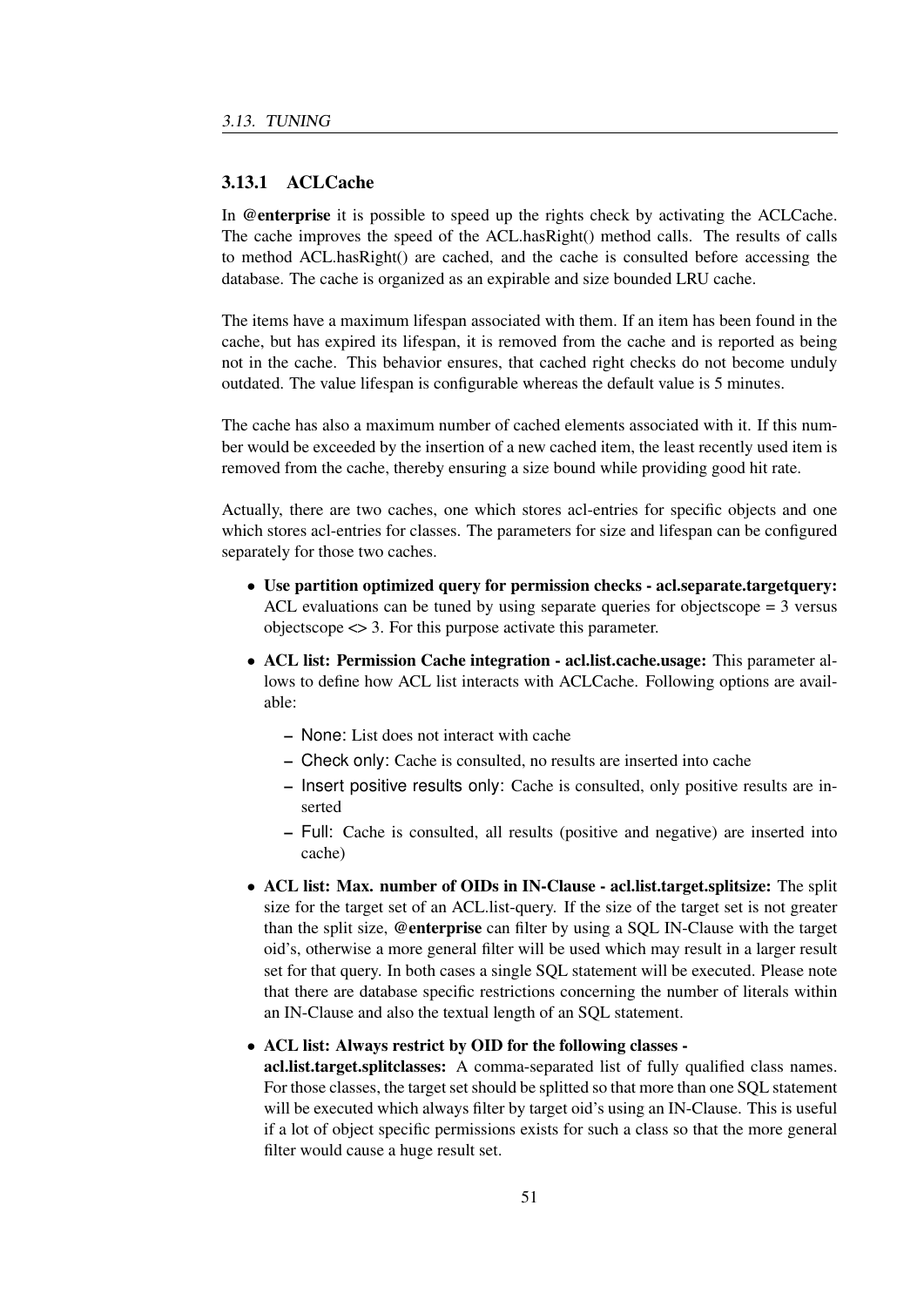# *3.14 Security*

- <span id="page-51-0"></span>• KeyStore file - ssl.keystore: The Java KeyStore is a binary file, which holds the keys and certificates of the system and the certificates of trusted organizations, so called trust anchors. The KeyStore is the central "database" for certificate management. Ensure that there exists a backup of the KeyStore of @enterprise.
- KeyStore password ssl.keystore pwd: To access a KeyStore a password (with a minimum length of 6 characters) is needed.
- Default validity period of certificates (days) cert.default.validity: If a self-signed certificate should be created, this value is taken for validity period by default.
- Certificate alias to use for SSL connections ssl.cert.alias: Since each user can define his own certificate which is stored in the server keystore, the certificate alias to use for ssl connections has to be configured.
- Password for server certificate prk.passwd: The Java API to access the KeyStore is not able to handle different keys with different key passwords. So a system key password has to be configured to access the keys. This password has a minimum length of 6 characters.
- Bind session to IP address ep.check.ip: If activated, the real client ip address is checked with the ip address stored in session.
- Basic-Auth in WebDAV avw.dms.allow\_basicauth: Check, if you want to allow Basic-Auth authentication in WebDAV. More information can be found in section [3.11.1](#page-44-0)
- Use persistent cookie in DMS ep.dms.useperscookie: Check, the persistent session cookie should be used for WebDAV access. . More information can be found in section [3.11.1](#page-44-0)
- Use authentication token in DMS ep.dms.useauthtoken: Check, if an authentication token should be passed to Microsoft Office Plug-in. More information can be found in section [3.11.1](#page-44-0)
- WebDAV authentification class webdav.auth.class: Here you may specify an implementation of interface *com.groiss.servlet.WebDAVAuth*. More information can be found in section [3.11.1.](#page-44-0)
- Check Referer header ep.check.http.referer: When the referer check is enabled, the Dispatcher does not permit requests if the 'Referer' header is missing from the HTTP request, or when it does not match the request. A 'Referer' header matches the request, if the base part of the request URL (consisting of protocol/scheme, host, port and context-root) is a prefix of the 'Referer'.

Methods and classes marked as public (via interface *com.groiss.servlet.Public* or annotation *com.groiss.servlet.Access.mode.Public*), are never subject to the referer check.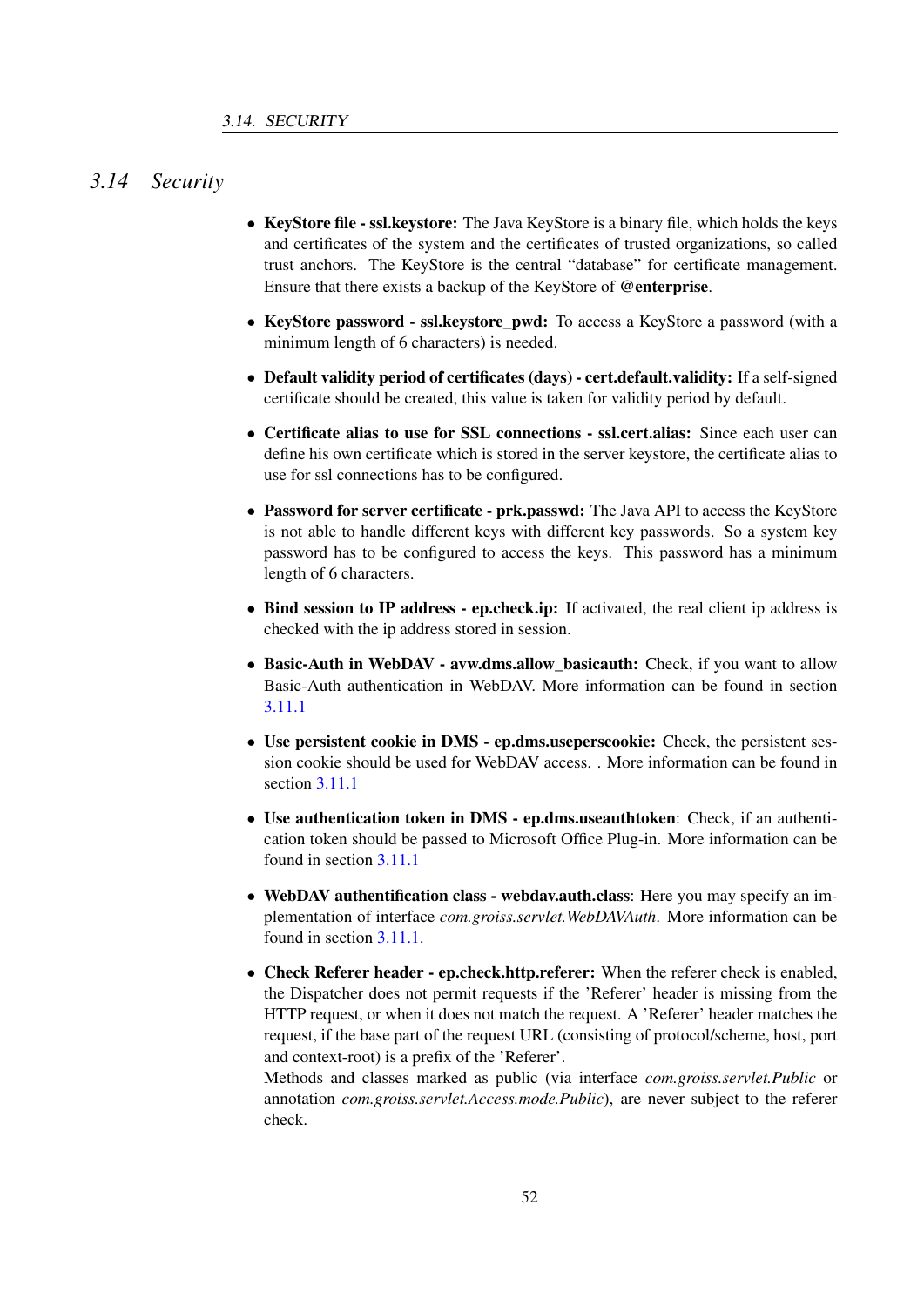• Exemptions from Referer check - ep.check.http.referer.exempt: Additional exemptions from referer check can be configured here. A basic set of such method and class names is stated as default value of the configuration parameter. Removal of elements from this default list is not recommended, it must be done with great care to avoid application lock out!

# *3.15 Password policy*

The parameters in this section are separable in 3 main groups, which are explained in the following paragraphs.

Note: No parameter of these groups is needed to be set, quite the contrary is recommended. If a too strict password policy is established - especially with the parameters of group 2 -, a brute-force attack may be effective in a small amount of time, because of the insufficient number of possible passwords.

So, if you don't want to set a parameter let the input field blank.

#### 3.15.1 General Policy Settings

The following parameters do not focus on the password itself but on the password changeand login-management. These parameters are:

- Period of validity (in days) passwdpolicy.days password valid: Defines the password's period of validity in days.
- Inform user before password expires (in days) passwdpolicy.days warning before: Defines the days before the validation time is expired where the user will get a warning, that his password will expire.
- Maximal number of unsuccessful logins until account is deactivated passwdpolicy.max count invalid logins: A unsuccessful login is defined as a login attempt of an existing user id with a non valid password. If the specified number of unsuccessful logins are performed between two valid sessions of the specific user, the account is deactivated and the user will get a specific error message on the next login.
- One-way Hash Algorithm to Use passwdpolicy.algorithm: The password is stored in encrypted form by using a one-way-hash function. In former releases this algorithm was the Unix Crypt algorithm. Now one of the following different algorithms can be chosen.
	- SHA-256 (Secure Hash Algorithm): Takes a plain string of any length and produces a 256-bit hash output. SHA is said to be secure and is the default value if nothing is configured.
	- Unix Crypt: Is limited to 8 bytes input (that means 8 characters), so it is not recommended to use Unix Crypt furthermore. Nevertheless, to ensure compatibility it is supported further on.
	- SHA-1 (Secure Hash Algorithm): Takes a plain string of any length and produces a 160-bit hash output. It is not recommended to use this algorithm anymore due to vulnerability!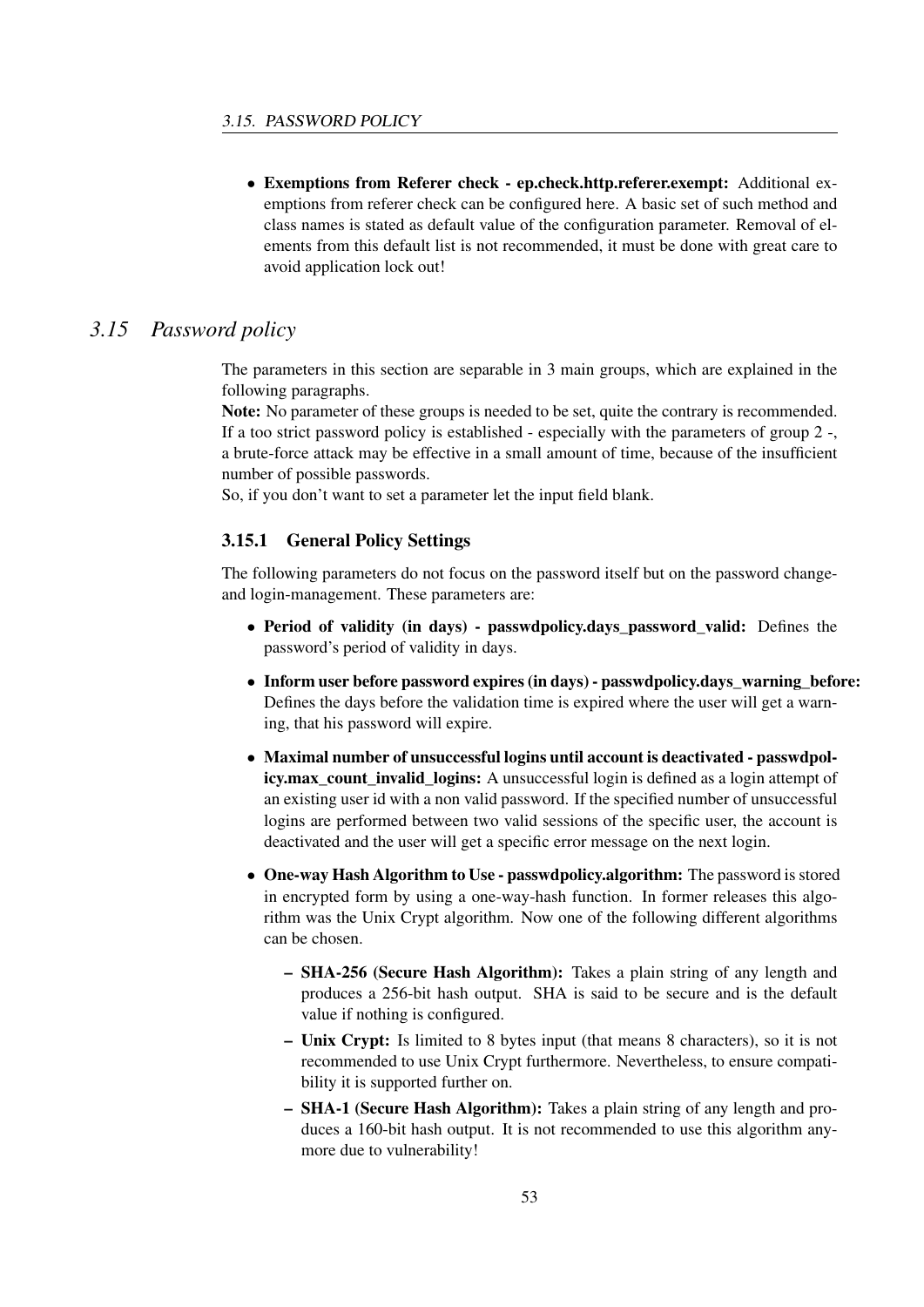– MD5 (Message Digest 5): Takes a plain string of any length and produces a 128-bit hash output. MD5 is said to be secure and calculates the hash value faster than SHA.

#### 3.15.2 Default Policy Checker Settings

The release is delivered with a default password checker which ensures proper passwords and which is highly configurable. If you need extended configuration options, it is possible to implement a special password checker.

The following parameters of the default checker can be changed to specify the minimum requirements for a password. The default values are 0!

- Minimal length of password passwdpolicy.min length: Specifies the minimal length of a password. As an example, if the parameter is set to 8, the password "soccer" is not accepted, but "icehockey" is. (Recommended:4)
- Maximal length of password passwdpolicy.max\_length: Specifies the maximal length of a password. As an example, if the parameter is set to 8, the password "hello its me" is not accepted, but "hello" is. (Recommended:8)
- Minimal number of letters in password passwdpolicy.min\_letters: Specifies the minimal number of letters in the password. As an example, if the parameter is set to 1, the password "1234" is not accepted, but "a1234" is. (Recommended:1)
- Minimal number of capital letters passwdpolicy.min capitals: Specifies the minimal number of capital letters in the password. As an example, if the parameter is set to 1, the password "hello" is not accepted, but "Hello" is. (Recommended:1)
- Minimal number of lowercase letters passwdpolicy.min\_lowercase: Specifies the minimal number of lowercase letters in the password. As an example, if the parameter is set to 1, the password "HELLO" is not accepted, but "hELLO" is. (Recommended:1)
- Minimal number of digits passwdpolicy.min\_digits: Specifies the minimal number of digits in the password. As an example, if the parameter is set to 1, the password "Hello" is not accepted, but "Hello1" is. (Recommended:1)
- Minimal number of special characters passwdpolicy.min\_others: Specifies the minimal number of special characters in the password. Special characters are defined as any character which does not belong to any of the following character classes: uppercase characters, lowercase characters, digits, space characters. As an example, if the parameter is set to 1, the password "hello" is not accepted, but "hello\*" is. (Recommended:0)
- Minimal number of different characters passwdpolicy.min\_different\_chars: Specifies the minimal number of different characters in the password. As an example, if the parameter is set to 3, the password "aaaa2222" is not accepted, but "aabb2222" is. (Recommended:3)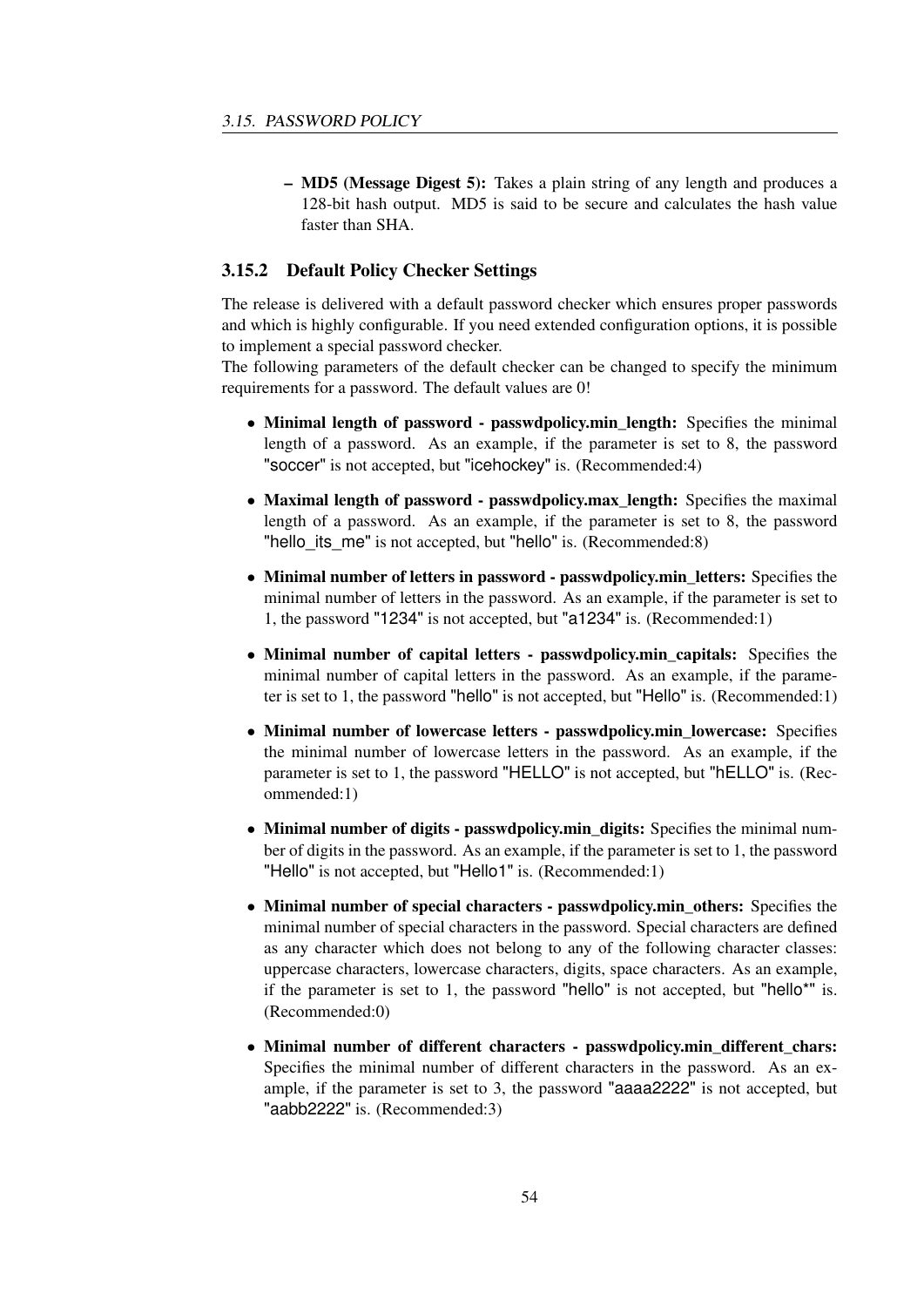- Maximal sequence of same character passwdpolicy.max\_char\_adjacent: Specifies the maximal sequence of the same character in the password. As an example, if the parameter is set to 3, the password "aaaa" is not accepted, but "aaabaaa" is. (Recommended:2)
- Maximal length of substring passwdpolicy.max\_sub\_user\_data: Specifies the maximal length of any substring in the password, which exists in the user's first name, surname or id. As an example, if the parameter is set to 3 and the user's id is "testuser" , the password "stus" is not accepted, but "tes ser" is. This check is case insensitive. (Recommended:2)
- Number of old passwords to check passwdpolicy.history\_steps: Specifies the number of old password to check password reuse. As an example, if the parameter is set to 3 and the user changed his password in the order "hello", "itsMe", "myPassword" and "letMeIn", the password "itsMe" is not accepted, but "hello" is. (Recommended:5)

Note: The history check can only cover old passwords, which have been logged in the database. These old passwords are deleted by the LogTask Timer, so if the timer has deleted all old passwords according to his configuration, the history check can't be performed correctly. The result will indicate a correct password, although the password may have been reused and even be equal to the previous.

• Minimal number of whitespace characters - passwdpolicy.min\_whitespace: Specifies the number of min. allowed whitespace characters.

Note: If parameters are set in a way that an inconsistent policy is specified, the users may not be able to change their passwords. So please care about the following rules for the parameters:

maximal length >= minimal length

minimum capitals + minimum lowercase characters + minimum digits + minimal special characters <= maximal length

minimum letters  $+$  minimum digits  $+$ minimal special characters <= maximal length

minimum different characters <= maximal length

#### 3.15.3 Your Own Checker Class

• Checker Class - passwdpolicy.checker\_class: If the default password checker does not satisfy your requirements, you can enter your own password checker class here. The class must implement the com.groiss.passwd.Checker interface.

## *3.16 Calendar*

• Holiday Class - avw.calendar.class: Here you can define a class for displaying the holidays in the calendar. It must implement the com.groiss.cal.Holidays interface.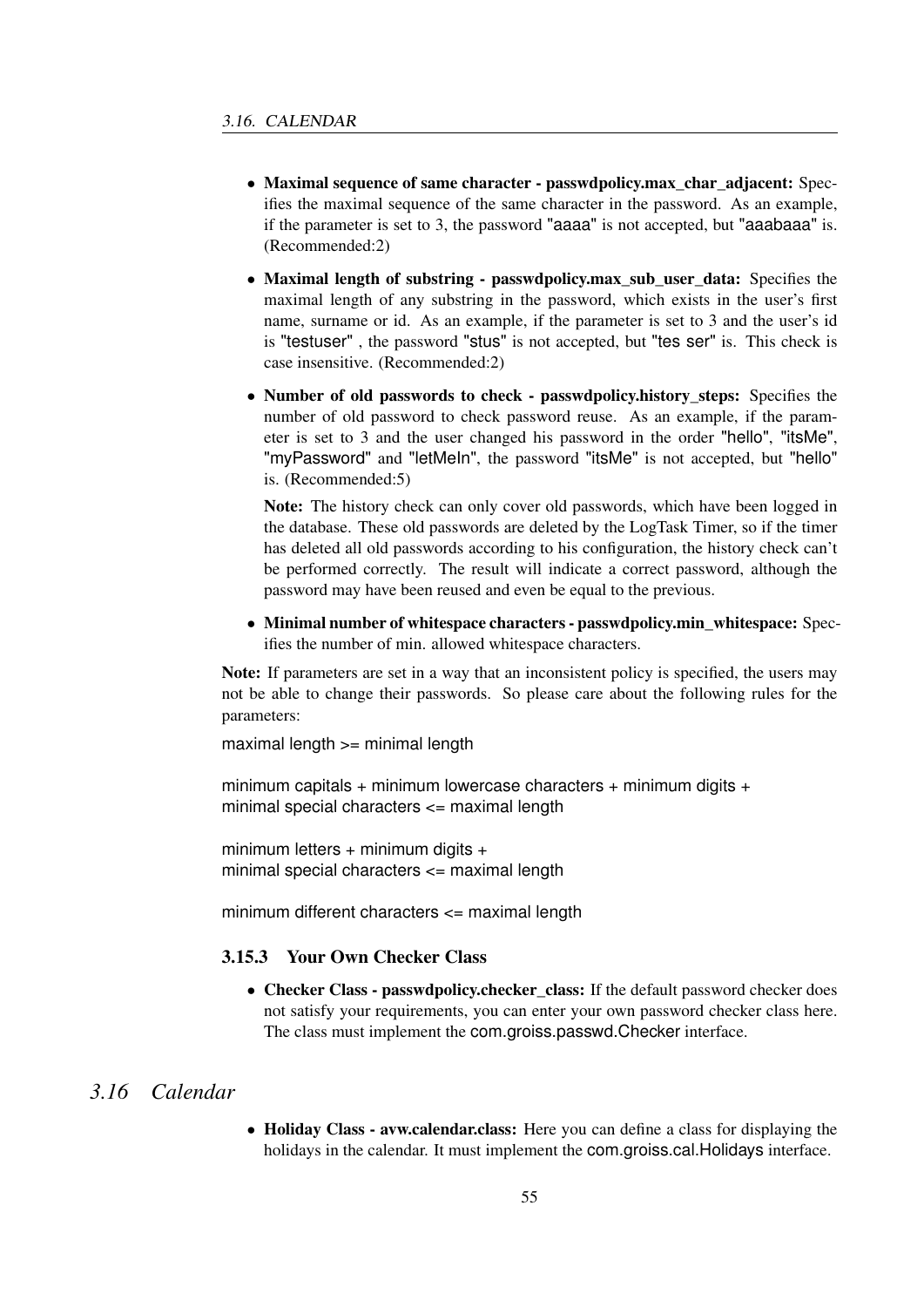- **iMIP calendar.imip:** If this checkbox is activated, iMIP will be used. In @enterprise calendar notifications contain *iCalendar*-files. iMIP offers the possibility to process status information of an appointment.
- **iMIP email address calendar.imip.email:** Email-address which is used for communicate with the participants; participants will reply to this email-address!
- Show default resource cal.show.defaultres: If this checkbox is checked the user can use a simple resource form for assigning resources to calendar appointments.
- Resource classes cal.resources: It is possible to use arbitrary *Persistent* classes for calendar resources. Either the names (incl. package name) of the classes can be entered (e.g. a form class - com.dec.avw.appl.<formid>\_<formversion>) or xml nodes can be defined in following way: xmlid:<xml id>.<node id>. The type of the xml node should be a *query* node (see Application Development Guide for more details). After setting the classes the self defined resources can be used in the calendar.
- Non working day cal.nonworkingdays: In this list it is possible to select one or more non working days, which will be needed for example in escalations.
- Calendar Class calendar.class: A calendar class of type com.ibm.icu.util.Calendar can be entered here which is used by @enterprise.
- Number of days in agenda-view calendar.agenda.days: Define the number of days which are displayed in agenda view (how much days in advance).
- Start of worktime cal.worktime.start: Definition of the time where worktime begins (needed for calculation of process plans).
- End of worktime cal.worktime.end: Definition of the time where worktime ends (needed for calculation of process plans).
- Worktime per day cal.worktime.per.day: Definition of worktime hours (needed) for calculation of process plans). This value can be different from time period of start/end worktime. Example: start of worktime is 08:00, end of worktime is 17:00 and worktime per day has value 8.5. The difference between start and end is 9 hours, but the worktime per day is 8.5 hours only (0.5h is the lunch break for example). The calculation in plan tab considers this situation.
- Calendar sources cal.applications: A list of classes can be defined here to activate/deactivate additional calendar-components, e.g. if *com.groiss.calendar.CalendarAppl* is removed, no appointments can be added anymore (default: com.groiss.calendar.CalendarAppl, com.groiss.calendar.wf.DueTasks, com.groiss.calendar.wf.FinishedTasks).
- Date import formats cal.impex.formats: A list of classes which implements the com.groiss.cal.CalFormat interface. These classes are used for importing/exporting.
- Notifier class cal.notifier: A class which implements the com.groiss.cal.Notifier interface. This class is used for sending notifications (reminder) of due appointments.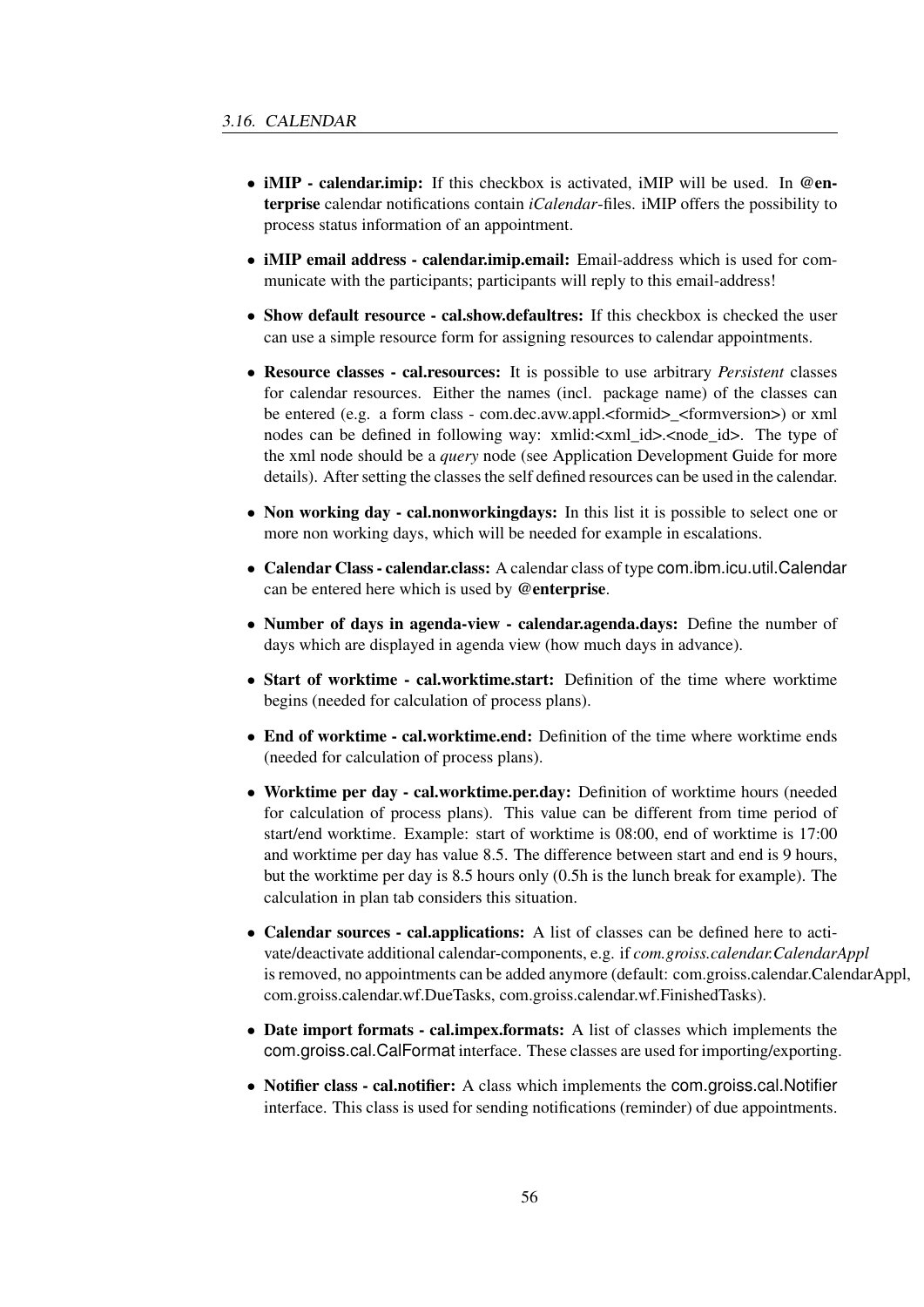## *3.17 Process cockpit*

This section contains the parameters for the process cockpit (see details in the *User Manual*).

- Root folder ep.cockpit.rootfolder: The path to the root folder of the process cockpit.
- Reports for all processes ep.cockpit.allreports: A comma separated list of Report-Id's. These reports are displayed in the process cockpit for every process.
- Show overdue processes of last n days ep.cockpit.deadline.days: Specifies the number of days, which are used for the calculation of process deadline violations per process definition.
- Show last n instances ep.cockpit.recent: Specifies the number of instances, which are displayed in tab *Runtime* of table *Recently Started* in process cockpit.
- Common processes ep.cockpit.commonproc: A comma separated list of formtypes (Formtype-Id + Version, e.g. jobform\_1) which contain the formfield *area*. The forms are used to assign process instances of common processes (for example project) to a cockpit entry.

# *3.18 Time management*

The parameters in this section are needed for setting time management specific properties.

- Default time unit timemgmt.timeunit: Time unit shown in histograms, duration statistics, etc. You can select between:
	- Seconds
	- Minutes
	- Hours
	- Days
- Max. length of time histogram timemgmt.histogram.length: The maximum length of the time histogram can be set here (in objects).
- Prune probability timemgmt.pruning.prob: Here you can set the range of the red area, which has the default range from 0% to 95%. The default value is 0.95.
- Process deadline probability timemgmt.deadline.prob: You can select an appropriate deadline based on reliability requirements to new process. The default value is 95% (=0.95).
- Create start histograms timemgmt.create.starthistos: If this parameter is activated, beside the other histograms additionally a start histogram will be created. For more details about the histogram please take a look in *System Administration Guide* section *Time Management* (in chapter *The Process Editor*).
- Maximum graph size timemgmt.graph.maxsize: Number of maximum graph size which is created by time management process mining.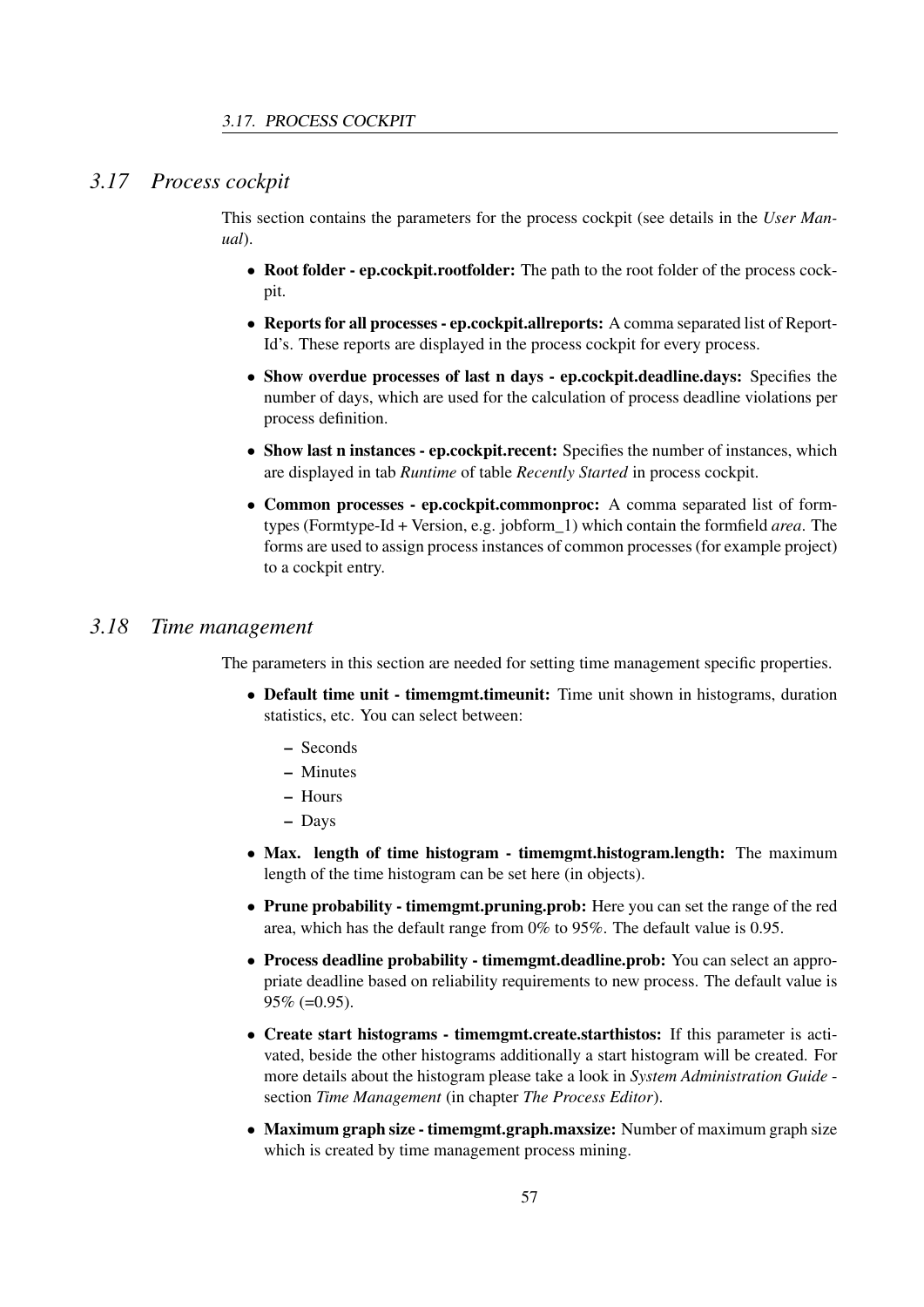# *3.19 Other parameters*

In this area a various number of helpful parameters are listed. Each parameter has a short description which can be displayed by activating the help icon.

#### *3.20 User authorization via LDAP*

This section appears only, if the authorization class com.groiss.ldap.LDAPPasswdAuth has been set in section [3.6.](#page-34-0) It implements authentication against a directory server. The password check at login is delegated to this server. The *sysadm* user account is exempted from this, it will always be authenticated locally.

There are two general aspects to configured, namely the technical details of the connection to the LDAP server and the organizational details of the mapping of the @enterprise user ids to the LDAP entries. For the communication details, the following items have to be entered:

- LDAP Host: The hostname or IP address of the LDAP server.
- Port: The port of the LDAP host (default port is 389 for Unencrypted/STARTTLS and 636 for Encrypted).

#### • Type of communication:

- *Unencrypted:* No encryption used. Beware: passwords are transmitted in plain. Recommended only for test environments.
- *Encrypted:* Standard SSL/TLS encryption. No plain password transfer takes place.
- *STARTTLS:* Start with plain connection and upgrade it to a secure one. No plain password transfer takes place.
- Trust level: Depending on selected communication type one of following trust level must be selected:
	- *System default:* The standard trust mechanisms of Java is being used, this is appropriate when the certificate of the directory server is an official one. Recommended for production use.
	- *Blind:* No real check of server certificate, no check of hostname. While blind trust may be fine for development environments, it is strongly discouraged to use it in a production environment.
	- *Certificate in truststore:* The @enterprise truststore is being used: if the server certificate has been imported there, it is trusted, even if it is a self signed one.
- **Timeout (ms):** Timeout in milliseconds for communication with the LDAP server. An empty value means no timeout at all.

For the organizational details of the mapping, two general cases can be distinguished: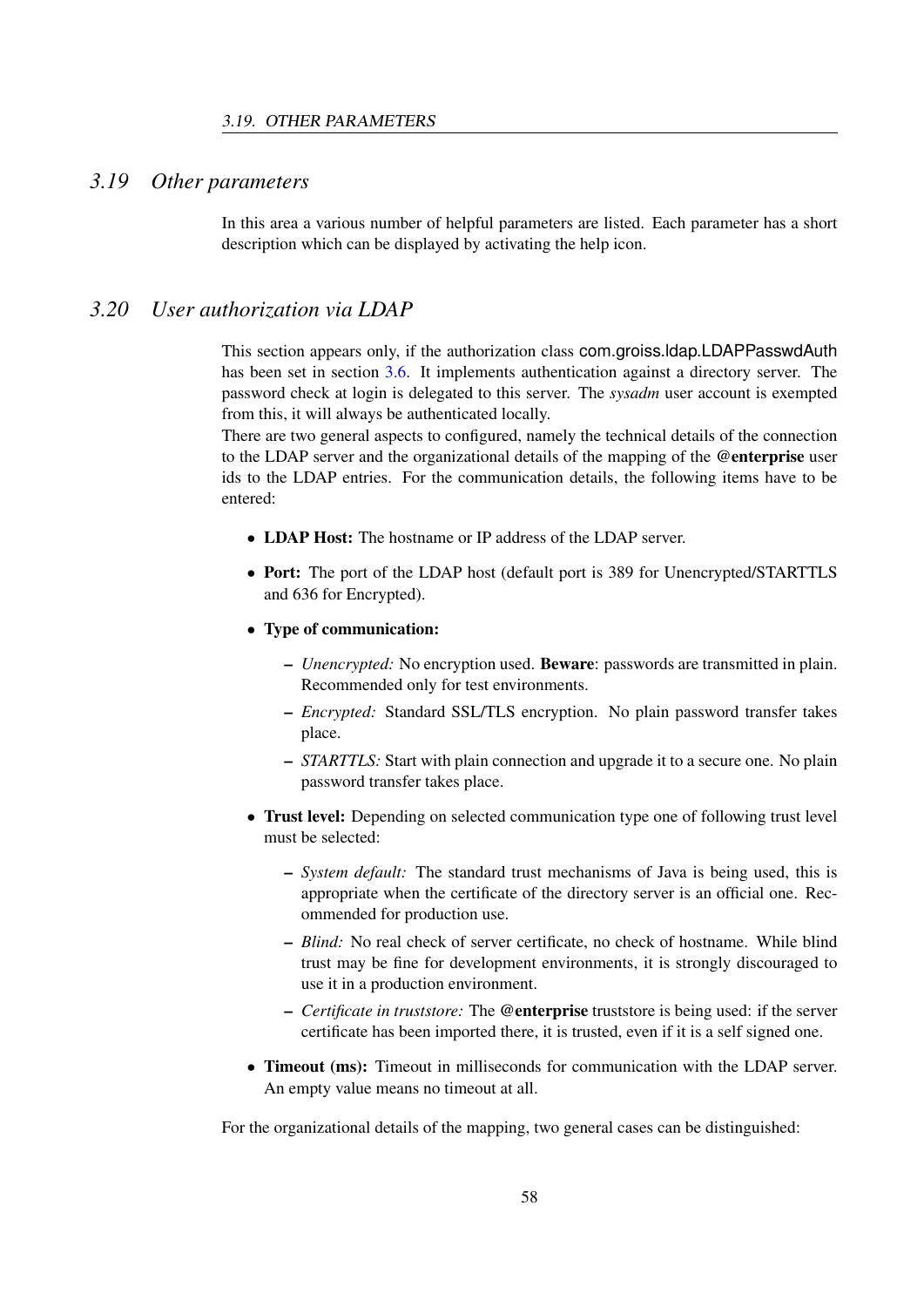- Simple and Flat: There is a single root entry your LDAP server to which all the relevant user entries are attached directly. The connection to the LDAP server is initiated with the (presumed) credentials of the user trying to log in. In order to authenticate against such a scheme, just the search path and the user id pattern have to be entered. For such a scheme, leave the *User* and *Password* configuration entries empty and enter the following parameters:
	- Search path: The location in the LDAP tree where the initial connection shoud be made. Usually the last part of the user pattern, but your mileage may differ, e.g.: ou=Development,dc=acme,dc=org
	- Pattern for User DN: A pattern which leads to the full DN of the LDAP user entries. The placeholder *\${ep\_uid}* which is substituted with the id of the @enterprise user, e.g.: cn=\${ep\_uid},ou=Development,dc=acme,dc=org
- Dispersed or Hierarchical: There are many different locations where user entries can be found in your LDAP server tree. Such a scheme requires authentication in three stages, namely to first connect with an administrative LDAP user (and her password), to search for an appropriate LDAP entry matching the user id and to rebind the connection with full DN credentials of the found user. For such a scheme, enter all of the following parameters:
	- User: DN of an (LDAP) user allowed to search for the entries, e.g.: cn=Manager,dc=acme,dc=org
	- Password: Password of this user.
	- Search path: The root of the part of the LDAP tree where user entries should be searched, e.g.: ou=Development,dc=acme,dc=org
	- Pattern for User DN: An LDAP filter expression which allows to search for the appropriate user entry. The placeholder *\${ep\_uid}* is substituted with the id of the @enterprise user trying to authenticate, e.g. (&(cn=\${ep\_uid})(objectClass=inetOrgPerson))

Conditional login according to LDAP group membership can also be accomplished. Let us assume that the organization or the user entries in your LDAP server are dispersed or hierarchical (see above), and that just a subset of all those users entries in the LDAP server are relevant as @enterprise account. A common form for such an organization would be to create an entry with object class *groupOfNames* or *groupOfUniqueNames* with e.g. a DN of *cn=epusers,ou=Development,dc=acme,dc=org* that represents the grouping and to add the full DN of the user entries as values of the *member* or *uniqueMember* attributes of the group entry. Then a pattern like

*(&(cn=\${ep\_uid})(objectClass=inetOrgPerson)*

*(memberOf=cn=epusers,ou=Development,dc=acme,dc=org))*

can be used to find the appropriate entry. Please note that the LDAP server has to support this recursive membership searches, a feature that usually has to be configured separately as special module or overlay of the LDAP server.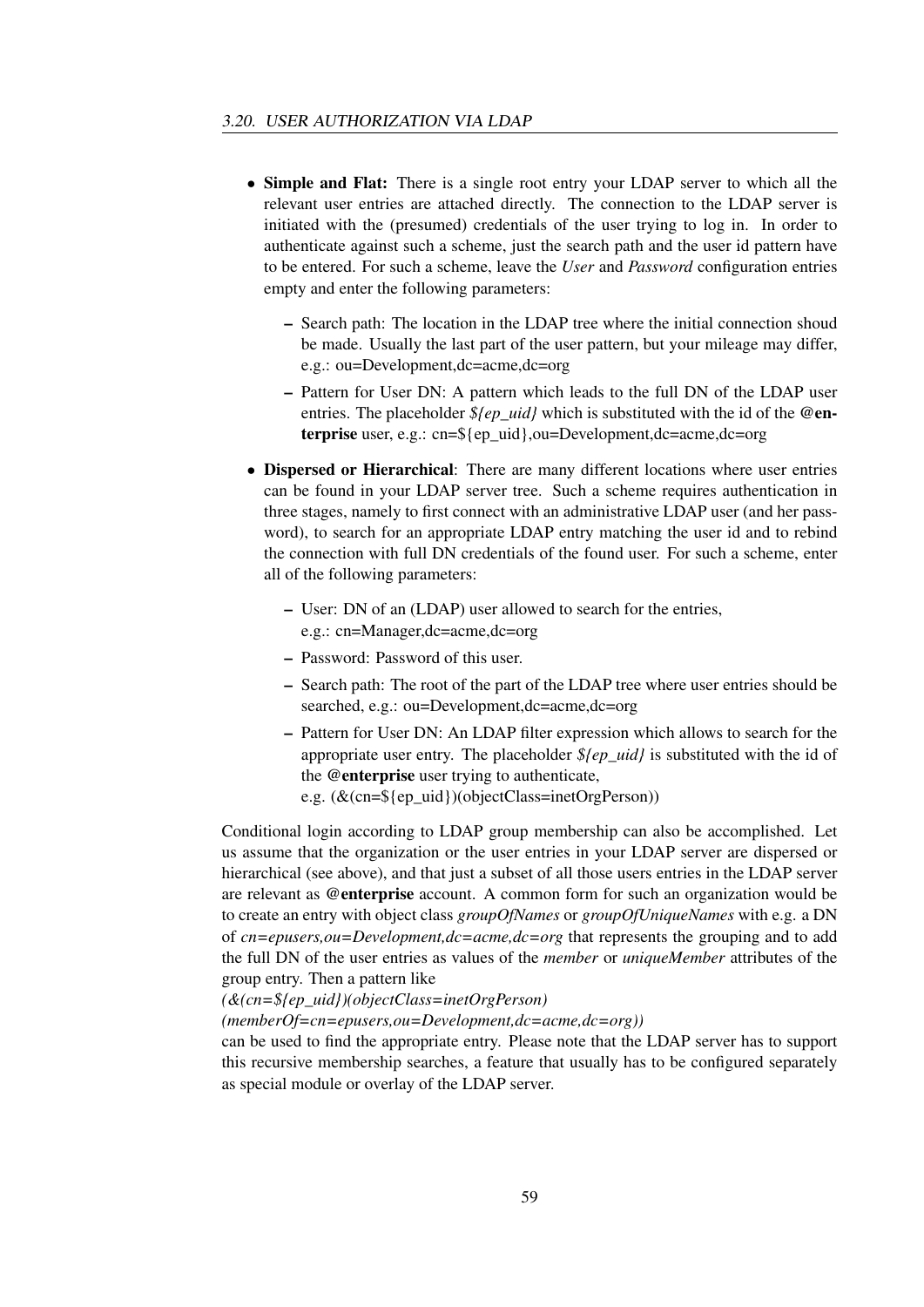#### 3.20.1 Transparent Failover with Redundant LDAP Servers

When your infrastructure provides multiple redundant and homogeneously defined LDAP servers, the password authorization can make use of them to ensure transparent failover. Homogeneously defined means that the servers differ only in terms of hostname or ipaddress. All other connection parameters and properties must be identical on all of the servers. To configure such a group of servers, enter their hostnames or addresses as a comma-seaparated list in the LDAP Host field, e.g.:

• LDAP Host: ldap1.acme.org,ldap2.acme.org,ldap3.acme.org

All the other properties are to be entered in the same manner as for the single server case described above.

When the system starts, it marks the first server of the list as the current default one. All password verification attempts will use this server. If the server is not available, the next server in the list is checked (after a timeout, c.f. property Timeout (ms)). During one login attempt, there will be at most one connection attempt to each of the LDAP servers. Being *N* the number of entered LDAP hosts, the duration of a login attempt may be *N\*Timeout* milliseconds if all your LDAP servers are down.

If the connection to a server has failed, another server is designated as the current default server. During "normal" operation, the last server that has been designated as the default one will be used again and again, until a connection attempt to it fails. This "sticky" behavior ensures that a server recently known to be operational is being tried first with a good probability to succeed thereby without any timeout penalties to pay in the normal case.

# *3.21 Change administrator password*

With this link you can change the password of the *sysadm* user. The corresponding parameter in *avw.conf* is *avw.syspwd*. The default password is *digital* (after a default installation of @enterprise).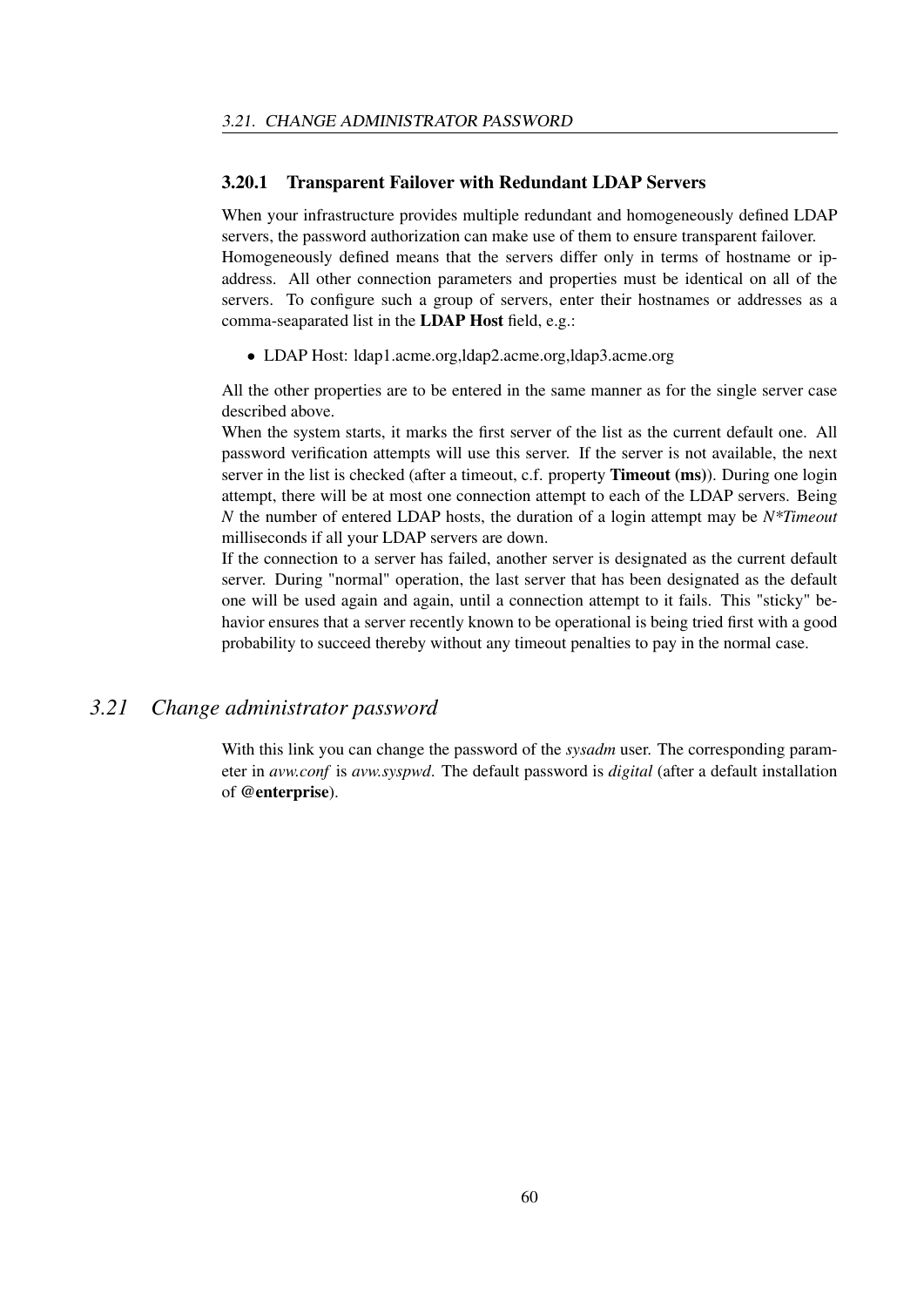# *4 Patching and Upgrading your Installation*

This chapter describes the patching and upgrading mechanism of @enterprise. Some terminology first:

- Version: A version is the number of the @enterprise version, e.g. *9.0*.
- Build: Represents a combination of a version and a revision number, e.g. *9.0.6778*. The revision number can be found e.g. in the @enterprise changelog.
- **Patch:** This term is used, if the build number has been or is to be increased, e.g. updating from @enterprise 9.0.6770 to 9.0.6778.
- Upgrade: This term is used, if the version of @enterprise has been increased, e.g. upgrade from @enterprise 8.0 to 9.0.

### *4.1 Patching the Installation*

To assure the quality and reliability of your installation, bug fixes and enhancements for @enterprise are provided in the form of patches. The main starting point for obtaining such patch files is our download area reachable via http://www.groiss.com/download.html.

Occasionally for special circumstances, we might provide new versions of single artefacts of a revision, but the main distribution format for patches are patch archives. The technical format of a patch archive is a ZIP-archive.

Patch archives are named like *patch-{version}.{revision}.zip*, e.g. *patch-9.0.6778.zip*.

A patch archive is a bundle which incorporates the individual new versions of the files to be patched, along with two additional files (*version*,*changes*) which describe the patch and the needed actions.

The *version* file contains a *base* revision number and a *new* revision number. A patch archive is applicable to an installation (of the same version), if the current revision number of the installation is between the *base* revision of the patch archive and the *new* revision. If the system is not at the minimum required build, or the revision of the patch is not higher, or if the current build of the installation cannot be determined, then the patch is not applicable.

The *changes* file of a patch archive describes the actions on the file system that are needed to bring up the installation up to the new revision (copying of new files and deletion of unneeded files).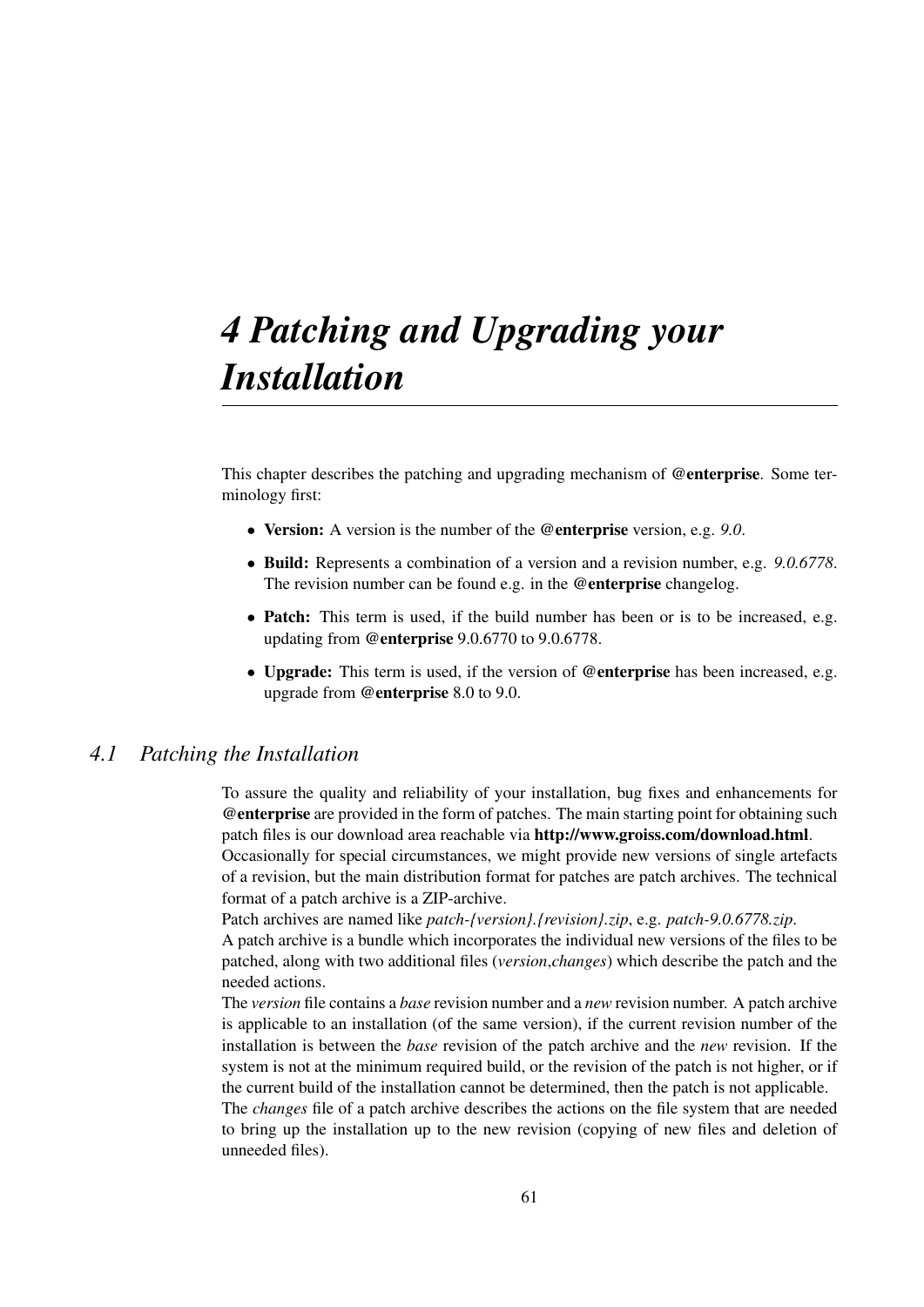There are two alternative ways to incorporate the patches into your installation. We will first describe the automatic procedure and then a more manual way.

#### 4.1.1 Automatic Patch Method

The automatic patch method requires the administrator to place the patch archive into a a special location (the ./patches folder), to stop @enterprise, to initiate the upgrade by starting @enterprise in the upgrade mode<sup>[1](#page-61-0)</sup>, and to restart @enterprise normally.

What's done automatically is the check of the applicability of the patch archive to the current installation according to the revision number as stated above, and to execute the appropriate operations on the file system according to the *changes* file in the patch archive.

The file operations are playing it safe, by preventing the loss of files which are in your current installation. Before a patch archive is applied, a backup of all affected (deleted /changed ) files will be performed to the backup folder (*./patches/backup/{timestamp}*). For each application of a patch, a separate backup folder will be created, it will not be deleted by @enterprise.

The procedure is as follows:

- 1. Download the patch archive from our web site.
- 2. Its wise to play it really safe, so we strongly suggest a backup of the installation and the database.
- 3. Copy the patch archive file to the ./patches folder of the installation. It should be the only patch file there.
- 4. Optionally you can check the effects of the patch archive prior to applying the patch. The system administration provides a function in the System-Control section. This is especially handy to identify files that have been overwritten in the local installation. If there are any clashes, you will have to make sure that your local changes are not lost by manually reapplying them after the patch action or by updating the local files according to the changes in the original base files.
- 5. The patch procedure can then be initiated by:
	- If you are using @enterprise in standalone mode (Jetty), you have to start the server in upgrade mode,by stopping @enterprise followed by calling the corresponding start script (*ep.bat* or *ep.sh*) with the single *-upgrade* argument. Please note: when running as service (either in Windows or in Linux), stop the service first.
	- If your installation runs in an application-server (e.g. Apache Tomcat) use the provided patch-script (upgrade.bat/upgrade.sh) to apply the patch.<sup>[2](#page-61-1)</sup> Please note: for reasons of file locking, your application-server, or at least the @enterprise application must not be running while applying the patch. Please note: to use your desired java version during the patch, the path to the

<span id="page-61-0"></span><sup>1</sup> For historical reasons this is named *upgrade*, a more consistent naming would be *patch* according to the terminology at the beginning of the section

<span id="page-61-1"></span><sup>&</sup>lt;sup>2</sup>Those scripts just apply the patch at the file system and do not really start @enterprise. After completion of the scripts, you can start @enterprise in your usual way.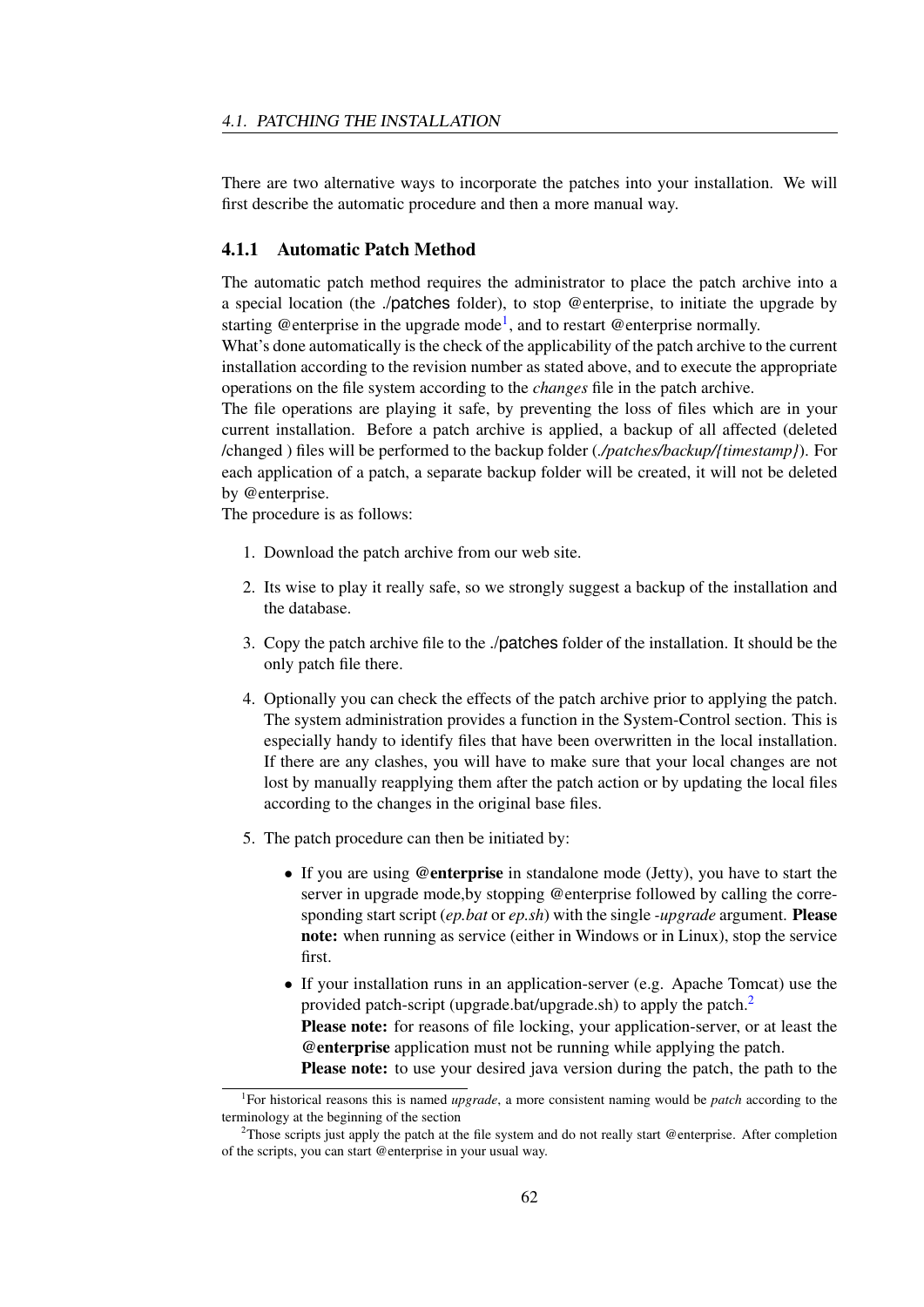directory containing the java executable can either be prepended to the call like stated below or the scripts can be changed accordingly. If no such path is provided, some system default java version will be used.

- Windows: set "JAVAPATH=c:\jdk\x.y\bin" && .\upgrade.bat
- Linux: JAVAPATH=/usr/opt/java/x.y/bin ./upgrade.sh
- 6. This action starts the replacement of the files and also applies needed changes to the database.
- 7. After the patch has been successfully applied, the patch archive is moved to the corresponding backup folder and all actions are logged in the *./patches/patch.log* file.
- 8. Start @enterprise in normal mode by your usual procedure.

## 4.1.2 Manual Patch Method

The manual patch method differs from the automated one with respect to operations on the file system. All changes have to be done manually (or by some other means out of the scope of @enterprise). New files must be copied to to their appropriate locations, old or obsolete files must be removed from the installation. The *changes* file of a patch archive can be used a a guiding line here.

The following steps are to be executed:

- 1. Stop the server.
- 2. Its wise to play it really safe, so we strongly suggest a backup of the installation and the database.
- 3. Manually apply the operations on the file system / installation directory.
- 4. Start the server with the *-upgrade* option. Any required database steps will be performed.
- 5. Start the server again without the *-upgrade* option.

# *4.2 Upgrading/Patching an* @enterprise *Application*

Applications in @enterprise can be kept up to date using the same mechanisms as for the base system itself.

The upgrade/patch of an application contains of a set of files which must be replaced in an installation. @enterprise also offers the possibility to execute further actions via an upgrade method. Typical actions include:

- XML import: Master data of the application can be adapted.
- Execution of database scripts.
- Other JAVA methods.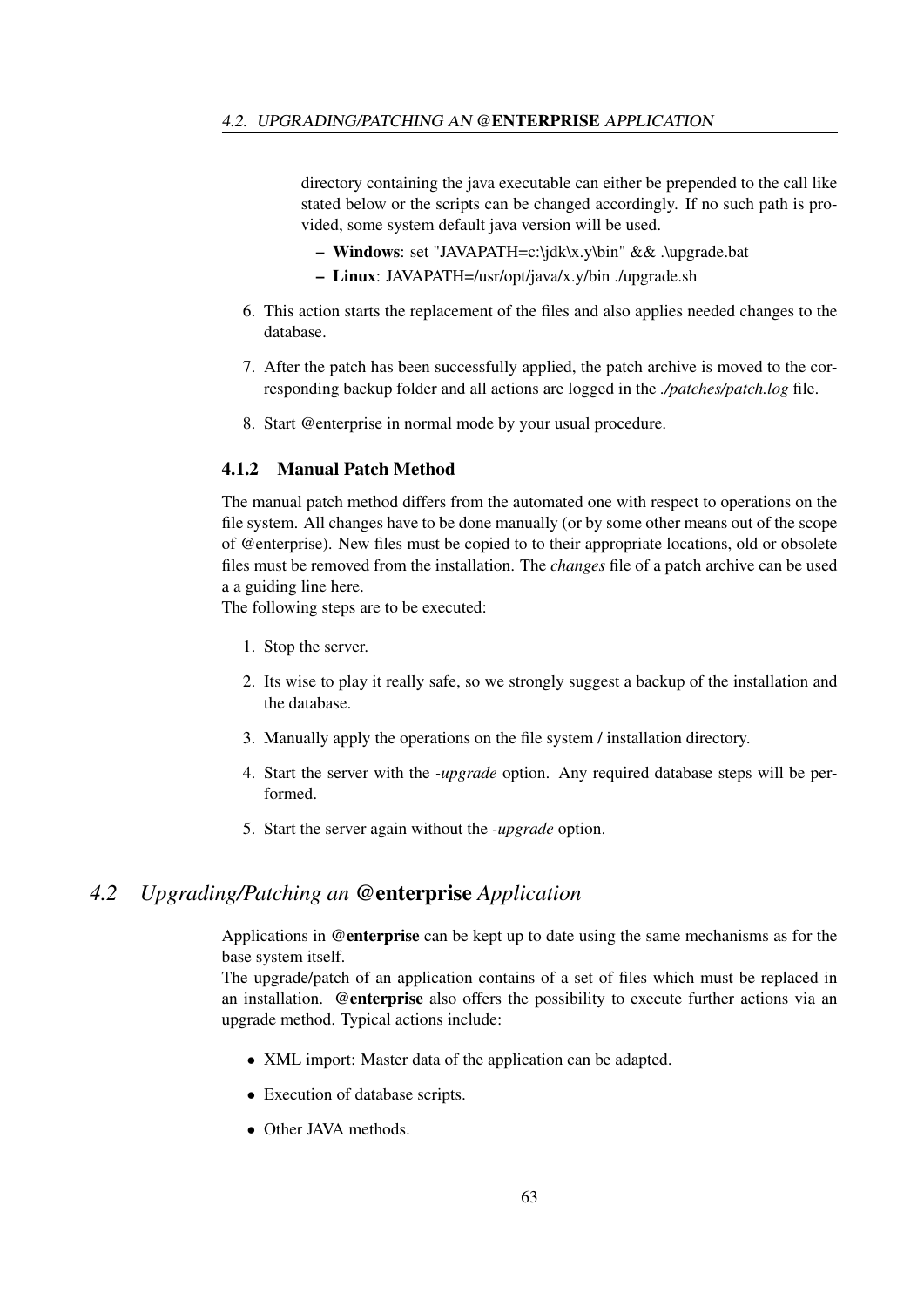The *upgrade* method is part of the application class which has to implement the interface *com.groiss.wf.ApplicationAdapter*. The application will be upgraded/patched automatically, if you start your server with disabled logins or the *-upgrade* option. Further information can be found in the API of @enterprise (ApplicationAdapter.getVersion() and Application-Adapter.upgrade()).

The steps for performing a manual application upgrade/patch are the same as manually installing a patch for the base system.

Patches for applications can also make use of the automatic patch mechanism. Place your patch-file in the patches folder in your application directory. The filename must match *patch\*.zip*. When starting the server with disabled login or the *-upgrade* option, these patches will be applied too. Please note that it's not recommended to patch more than one application at a time. For further information on how to build your own patch-archives see the programmers manual.

Hint: It depends on the application which upgrade procedure is used! In some applications it is necessary to execute the *upgrade* method only, other applications need to be upgraded manually (steps should be described in an own "readme" file).

# *4.3 Performing an Upgrade of* @enterprise

This section describes the steps needed to upgrade from a prior @enterprise version to the current one (e.g. 8.0 to 9.0):

- 1. Backup your old installation and database.
- 2. Extract the content of setup90.jar into a new directory. We recommend to use the initial setup wizard for this purpose.
- 3. Copy your existing configuration file (avw.conf), forms directory, required jar-files (e.g. JDBC driver) of the *lib*-directory (e.g. ojdbc4.jar) to the corresponding directories of the new version.
- 4. To perform an interactive upgrade, start the server and login as sysadm. You should now be redirected to the upgrade page where you can initiate the necessary upgrade procedure for the database.
- 5. To perform an unattended upgrade, start the server with the *-upgrade* option. Any required database upgrades will be performed. The server will be stopped automatically. Please note: If you are using PostgreSQL as your DBMS, you must use this upgrade method.
- 6. (Re-)Start the server and delete Browser caches.

**Hint:** If problems with your forms occur after upgrading to current @enterprise version. try to set parameter *ep.xforms.dojo.load.sync* in section *Other parameters* to value true.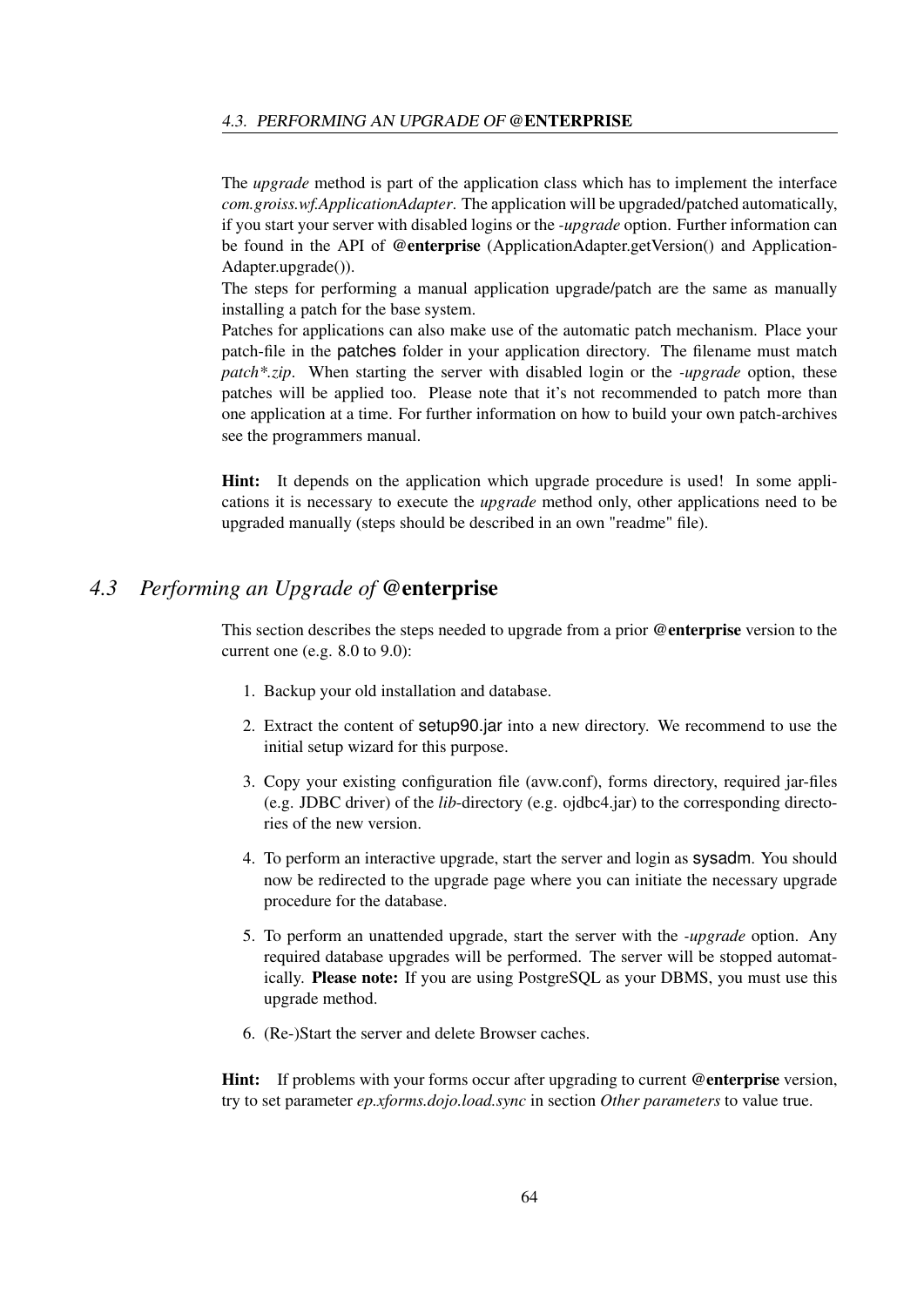## *4.4 Application repository*

<span id="page-64-0"></span>@enterprise offers the possibility to get new applications and patches from an application repository (the user interface is described in the *System Administration Guide*). For this purpose an application for managing these files is necessary - an example for a repository management application can be downloaded via http://www.groiss.com

#### 4.4.1 Interface

The application repository defines an URL (can be entered under *Communication*/*Application Repository URLs*). A HTTP request on this URL returns a XML that accords to defined schema *applrepository.xsd* (can be found within *ep.jar*).

Example for XML:

```
<applications>
 <application>
  <id>pm</id>
  <name>Project Management</name>
  <icon>com.groiss.apprep.AppRepository.showResource/9.0/pm/pm.png</icon>
  <shortdesc>Project Management ...</shortdesc>
  <description></description>
  <version>1.0.1.61</version>
  <changelog></changelog>
  <patchfile>
  com.groiss.apprep.AppRepository.showResource/9.0/pm/patch-1.0.1.61.zip
  </patchfile>
  <url>com.groiss.apprep.AppRepository.showResource/9.0/pm/pm.zip</url>
  <timestamp>2012-10-16T14:34:32Z</timestamp>
 </application>
...
```
</applications>

The XML defines some parameters of the application (*<id>*, *<name>*, *<shortdesc>*, *<description>*, *<version>*) and links to an icon (*<icon>*), a download- (*<url>*) and a patch-file (*<patchfile>*). It is also possible to define a changelog file which contains information about the changes in current patch.

# *4.5 Migration of deprecated DBMS data types*

### 4.5.1 Migration of Oracle data type LONG

This section describes the migration steps for existing Oracle 9i and newer installations, because since Oracle 9i LONG is deprecated. Existing installations can continue to use the old data types (not recommened), but new installations should use the new data types. Following steps must be performed for migration: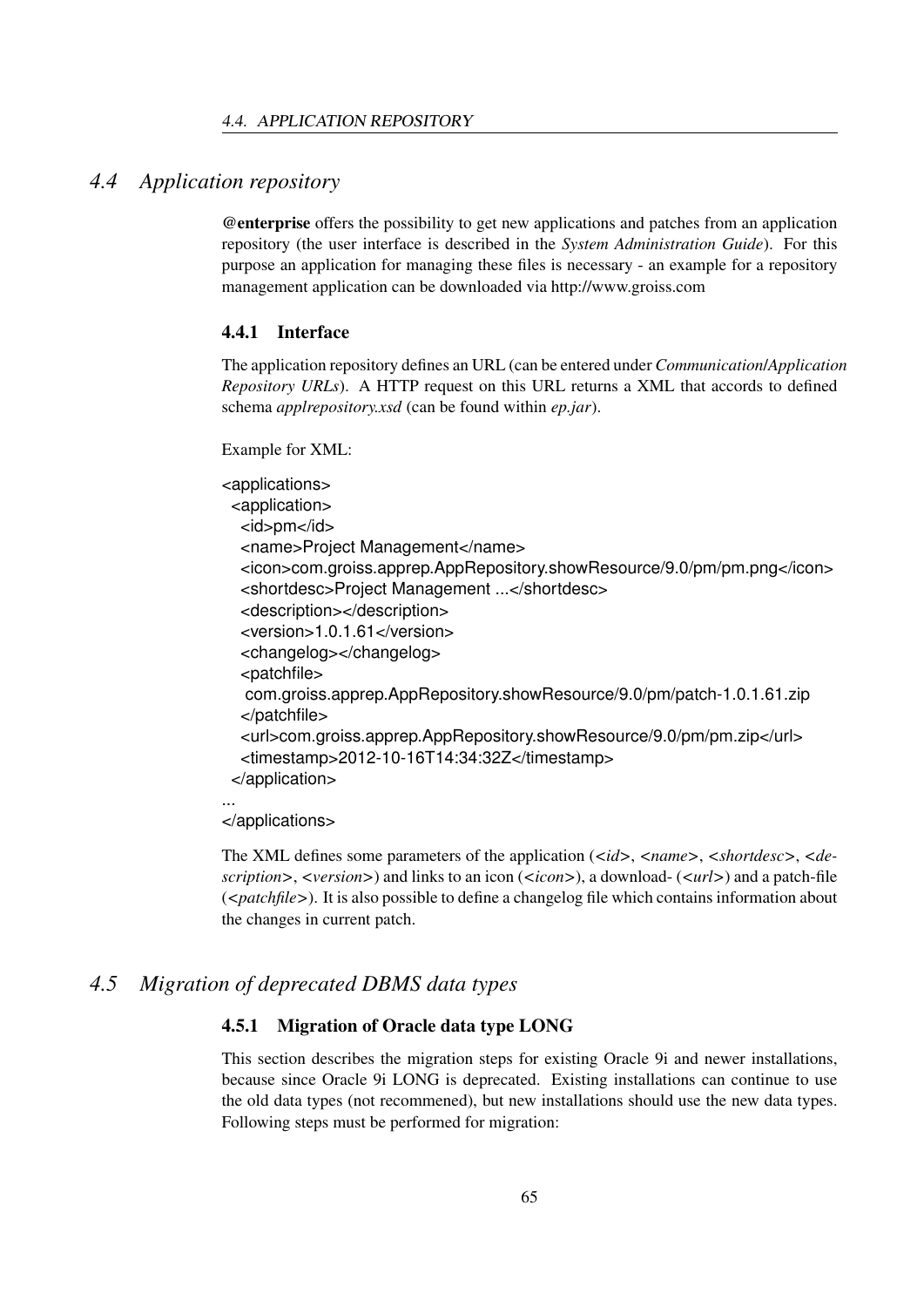Hint: Please note that the migration is at your own risk and can take a long time!

- 1. Backup your old database!
- 2. Write down the indices of the affected tables. Following query helps to get a list of the affected indices wrapped in executeable *alter index* statements:

```
select 'alter index '||index name||' rebuild;' as command
from user indexes where table name in (
 select table_name
 from user_tab_columns
 where (table_name like 'AVW%' or table_name like 'FORM%')
 and data_type in ('LONG', 'LONG RAW')
)
order by index_name;
```
Do not execute the *alter index* statements in this step!

- 3. For each table which contains one of the previous mentioned data types an *alter table* statement must be performed like in following way:
	- alter table <tn> modify (<longcolname> clob default empty\_clob());
	- alter table <tn> modify (<longrawcolname> blob default empty\_blob());

It is a little bit cumbersome to get the affected tables. For this purpose, the following query helps to get a list of affected tables wrapped in executable *alter table* statements as mentioned above:

#### select

'alter table '||table\_name|| ' modify ('||column\_name||' '|| (case when data\_type='LONG' then 'CLOB' when data\_type = 'LONG RAW' then 'BLOB' else 'ERROR' end)|| ' default empty\_'|| (case when data\_type='LONG' then 'CLOB' when data\_type = 'LONG RAW' then 'BLOB' else 'ERROR' end)||'());' as command from user\_tab\_columns where (table\_name like 'AVW%' or table\_name like 'FORM%') and data\_type in ('LONG', 'LONG RAW') order by table\_name, column\_name;

4. Perform the *alter index* statements which have been created in step 2) to rebuild the indices.

#### 4.5.2 Migration of deprecated MS SQL-Server data types

Since MS SQL-Server 2005 Microsoft has been set some data types to deprecated and replaced them by new ones. The following list contains the deprecated and the appropriate new data types: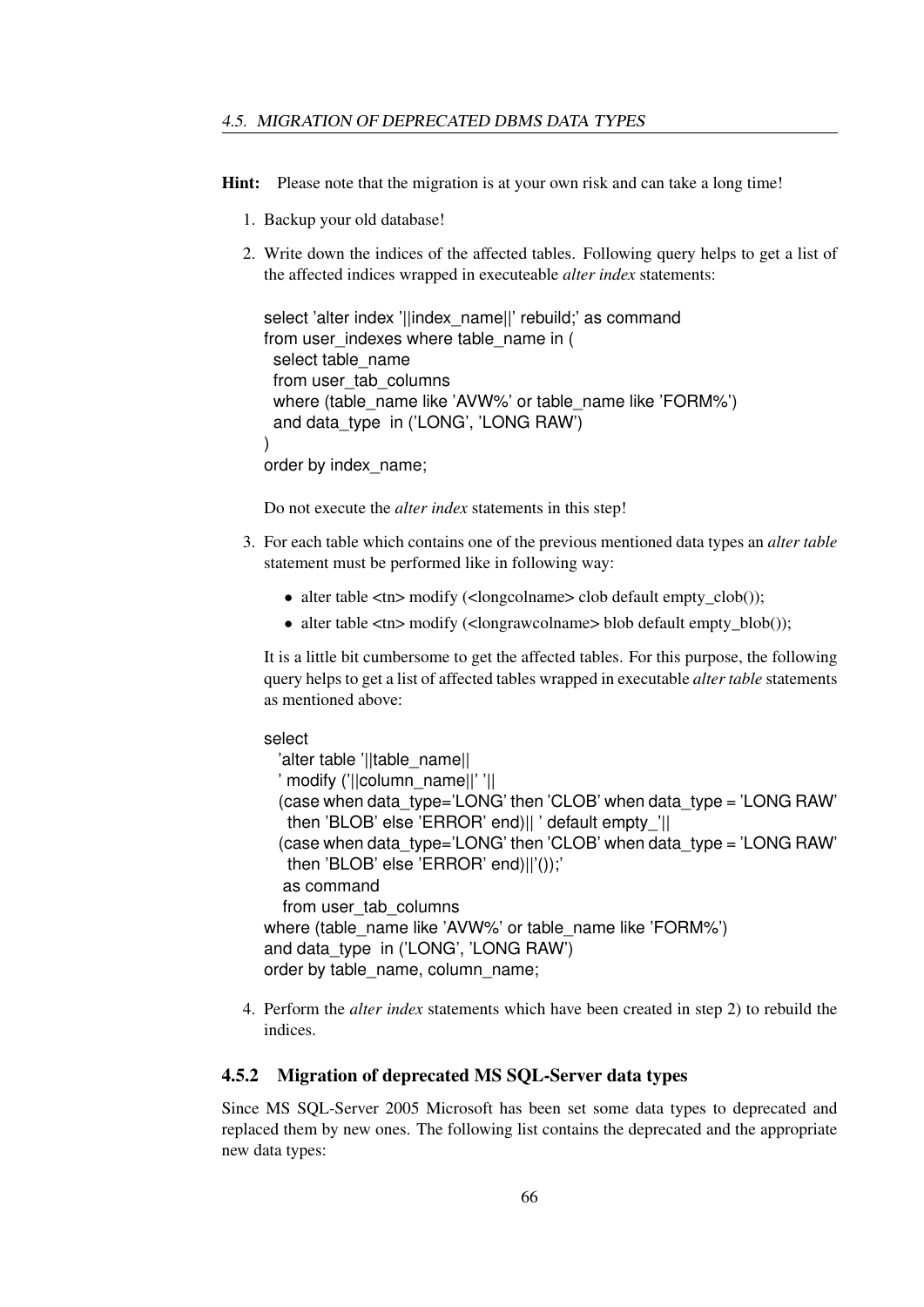- text has been replaced by varchar(max)
- ntext has been replaced by nvarchar(max)
- image has been replaced by varbinary(max)

Existing installations can continue to use the old data types, but new installations should use the new data types. This section describes the recommended migration steps for existing installations with MS SQL-Server 2005 and newer:

Hint: Please note that the migration is at your own risk and can take a long time!

- 1. Backup your old database!
- 2. For each table which contains one of the previous mentioned data types an *alter table* statement must be performed like in following way:
	- alter table <tn> alter column <textcolname> varchar(max);
	- alter table <tn> alter column <ntextcolname> nvarchar(max);
	- alter table <tn> alter column <imagecolname> varbinary(max);

It is a little bit cumbersome to get the affected tables. For this purpose, the following query helps to get a list of affected tables wrapped in executable *alter table* statements as mentioned above:

```
select
'alter table '+table_name+
' alter column '+column_name+' '+
(case when data_type='text' then 'varchar(max)'
     when data type='ntext' then 'nvarchar(max)'
     when data_type = 'image' then 'varbinary(max)' else 'ERROR' end)+
';'
as command
from information_schema.columns
where (table_name like 'AVW%' or table_name like 'FORM%')
and data type in ('text', 'ntext', 'image')
order by table_name, column_name;
```
#### Heterogeneous data types for %OIDTYPE% patterns

Installations using MS SQL-Server as database engine might suffer from heterogeneous types being used for %OIDTYPE% patterns.

The old DB translator (used for SQLServer version < 2000) uses "DECIMAL(20)", the new one (for SQLServer versions  $\geq$  2005) uses "BIGINT". In really ancient installations, the type "DECIMAL(28)" might also be in use.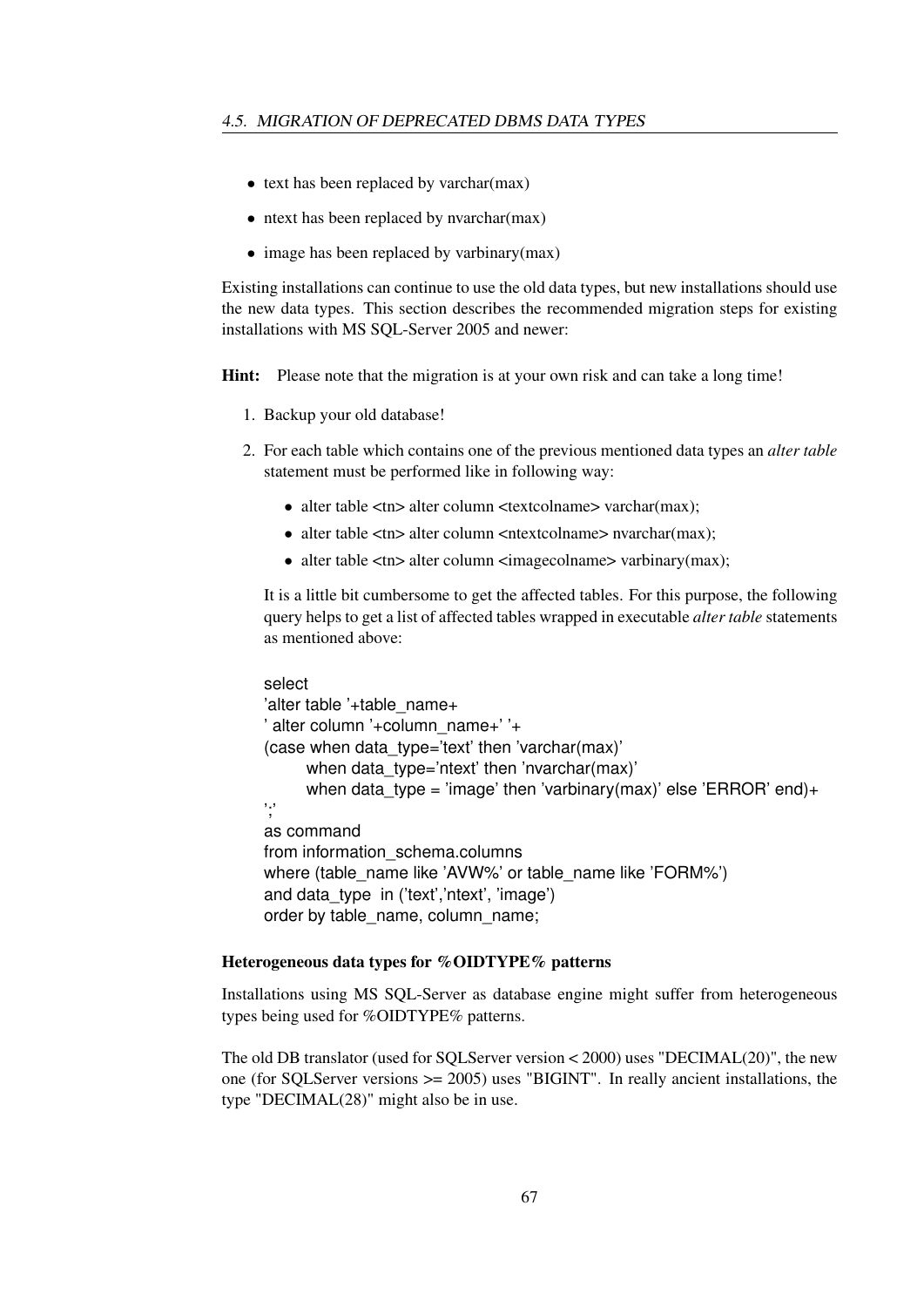As a consequence, there might be installations with more than one type being used for oid columns or columns referencing them. This has not been a problem up to recently.

But in @enterprise 9.0 we began to use referential integrity constraints (foreign keys) in our schema and were hurt by a peculiar behavior of SQL-Server which insists that the data types of referencing columns and referenced columns must be exactly the same.

So, depending on the configuration and history of the installations there might be problems when upgrading to a recent @enterprise 9.0 version because of nonuniform data type usage.

To remedy this potential problem, two measures have been implemented:

1. The new translator has been extended to determine the oidtype at startup. Essentially, if the oid columns of all avw\* and form\* tables are using the same data type, then this data type is being used as %OIDTYPE%. If not, BIGINT will be used.

With this change, all installations which have not yet switched to the new translator might do so without being affected by the issue.

2. For installations which already do use different data types for %OIDTYPE%, we provide a powershell script which generates the needed SQL DDL for type migration to BIGINT.

Please contact support@groiss.com for further information regarding the script.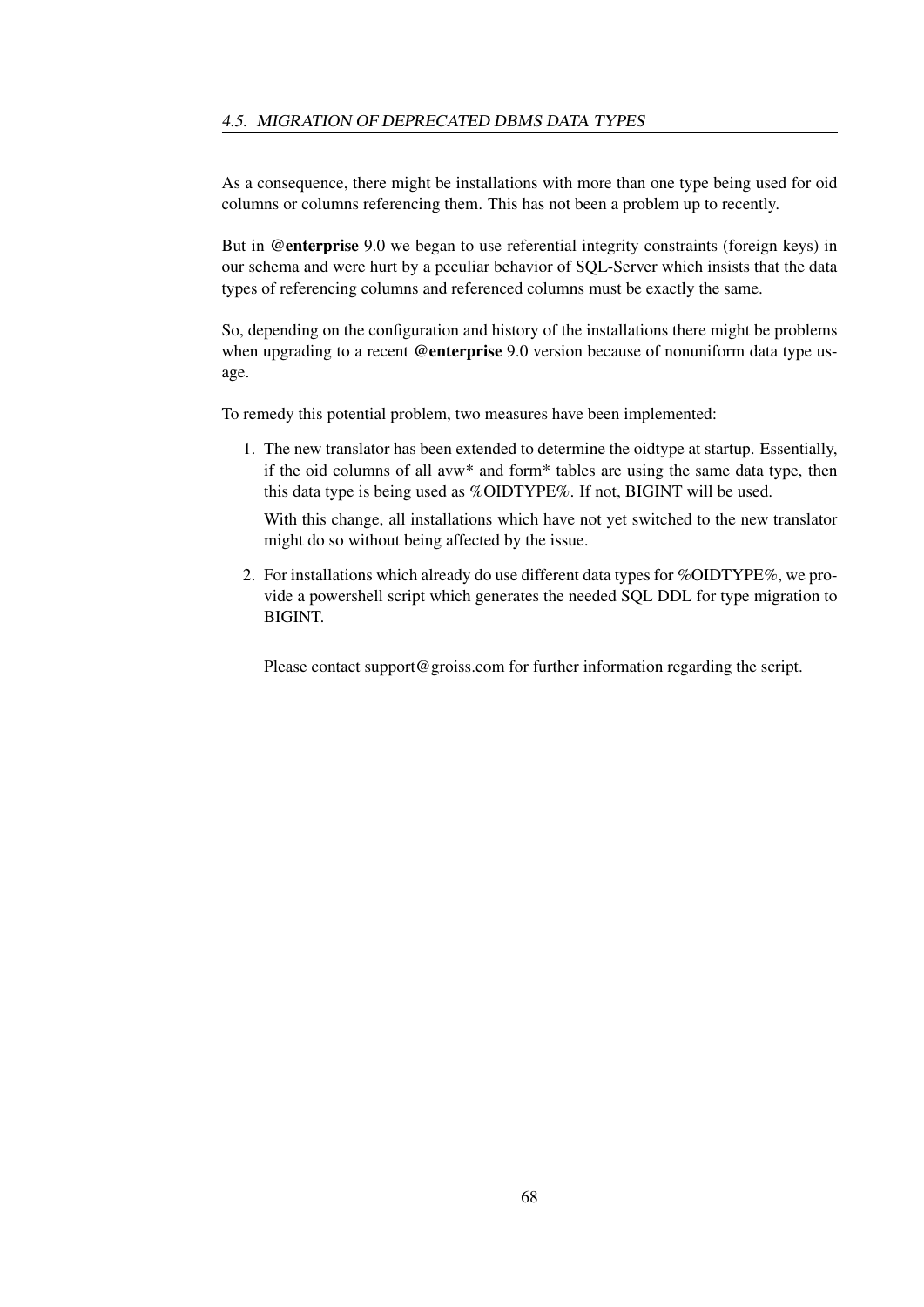# *5 Clustered* @enterprise *System*

# *5.1 Overview and Principles of the Clustered Architecture*

<span id="page-68-0"></span>The clustered architecture supersedes the previous distributed architecture. The aim of the new architecture is to allow for

- increased scalability,
- increased availability,
- easier configuration,
- more flexible operation.



Figure 5.1: **Cluster Architecture**

Figure [5.1](#page-68-0) shows the principal layout of such a cluster. The logical architecture consists of a set of @enterprise engines (termed "nodes") which access a common database and are operated in a peer to peer mode to a large extend. A load balancing mechanism is employed to ensure even load distribution within the cluster. Consistency between the caches in the nodes is ensured by a cache coherence service.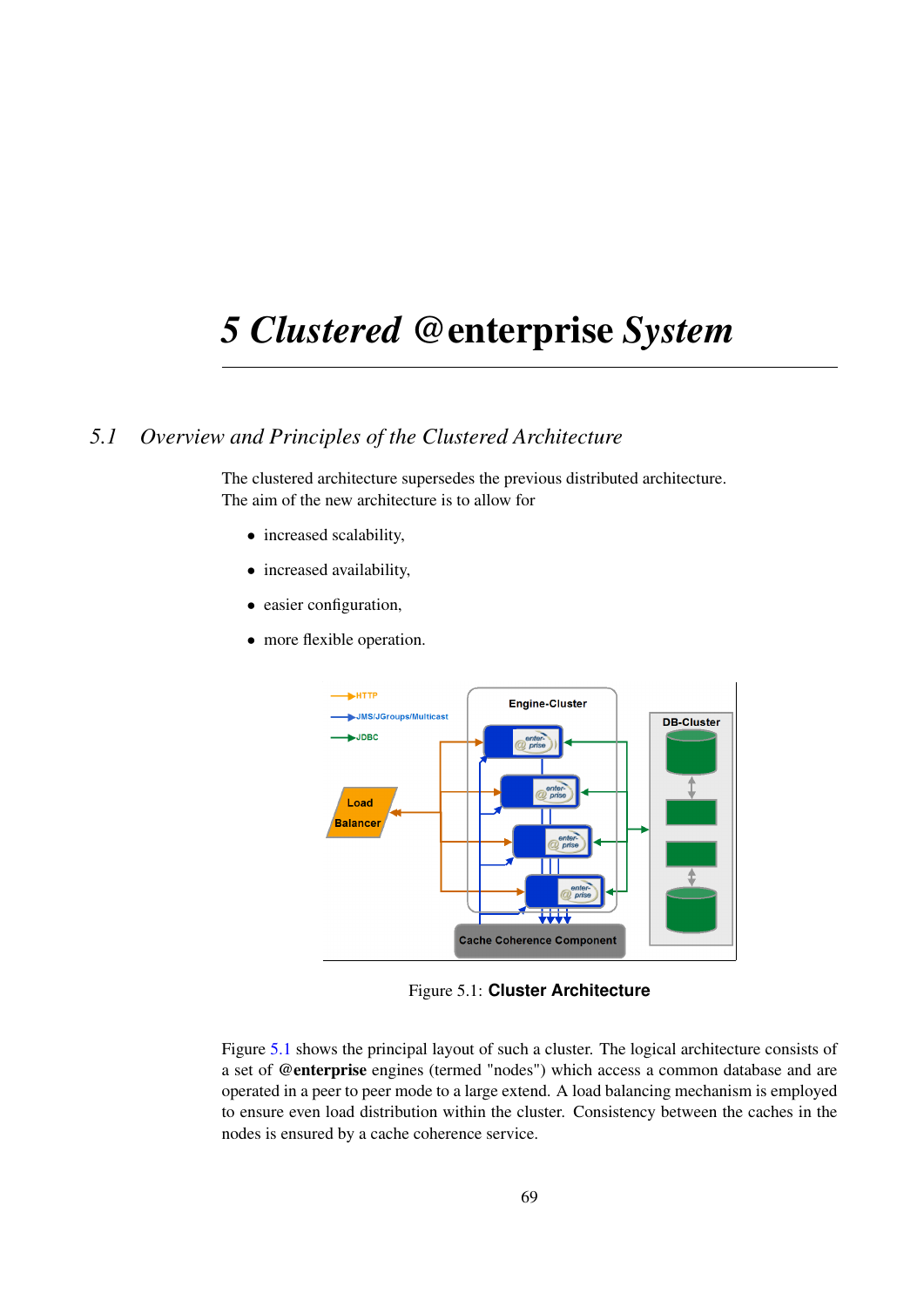While there are no single points of failure within the cluster nodes, we require the database to be available and scalable to an extend that imposes no bottlenecks for the rest of the system.

## *5.2 Cluster and Nodes*

As already mentioned, a node is a single Java Virtual Machine instance. In a typical production environment, there will be one node running on a single physical machine. In a development or test environment, more than one node could be running on one machine (without enhanced scalability and availability).

The cluster is represented by a single entry in the Server section of the administration. Each node is identified by a Node-Id which must of course be unique within the cluster. Nodes can enter and leave the cluster at runtime. New nodes can be added to the cluster on the fly.

# *5.3 Configuring a clustered* @enterprise *System*

The clustering of an @enterprise system will typically comprise of the following actions

- configuration of the underlying platforms in terms of hardware, operating system, network and database connectivity and JVM,
- installation of a single (nonclustered) @enterprise system,
- selection of the appropriate transport mechanism for the cache coherence service, its configuration and startup if necessary,
- distribution of the @enterprise installation directory to the nodes,
- adapting the @enterprise configuration (optionally using configuration in database),
- starting the nodes.

Details for each of the steps can be found in the following sections.

#### 5.3.1 Platform Configuration

The nodes of an **@enterprise** cluster can run on a heterogeneous platform as far as the hardware and operating system is concerned. While it is also possible to use different versions of the JVM/JDK it is strongly recommended to use the same principal version for each node. If your installation must use different versions, intense testing is strongly advisable.

The requirements for the minimal technical layout of the nodes do not differ from the layout of a single machine. A possible exception are the network interface requirements. It may be advisable to use different physical network interfaces and interconnections for client connections, database connections and possibly for the cache coherence service.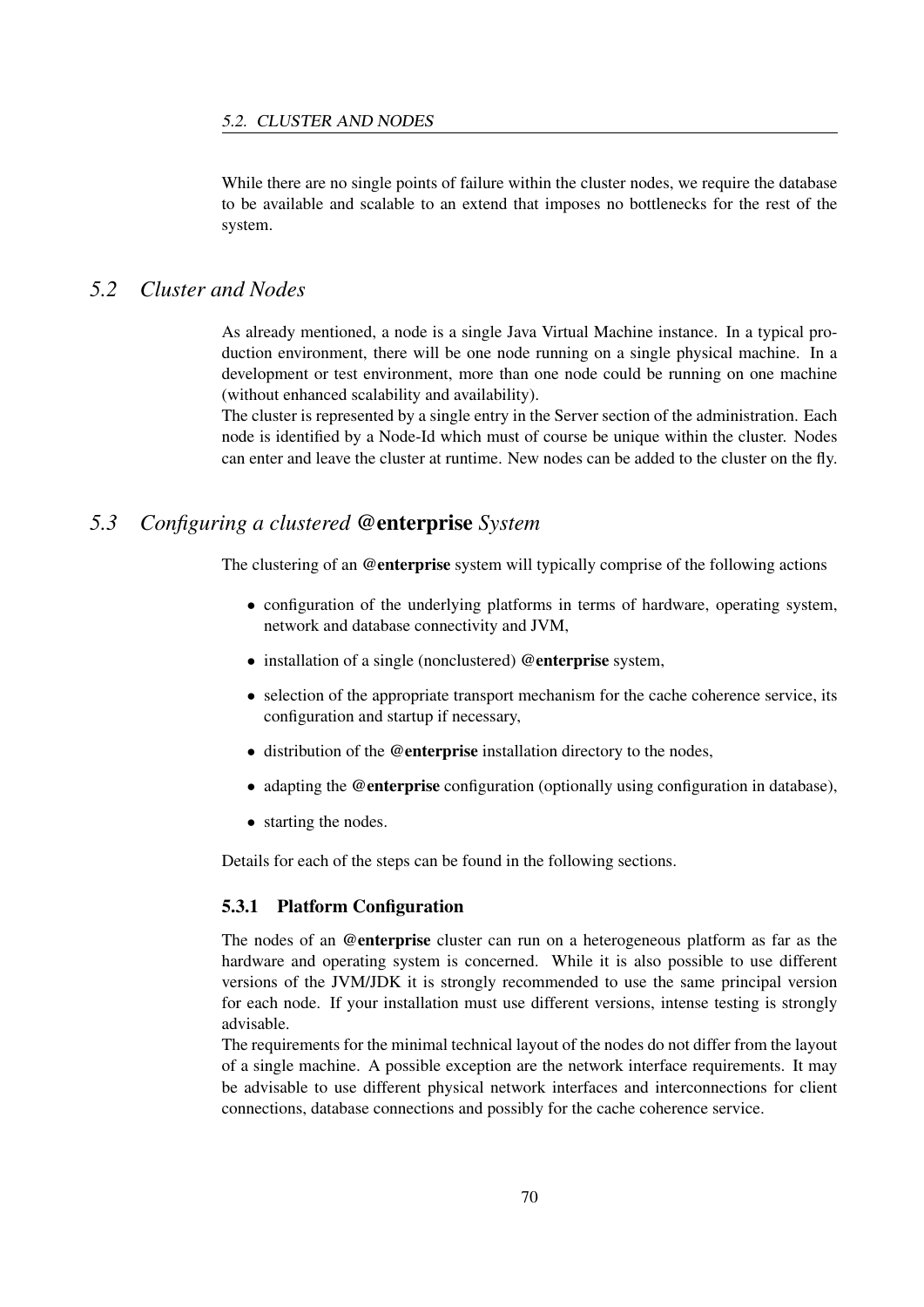#### 5.3.2 Installation of a nonclustered System

No special issues are arising here because of the cluster. Just install a plain @enterprise system and make sure that it is working.

#### <span id="page-70-0"></span>5.3.3 Adapting the @enterprise Configuration

Configuration: Under Configuration / Classes / Services, an entry for the cache coherence service must be added as the last service: com.groiss.dbcache.coherence.CoherenceService cs

The following configuration entries are needed in a clustered node under Configuration / Cluster or *avw.conf* :

- Clustering enabled avw.cluster.activated: Must be checked.
- Server name avw.servername: Name of the server. Must be the same on each node of one cluster.
- Node Id avw.node.id: Id of the cluster node. Must be unique within the cluster.
- Performance factor avw.node.perffactor: Relative performance factor of the node. Depends largely on CPU power of the node. A node with a factor of 2 is expected to support twice the users of a node with factor 1. The load balancer makes use of the factor to distribute user sessions according to the relative power of the nodes.
- Member of load balancing avw.node.loadbalancing.member: If set to *YES* (by default), the loadbalancing function for this node is active, i.e. the node is a potential target for clients which request loadbalanced sessions. On nodes which serve special purposes and should not receive logins from "ordinary" clients, this parameter should be unchecked.
- Set Node Cookie avw.cluster.setnodecookie: Needed for load balancing in proxy environment (see chapter [6\)](#page-79-0).
- Coherence strategy avw.dbcache.coherence.strategy: Currently there is just one strategy supported: Notification. Do not confuse this with the client notification mechanism. While the things share the same name, they have nothing in common. In the future, other strategies might be provided as well.
- Transport layer for Coherence avw.dbcache.coherence.transport: Choose the appropriate transport mechanism like described above.
- Disallow logins after coherence error avw.cluster.coherence.error.disallowslogin: If this checkbox is activated, no logins are possible anymore in case of a coherence error.

Hint: In section *Other parameters*the configuration parameter *ep.timerentry.change.check.seconds* can be used to check for changes in timer entries.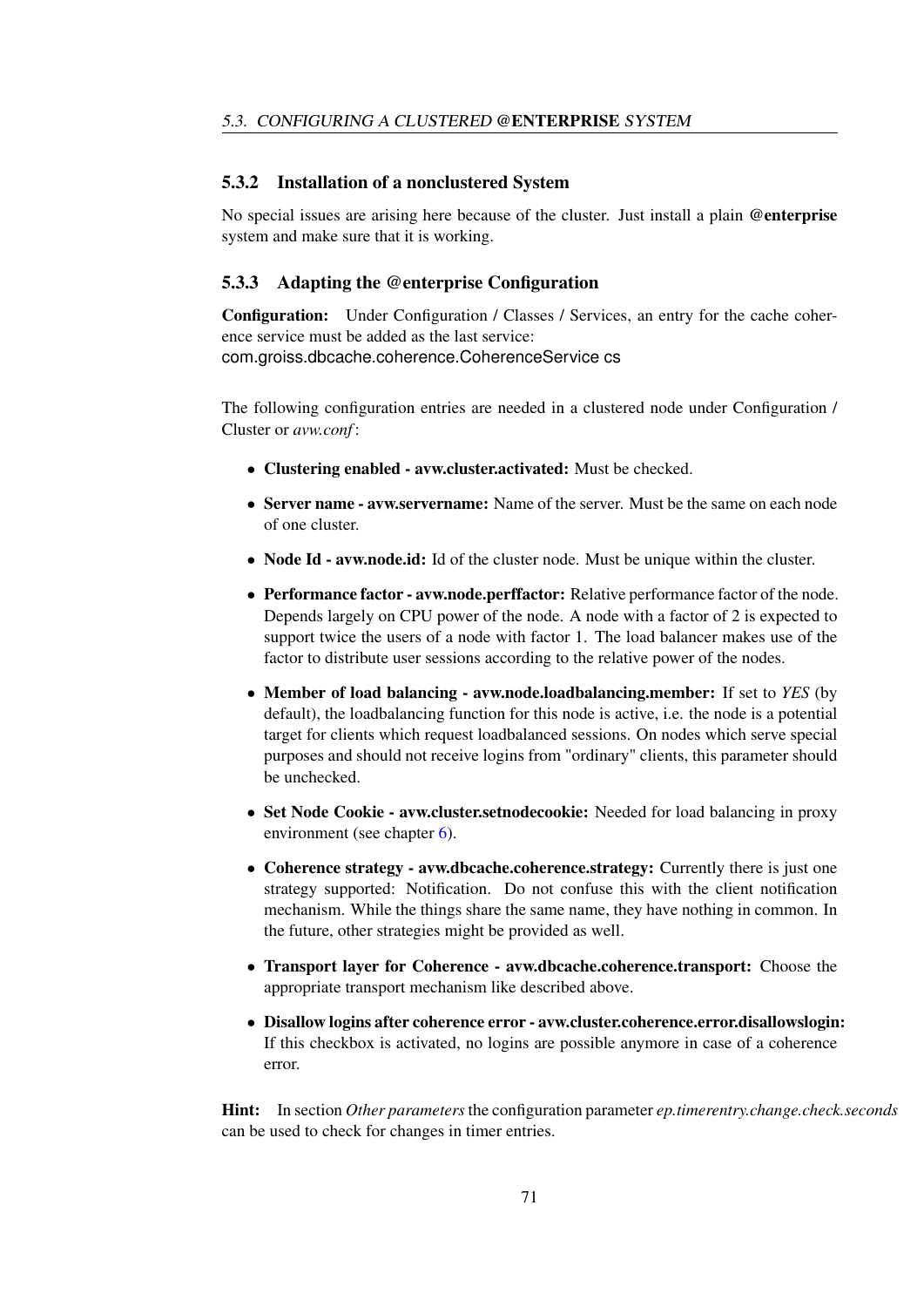Ports: If you do run several nodes on one machine (e.g. for testing purposes), ensure that distinct network port numbers for the HTTP server, the HTTPS server and the RMImechanism are used.

**Directories:** If your nodes run on the same machine or access the same remote file systems, be sure to configure each of the nodes with distinct destinations for the log file and the error log file as well as a distinct temporary directory.

Timers: Timers require special consideration in a cluster. There might be timers which should run on each node, and there might be timers that should only be running on one dedicated node of the cluster. The former timers must just be marked by checking the box *Run on each Node* on the timer edit form.

The latter ones must be marked by NOT checking the box and require special action. In a clustered system one of the nodes assumes responsibility for running the timers. Transparent failover is provided.

To enable this functionality, make sure that two timers are started on each node:

- HeartBeat: Should be running on each of the nodes. Periodically writes a timestamp to the database. Used to monitor cluster nodes. During normal operation, there is exactly one update of a single row followed by a commit per heartbeat (and node). The heartbeat mechanism uses a dedicated database-connection when more than five database connections have been configured for the node eliminating hold-ups from finding a connection and overhead from frequently releasing and reacquiring the connection. Recommended periods are in the range of 3 to 10 seconds. Because of these short heartbeat intervals it is recommended to use a dedicated timer thread by assigning a unique thread-id (e.g. "heartbeat") to the timer. This avoids the possible delay of the heartbeat by other (longer-running) timers, thereby getting the heartbeat info to the database as fast as possible.
- ClusterCheck: Should be running on each of the nodes. Periodically checks health state of the cluster. Recommended periods are in the range of 120 to 600 seconds. There are two aspects to check for. First, if a node fails to update its timestamp within the tolerance time defined in the *Clustercheck Tolerance* parameter, its state is set to not running. Second, if none of the nodes runs the timers which are started just once for the whole cluster, one node must assume this role.

#### 5.3.4 Optional synchronization of configuration via the database

The configuration files of **@enterprise** (e.g. avw.conf) and of the applications (appl.prop) can be mirrored in the database to facilitate cluster-wide synchronization of common parameters in those files. For using this functionality in a cluster, the following configuration steps should be performed (under the assumption, that a clustered system is already deployed and working):

1. Create an additional configuration file for each cluster node - e.g. *node\_N.conf* (N is the Node Id defined in configuration parameter *avw.node.id*) - which contains the node specific configuration parameters that should not be synchronized, especially the configuration parameter *avw.node.id* must be entered in each node specific file!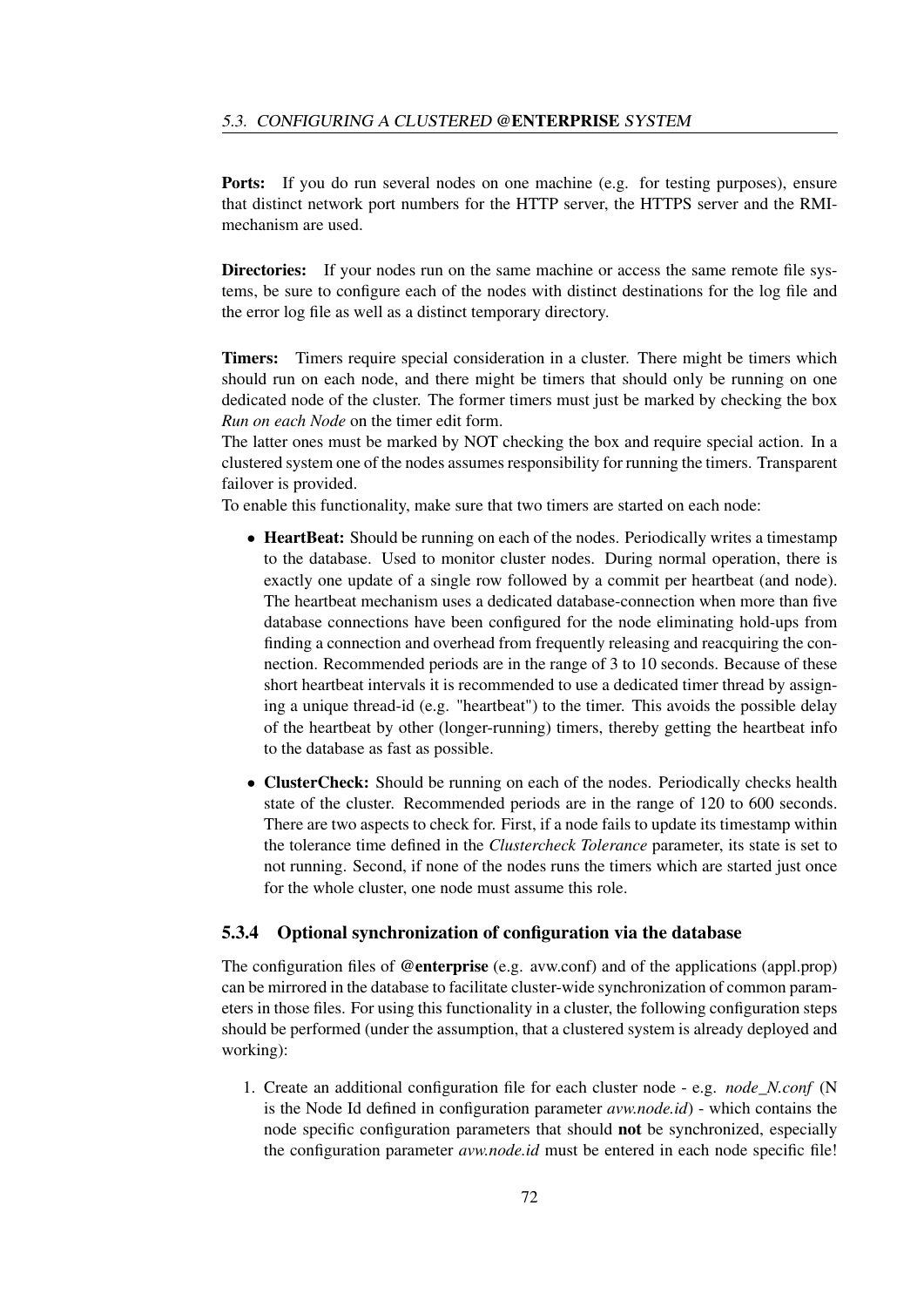All other configuration parameters which should be synchronized between the cluster nodes must be stored in the cluster wide *avw.conf* or *avwservlet.conf*. Each parameter should either be placed in all node-specific configuration files or exclusively in the cluster wide configuration file. Each node-specific file must have a unique name and should be placed just on the corresponding node.

Example configuration of *node\_N.conf* in a clustered environment where the nodes are on different machines in the network (typically in a production environment):

#essential avw.node.id #optionally avw.node.perffactor avw.node.loadbalancing.member

Example configuration of *node\_N.conf* in a clustered environment where the nodes are on the same machine (e.g. test environment):

- #essential avw.node.id #optionally avw.node.perffactor avw.node.loadbalancing.member avw.formclassdir Httpd.tempDir logger.logfile logger.errorfile #if Jetty/standalone deployment is used httpd.port http.ip-address ssl.port ssl.ip-address httpd.admin.port httpd.admin.ip-address
- 2. Define a comma separated sequence of paths to the appropriate configuration files depending on the deployment scenario
	- Standalone deployment with internal Jetty server: in *ep.bat* resp. in *ep.sh* or - if using a Windows service - in *wrapper.conf*
	- Deployment within an Application server: in *WEB-INF/web.xml* of @enterprise.

Hint: The file *avw.conf* or *avwservlet.conf* must be always the last file in the sequence. In this file all new parameters will be inserted when the configuration is changed (that is, new parameters will be in the cluster-wide scope).

Example configuration in ep.bat/ep.sh: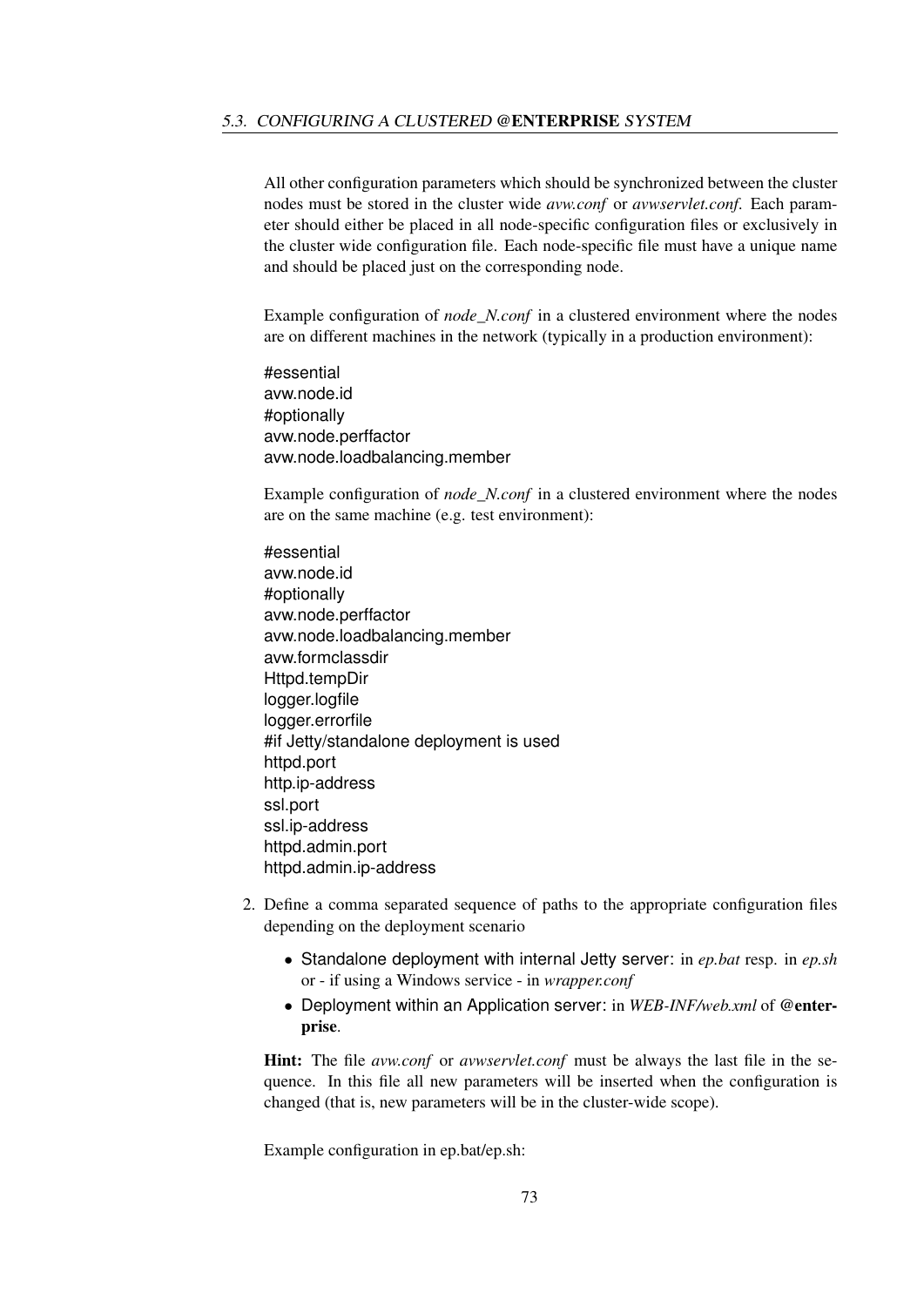"%EP\_JAVACMD%" -Xms16m -Xmx256m -Djava.awt.headless=true com.groiss.component.Bootstrap conf/node\_cn1.conf,conf/avw.conf %1

Example configuration in wrapper.conf (located in folder *service*):

wrapper.app.parameter.2=conf/node\_cn1.conf.conf/avw.conf

Example configuration in web.xml:

```
<servlet>
```

```
<servlet-name>AVWInit</servlet-name>
 <servlet-class>com.groiss.servlet.AVWInit</servlet-class>
 <init-param>
  <param-name>conffile</param-name>
  <param-value>conf/node_cn1.conf,conf/avwservlet.conf</param-value>
 </init-param>
 <init-param>
  <param-name>standalone</param-name>
  <param-value>false</param-value>
 </init-param>
 <load-on-startup>1</load-on-startup>
</servlet>
```
3. Set parameter ep.configuration.store.in.database=true in *avw.conf* or *avwservlet.conf*. This parameter is also available in section *Configuration/Other parameters*.

If the configuration steps have been performed successfully for each cluster node, the cluster is ready for use now. During node startup, the following steps are performed automatically:

- Read configuration files first
- Start the DBConnPool to get access to database
- Synchronize parameters between database and configuration files by means of the file date (maximum modified time and change date from header) and attribute "changedat" of the database table *avw\_config*
- Reload configuration and continue startup

If a configuration parameter is changed via @enterprise administration GUI, the changes are written in the corresponding configuration file in the file system at the current cluster node and also in the database. If a configuration parameter is changed directly in a configuration file when a cluster node is running, the function *Reload configurations* in @enterprise administration under *Admin-Tasks/Server/Server control* must be performed to synchronize the configuration files and the database for this cluster node.

No automatic synchronization of configurations between cluster nodes is intended. All synchronizations must be triggered manually via the function *Reload configurations* on mask "Server control" (see *System Administration Guide* of @enterprise), i.e. if configuration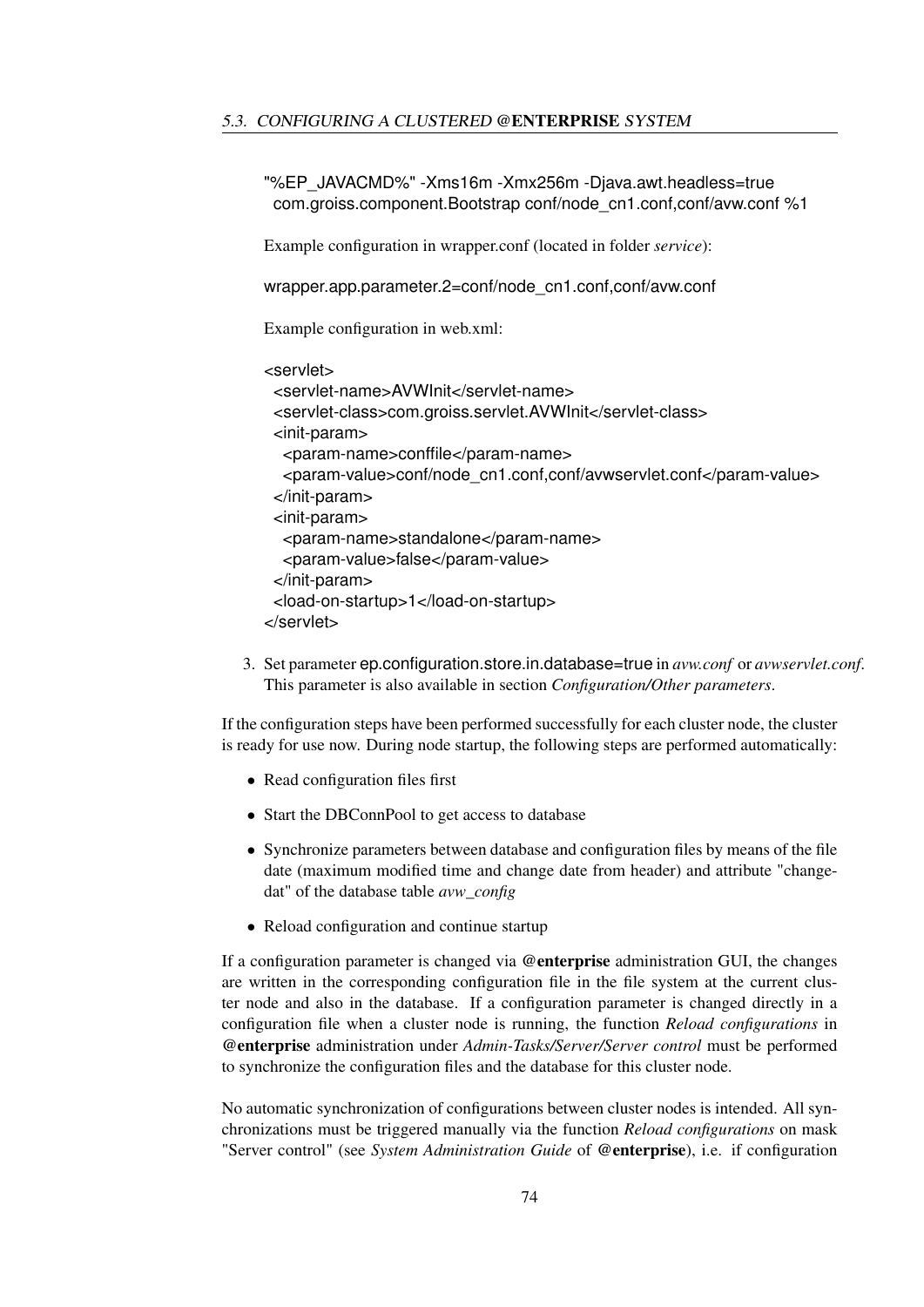changes (with intended cluster-wide scope) have been made on cluster node 1, then on all other cluster nodes, the function *Reload configurations* must be performed manually to synchronize the configuration for those nodes.

Please note that changes to parameters needed by the synchronization mechanism itself (the parameter *ep.configuration.store.in.database* and the JDBC parameters (database.driver.class, database.url, etc.)) might require additional manual synchronization steps on each cluster node.

Please do also keep in mind, that no conflict handling of the cluster wide configurations in the database is implemented. The last writer of such a configuration will win. Let us give an example: if the value of parameter "x" has been changed to "v1" on cluster node 1 and is subsequently and independently changed on cluster node 2 to "v2", the value "v2" for "x" will finally be stored in the database. If later on function *Reload configurations* is performed on cluster node 1, value "v2" will be stored for parameter "x" in the configuration file of cluster node 1 (instead of originally intended value "v1"). It is recommended practice to routinely check if the configuration is up to date (by means of the mask "Server control" mask) before changing it.

As already mentioned, the configuration files for applications (*appl.prop* files) are subject to the same synchronization mechanism. All parameters in those files are considered to be of cluster wide scope.

#### 5.3.5 Transport Mechanisms for Cache Coherence Service

The cache coherence mechanisms task is to propagate cache relevant events within the cluster in order to keep the caches current. For the time being, the following event types are propagated:

- Workitems: Changes in the worklist (new items, finished items, ...)
- Substitution: Changes in substitutions of users (new substitute, period of substitution starts or ends)
- Seen Objects: Items that are new to a user.

We provide the following choice of transport mechanisms to account for different needs of an installation:

- Unreliable Multicast via UDP
- Reliable Multicast via JGroups
- Java Message Service (JMS)

#### Unreliable Multicast via UDP

While this mechanism is easy to configure and poses virtually no overhead, it is recommended primarily just for development or test installations, due to possible loss of packets. A installation which uses dedicated physical network interfaces and interconnections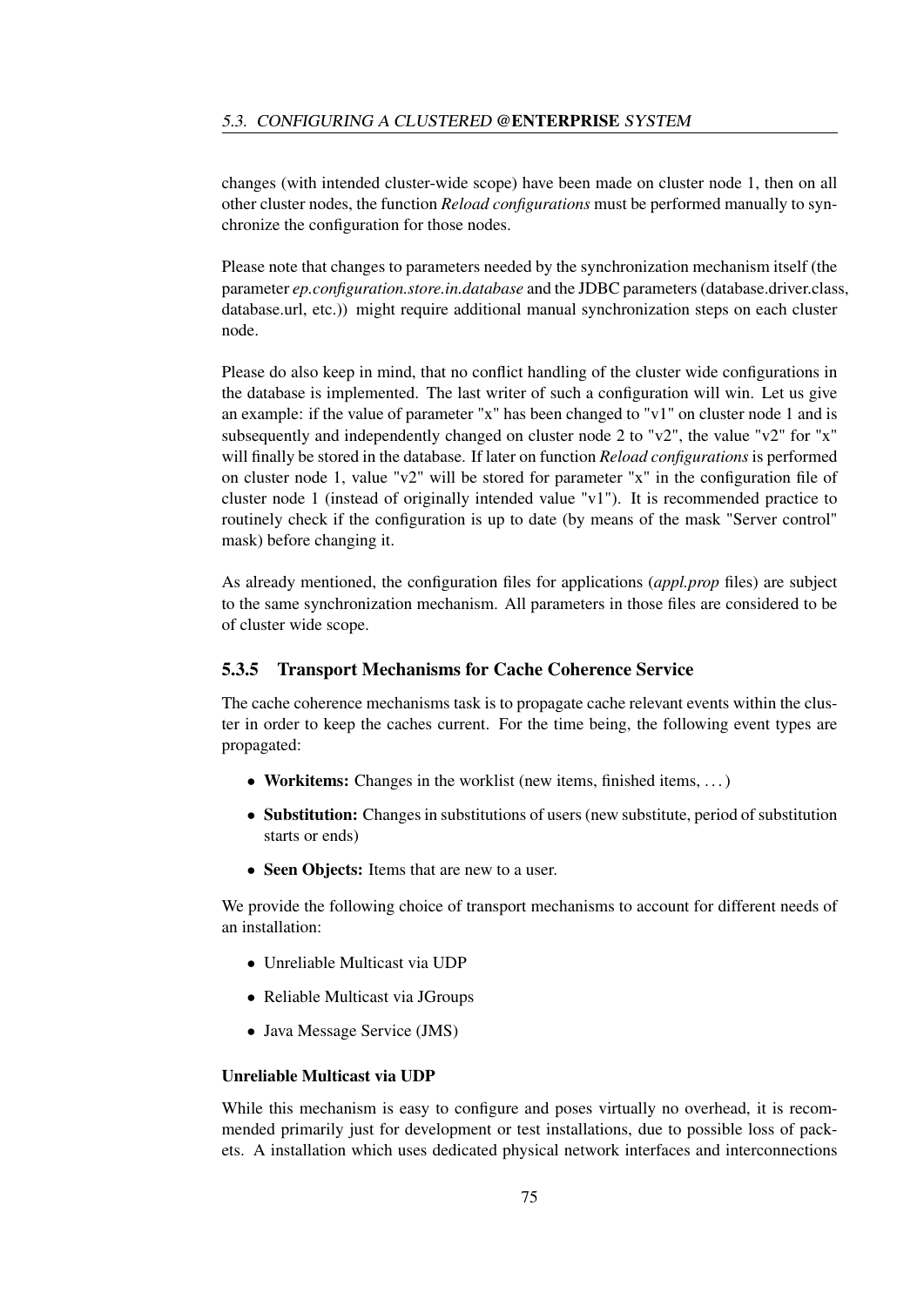for cache coherence service might also use unreliable multicast with good results, but one should be aware of the susceptibility to errors. This transport mechanism uses features present in the Java platform, no deployment or startup is needed.

The following configuration parameters are needed under *Configuration* → *Coherence* and must be identical on all cluster nodes. These parameters are available only, if *Standard Multicast* is used as *Transportlayer for Coherence*:

- Multicast-IP-Address: Must be a valid multicast address. No two clusters should use the same multicast address. Be aware of other applications using multicast in your configuration. For specification and assignments of multicast addresses, refer to http://www.isi.edu/in-notes/iana/assignments/multicast-addresses. Monitoring of multicast packets is quite easy with tcpdump ("tcpdump ip multicast").
- Multicast IP Port: Port to send and receive multicast packets. Must be available on the machine.
- Multicast TTL: Determines the scope of multicast packets on the network. For clustered systems with small "network diameter" this should be 1.
- Buffersize (Bytes): Size of reception buffer in bytes. Recommended value is at least 30000 Bytes.

When specifying these values, be aware of possible address space collisions with a multicast based client notification service or cache coherence services of other clusters.

#### Reliable Multicast via JGroups

JGroups is an open source communications library for reliable group communication. It is written in Java (www.jgroups.org). It is deployed in the @enterprise engine itself and needs no external processes running. It is started automatically. The library itself consists of a single Java archive named jgroups-all.jar and uses the apache commons logging facility (commons-logging.jar), which must be explicitly added to the classpath (mere placement in the lib directory is not sufficient).

The following configuration parameters are needed under *Configuration* → *Coherence* and must be identical on all cluster nodes. These parameters are available only, if *JGroups* is used as *Transportlayer for Coherence*:

- Groupname: JGroups has the notion of communication groups. A member must state the groups he belongs to. Can be an arbitrary string, we recommend to use *epgroup* or to use the name of the server entry in the cluster.
- Properties: This parameter specifies the location of a configuration file in XMLsyntax.

The recommended configuration is located in the jgroups/ccs.xml file. Since the whole JGroups protocol stack is configured through it, it looks rather complicated. But in normal situations, just a handful of key parameters need to be changed. Such parameters are clearly marked in the ccs.xml file. The parts of the configuration to be changed are the multicast IP address mcast\_addr, the multicast port number mcast\_port, and the time to live ip\_ttl.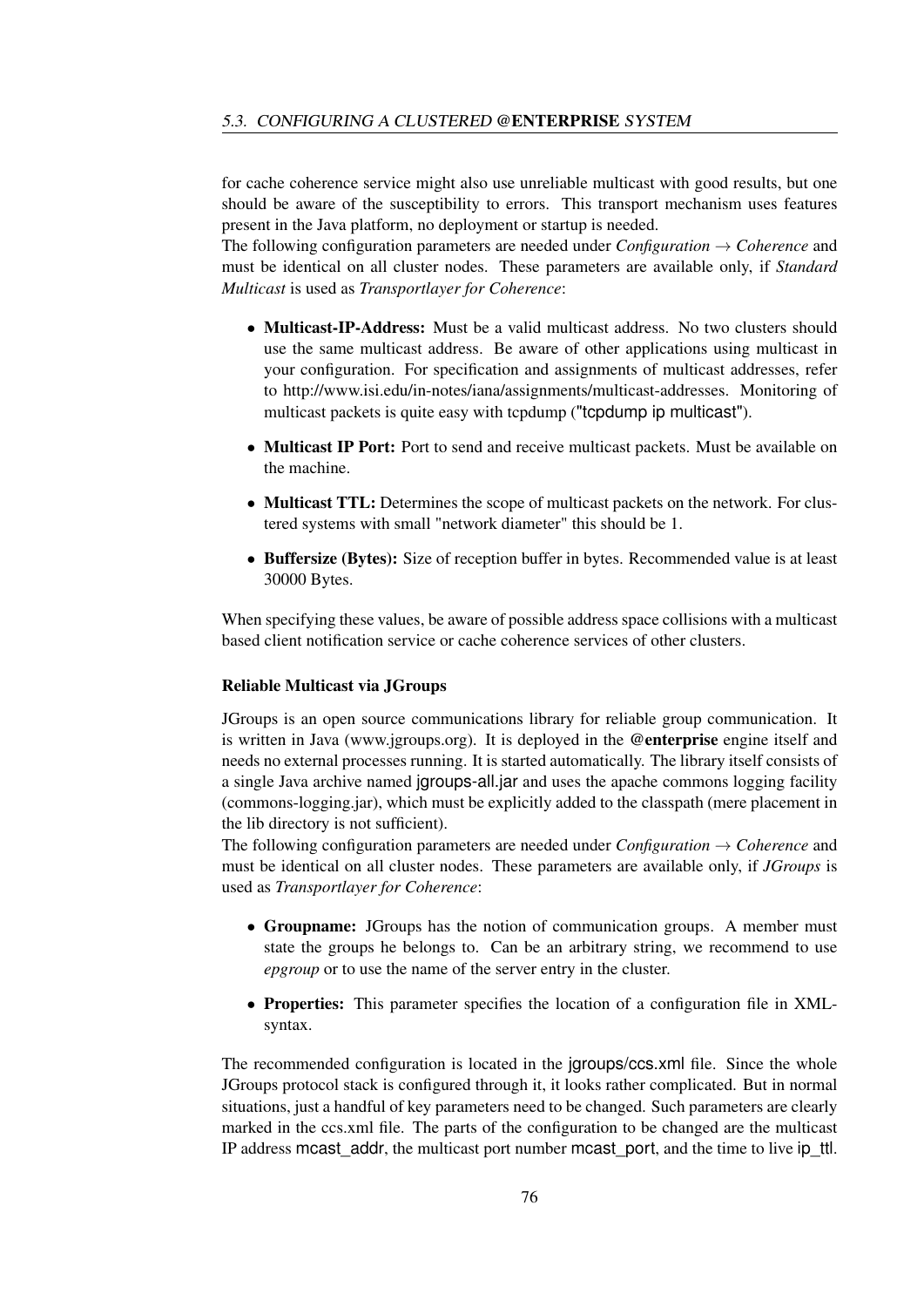For the multicast address and multicast port we refer to the previous section about unreliable multicast, for the time to live we recommend either 1 as the packets should only reach the other @enterprise node which are placed in the network vicinity. If network components are between the nodes of the cluster, it might be necessary to increase this value to 32. In case of doubt, consult your local network administrator. Please avoid any interference within @enterprise (e.g. client notification service with multicast) when selecting multicast parameters.

The other properties in the file should not be changed without intimate knowledge about JGroups.

#### Java Message Service (JMS)

The usage of JMS for the transport of cache coherence messages can be characterized as follows. The publish subscribe paradigm is used. Per node there is one subscriber and one publisher. All nodes subscribe to the same topic. No message selectors are used. We use non-persistent, auto-acknowledged, non-transacted messages and nondurable subscribers.

JMS does not run within an @enterprise JVM, it must be configured and started separately. Apache ActiveMQ (http://activemq.apache.org) meets all requirements and is known to be reliable, but virtually any JMS implementation should be suitable. Hints for configuring a particular JMS may be obtained via the @enterprise support.

The following configuration parameters are needed under *Configuration* → *Coherence* and must be identical on all cluster nodes. These parameters are available only, if *JMS* is used as *Transportlayer for Coherence*:

- **JMS Provider URL:** The URL name of the JMS provider. For ActiveMQ this is something like tcp://<jmshost>:61616?wireFormat.maxInactivityDuration=10000.
- JMS ContextFactory: Name of the Java class for construction of the JNDI-Context. For ActiveMQ this is org.apache.activemq.jndi.ActiveMQInitialContextFactory.
- JMS TopicConnectionFactory: Java class name for the topic factory of the JMS provider. For ActiveMQ this is ConnectionFactory.
- **JMS Topic:** The name of the topic used for communication. Such topics must typically be created within an JMS provider by the administrator. For ActiveMQ this can also be a dynamic topic like dynamicTopics/avw.
- **JMS Time to Live (ms):** The JMS provider is free to throw away messages which are older than this timespan. Should be in the range of 30 to 120 seconds. Unsynchronized clocks on participating systems might inhibit proper message transfer.
- **JMS Username:** Name of the user which is utilized for communication with the JMS provider. If this parameter is left empty, an anonymous connection is established. User administration is specific for each JMS provider.
- JMS Password: Password for the user mentioned before.

More than one cluster can use a JMS provider, if the names of the topics are kept unique for each cluster. Do not use the same topic name for client notification via JMS and for client notification if you are using the same physical provider for both purposes.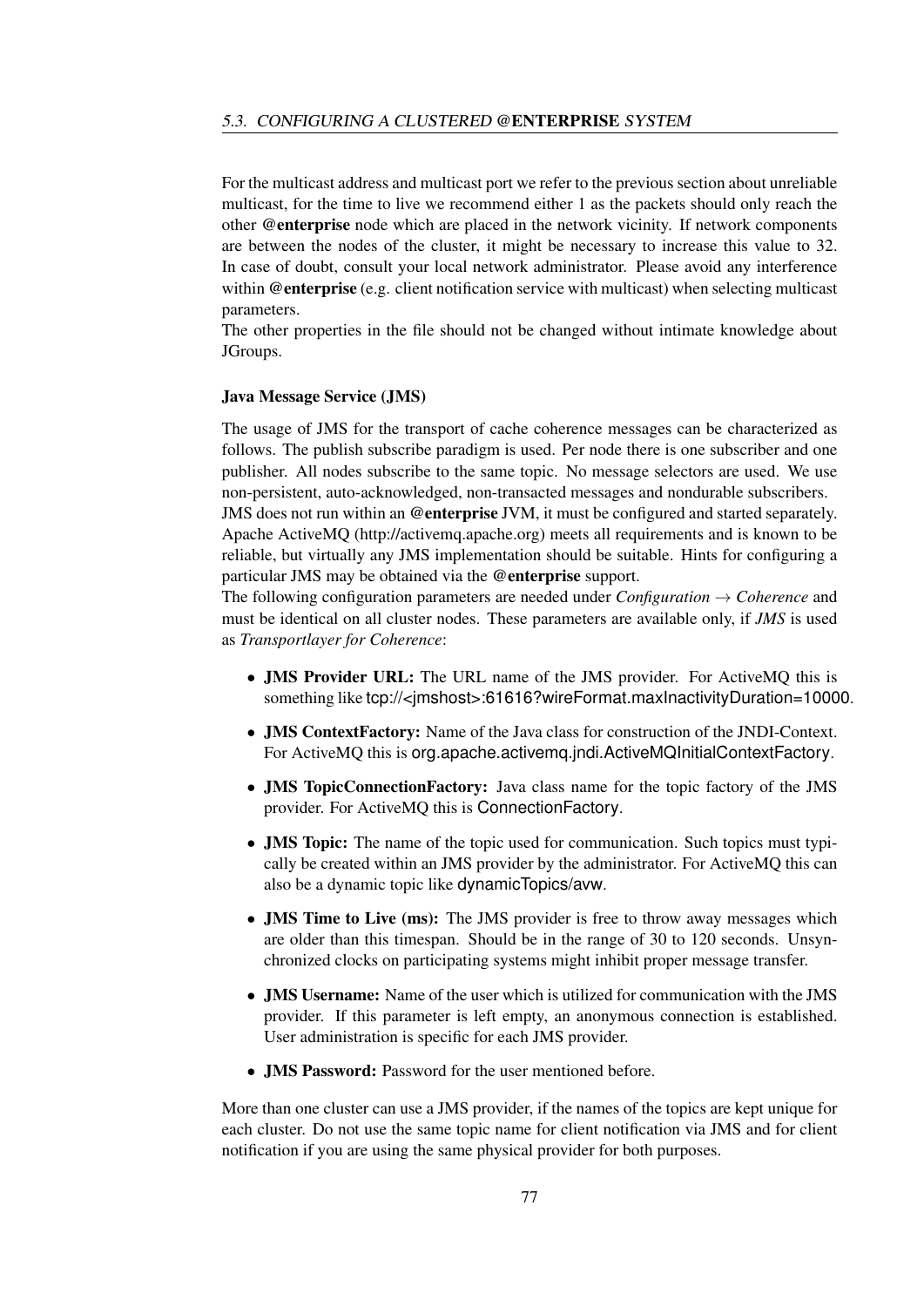## *5.4 Operation of a clustered system*

#### 5.4.1 Monitoring

A cluster health monitor which displays the state for each of the nodes can be accessed via Admin-Tasks / Server / Running Nodes Monitor. The fields displayed are:

- Hostname: Name of the cluster.
- Node-Id: Id of the node.
- Start Time: Time of startup of this node.
- Last HeartBeat: Timestamp of last heartbeat made by this node.
- Running: Marks, if the node is running.
- ClusterTimers: Marks, if the node is the one which runs the cluster timers.
- Load: Current number of connected users.
- Performance Factor: The performance factor of the node.
- Load Coefficient: The current load coefficient (number of users divided by performance factor).
- Load Balanced: Marks, if the node is member of loadbalancing (see section [5.4.2\)](#page-77-0).
- Logins enabled: Marks, if new logins are allowed on the current node. Logins can be enabled/disabled with the toolbar-function *Disable/Enable Login*.
- Current Session: Shows, if current sessions should be kept, renewed or aborted. At startup this is always set to "keep".
- Successor Nodes: The id of the successor node is displayed where the clients of the "switched off" node should be logged in, if login is restricted (see column *Logins enabled*) and current session should not be kept. At server startup this column is always empty.
- Hint: *Current Session* and *Successor Nodes* are used by @enterprise Java Clients only!

#### <span id="page-77-0"></span>5.4.2 Load Balancing

Principle A client which wants to obtain a load balanced session should first connect to a special URL on an arbitrary running cluster node. There, the client will be redirected to the least loaded node (HTTP(S)-Client) or can obtain appropriate initial URLs of this node (RMI-Client). Please note that this mechanism does not necessarily imply the use of a dedicated front-end load balancing system. Details for such a configuration can be found in chapter [6.](#page-79-0)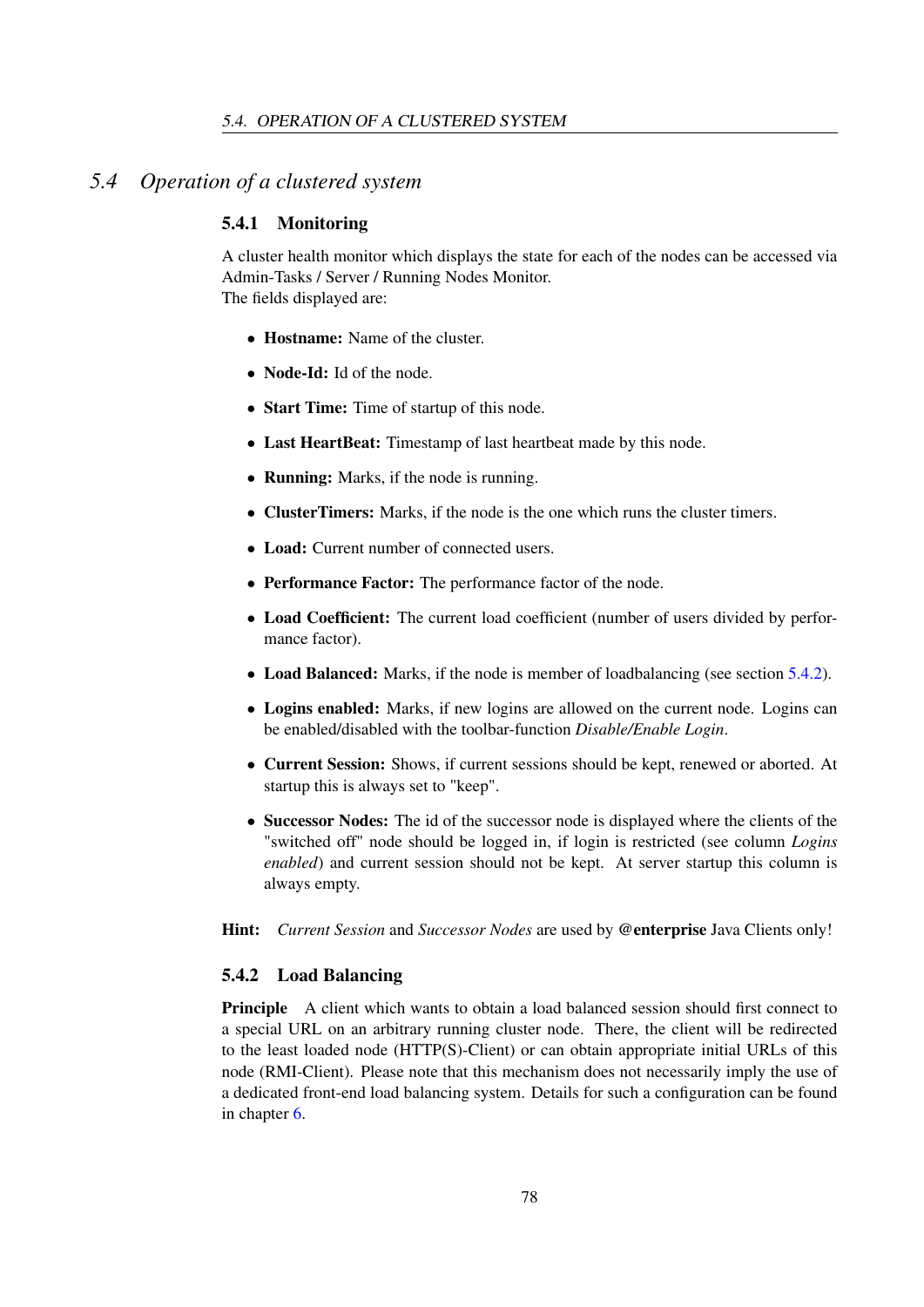HTTP(S)-Clients The URL for getting a load balanced session for an HTTP(S) Client is: http[s]://<host>:<port>/<context-root>/ servlet.method/com.groiss.avw.html.HTMLNodes.redirect

The client will be redirected immediately to the server with the lightest load.

RMI-Clients Use the same mechanism as mentioned above. A client should open an URL-Connection to: http://<host>:<port>/<context-root>/ servlet.method/com.groiss.avw.html.HTMLNodes.redirectJavaClient

Three URLS are returned, each in a separate line. The URLs can be used by the client to obtain an appropriate session to the node. The first URL is the one for HTTP clients, the second one is the URL for RMI clients, the third one is the URL for the HTTPS clients. This data can be used in the client to obtain a session to that node.

#### 5.4.3 Event Handling

Event handlers are executed on the node where the event has been raised.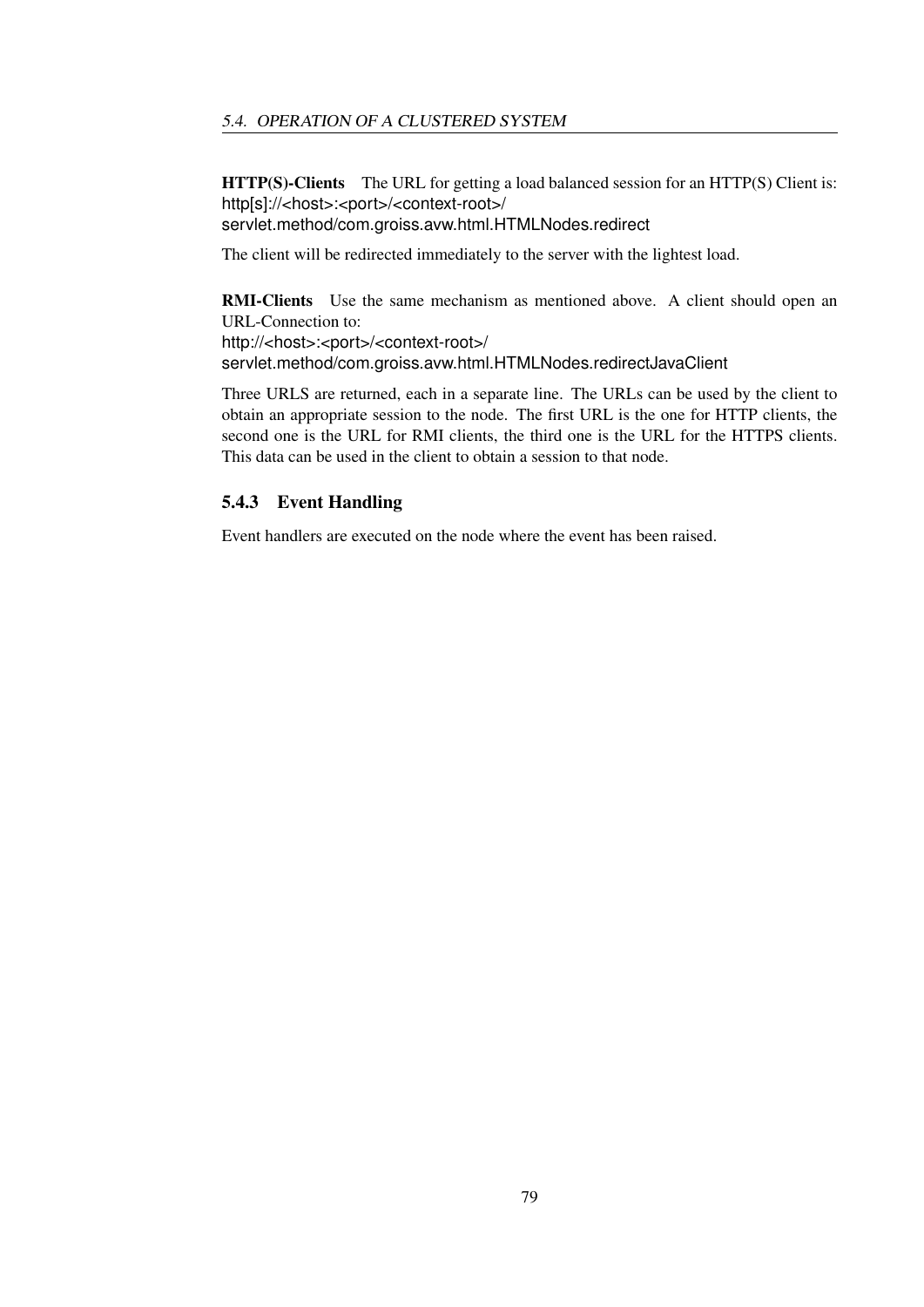# <span id="page-79-0"></span>*6* @enterprise *in a Load balancing / Reverse proxy environment*

We will briefly discuss some key aspects of deploying an @enterprise clustered system behind a load balancing / reverse proxy.

## *6.1 Basic constellation*

A cluster consists of several @enterprise nodes; each with its own unique node id. Each node provides HTTP(S) services to users addressed via a host name / port combination respectively an ip-address / port combination. All nodes together comprise the cluster (which is - somewhat confusingly - for historical reasons and called the "Server"). Installing a reverse proxy between the nodes and the clients strives to implement three main functions:

- Providing a node transparent view of the @enterprise system
- Load balancing
- SSL termination

## *6.2 Main technical considerations*

#### 6.2.1 HTTP session binding (sticky sessions)

In an @enterprise cluster, requests for a client in the scope of a session need to be bound to an arbitrary, but particular node. So @enterprise needs a proxy that supports session binding (also called sticky sessions or persistent sessions).

A session in @enterprise is conveyed in the form of a session cookie which name is <serverid>\_EPSESSIONID. In order to provide session binding to nodes, a second cookie is issued. This routing cookie is named <serverid> EPNODEID, its value is the node id of the node the session is bound to. It is set at login time and deleted at logout time. The proxy must be configured to honor the node id cookie inasmuch that incoming requests providing the cookie must be routed to the corresponding node.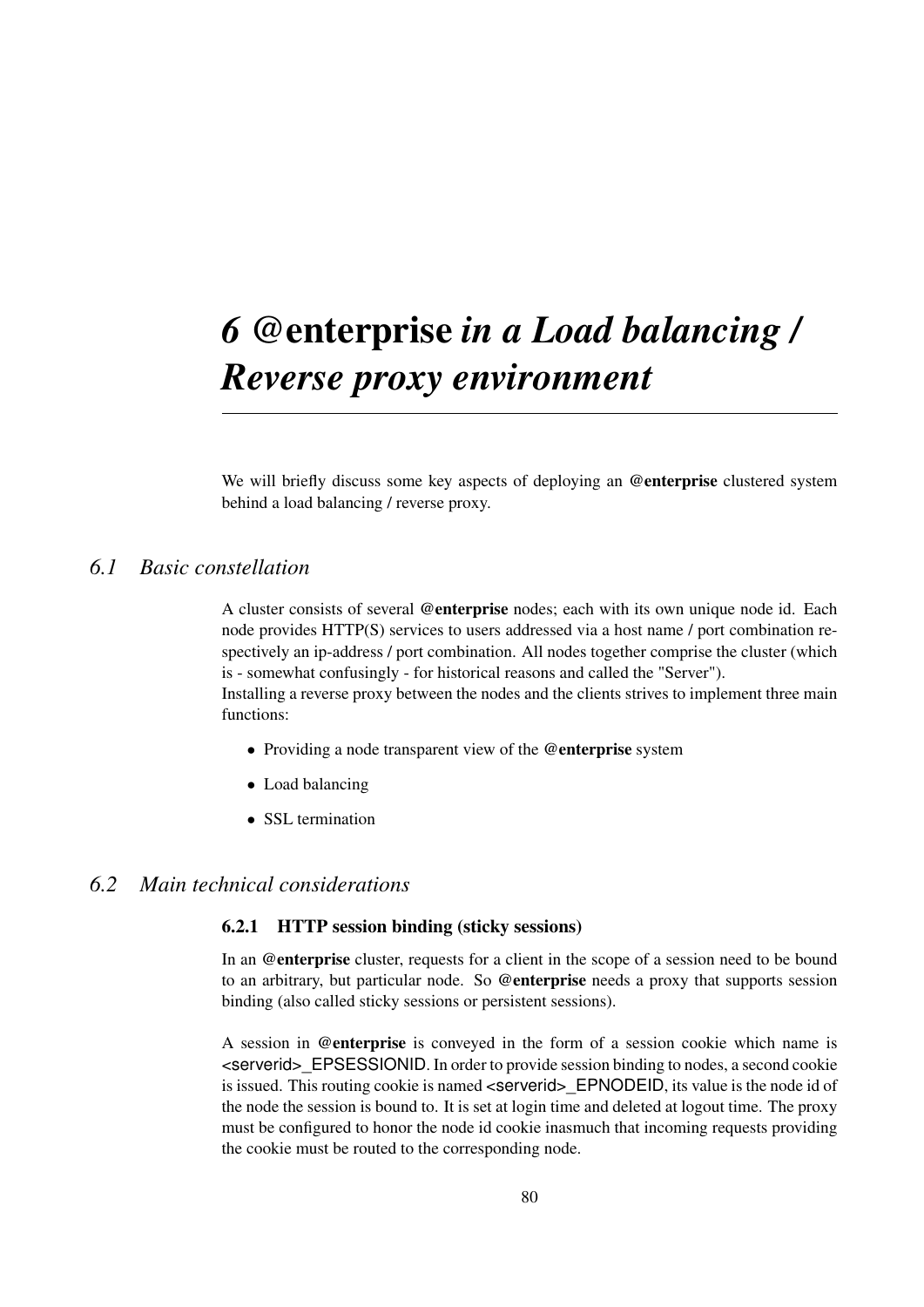#### 6.2.2 HTTP session failover

@enterprise provides no out of the box means for session failover. When a node fails, the proxy has to detect this state and will reroute the request to use another (working) node. Since the HTTP session is not known on the new target node, the user will have to login again to this node.

#### 6.2.3 Node election at initial session creation

At the first contact between client and the @enterprise cluster, the cookie bearing the node id has not been set. So the choice of the initial node is somewhat arbitrary. The proxy should be configured to use some sensible strategy. By using a special login URL (see later), the @enterprise load balancing mechanism, which is based on a combination of node weight and user session count, can also be used for initial node election.

#### 6.2.4 SSL termination in Proxy

In a configuration where all traffic between the proxy and the clients is carried out via SSL/TLS, a function of the proxy is to terminate the SSL traffic and to use plain HTTP to connect to the cluster nodes. This diminishes the SSL processing load at the nodes.

Since this would be within the perimeter of a central network, unencrypted data traffic in this network links should not be a security issue. Should SSL termination at the proxy really not be allowed, a different configuration is needed, since the cookies are also encrypted in such a scenario and are therefore not accessible for the proxy for node routing purposes.

#### <span id="page-80-0"></span>6.2.5 Transparent view for the clients

To present a uniform an node transparent address for the clients, the @enterprise server object must be configured accordingly. The "official" address of the clustered system must be set. In particular, the combination of protocol (HTTP or HTTPS), host name and port (which will be used by the client to contact the proxy) must be provided via *Administration*/*Admin-Tasks*/*Cluster*/*Servers*.

If the nodes are configured to use dedicated admin connectors, the proxy configuration as well as the server info must be augmented accordingly.

#### 6.2.6 HTTP header transformation by the Proxy

In order to provide the nodes with appropriate data about the technical nature of each request, the headers of the HTTP requests must be enriched by the proxy. Two additional headers are important: X-Forwarded-For and X-Forwarded-Proto. The first one bears the originating client address, the second one should be set to *https*, when the proxy uses SSL session termination, and the incoming connection was made via SSL.

#### 6.2.7 Configuration considerations for @enterprise

The node routing cookie for session binding must be switched on via the parameter avw.cluster.setnodecookie in the *Cluster* section of the configuration.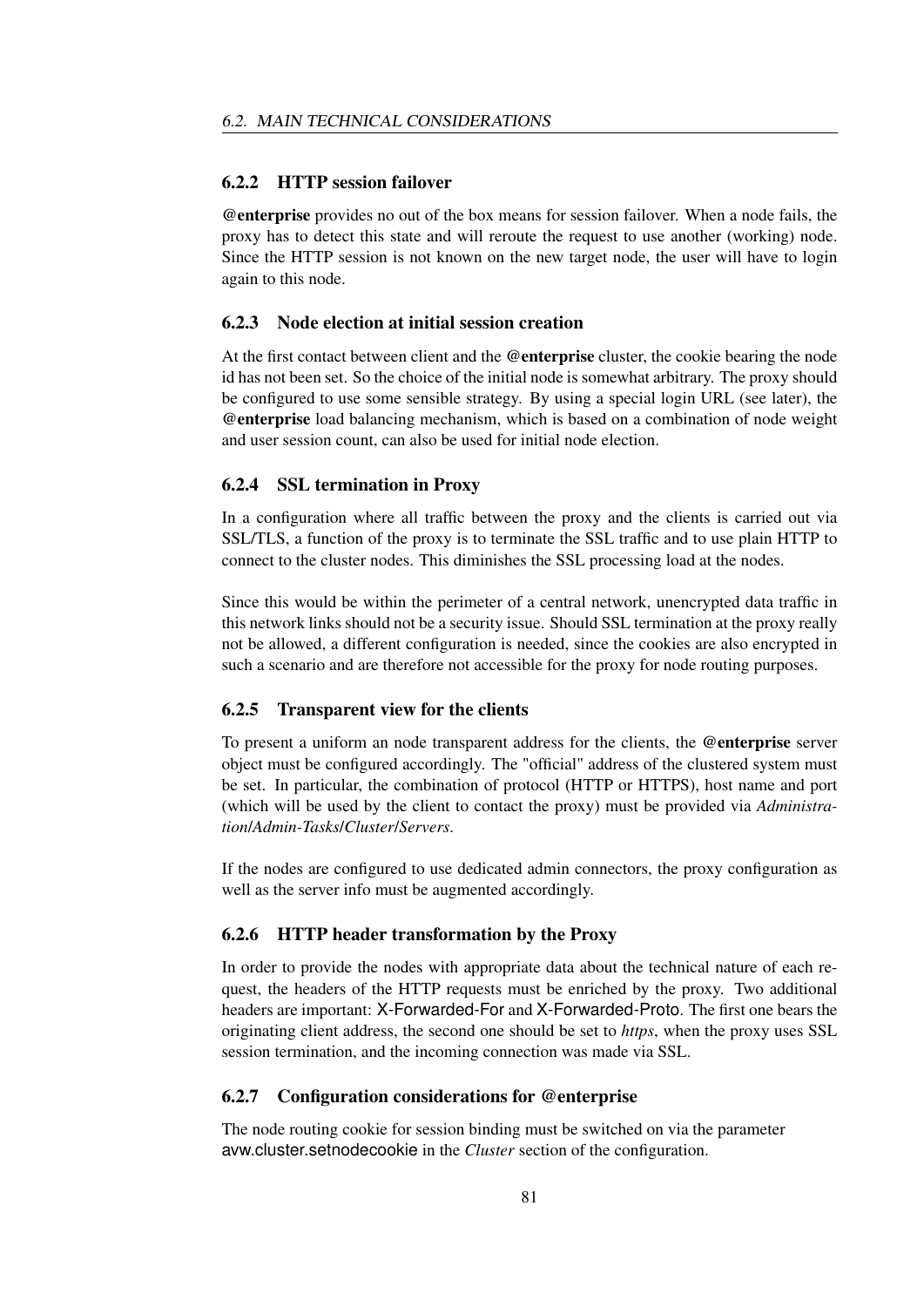An additional parameter httpd.jetty.behindproxy must be set in section *Other parameters* in the configuration; is accounts for correct interpretation of the X-Forwarded-\* headers.

#### 6.2.8 Special functions

Some special functions for a proxied configuration are provided via explicit URLs. The prefix for all those URLs is:

protocol://proxy:port/ctxroot/servlet.method/com.groiss.avw.html.HTMLNodes

Following functions are available:

- redirect: Use the @enterprise load balancing mechanism to contact the least stressed node (sets the node routing cookie)
- redirect?nodeid=<nodeid>: Explicitly set the node routing cookie to a dedicated node
- unbind: Remove the node routing cookie
- client informal Form troubleshooting purposes, all details about the request are presented

## *6.3 Example configuration*

In the following, we outline the configuration of an @enterprise system with haproxy  $1.8.X$ (available via http://www.haproxy.org/) as a reverse load balancing proxy.

The configuration should be seen just as a (working) starting point; there are literally dozens of proxy configuration options and tuning parameters which might need to be adjusted to derive a production ready configuration variant.

#### 6.3.1 @enterprise constellation

We will use an @enterprise clustered system consisting of three nodes. Each node has two connectors: a HTTP user connector and an admin-connector which uses SSL (but is terminated by the proxy).

| NodeId | Host name   |      | User port $\vert$ Admin port |
|--------|-------------|------|------------------------------|
| Node 1 | n1.acme.com | 8001 | 8101                         |
| Node 2 | n2.acme.com | 8002 | 8102                         |
| Node 3 | n3.acme.com | 8003 | 8103                         |

We assume, that the proxy will be reachable via:

| Host name             |     | User port   Admin port |
|-----------------------|-----|------------------------|
| enterprisewf.acme.com | -80 | 443                    |

So we have to set the @enterprise server object (c.f. subsection [6.2.5\)](#page-80-0):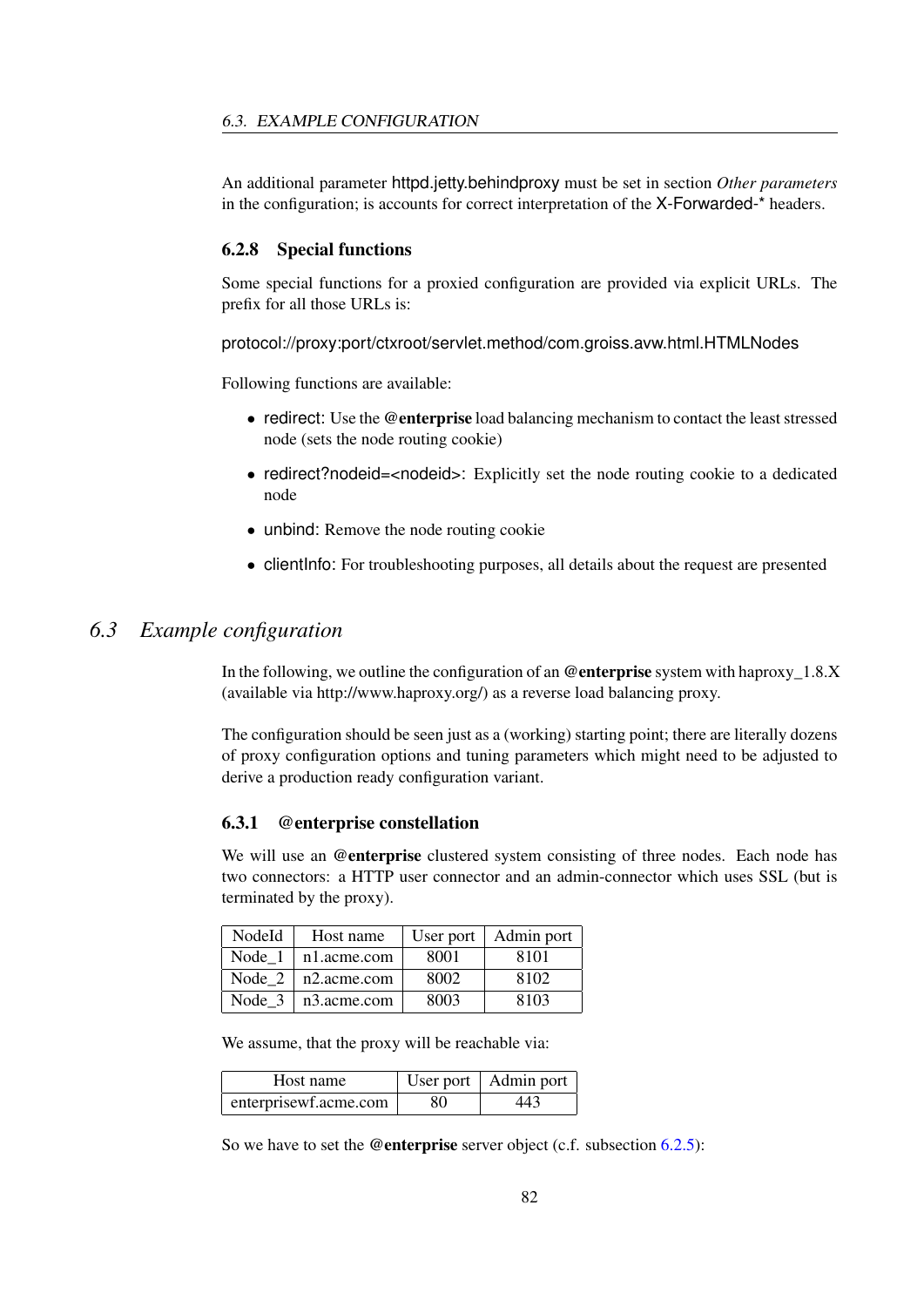- *Protocol:* HTTP
- *Hostname:* enterprisewf.acme.com
- *HTTP(S) port:* 80
- *Administrative protocol:* HTTPS
- *Administrative IP port:* 443

We also need to set the parameters avw.cluster.setnodecookie and httpd.jetty.behindproxy as described above.

#### 6.3.2 Preparation: Proxy building and SSL aspects

• *Compilation:* The options for the make command will have to be adjusted for the platform in use. For a reasonable modern Linux system, the following might be appropriate:

```
make TARGET=linux2628 USE_PCRE=1 USE_OPENSSL=1 ADDLIB=-lz
```
• *SSL configuration:* The following steps can be used to provide the proxy with a self signed server certificate:

# generate private key openssl genrsa -des3 -out privkey.pem 2048 # generate certification request openssl req -new -key privkey.pem -out cert.csr # sign the certificate request openssl x509 -req -days 10000 -in cert.csr -signkey privkey.pem -out cacert.pem # the following two commands are needed, if haproxy startup should # not ask for manual input of the passphrase cp privkey.pem privkey\_passphrase.pem openssl rsa -in privkey\_passphrase.pem -out privkey.pem # build a certification chain cat cacert.pem privkey.pem > cacertprivkey.pem

## 6.3.3 Proxy configuration

In the following we provide a commented configuration file for *haproxy* for the installation outlined above on the host *enterprisewf.acme.com*:

# example configuration of haproxy 1.6.0 # as reverse loadbalancing proxy # in front of a cluster

global description cluster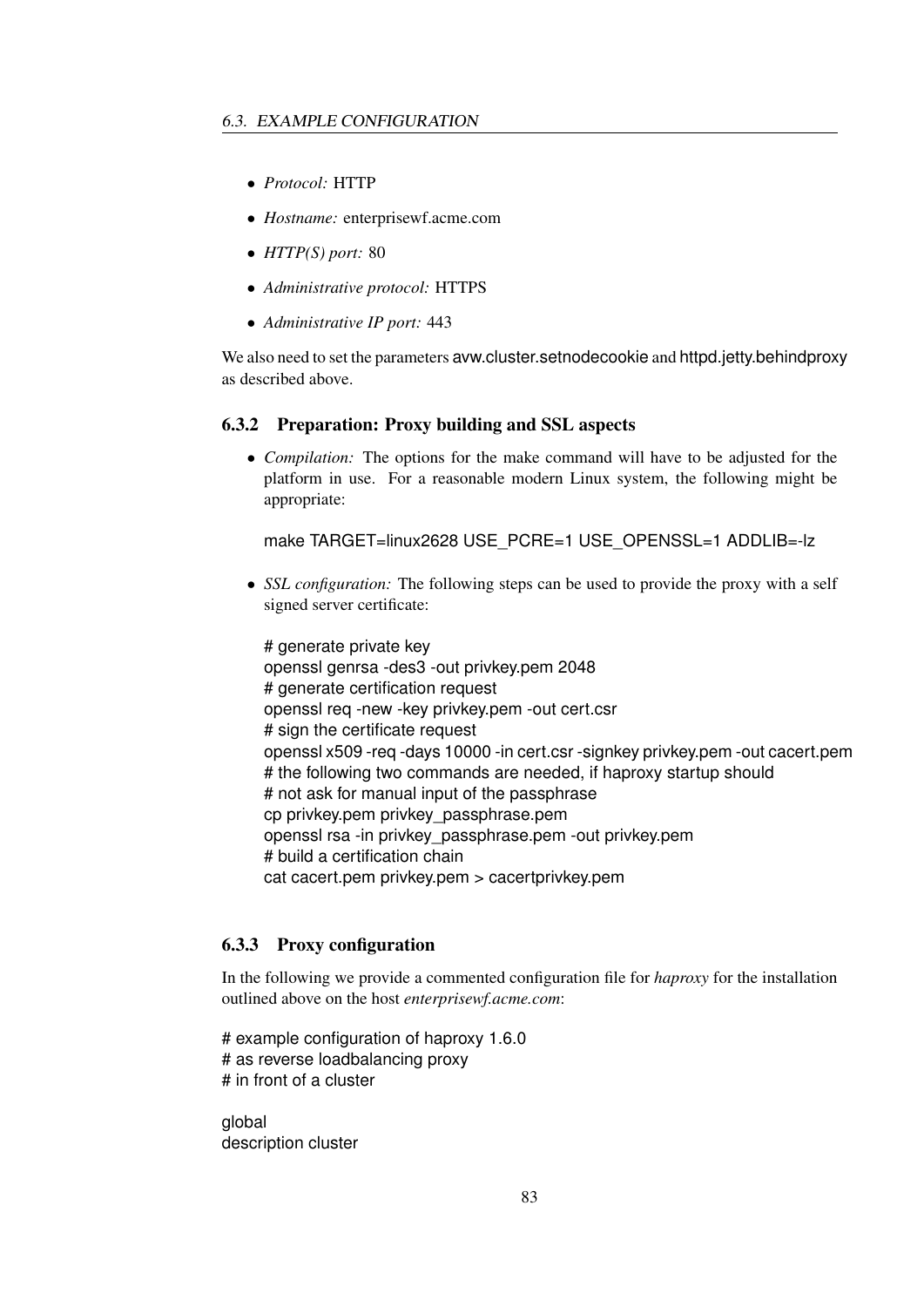# run in background daemon # user and group ids for execution environment #user haproxy #group haproxy # empty unwritable jail dir for chroot # chroot some\_dir # max number of connections per process maxconn 1024 # logging definition syslog or systemd # syslog log 127.0.0.1 local1 notice # systemd # /dev/log local1 notice # base directory for ssl stuff crt-base /var/haproxy/cnf

defaults

# operating mode (layer 7 inspection) mode http # continuously update statistics; enable for testing; small performance impact option contstats # health checks are logged only when state of server changes; # can be enabled in production, too option log-health-checks # timeouts; should be adjusted to match network and beackend configuration timeout connect 5s timeout client 30s timeout server 30s # use a long timeout for bidirectional tunnel traffic (e.g. websockets) timeout tunnel 1h # use default mode (changed in 1.6) option http-keep-alive # add x-forwarded-for header option forwardfor # use logging definitions from global section log global

# listens on port 80 for incoming http requests (user connector) frontend http-in description user-port 80 bind \*:80 default\_backend ep-workers

# listens on port 443 for incoming https requests (admin-connector) frontend https-in description user-port ssl 443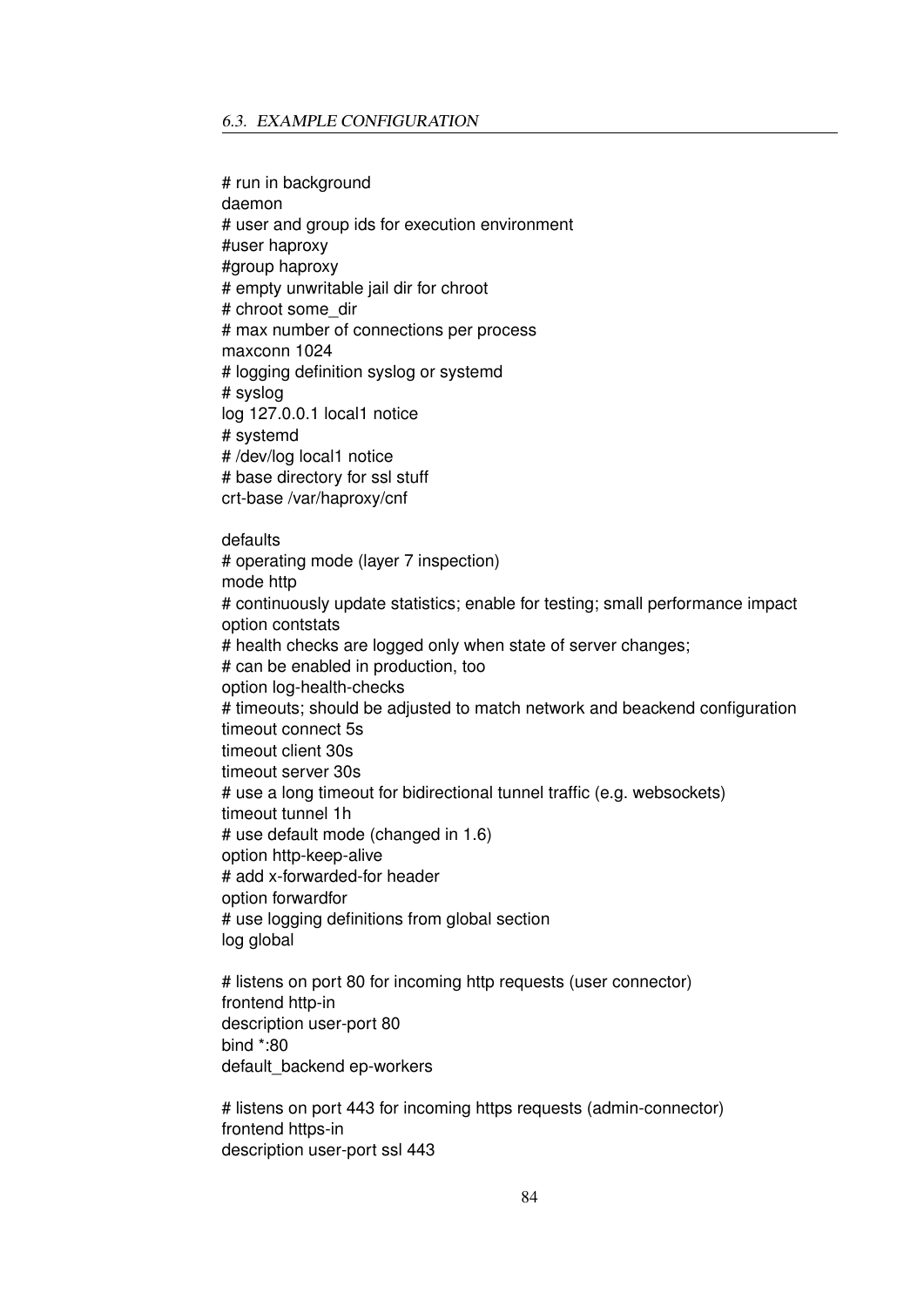#### 6.3. EXAMPLE CONFIGURATION

# use all network interfaces ; # the pem file is a concatenation of cacert and private key bind \*:443 ssl crt cacertprivkey.pem # add X-Forwarded-Proto header to mark request as secure for backend reqadd X-Forwarded-Proto:\ https # all requests use the following backend (the admin-connector) default\_backend ep-workers-admin # the nodes (user-connectors) backend ep-workers description nodes (user connectors) # use the node with the fewest connections balance leastconn # allow for redispatching a request; if a designated (via the cookie) server is down option redispatch # retries must be nonzero for redispatch to work retries 3 # uses cookie <serverid> EPNODEID for session affinity (sticky sessions) cookie epcluster\_EPNODEID nocache # default options for all servers of this backend # check health via tcp ; weight for loadbalancing # httpchk may be more adequate; see next section of this manual # option httpchk ... default-server inter 10s weight 10 # for each node a line must be inserted: # might be better to use ip-Adresses instead of hostnames # <Nodeid> <ip:user-port> cookie <Nodeid> check server Node\_1 n1.acme.com:8001 cookie Node\_1 check server Node\_2 n2.acme.com:8002 cookie Node\_2 check server Node\_3 n3.acme.com:8003 cookie Node\_3 check # the nodes (admin-connectors) backend ep-workers-admin description nodes (admin connectors) balance leastconn option redispatch retries 3 cookie epcluster\_EPNODEID nocache default-server inter 10s weight 10 # <Nodeid> <ip:admin-port> cookie <Nodeid> check server Node 1 n1.acme.com:8101 cookie Node 1 check server Node\_2 n2.acme.com:8102 cookie Node\_2 check server Node\_3 n3.acme.com:8103 cookie Node\_3 check

# admin connector for haproxy console listen admin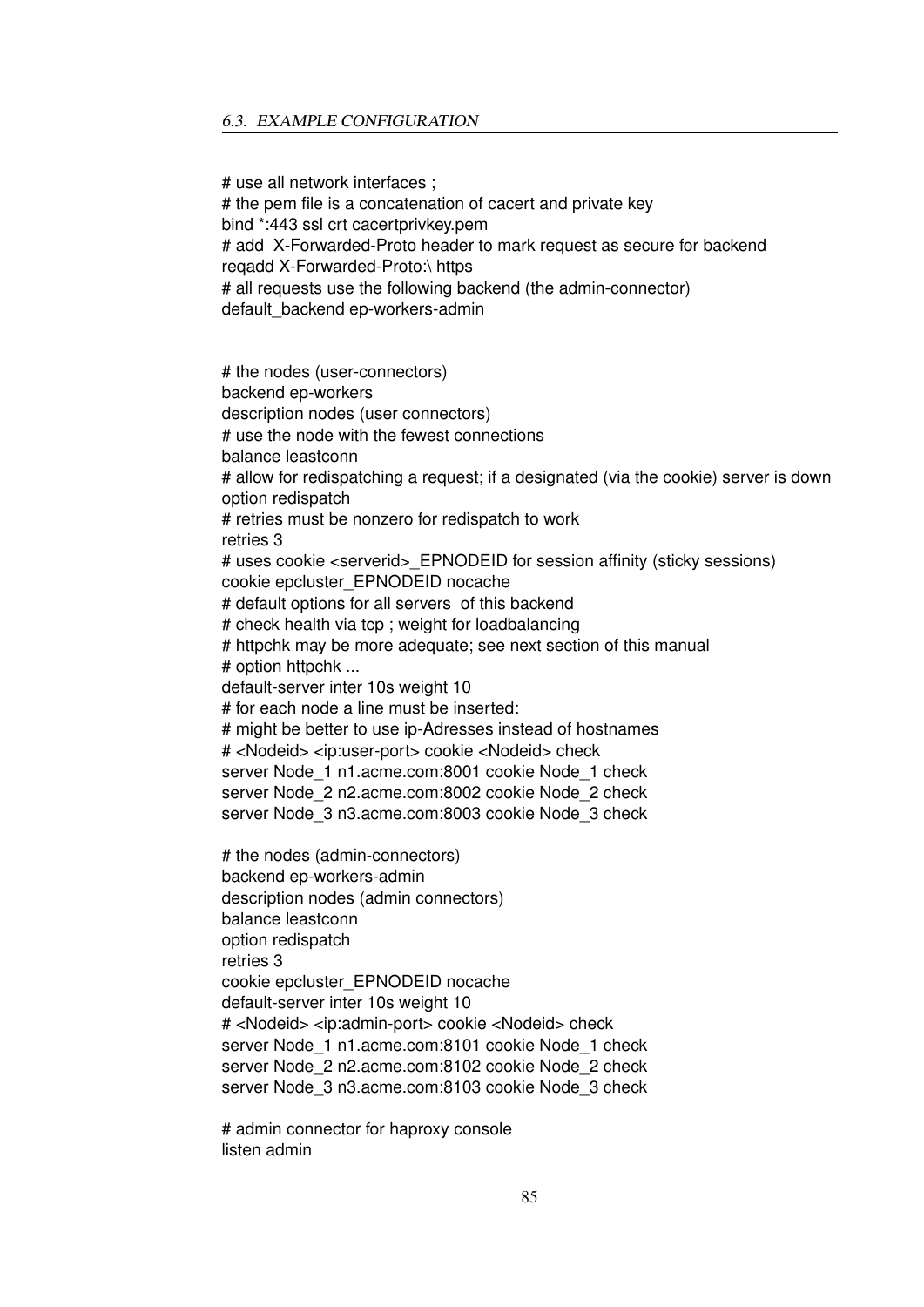description Administrative Overview # user port 10001 on all interfaces bind \*:10001 stats enable # default uri is: # stats uri /haproxy?stats stats uri / stats realm HAProxy\ wfm \ Statistics stats show-legends # username:password stats auth admin:admin stats admin if TRUE

#### 6.3.4 Operation of haproxy

The *haproxy* server process can be started via haproxy -f <configfile>, but of course it should be integrated into the startup sequence of your server. An brief dashboard of the current state of the cluster according to the *haxproy* server can be obtained via http://enterprisewf.acme.com:10001

As default, haproxy uses plain TCP health checks. As a consequence, a node appears to be available as soon as it accepts connections at the port of the HTTP connector. Since at this point in time, the node may still be starting up (e.g. loading the worklist cache), real operational readiness may be in effect somewhat later. Instead of the TCP check an HTTP check can be specified with the option httpchk in the haproxy config file. Put the following config options into each backend definition:

option httpchk GET /wf/servlet.method/com.groiss.cluster.ClusterInfo.getNodeStatusHAProxy http-check disable-on-404 http-check send-state

Adjust the /wf prefix according to your context root. The lightweight getNodeStatusHAProxy method returns the following states:

- 200: refurned if node is loadbalanced and logins are enabled. Haproxy will mark this node as "UP/green".
- 404: if the node is loadbalanced, but logins are disabled and sessions should not be evicted. This means that haproxy will mark this node as "NOLB/blue", so it will disable the node for new connections but will continue to serve existing persistent connections to it.
- 403: this is returned when the node is not loadbalanced; either because it is configured in this way statically, or because loadbalancing is set to auto, which depends on state of worklist cache. Haproxy will mark this node as "DOWN/red".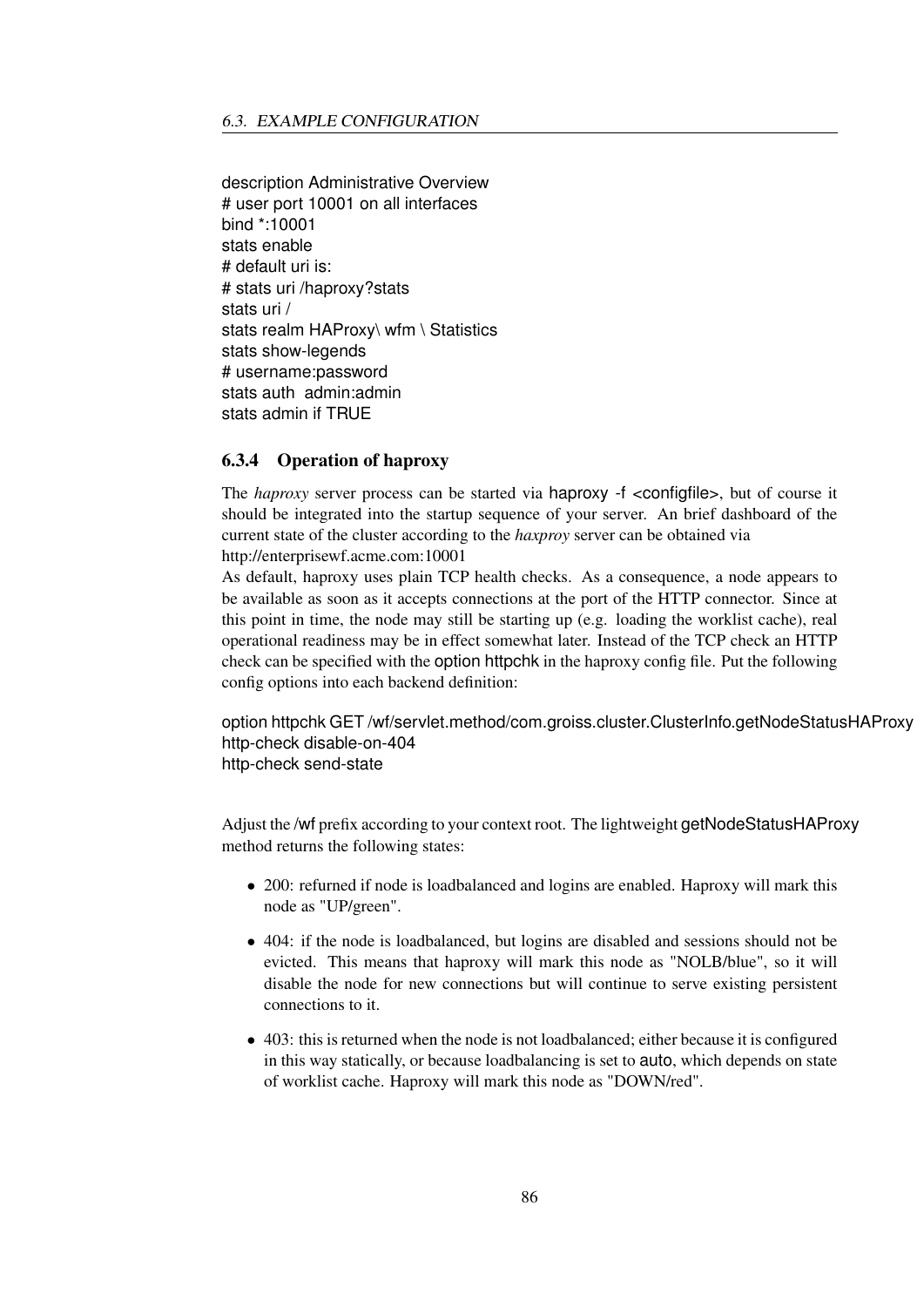# *7 Perimeter and Central Server*

## *7.1 Rationale and Overview*

#### 7.1.1 Architectural considerations

Security considerations often lead to network separation in customer installations. There may be several forms of such a network architecture, but a common one is to separate the overall network into three logical zones:

- *Internal Zone:* this zone consists of all the internal assets and servers/clients. It is implicitly trusted and can be tightly controlled by the customer.
- *External Zone:* this is the outer world (the internet). No control, implicitly untrusted.
- *Demilitarized Zone (DMZ):* a zone between the external and the internal one. Controlled by the customer. Neither completely trusted nor completely untrusted. Public accessible services will be positioned and deployed here.

Customer controlled firewalls are placed between the external zone and the DMZ and between the DMZ and the internal zone. Some public services of the DMZ can usually be reached from the external zone, while in a security puristic form the the internal zone is strictly inaccessible from the external zone. Tightly controlled access from the DMZ to the internal zone may be permitted for specific services or might be completely forbidden. Access from the internal zone to the DMZ or external zone and from the DMZ to the external zone will be generally permitted, but may also be restricted in a customer specific way.

This can lead to a deployment dilemma, when a site is on the one hand obliged to a very strict security policy in the form that the DMZ can under no circumstances access the internal zone, while on the other hand it wants to deploy workflow services that span the internal and the external zone in terms of participants involved or services used.

Placing the workflow service at the internal zone is clearly unfeasible, since external access is strictly forbidden. While placing the workflow service in the DMZ would ensure policy compliant access from the external as well as from the internal zone, it would also expose a central service completely in the DMZ, raising the potential threat level. Access to internal services would be still forbidden.

As a consequence, the logical workflow service has to be partitioned into an internal server and an externally accessible ("external") server. The internal server is placed in the internal zone, solely accessible from there, the external server is placed in the DMZ, ensuring accessibility from the external zone.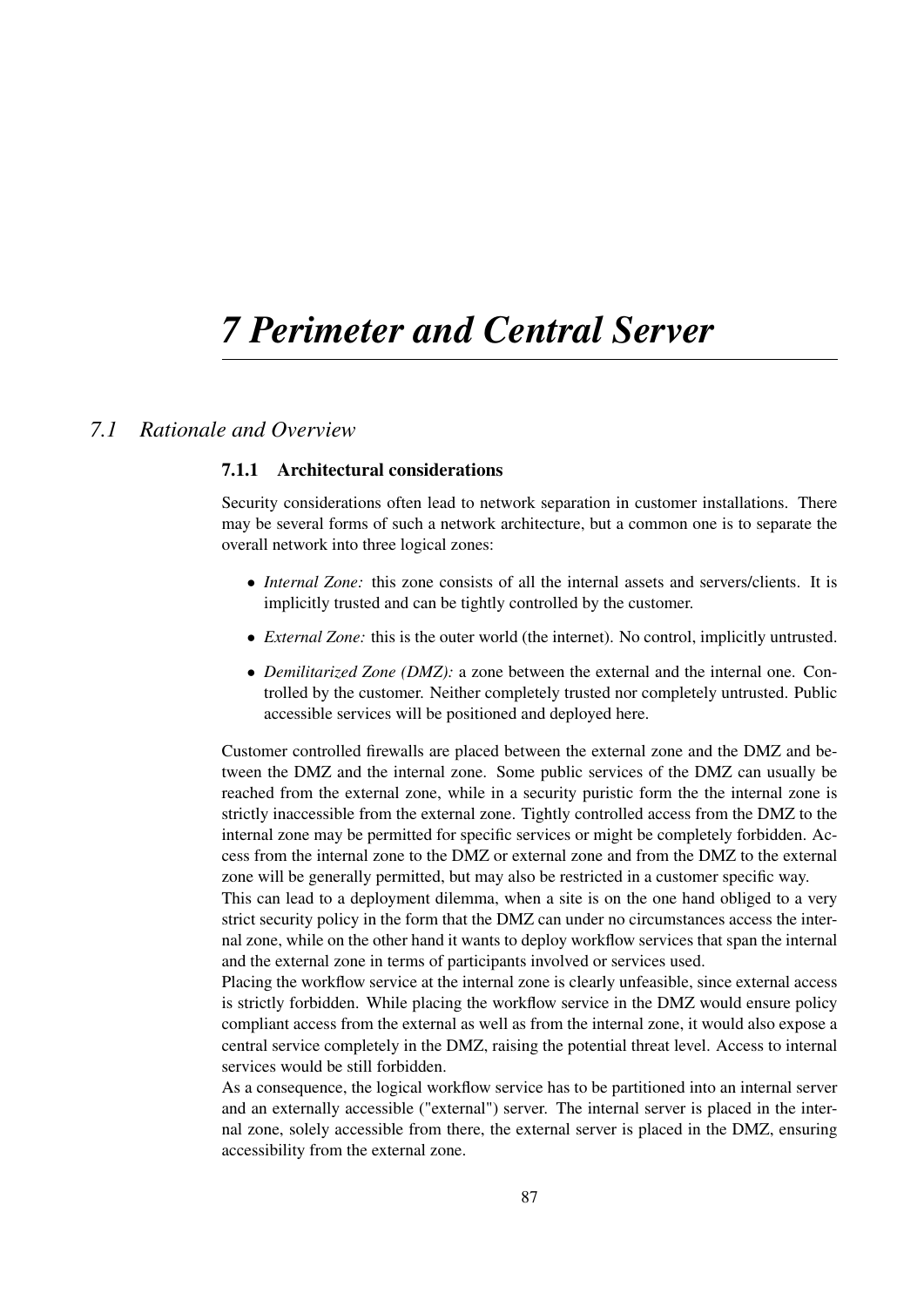A special coordination/communication pattern ensures controlled connectivity between the two servers. The internal server can initiate communications to the external server, but in accordance to the security policy, the external server cannot initiate connections to the internal server/zone. Messages for the internal server are buffered and kept at the external server. The internal server will periodically contact the external one and actively fetch the messages destined for it.

## 7.1.2 General solution elements

We will itemize the elements and properties of the solution architecture:

- *System layout:* separate the external part of the workflows from the internal processing.
	- there will be an external workflow server placed in the DMZ
	- there will be an internal workflow server placed in the internal zone
	- both servers have their own DBMS deployed in the same zone as the server itself
- *Connectivity and network traffic:* no network traffic to the internal server is to be initiated by the external server.
	- all communication is to be initiated by the internal server
	- externally arising needs to communicate with the internal server must be queued at the external server
	- the internal server will periodically poll the external one
	- communications from the internal server to the external one can be done without buffering
	- network or server outages can arise, reliable messaging from the internal server to the external server requires the ability to also buffer messages internally and resend them when the network issues are fixed.
- *Workflow participants:* are to be separated into two classes:
	- external participants are only allowed to access the external server
	- internal participants work solely at the internal server
	- participant assignment to servers / zones is accomplished via roles or rights
- *Master Data:* is maintained at the internal server
	- a subset of the master data (like participants, rights, organizational structures, . . . ) is to be replicated from the internal server to the external one
	- the subset is specified at the internal server
	- can be replicated periodically via a timer or replication can be initiated by the administrator
- *Process Definitions:* must be adapted with respect to the following aspects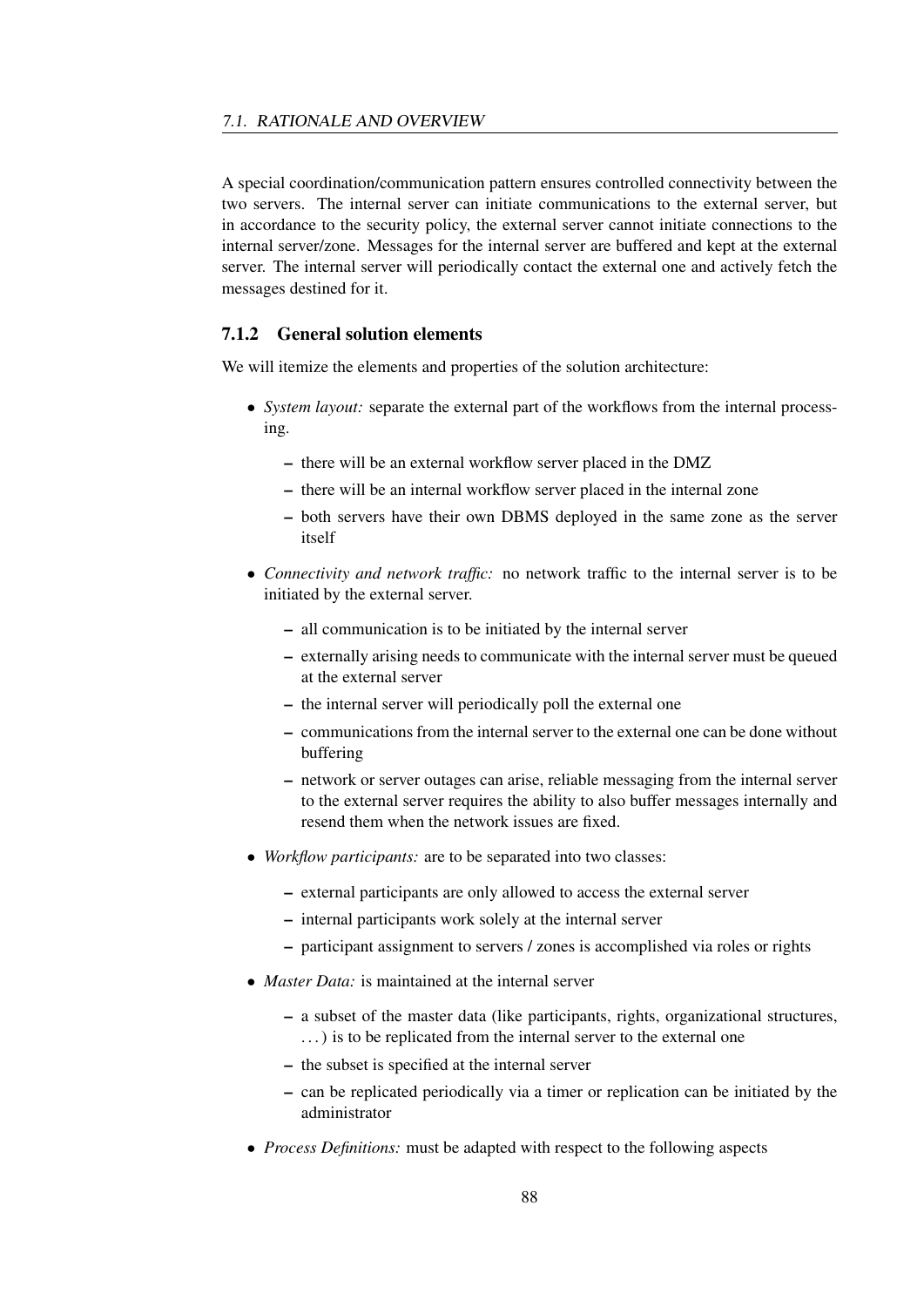- manual separation of the logical process flow into external and internal parts needed
- process data design must also take into account used/needed relationships with respect to server/zone
- definition of handover points in control flow between internal and external servers (and vice versa)
- handover points are implemented as manual activities, specific details are stated in a separate XML file
- this approach has low impact on local process execution, it decouples the local from the remote process execution
- *Process execution:*
	- a logical process can be started either internally or externally, not at both servers
	- a process instance started externally
		- ∗ can start an internal process instance
		- ∗ wait for changes in the internal process
		- ∗ continue, when the internal process reaches a particular step (handover point)
		- ∗ receive updated process instance data (forms/documents)
	- a process instance started internally
		- ∗ can start one external process instance
		- ∗ wait for changes in the external process
		- ∗ continue, when the external process reaches a particular step (handover point)
		- ∗ receive updated process instance data (forms/documents)
- *Timers:*
	- *PerimeterReplicationTimer*: is used for master data replication; must be activated on the internal server if timer based replication is desired.
	- *PerimeterSyncTimer:* is used for remote process creation and information about status changes. It interprets the handover specification files *externtask.xml* and *interntask.xml*.
	- *WfXMLTask*: assures message delivery of buffered messages. Messages will be buffered either when network/server outages occur or will be buffered on principle at the external server, since initiation of network operations is prohibited.
- *Data aspects:*
	- data is transferred back and forth along with the center of control
	- process forms and documents are transferred
	- a subset of data eligible for transfer can be specified
	- data design must take into account external/internal separation
	- referenced non process data must be reachable in the context (must e.g. be replicated via master data replication)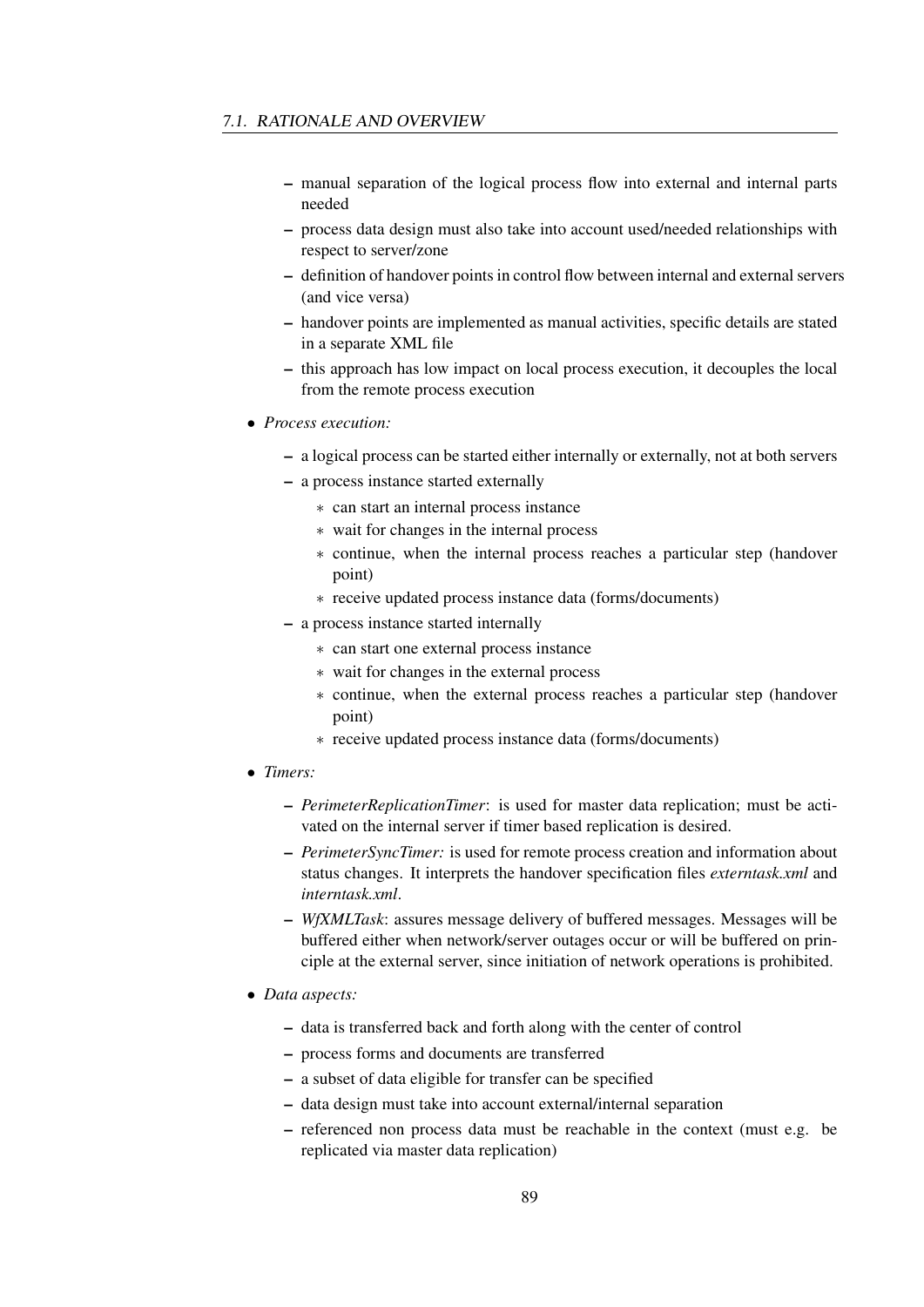## *7.2 Examples of logical process design and process separation*

We will give two examples for zone-spanning workflow processes which differ in complexity and center of control.

#### 7.2.1 Single step external processes (multi incarnations)

Consider a simple process

process PSimple begin /\*internal\*/ intern step 11: extern step\_E1; intern step\_I2; intern step\_I3; end

The process is started internally, when *step I1* is finished, the process should continue on the external server with *step\_E1*, after finishing this step the process should be transferred back to the internal server and continue in *step\_I2*.

By separating this logical process into an internal and an external one we arrive at:

```
process PSimpleExt
begin
  extern step_E1;
end // implicit handover
                          process PSimpleInt
                          begin /*internal*/
                            intern step_I1;
                            extern step_E1; // handover
                            intern step_I2;
                            intern step I3;
                          end
```
The process separation is rather straightforward, the external process consists of a single step (it is a 'mini-process'). The internal process remains virtually unchanged. There is one internal process instance, and one external process instance for each incarnation of *step\_E1*. Finishing the external process means that control is given back to the internal process. For each new execution of *step\_E1* (e.g. via going back) where will be a new external process instance.

#### <span id="page-89-0"></span>7.2.2 Interleaved internal and external processes

The following process is somewhat more complex, the control flow starts at the external server and is transferred to the internal server and back several times. The loop also implies that this can be repeated several times:

process PInterleaved begin /\*external\*/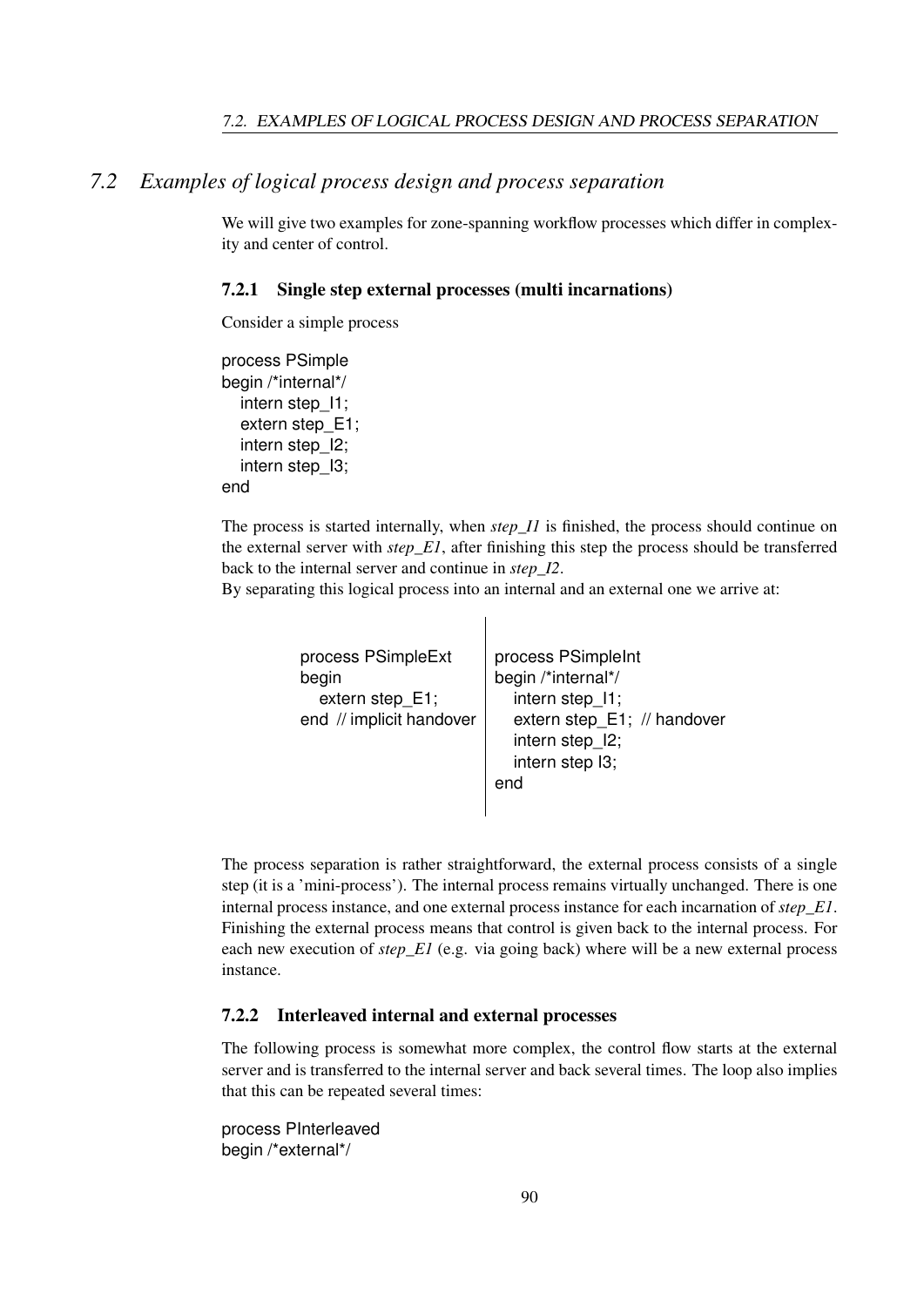```
all step_E0;
  repeat
    extern step_E1;
    intern step_I11;
    intern step_I12;
    extern step_E21;
    extern step_E22;
    intern step_I21;
    intern step_I22;
    extern step_E3;
  until finished()
  extern step_E4;
end
```
After the manual separation of the logical process we get two process fragments:

| process PInterleavedExt<br>begin /*external*/<br>all step E0;<br>repeat<br>extern step_E1;<br>intern step_11; // handover<br>extern step E21;<br>extern step E22;<br>intern step_l2; // handover<br>extern step_E3;<br>until finished()<br>extern step E4;<br>end // implicit handover | process PInterleavedInt<br>begin /*internal*/<br>repeat<br>intern step 111<br>intern step 112;<br>extern step_E2; // handover<br>intern step_l21;<br>intern step 122;<br>extern step_E3_E1; // handover<br>until finished()<br>end |
|----------------------------------------------------------------------------------------------------------------------------------------------------------------------------------------------------------------------------------------------------------------------------------------|------------------------------------------------------------------------------------------------------------------------------------------------------------------------------------------------------------------------------------|
|----------------------------------------------------------------------------------------------------------------------------------------------------------------------------------------------------------------------------------------------------------------------------------------|------------------------------------------------------------------------------------------------------------------------------------------------------------------------------------------------------------------------------------|

In the external process, each logically external step is included unchanged and for each sequence of internal steps, an artificial step is inserted instead of the sequence.

Vice versa, in the internal process each logically internal step is included unchanged and for each sequence of external steps, an artificial step is inserted instead of the sequence.

Process separation is more complex and can be challenging, depending on the control structures of the processes.

There will be one internal and one external process instance, regardless of the number of loop iterations. The center of activity will be in just one of the instances while the other instance is waiting.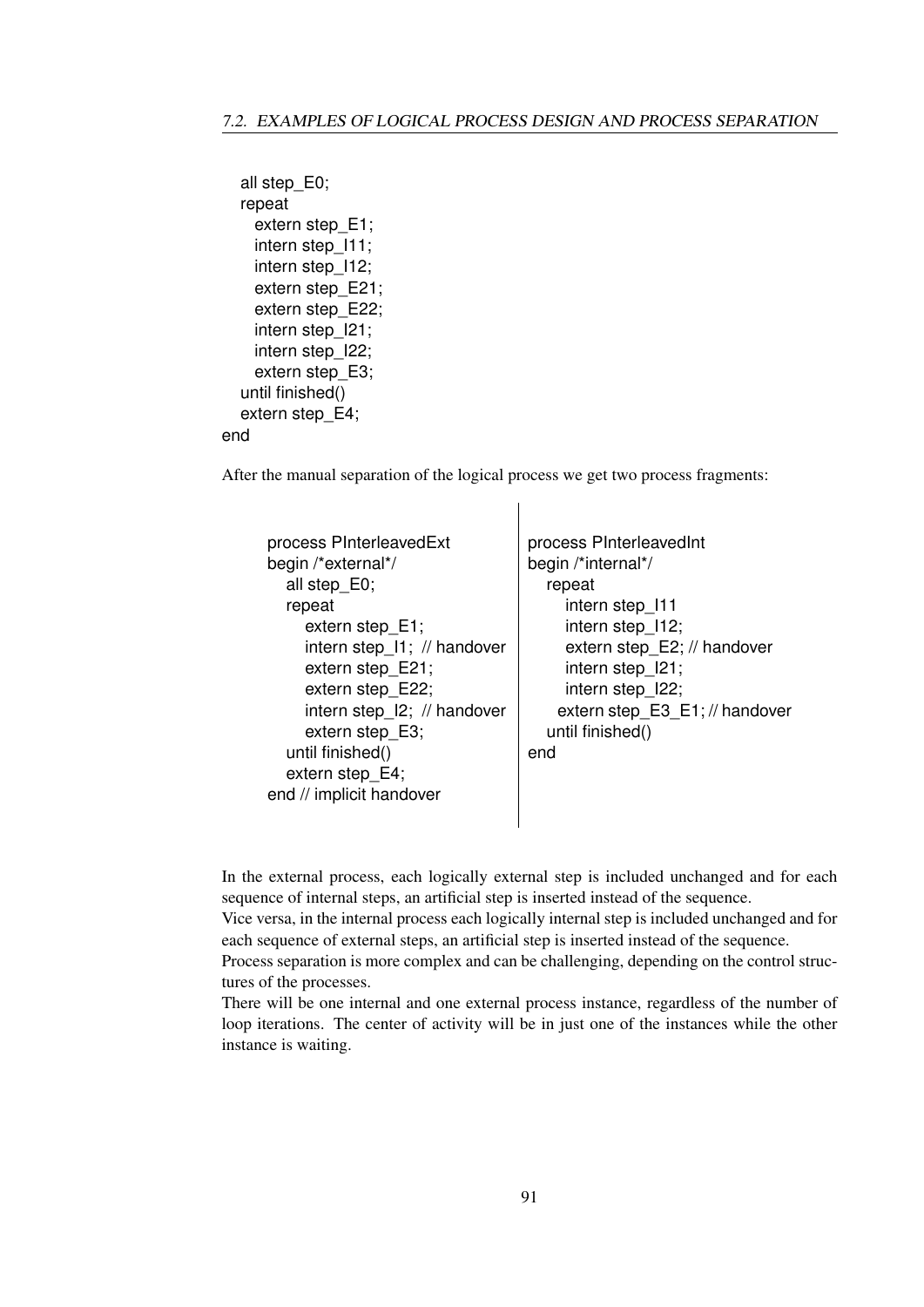## *7.3 Configuration of the servers*

#### <span id="page-91-2"></span>7.3.1 Basic Installation

#### Internal Server

The internal server must be installed first. There are no special considerations concerning the basic installation, except that server number 1 must be used. The server number (parameter *avw.servernumber* in avw.conf) must be defined at setup wizard (step 2) before the database schema is created! The id of the server object must have the suffix *\_intern*[1](#page-91-0) Ensure that email communication (SMTP) is enabled and working. After basic installation, the following master data objects must be created:

- a right with id *extern*: will later be assigned to agents who will work with the external server.
- a right with id *intern*: will later be assigned to agents who will work with the internal server.
- a user with id *wfxml*: this is a system user, tasks being transferred to the other server or being executed there will have this user as agent. This user must be given universal rights *Create Objects* and *Edit Objects*.
- a role with id *troubleshooter*: the WfXML subsystem might forward problematic process instances to members of this role (each role type is possible).
- a (process) form with id *troublenote*: to transport details about problematic instances. Must have one "subject" field (250 chars) and one "content" field (4000 chars). Please note that checkbox *Usable in DMS* must be activated for this form type!

#### External Server

The basic installation of the external server is special in one critical way: in order to assure disjoint ranges of oid values, a vastly different server number must be used. We suggest at least 65536 [2](#page-91-1) . The server number (parameter *avw.servernumber* in avw.conf) must be defined at setup wizard (step 2) before database schema is created! The id of the server object must have the suffix *\_extern*.

#### 7.3.2 WfXML Configuration

#### Internal Server

- At Administration/Configuration/Communication/Enable Wf-XML : set to *Active*. Leave other WfXML related properties as they are.
- At Administration/Admin tasks/Communication/WfXML/Partner list: enter a new WfXMLPartner (the external server) with the following information:

<span id="page-91-0"></span><sup>&</sup>lt;sup>1</sup>If your server was already up and running before and you want to change your (up to now single) server to be the internal one, ensure that the server name is being changed at Administration/Configuration/Cluster/Server name and do also change the id of the server object in Administration/Admin Tasks/Cluster/Servers.

<span id="page-91-1"></span><sup>&</sup>lt;sup>2</sup>The initial oid starts with  $2^{32} * server number$ .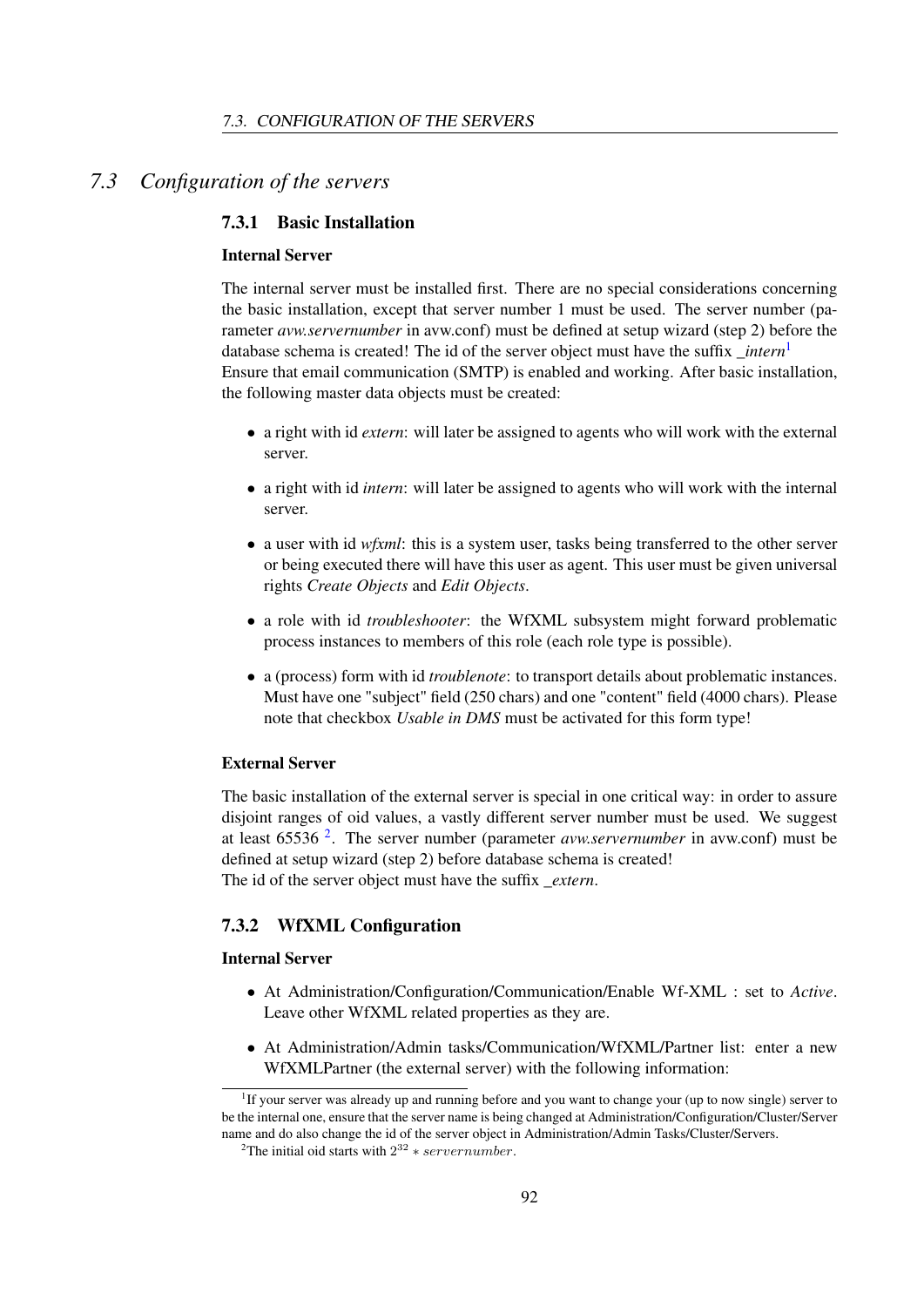- Server: id of the external server; must have the suffix *extern*.
- Operating mode: *Passive*
- $-$  Protocol, Hostname, Port: the Http address components of the external server.<sup>[3](#page-92-0)</sup>
- Path: use *<ctx>/servlet.method/com.groiss.wfxml.impl.Receiver.receive*
- At Administration/Admin tasks/Server/Timers : activate the *WfXMLTask timer*, choose a sensible interval.
- Put the two following lines in the avw configuration (section "Other parameters"):

avw.wfxml.outgoingmessagemodifier=com.groiss.perimeter.ExternHandler avw.wfxml.exceptionhandlers=com.groiss.perimeter.ExternHandler

Those entries take care of subject / duedate updates and of exception handling via the *troubleshooter* role.

#### External Server

- At Administration/Configuration/Communication/Enable Wf-XML : set to *Passive*. Leave other WfXML related properties as they are.
- At Administration/Admin tasks/Communication/WfXML/Partner list: enter a new WfXMLPartner (the internal server) with the following information:
	- Server: id of the internal server; must have the suffix *\_intern*.
	- Operating mode: *Active*
	- Protocol, Hostname, Port: the Http address components of the internal server.
	- Path: use *<ctx>/servlet.method/com.groiss.wfxml.impl.Receiver.receive*
- At Administration/Admin tasks/Server/Timers : activate the *WfXMLTask timer*, choose a sensible interval.
- Put the two following lines in the avw configuration (section "Other parameters"):

avw.wfxml.outgoingmessagemodifier=com.groiss.perimeter.ExternHandler avw.wfxml.exceptionhandlers=com.groiss.perimeter.ExternHandler

Those entries take care of subject / duedate updates and of exception handling via the *troubleshooter* role.

#### Network Infrastructure

Configure your firewall between the internal and the external zone so that HTTP(S) requests from the internal server IP to the external server IP and port are permitted.

<span id="page-92-0"></span><sup>&</sup>lt;sup>3</sup>At the moment, HTTPS is not supported. It may be available at a later time.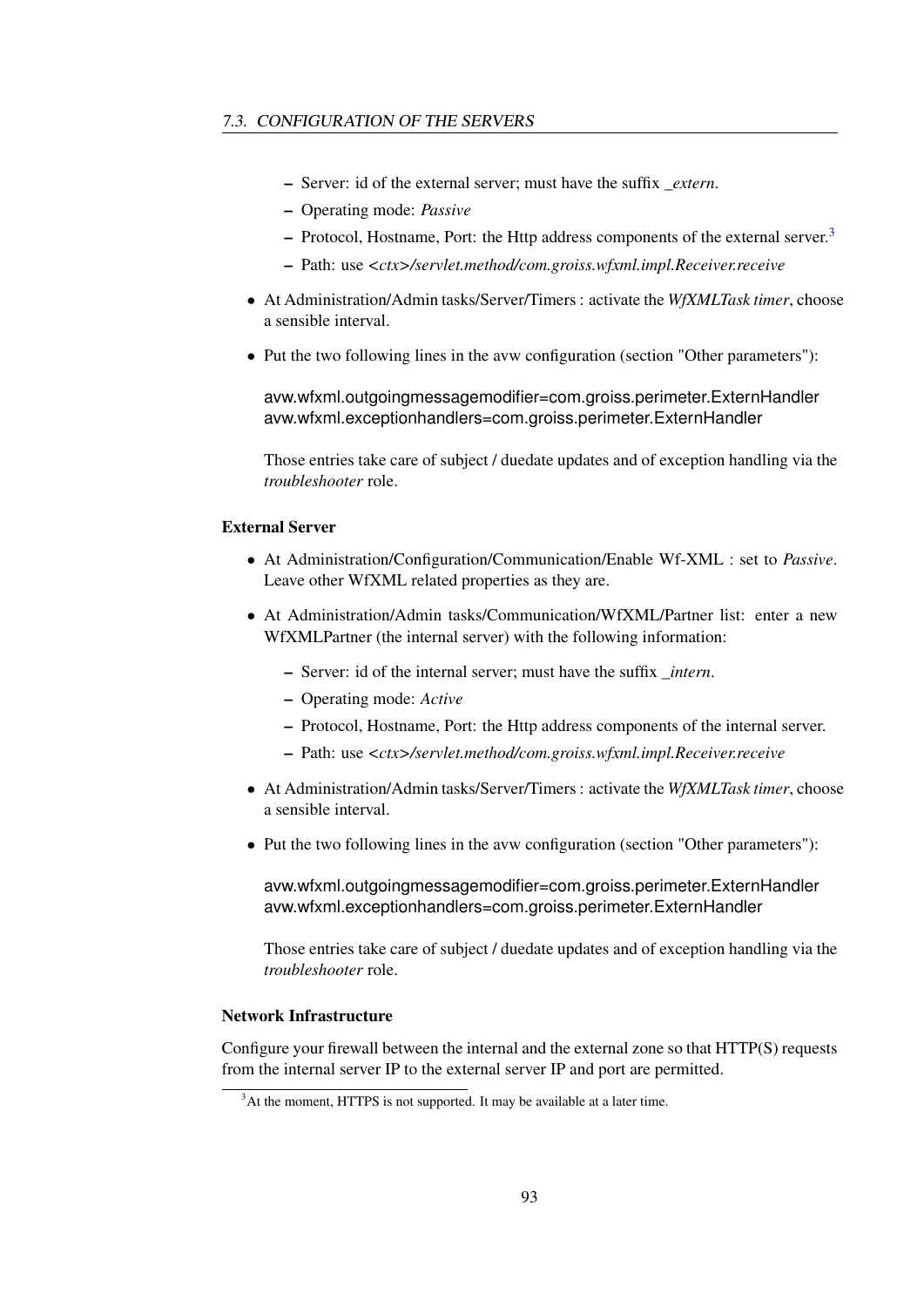#### 7.3.3 Master Data Synchronization

As already mentioned, master data is maintained on one server (the internal one) and replicated to the other server. This is done via setting up of a replication channel:

#### Internal Server

At Administration/Admin tasks/Communication/WfXML/Replication Channel, add a new Replication Channel:

- *Id:* use something with a suffix like *to extern*
- *ReplicationPartner:* select the external server
- *Direction:* set to *outgoing*
- *Active:* check it
- *Check with Timer:* check, if master data should be replicated by the timer; leave unchecked, if it should be initiated manually.
- *Classes:* list of Java Object Class names of those classes which should be replicated. The class path check icon can be used to see the effective list. If a class name is prefixed by  $-$ , then it is removed from the list.  $-*$  can be used to start with an empty list and not with the default one.

If the replication should be done by the corresponding timer, then go to Administration/Admin tasks/Server/Timers and activate the *PerimeterReplicationTimer*, choose a sensible interval or cron pattern.

On the mask *Replication Channel*, the replication metadata (oid and time stamp of the last replication) can be seen. The replication operation for a replication channel can be initiated via the provided *Start replication* button. The button *Show partner state* can be used to see the corresponding info on the partner (the other server). The *Synchronize Replication Info* button can be used to synchronize the replication metadata. This does only work from an *active* server (the internal one).

Hint: Following elements are not synchronized automatically with *PerimeterReplication-Timer* or button *Start replication*:

- Form templates (html files) in forms directory
- Password of user objects

#### External Server

At Administration/Admin tasks/Communication/WfXML/Replication Channel, add a new Replication Channel:

- *Id:* use the same id as the replication channel at the internal server.
- *ReplicationPartner:* select the internal server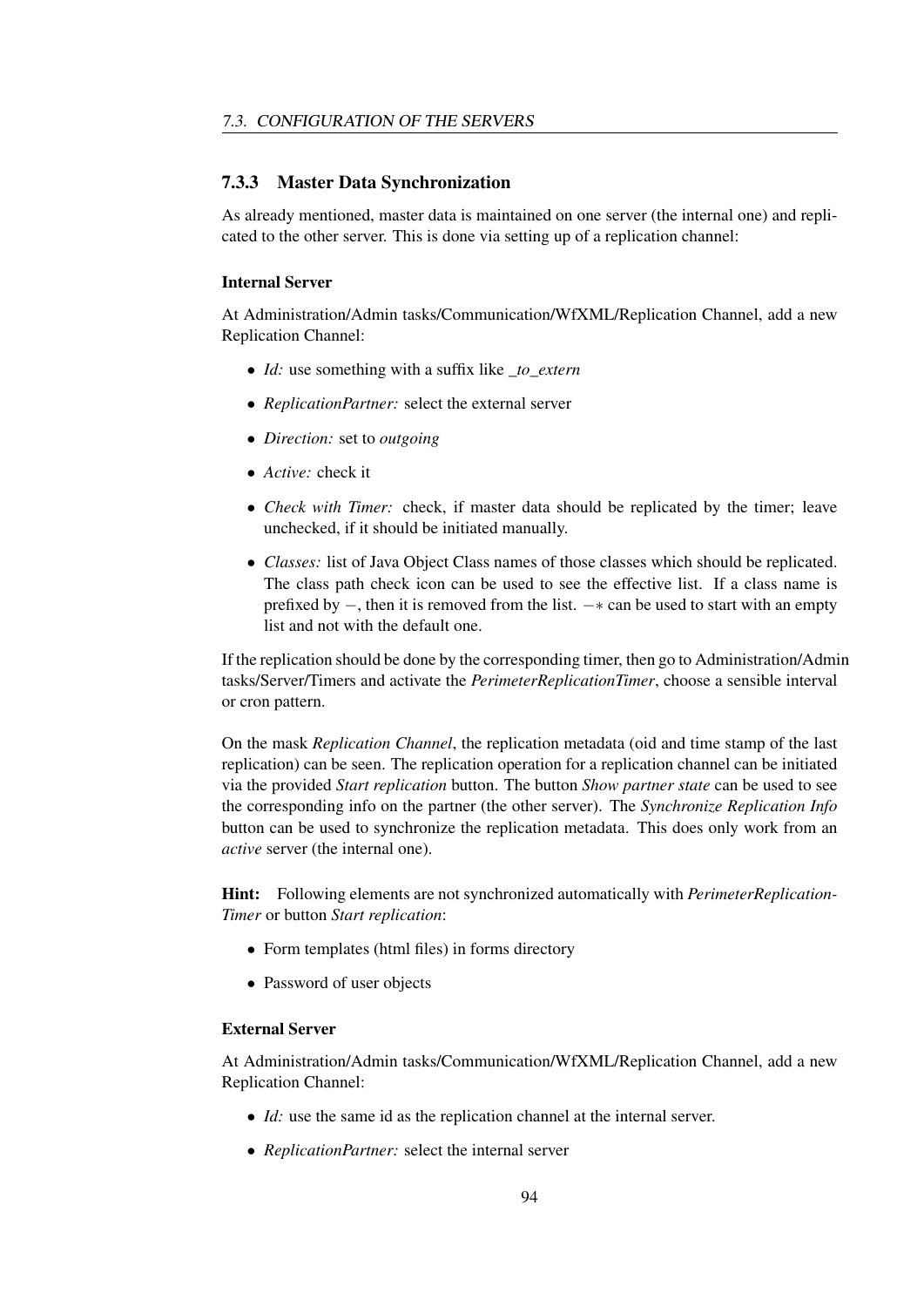- *Direction:* set to *incoming*
- *Active:* check it
- *Check with Timer:* do not check it
- *Classes:* leave it empty

## 7.3.4 Process definitions

We will sketch the deployment of process definitions along the example of the interleaved process mentioned in section [7.2.2.](#page-89-0) The handover specifications files are given and will be explained.

#### Internal Server

- deploy the forms used in *PSimpleInt* and *PInterleavedInt*
- deploy the process definition *PSimpleInt* and*PInterleavedInt*; for external steps agents (user or role) with permission *extern* must be defined, for internal steps agents with permission *intern* (see section [7.3\)](#page-91-2)
- activate the *PerimeterSyncTimer* timer and give it a sensible interval
- create the handover file *externtasks.xml* and put it into classpath:

```
<?xml version="1.0"?>
<ExternTasks>
 <Process appl="default" id="PSimpleInt" version="any">
   <Task id="step_E1" operation="start">
    <RemotePartner id="server_extern"/>
    <RemoteProcess appl="default" id="PSimpleExt" version="1"/>
    <Input>
     <ProcessForm id="f"/>
     <DMSDocuments/>
    </Input>
   </Task>
 </Process>
 <Process appl="default" id="PInterleavedInt" version="any">
   <Task id="step_E2" operation="inform">
    <Input>
     <ProcessForm id="f"/>
     <DMSDocuments/>
    </Input>
   </Task>
   <Task id="step_E3_E1" operation="inform">
    <Input>
     <ProcessForm id="f"/>
     <DMSDocuments/>
```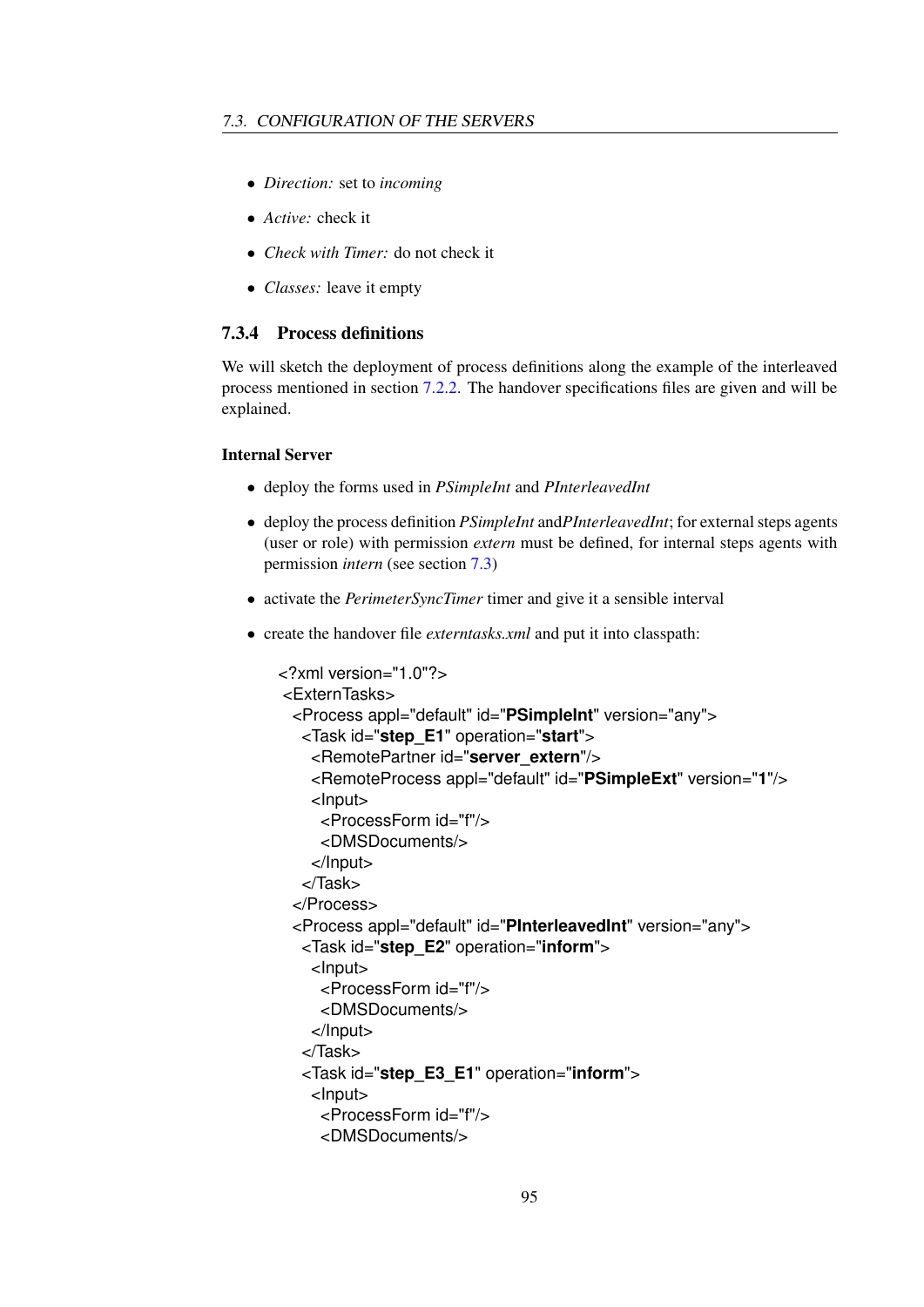</Input> </Task> </Process> </ExternTasks>

It consists of a single element *ExternTasks* and must obey the DTD found in file *ep.jar* at *classes/conf/perimetertasks.dtd*. Within it, there will be one *Process* element for each of the processes definitions which are to be observed in order to implement the perimeter communication pattern. The attributes of the *Process* element specify the id of the application, the id and version of the process definition. For each handover point, a *Task* element gives the details. The *id* of the step must be specified and an *operation* is to be given. The following operations are allowed:

- *start*: states that a new process instance is to be started at the other server, in the nested *RemotePartner* element, the *id* of the WfXML partner object must be given, and the nested element *RemoteProcess* states the process to be started via attributes *appl*, process *id* and *version*.
- *inform*: states that the corresponding process instance on the other server is to be continued. Remote partner and process are implicitly known.
- *start\_or\_inform*: this is a combination of the *start* and *inform* operations, it will be used in loops. The first iteration will lead to a remote process start, the next iterations will merely inform the other already existing process instance.

Each *Task* element has a nested *Input* element where process forms (via the id of form variable) and documents to be transferred are stated  $4$ .

The given file states the three handover points from the internal to the external server according to the two process definitions sketched above.

#### External Server

- deploy the forms used in *PSimpleExt* and *PInterleavedExt*
- deploy the process definition *PSimpleExt* and *PInterleavedExt*
- activate the *PerimeterSyncTimer* timer and give it a sensible interval
- create the file *interntasks.xml* and put it into classpath:

```
<?xml version="1.0"?>
 <InternTasks>
  <Process appl="default" id="PInterleavedExt" version="any">
   <Task id="step_I1" operation="start_or_inform">
    <RemotePartner id="server_intern"/>
    <RemoteProcess appl="default" id="PInterleavedInt" version="1"/>
    <Input>
     <ProcessForm id="f"/>
```
<span id="page-95-0"></span><sup>4</sup>Details for the specification will be given in a future version of this document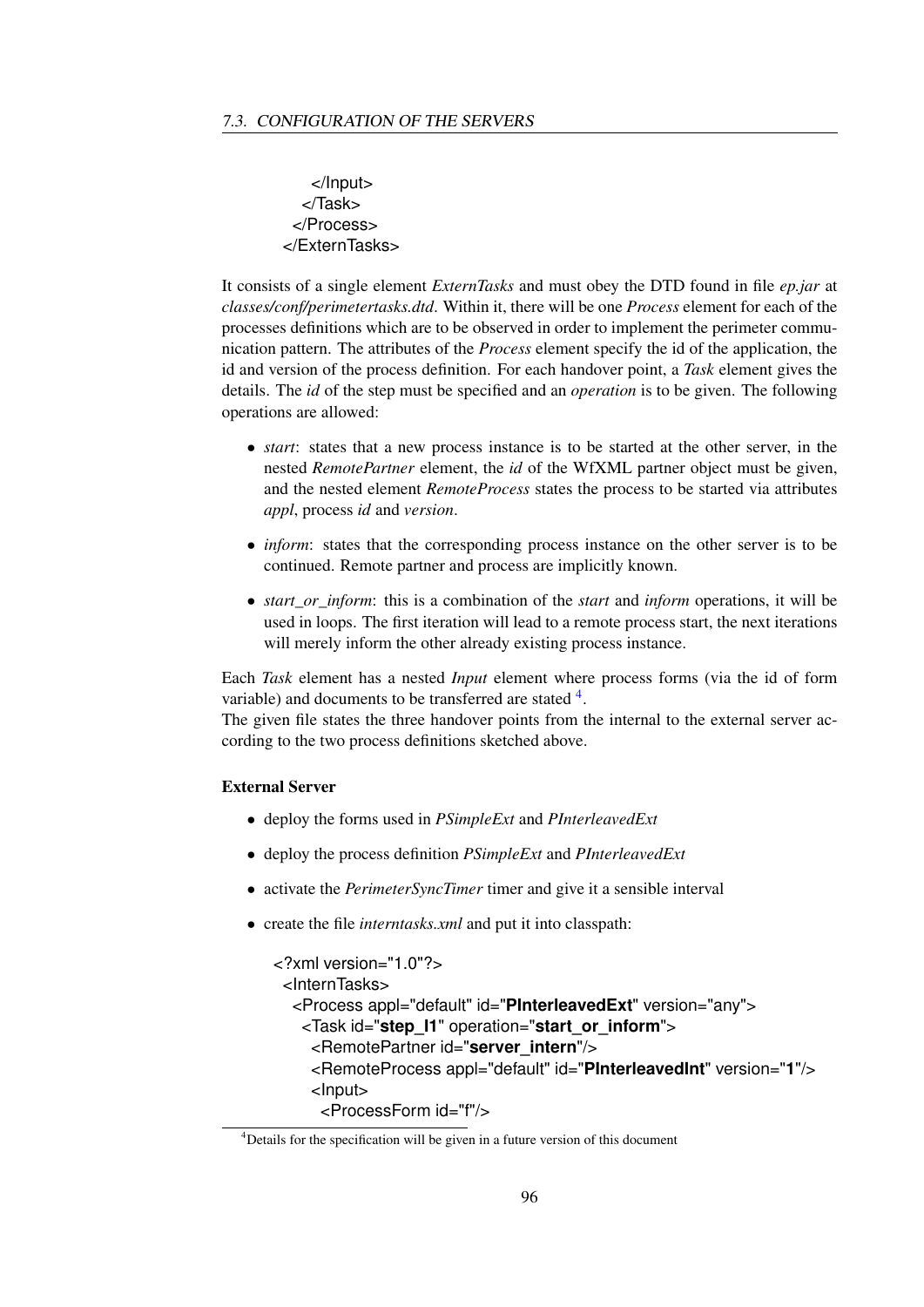```
<DMSDocuments/>
    </Input>
   </Task>
  <Task id="step_I2" operation="inform">
    <Input>
     <ProcessForm id="f"/>
     <DMSDocuments/>
    </Input>
  </Task>
 </Process>
</InternTasks>
```
The handover specification at the external server is called *interntasks.xml*. Within its single *InternTasks* element, the handover points to the internal server are specified.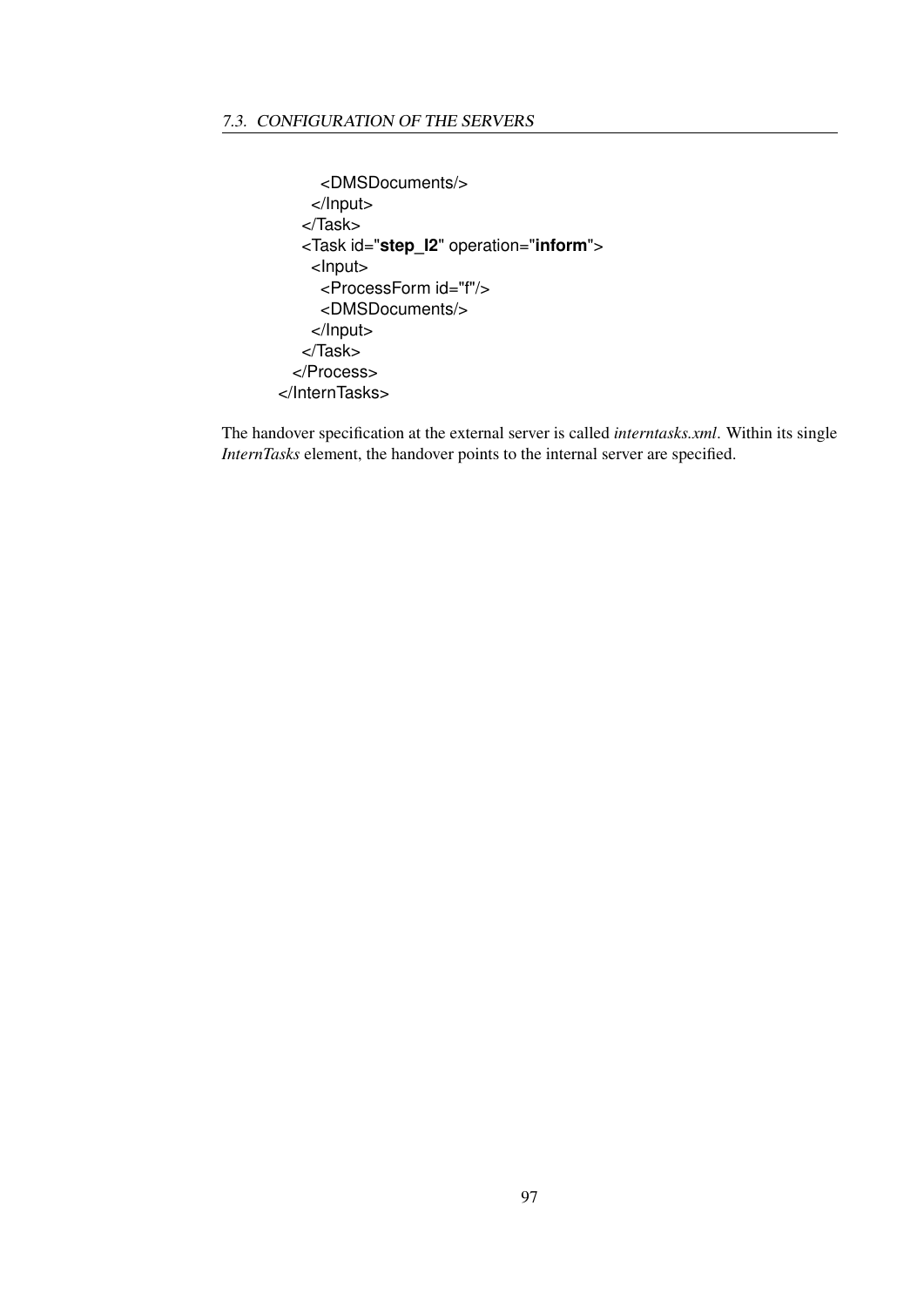## *8* @enterprise *and Datasources*

This chapter describes the configuration of datasources in @enterprise and gives example configurations for *Tomcat* and *Jetty 6.1*.

Before version 8.0, @enterprise could use the traditional method to acquire connections to the database via the DriverManager. From version 8.0 and onward, datasources are an alternative way to obtain database connections.

## *8.1 Configuration of a Datasource in* @enterprise

To use a datasource in @enterprise, the JNDI-path of the datasource must be specified instead of the JDBC-URL. Instead of e.g.

jdbc.derby://localhost:1527/ep;create=true

use something like

#### idbc/DerbvDB

If the datasource path starts with './', it will be looked up in the initial JNDI context (without the './' prefix). If not, it will be looked up in the 'java:/comp/env/' subcontext of the initial JNDI context. When using the datasource it is not needed to provide a JDBC-driver or to fill in the following configuration items:

- Database Userid
- Database Password

The other database related configuration items are still needed and used.

## *8.2 Configuration of a Datasource in Tomcat*

This section describes how Tomcat can be configured:

- 1. Put the JAR-file of the JDBC-driver into the *lib* directory of Tomcat.
- 2. Deploy the @enterprise WAR-file (e.g. using ep90 as the contextpath)
- 3. Go to *../conf/<service>/<host>* directory and put a <contextpath>.xml file there.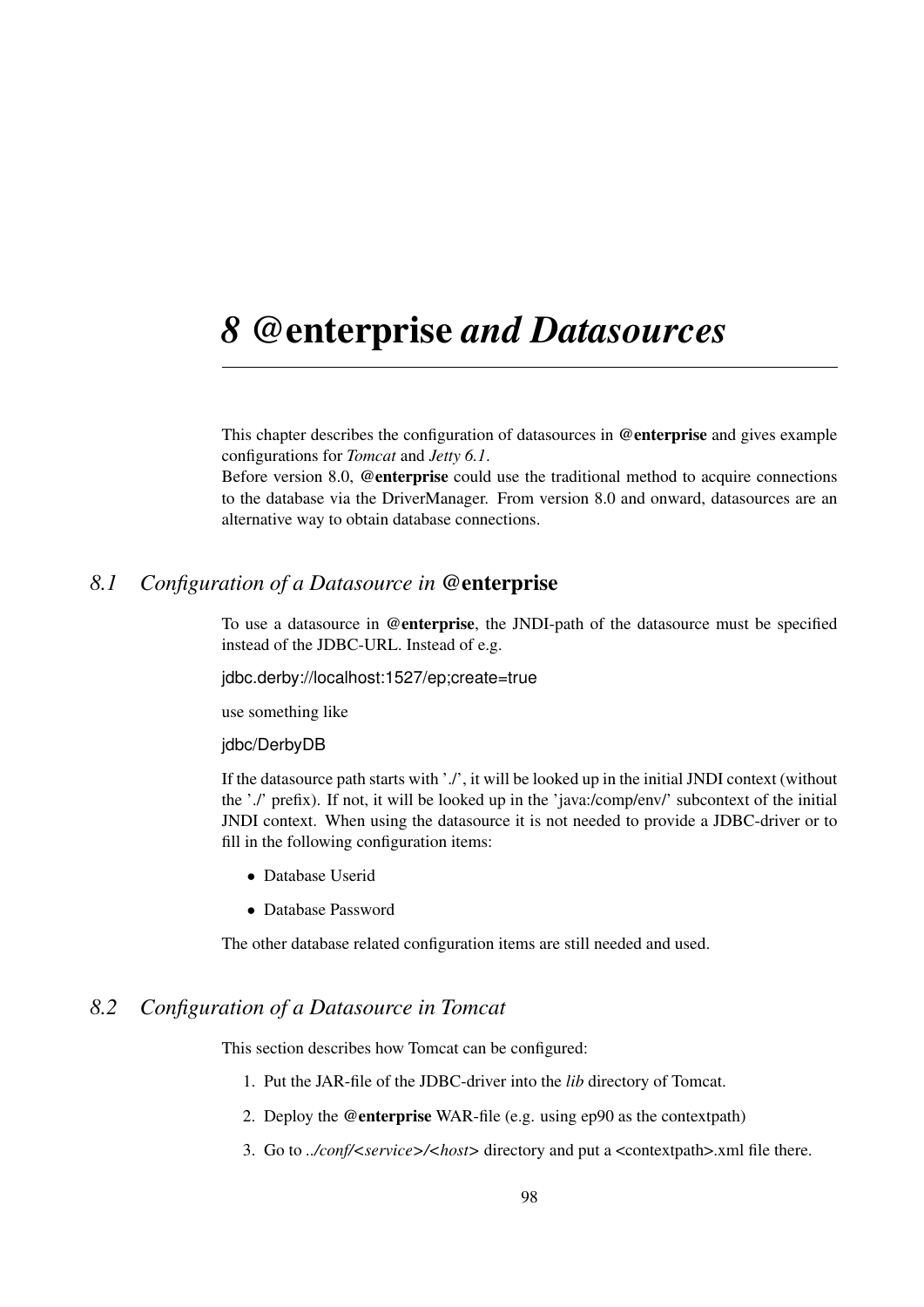- *<service>:* The name of the Tomcat service (as in the service element in the ../conf/server.xml file); usually Catalina
- *<host>*: The name of the Tomcat host (as in the host element in the ../conf/server.xml file); usually localhost
- *<contextpath>:* The contextpath where @enterprise is deployed

So, you would end up with a file named ../conf/Catalina/localhost/ep90.xml. In this file specify the datasource as a resource within the context element:

```
<Context>
 <Resource
 name="jdbc/DerbyDB"
 auth="Container"
 type="javax.sql.DataSource"
 factory="org.apache.tomcat.dbcp.dbcp.BasicDataSourceFactory"
 maxActive="12"
 username="derby"
 password="derby"
 driverClassName="org.apache.derby.jdbc.ClientDriver"
 url="jdbc:derby://localhost:1527/ep;create=true"
 /</Context>
```
The value of the *name* attribute must match the path of the datasource in the @enterprise configuration file. The value of attribute *factory* can be also org.apache.tomcat.dbcp.dbcp2.BasicDataSourceFactory depending on your Tomcat version.

Details for the other parameters can be found in the Tomcat documentation.

4. The following step may not be needed. Include the reference to the resource in the *web.xml* descriptor of @enterprise application:

```
<resource-ref>
   <description>DB Connection</description>
   <res-ref-name>jdbc/DerbyDB</res-ref-name>
   <res-type>javax.sql.DataSource</res-type>
   <res-auth>Container</res-auth>
</resource-ref>
```
The content of the *resource-ref-name* element must match the path of the datasource in the @enterprise configuration file.

5. Restart Tomcat, start the @enterprise application and begin to setup @enterprise.

## *8.3 Configuration of a Datasource in Jetty 6.1*

This section describes the configuration of @enterprise running as web-application in a jetty-installation (@enterprise does not start jetty as embedded web-server!):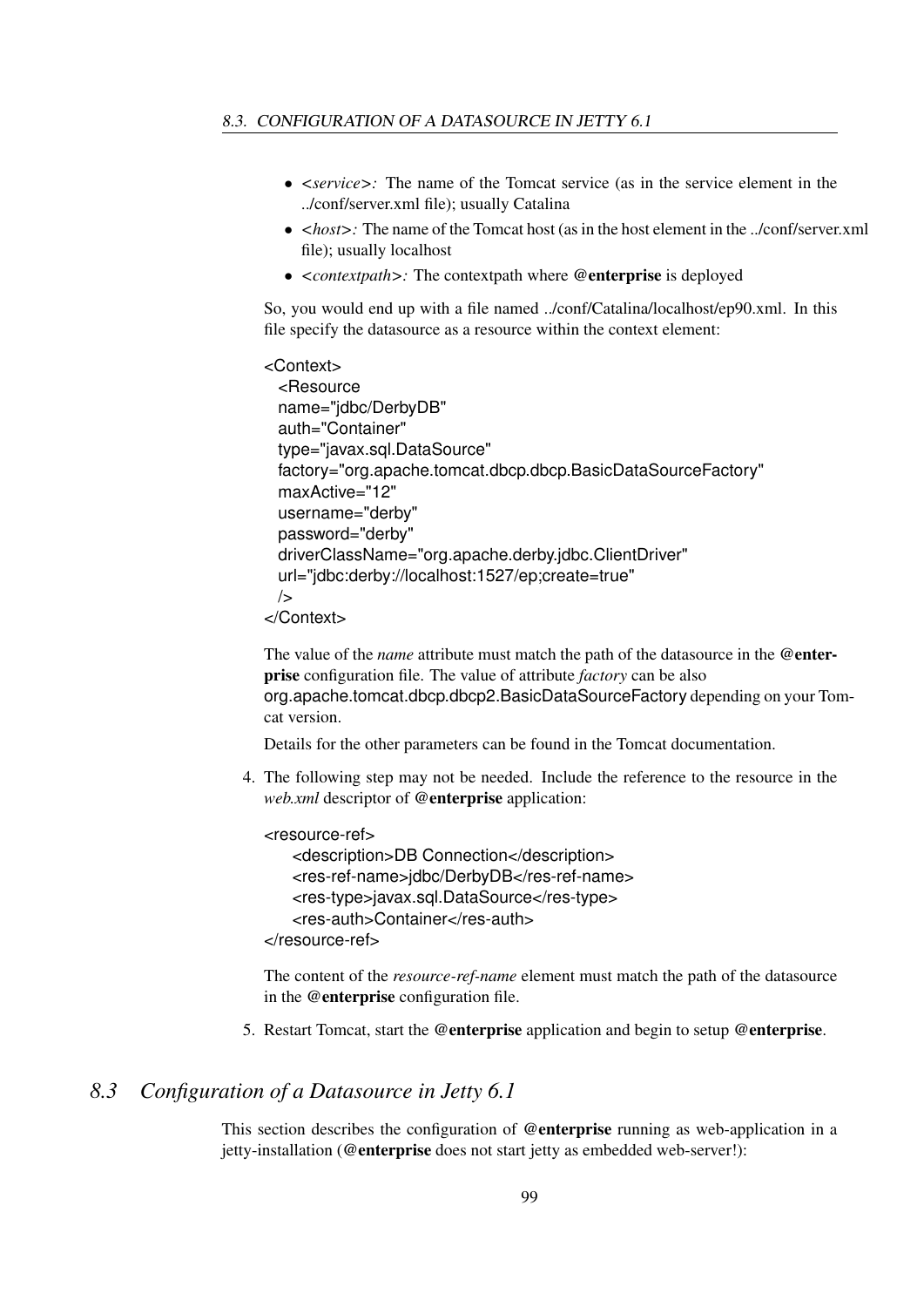1. Create a *myjetty.xml* file that activates the needed jetty-plus features. Using the *jetty.xml* and *jetty-plus.xml* files as model. Add the following lines to the server configuration element:

<Array id="plusConfig" type="java.lang.String">

<Item>org.mortbay.jetty.webapp.WebInfConfiguration</Item> <Item>org.mortbay.jetty.plus.webapp.EnvConfiguration</Item> <Item>org.mortbay.jetty.plus.webapp.Configuration</Item> <Item>org.mortbay.jetty.webapp.JettyWebXmlConfiguration</Item> <Item>org.mortbay.jetty.webapp.TagLibConfiguration</Item>

```
</Array>
```
Add the configuration classes also to the *addLifeCycle* call element:

```
<Call name="addLifeCycle">
<Arg>
 <New class="org.mortbay.jetty.deployer.WebAppDeployer">
 <Set name="contexts"><Ref id="Contexts"/></Set>
 <Set name="webAppDir">
  <SystemProperty name="jetty.home" default="."/>/webapps
 </Set>
 <Set name="parentLoaderPriority">false</Set>
 <Set name="extract">true</Set>
 <Set name="allowDuplicates">false</Set>
 <Set name="defaultsDescriptor">
  <SystemProperty name="jetty.home" default="."/>/etc/webdefault.xml
 </Set>
 <Set name="configurationClasses"><Ref id="plusConfig"/></Set>
 </New>
</Arg>
</Call>
```
- 2. Uncompress the @enterprise WAR-file (e.g. using ep90 as contextpath).
- 3. Put the JAR-file of the JDBC-driver into the *lib* directory of the web-application.
- 4. Go to the *../webapps/ep90/WEB-INF* directory and put a *jetty-env.xml* file there. In this file specify the datasource as a resource within a context element:

```
<Configure class="org.mortbay.jetty.webapp.WebAppContext">
<New id="DerbyDB" class="org.mortbay.jetty.plus.naming.Resource">
  <Arg>jdbc/DerbyDB</Arg>
  <Arg>
  <New class="org.apache.derby.jdbc.ClientDataSource">
         <Set name="databaseName">ep</Set>
         <Set name="portNumber">1527</Set>
```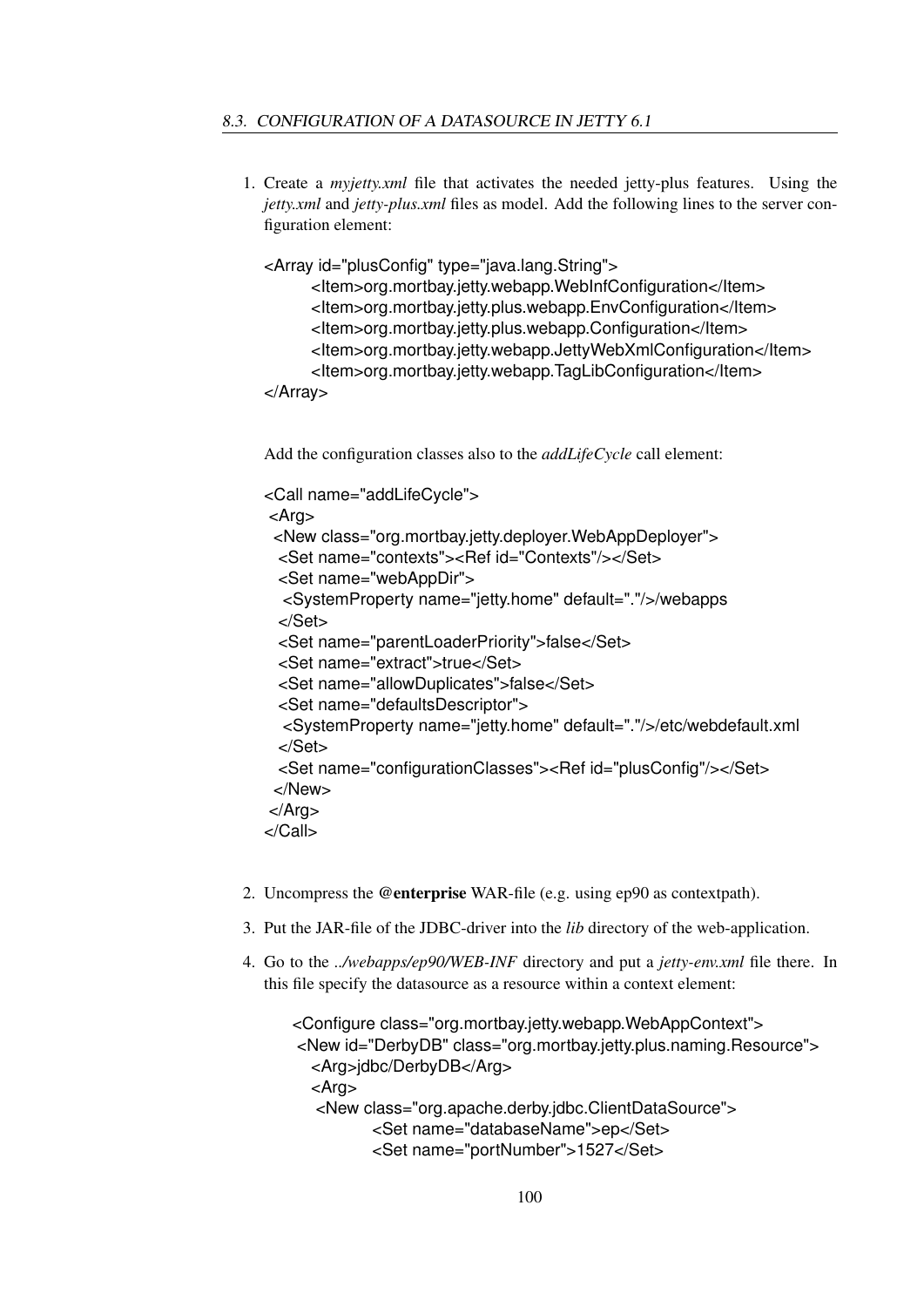```
<Set name="serverName">localhost</Set>
         <Set name="user">derby</Set>
         <Set name="password">derby</Set>
  </New>
  </Arg>
 </New>
</Configure>
```
The value of the first *Arg* element must match the path of the datasource in the @enterprise configuration file.

5. Restart Jetty with following parameter and begin to setup @enterprise:

java -jar start.jar etc/myjetty.xml

## *8.4 Considerations for pooled Datasources*

@enterprise still uses its own connection pool, even when the datasource is a pooled one. We have better control over the connection this way, and can provide all features of the @enterprise pool itself (session environment, automatic reconnect, ...). This strategy imposes two requirements for a pooled datasource:

• It should never expect to get the connection back or destroy connections in use. In a DBCP connection pool, this can be implemented via

removeAbandoned="false"

• The pool size should be large enough to provide the max. number of connections specified in the @enterprise configuration (see chapter [3\)](#page-22-0) increased by at least 2 (for internal connections used by the engine itself).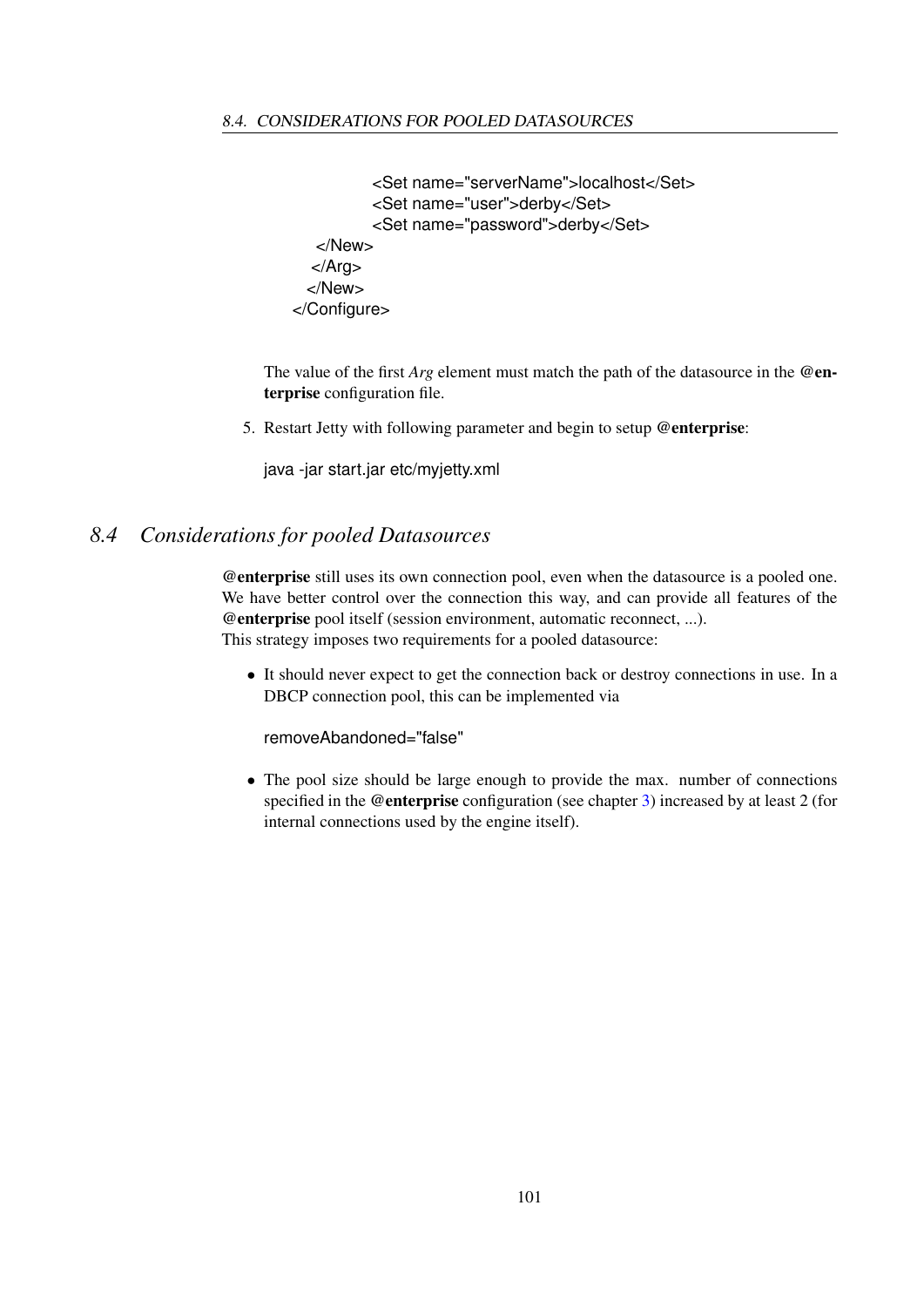# *A Database Performance Hints under Oracle*

## *A.1 Preliminaries*

The statements in this chapter refer to an @enterprise installation with an Version 8 Oracle DBMS. It is assumed that no atypical characteristics concerning either data distributions or data volumes or transaction volumes like extremely long worklists or BLOBs dominate the system. Further we assume that no other significant workload besides the @enterpriseservice is processed on the system (dedicated hardware).

For successful performance improvements, the most crucial issue is to correctly identify and pinpoint system bottlenecks. Applying tuning actions without having a specific hint about the kind or reason for unacceptable performance is not target-oriented. It is essential to isolate and contain the problem area (database, @enterprise server, CPU, memory, network, own application classes, specific user operations). One should apply all means and tools which are offered by the underlying platform to check performance parameters or monitor them on a regular basis. Because of the wide variety of the platforms concerning this specific area, we refer the reader to the appropriate systems documentation.

We assume that the reader has some basic familiarity about the architecture of Oracle and is somewhat acquainted with its significant mechanisms.

## *A.2 Key Operating Parameters of the Database*

The following parameters are vitally important for an efficient operation of the database. They all can be found in the *iniora* file.

**DB\_BLOCK\_SIZE** States the size of the data blocks in the DB. In most environments the default value is 2048 bytes. For @enterprise the value should be increased to 4096 or 8192. The change should reduce IO-overhead and has no other significant implications. Unfortunately, the value can't be changed in an existing data base, one would be forced to apply a complete export/import cycle to apply a modification.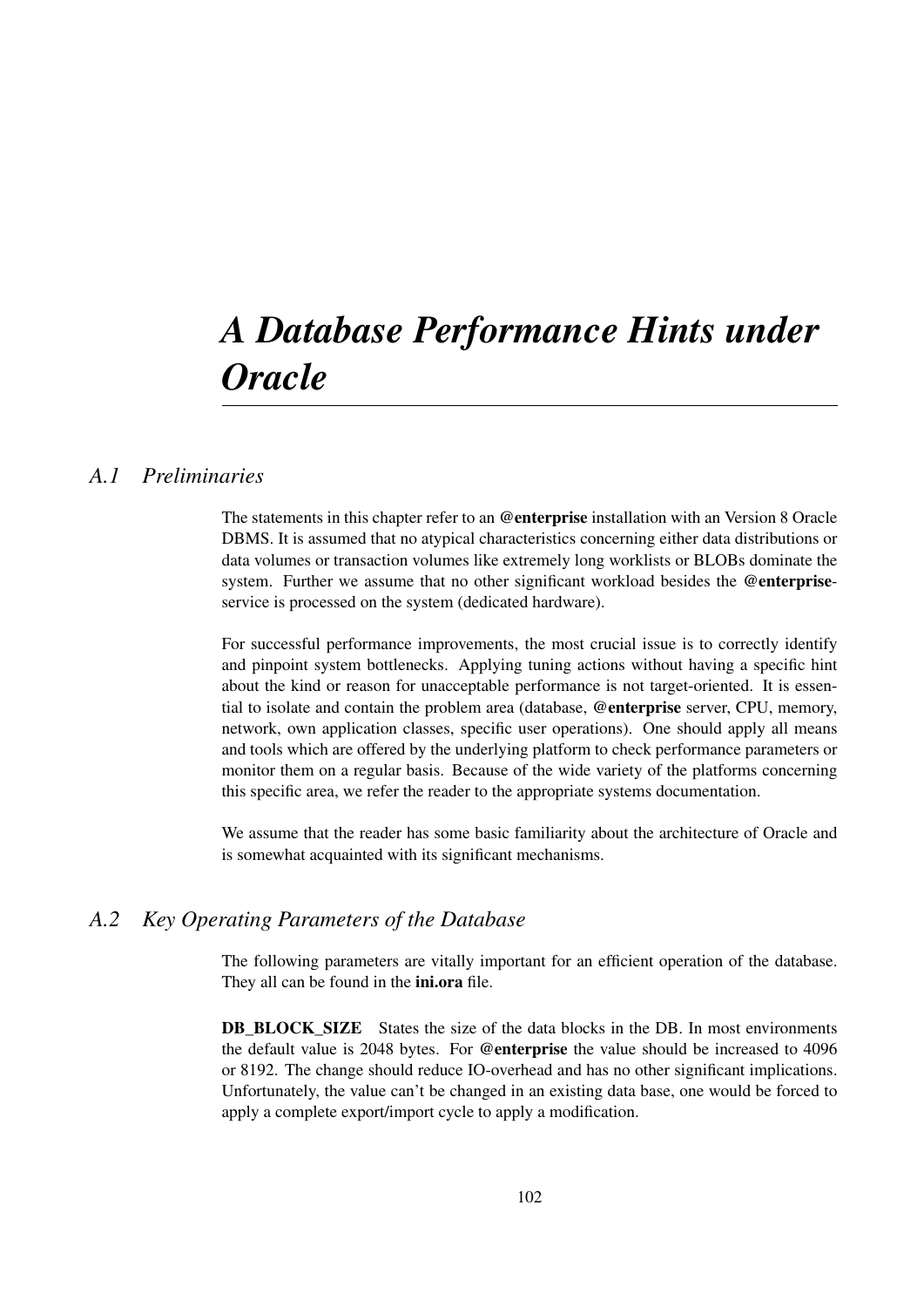DB\_FILE\_MULTIBLOCK\_READ\_COUNT Determines how many blocks are read during a full table scan. The value should be dimensioned in such a way, that the product of DB\_BLOCK\_SIZE and DB\_FILE\_MULTIBLOCK\_READ\_COUNT equals the size of the operating system buffer (often 64K). The value can be changed during operations but is applied only at the next startup of the database instance.

**DB\_BLOCK\_BUFFERS** States the size of the database block buffer caches in units of blocks. It is an extremely crucial parameter. The default values of Oracle are way to small. For an application system with the characteristics of @enterprise (mostly interactive users in OLTP, insignificant batch processing) one should configure the cache size to achieve a hitrate above 95% to 98% in regular operations. Regular monitoring is essential. One could apply the following queries (as user SYSTEM) to determine current hit rates:

select

SUM(DECODE(Name, 'consistent gets',Value,0)) Consistent, SUM(DECODE(Name, 'db block gets',Value,0)) Dbblockgets, SUM(DECODE(Name, 'physical reads',Value,0)) Physrds, ROUND(((SUM(DECODE(Name, 'consistent gets', Value, 0))+ SUM(DECODE(Name, 'db block gets', Value, 0)) - SUM(DECODE(Name, 'physical reads', Value, 0)) )/ (SUM(DECODE(Name, 'consistent gets',Value,0))+ SUM(DECODE(Name, 'db block gets', Value, 0)))) \*100,2) Hitratio from V\$SYSSTAT;

```
column HitRatio format 999.99
select Username,
   Consistent_Gets,
   Block_Gets,
    Physical_Reads,
    100*(Consistent_Gets+Block_Gets-Physical_Reads)/
      (Consistent_Gets+Block_Gets) HitRatio
 from V$SESSION, V$SESS_IO
where V$SESSION.SID = V$SESS_IO.SID
 and (Consistent_Gets+Block_Gets)>0
 and Username is not null;
```
If an unsatisfactory hit rate is measured, DB\_BLOCK\_BUFFERS should be increased in steps of 15% to 25%, until hit rate levels out. Meaningful measurements are only possible in real production mode and not immediately after the startup phase of the instance when the cache is still cold.

It is common knowledge, that the buffer cache should not be increased beyond certain thresholds. Each word of main memory that is allocated exclusively for the buffer cache can be in high demand by other system components. In no way the machine should be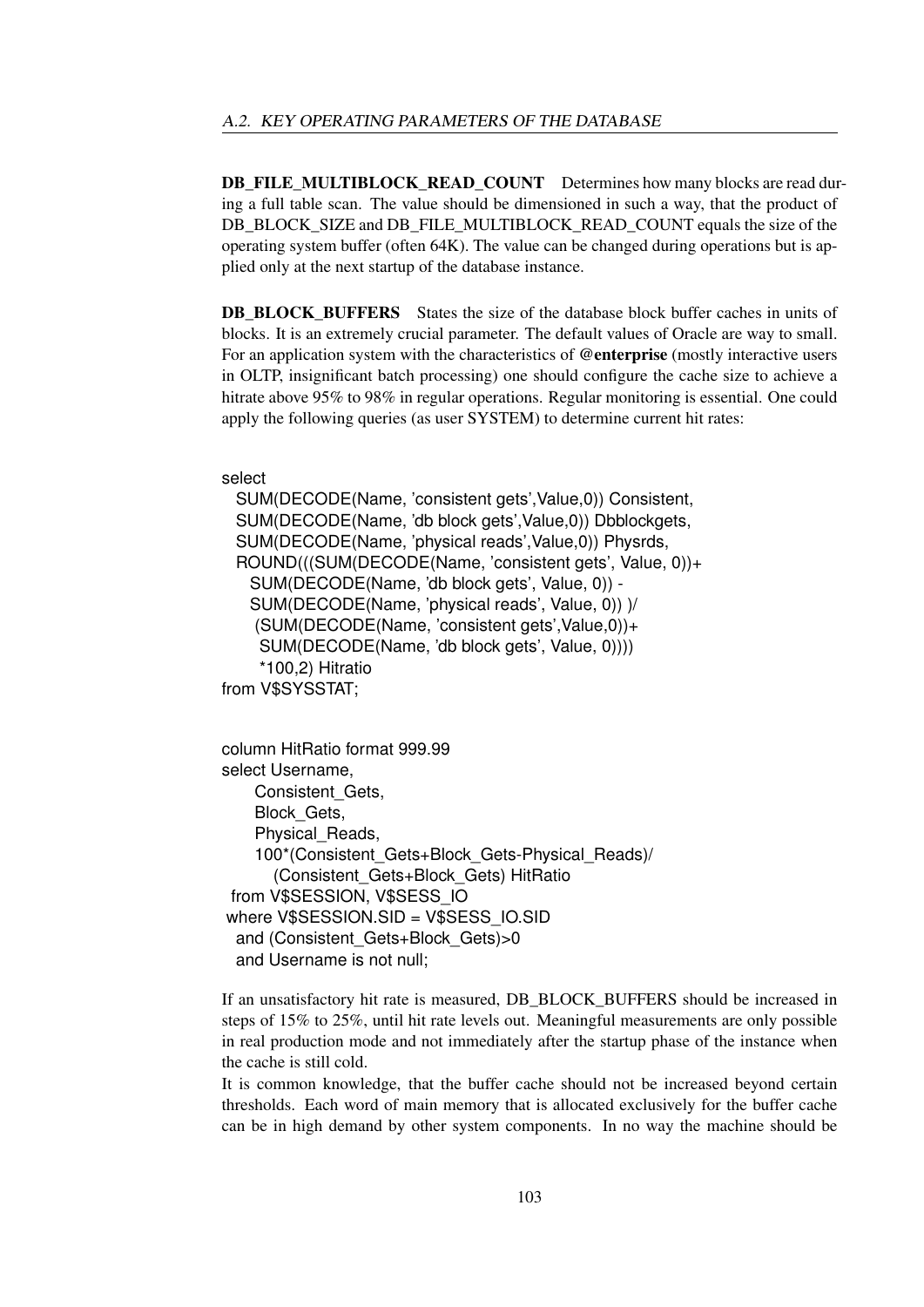pressed to swapping or paging activities. After every expansion of buffer cache size, measurements with a warm cache are called for in combination with keeping an eye on paging or thrashing. Memory expansions should be considered at such points.

**SHARED POOL SIZE** Determines the size of the shared pool in the System Global Area (SGA). Oracle defaults are often found to be too small.

A rule of thumb says that 15% to 20% of the shared pool should stay free. The current size can be calculated as follows:

select value from v\$parameter where name='shared pool size';

The free space is returned by this query:

select name, bytes from v\$sgastat where name='free memory';

Key elements in the shared pool are the library cache and the data dictionary. Miss rates for both components can be determined with the help of the following queries. In the library cache miss rates of under 1% and of under 5% in the data dictionary are commonly seen as appropriate.

column "Executions" format 9,999,999,990 column "Cache Misses Executing" format 9,999,999,990 column "Data Dictionary Gets" format 9,999,999,999 column "Get Misses" format 9,999,999,999 column "% Ratio" format 999.99

```
select sum(pins) "Executions",
    sum(reloads) "Cache Misses Executing",
    (sum(reloads)/sum(pins)*100) "% Ratio"
from v$librarycache;
```

```
select sum(gets) "Data Dictionary Gets",
    sum(getmisses) "Get Misses",
    100*(sum(getmisses)/sum(gets)) "% Ratio"
from v$rowcache;
```
If higher mis rates are measured, we advise a similar procedure like in the case of the DB\_BLOCK\_BUFFERS parameter.

**SORT\_AREA\_SIZE** Size of the area in the main memory which is reserved for each user for in-memory sorting operations. If disk-based sorts make up for more than 5% to 10% of the in memory sorts, then SORT\_AREA\_SIZE should be increased. The current configuration can be determined with: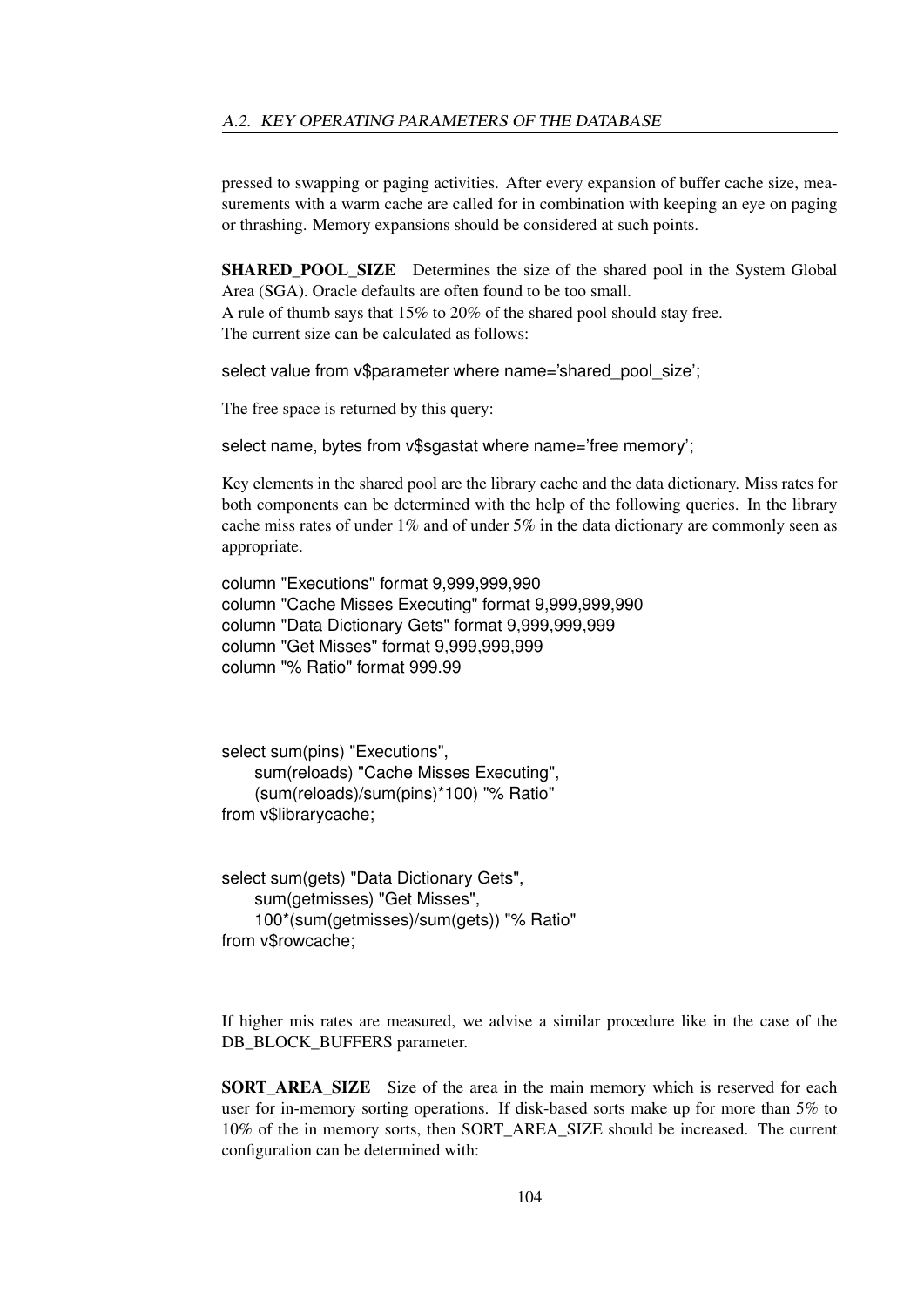select substr(name,1,25) Name, substr(value,1,15) Value from V\$PARAMETER where Name = 'sort area size';

Statistics about the number of sorts, separately for main memory and disk based sorts are implemented by:

```
select substr(name,1,25) Name,
    substr(value,1,15) Value
 from V$SYSSTAT where name like 'sort%';
```
LOG\_BUFFER Size of the redo log buffer in the SGA. The current size can be obtained by:

```
select substr(name,1,25) Name,
    substr(value,1,15) Value
 from V$SGA
where Name = 'Redo Buffers';
```
If redo log space requests are issued in the database, there might be a bottleneck here. The following query investigates this:

select substr(name, 1,25) Name, substr(value,1,15) Value from v\$sysstat where name = 'redo log space requests';

The value should approximate zero. If this is not the case, one should increase the LOG\_BUFFER parameter in steps of 50% to 100%. It might be advisable to increase the shared pool size by the same (absolute) amount.

## *A.3 Optimizer*

Cost based optimization is the way to go with Oracle. In general, better query plans can be generated than pure rule based optimization could achieve.

To activate the cost based optimizer, the parameter OPTIMIZER\_MODE in init.ora must be set to CHOOSE. It is also necessary to statistically analyze the data distribution and index selectivity.

Oracle offers commands of the form analyze table <mytable> compute statistics. One can supplement statistics for an entire schema using

execute dbms\_utility.analyze\_schema('USER','COMPUTE');. The 'USER' element should be replaced by the name of the @enterprise data base user.

It is highly advisable to run this command from time to time. In any case, it should be run periodically during the first period of production use and additionally when significant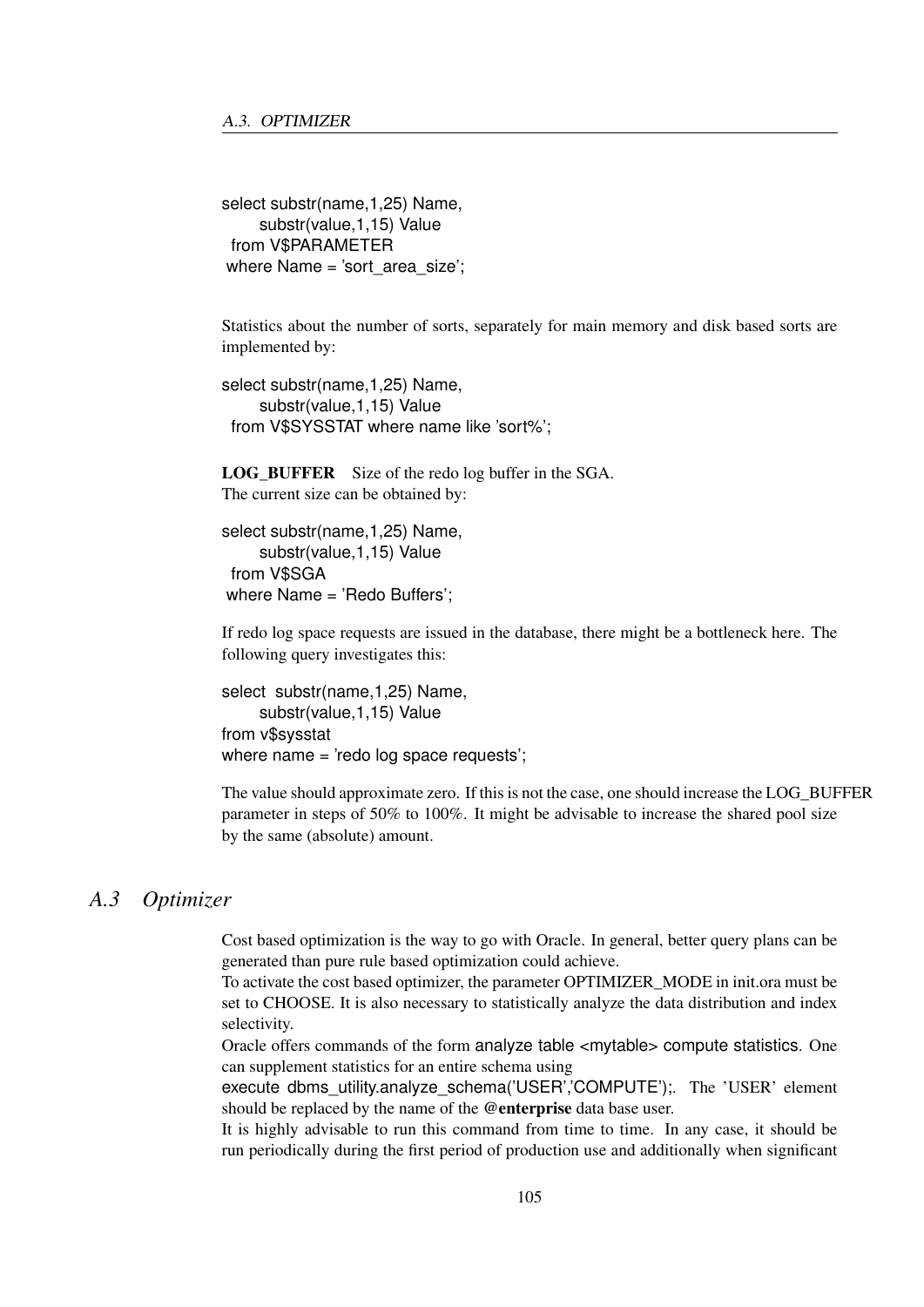configuration changes (new applications, other data volumes) take place. The analysis is quite resource intensive and should not be applied during peak operational hours. Sufficient temporary tablespace must be provided, also. A practical trade-off between statistical accuracy and resource consumption can be achieved through use of 'ESTIMATE' instead of 'COMPUTE'. In this case the system takes samples of the data and does not go through the entire volume. A good strategy might be to establish a batch-job which issues this schema analysis commands on a regular (weekly) basis.

## *A.4 Storage*

#### A.4.1 Disks

The main performance issues in the disk subsystem are the separation of random access and sequential access and further to isolate individual sequential accesses.

More precisely, separate the redo-logs, the after image files and the rollback segments, and put them on individual disks without any further activity.

Further split up SYSTEM and TEMPORARY tablespaces from the rest of the system.

Tables with particular high activity on them are AVW\_STEPINSTANCE, AVW\_FOLLOWS and AVW\_FORMVERSION. A good measure would be to place them together with their indices on separate tablespaces, to be able to place them on specific disks and to distribute the load on multiple devices. Another possible strategy would be the division of index space and table data space in different tablespaces.

It is not possible to give general advice without deeper knowledge of the operational characteristics. Nevertheless, for an installation with significant size, we strongly recommend to devote some thoughts to this issues and to divert from the default configuration. An overview about IO distribution over the individual data files can be gained by:

select DF.Name File\_Name,

FS.Phyblkrd Blocks\_Read, FS.Phyblkwrt Blocks\_Written, FS.Phyblkrd+FS.Phyblkwrt Total\_IOs from V\$FILESTAT FS, V\$DATAFILE DF where DF.File#=FS.File# order by FS.Phyblkrd+FS.Phyblkwrt desc;

#### A.4.2 Parameters for Tablespaces

Appropriate default storage parameters for the tablespaces would be:

alter tablespace AVW default storage (initial 256k next 256k maxextents 200 pctincrease 0);

Instead of AVW, state the tablespaces which are used to store the @enterprise tables and indexes, in particular the default tablespace of the @enterprise database user. For some tables which can be assumed to have a greater size than that (50MB) like AVW\_STEPINSTANCE,